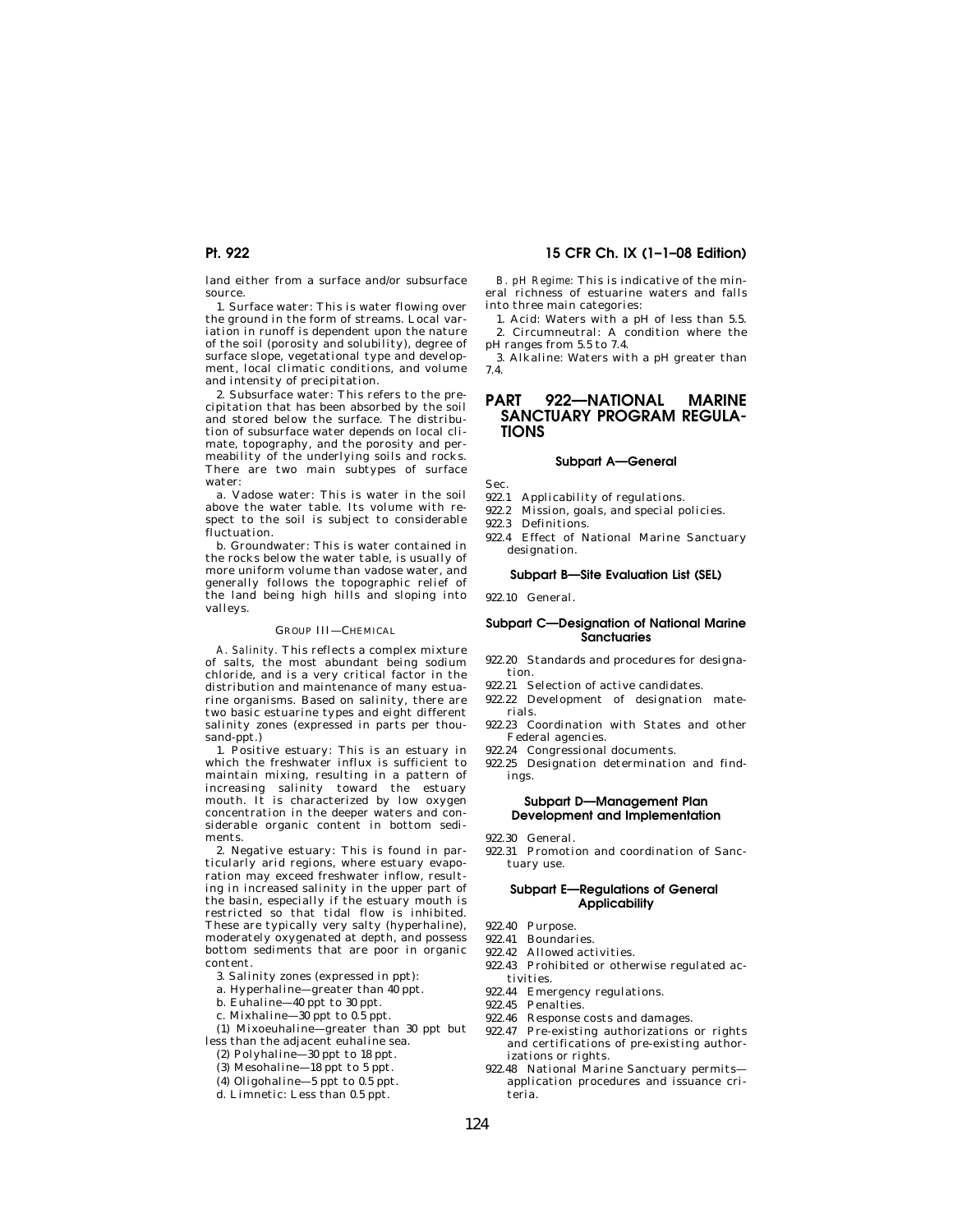922.49 Notification and review of applications for leases, licenses, permits, approvals, or other authorizations to conduct a prohibited activity.

922.50 Appeals of administrative action.

# **Subpart F—Monitor National Marine Sanctuary**

- 922.60 Boundary.
- 922.61 Prohibited or otherwise regulated activities.
- 922.62 Permit procedures and criteria.

# **Subpart G—Channel Islands National Marine Sanctuary**

- 922.70 Boundary.
- 922.71 Definitions.
- 922.72 Prohibited or otherwise regulated ac-
- tivities. 922.73 Marine reserves and marine conservation area.
- 922.74 Permit procedures and criteria.
- APPENDIX A TO SUBPART G OF PART 922— CHANNEL ISLANDS NATIONAL MARINE SANCTUARY BOUNDARY COORDINATES
- APPENDIX B TO SUBPART G OF PART 922—MA-RINE RESERVE BOUNDARIES
- APPENDIX C TO SUBPART G OF PART 922—MA-RINE CONSERVATION AREA BOUNDARY

## **Subpart H—Gulf of the Farallones National Marine Sanctuary**

- 922.80 Boundary.
- 922.81 Definitions.
- 922.82 Prohibited or otherwise regulated activities.
- 922.83 Permit procedures and criteria.
- 922.84 Certification of other permits.
- APPENDIX A TO SUBPART H OF PART 922— GULF OF THE FARALLONES NATIONAL MA-RINE SANCTUARY BOUNDARY COORDINATES

## **Subpart I—Gray's Reef National Marine Sanctuary**

- 922.90 Boundary.
- 922.91 Definitions.
- 922.92 Prohibited or otherwise regulated activities.
- 922.93 Permit procedures and criteria.

## **Subpart J—Fagatele Bay National Marine Sanctuary**

- 922.100 Scope of regulations.
- 922.101 Boundary.
- 922.102 Prohibited or otherwise regulated activities.
- 922.103 Management and enforcement.
- 922.104 Permit procedures and criteria.

### **Subpart K—Cordell Bank National Marine Sanctuary**

- 922.110 Boundary.
- 922.111 Prohibited or otherwise regulated activities.
- 922.112 Permit procedures and criteria.
- APPENDIX A TO SUBPART K OF PART 922— CORDELL BANK NATIONAL MARINE SANC-TUARY BOUNDARY COORDINATES

## **Subpart L—Flower Garden Banks National Marine Sanctuary**

- 922.120 Boundary.
- 922.121 Definitions.
- 922.122 Prohibited or otherwise regulated activities.
- 922.123 Permit procedures and criteria.
- APPENDIX A TO SUBPART L OF PART 922— FLOWER GARDEN BANKS NATIONAL MARINE SANCTUARY BOUNDARY COORDINATES
- APPENDIX B TO SUBPART L OF PART 922—CO-ORDINATES FOR THE DEPARTMENT OF THE INTERIOR TOPOGRAPHIC LEASE STIPULA-TIONS FOR OCS LEASE SALE 171

## **Subpart M—Monterey Bay National Marine Sanctuary**

- 922.130 Boundary.
- 922.131 Definitions.
- 922.132 Prohibited or otherwise regulated activities.
- 922.133 Permit procedures and criteria.
- 922.134 Notification and review.
- APPENDIX A TO SUBPART M OF PART 922— MONTEREY BAY NATIONAL MARINE SANC-TUARY BOUNDARY COORDINATES
- APPENDIX B TO SUBPART M OF PART 922— DREDGED MATERIAL DISPOSAL SITES AD-JACENT TO THE MONTEREY BAY NATIONAL MARINE SANCTUARY
- APPENDIX C TO SUBPART M OF PART 922— ZONES WITHIN THE SANCTUARY WHERE OVERFLIGHTS BELOW 1000 FEET ARE PRO-HIBITED
- APPENDIX D TO SUBPART M OF PART 922— ZONES AND ACCESS ROUTES WITHIN THE SANCTUARY WHERE THE OPERATION OF MO-TORIZED PERSONAL WATERCRAFT IS AL-LOWED

# **Subpart N—Stellwagen Bank National Marine Sanctuary**

- 922.140 Boundary.
- 922.141 Definitions.
- 922.142 Prohibited or otherwise regulated activities.
- 922.143 Permit procedures and criteria.
- APPENDIX A TO SUBPART N OF PART 922— STELLWAGEN BANK NATIONAL MARINE SANCTUARY BOUNDARY COORDINATES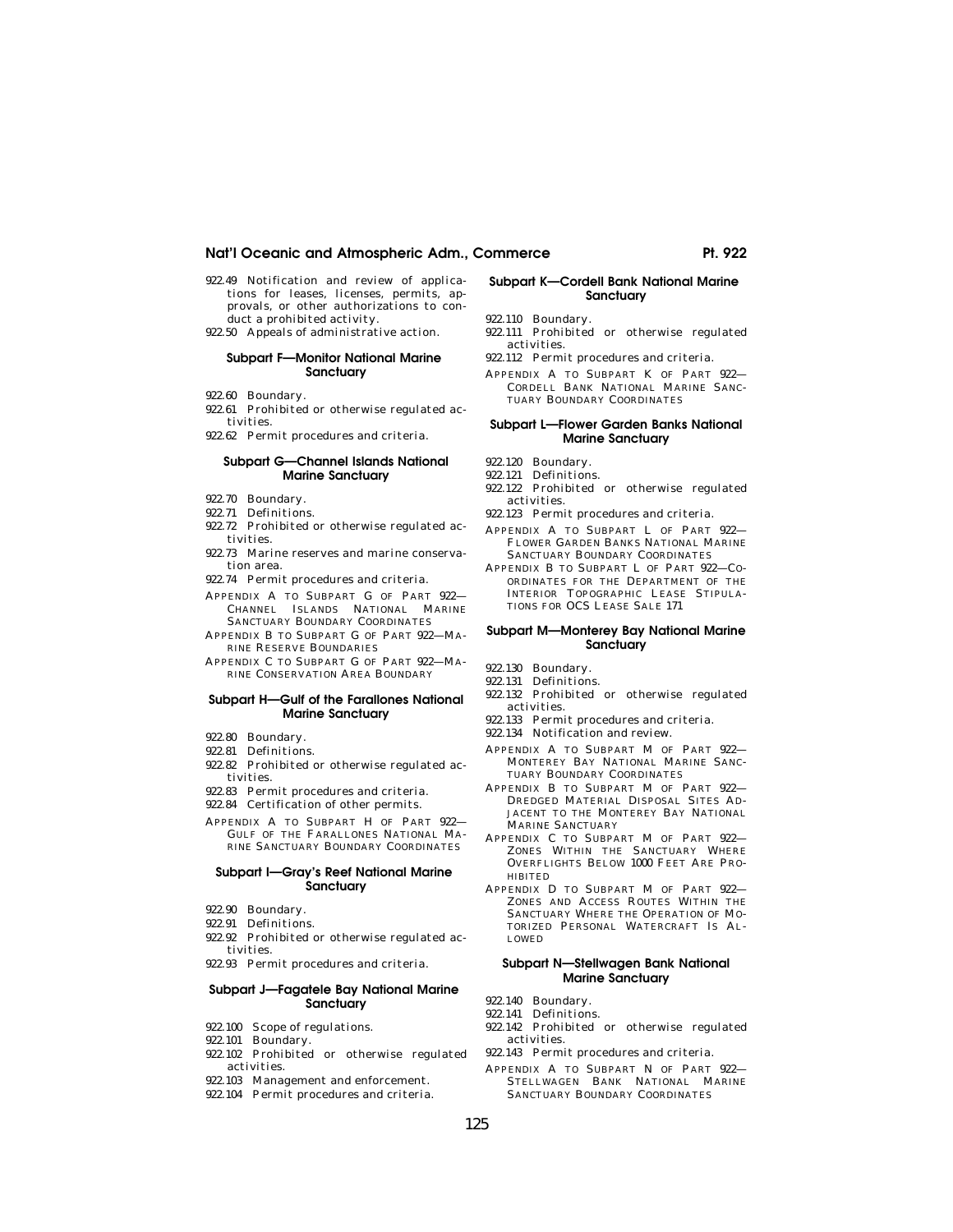## **Subpart O—Olympic Coast National Marine Sanctuary**

- 922.150 Boundary.
- 922.151 Definitions.
- 922.152 Prohibited or otherwise regulated activities.
- 922.153 Permit procedures and criteria.
- 922.154 Consultation with the State of Washington, affected Indian tribes, and adjacent county governments.
- APPENDIX A TO SUBPART O OF PART 922— OLYMPIC COAST NATIONAL MARINE SANC-TUARY BOUNDARY COORDINATES

## **Subpart P—Florida Keys National Marine Sanctuary**

- 922.160 Purpose.
- 922.161 Boundary.
- 922.162 Definitions
- 922.163 Prohibited activities—Sanctuarywide.
- 922.164 Additional activity regulations by Sanctuary area.
- 922.165 Emergency regulations.
- 922.166 Permits other than for access to the Tortugas Ecological Reserve—applica-
- tion procedures and issuance criteria. 922.167 Permits for access to the Tortugas Ecological Reserve.
- 922.168 Certification of preexisting leases, licenses, permits, approvals, other au-thorizations, or rights to conduct a prohibited activity.
- APPENDIX I TO SUBPART P OF PART 922— FLORIDA KEYS NATIONAL MARINE SANC-TUARY BOUNDARY COORDINATES
- APPENDIX II TO SUBPART P OF PART 922—EX-ISTING MANAGEMENT AREAS BOUNDARY COORDINATES
- APPENDIX III TO SUBPART P OF PART 922— WILDLIFE MANAGEMENT AREAS ACCESS **RESTRICTIONS**
- APPENDIX IV TO SUBPART P OF PART 922—EC-OLOGICAL RESERVES BOUNDARY COORDI-**NATES**
- APPENDIX V TO SUBPART P OF PART 922— SANCTUARY PRESERVATION AREAS BOUND-ARY COORDINATES
- APPENDIX VI TO SUBPART P OF PART 922— SPECIAL-USE AREAS BOUNDARY COORDI-NATES AND USE DESIGNATIONS
- APPENDIX VII TO SUBPART P OF PART 922— AREAS TO BE AVOIDED BOUNDARY COORDI-**NATES**
- APPENDIX VIII TO SUBPART P OF PART 922— MARINE LIFE RULE AS EXCERPTED FROM CHAPTER 46–42 OF THE FLORIDA ADMINIS-TRATIVE CODE

## **Subpart Q—Hawaiian Islands Humpback Whale National Marine Sanctuary**

- 922.180 Purpose.
- 922.181 Boundary. 922.182 Definitions.
- 

# **§ 922.1 15 CFR Ch. IX (1–1–08 Edition)**

- 922.183 Allowed activities.
- 922.184 Prohibited activities.
- 922.185 Emergency regulations.
- 922.186 Penalties; appeals.
- 922.187 Interagency cooperation.
- APPENDIX A TO SUBPART Q TO PART 922—HA-WAIIAN ISLANDS HUMPBACK WHALE NA-TIONAL MARINE SANCTUARY BOUNDARY DESCRIPTION AND COORDINATES OF THE LATERAL BOUNDARY CLOSURES AND EX-CLUDED AREAS

## **Subpart R—Thunder Bay National Marine Sanctuary and Underwater Preserve**

- 922.190 Boundary.
- 922.191 Definitions.
- 922.192 Joint Management Committee.
- 922.193 Prohibited or otherwise regulated activities.
- 922.194 Certification of preexisting leases, licenses, permits, approvals, other authorizations, or rights to conduct a prohibited activity.
- 922.195 Permit procedures and criteria.
- 922.196 Emergency regulations.
- 922.197 Consultation with affected federallyrecognized Indian tribes.
- 922.198 Procedures for determining watercraft and related items which sink on or after the date of Sanctuary designation to be an underwater cultural resource.
- APPENDIX A TO SUBPART R OF PART 922— THUNDER BAY NATIONAL MARINE SANC-TUARY AND UNDERWATER PRESERVE BOUNDARY COORDINATES
- APPENDIX B TO SUBPART R OF PART 922— MINOR PROJECTS FOR PURPOSES OF §922.193(A)(2)(III)

AUTHORITY: 16 U.S.C. 1431 *et seq.* 

SOURCE: 60 FR 66877, Dec. 27, 1995, unless otherwise noted.

EDITORIAL NOTE: Nomenclature changes to part 922 appear at 62 FR 3789, Jan. 27, 1997 and at 62 FR 67724, Dec. 30, 1997.

# **Subpart A—General**

# **§ 922.1 Applicability of regulations.**

Unless noted otherwise, the regulations in Subparts A, D and E apply to all thirteen National Marine Sanctuaries for which site-specific regulations appear in Subparts F through R, respectively. Subparts B and C apply to the site evaluation list and to the designation of future Sanctuaries.

[65 FR 39055, June 22, 2000]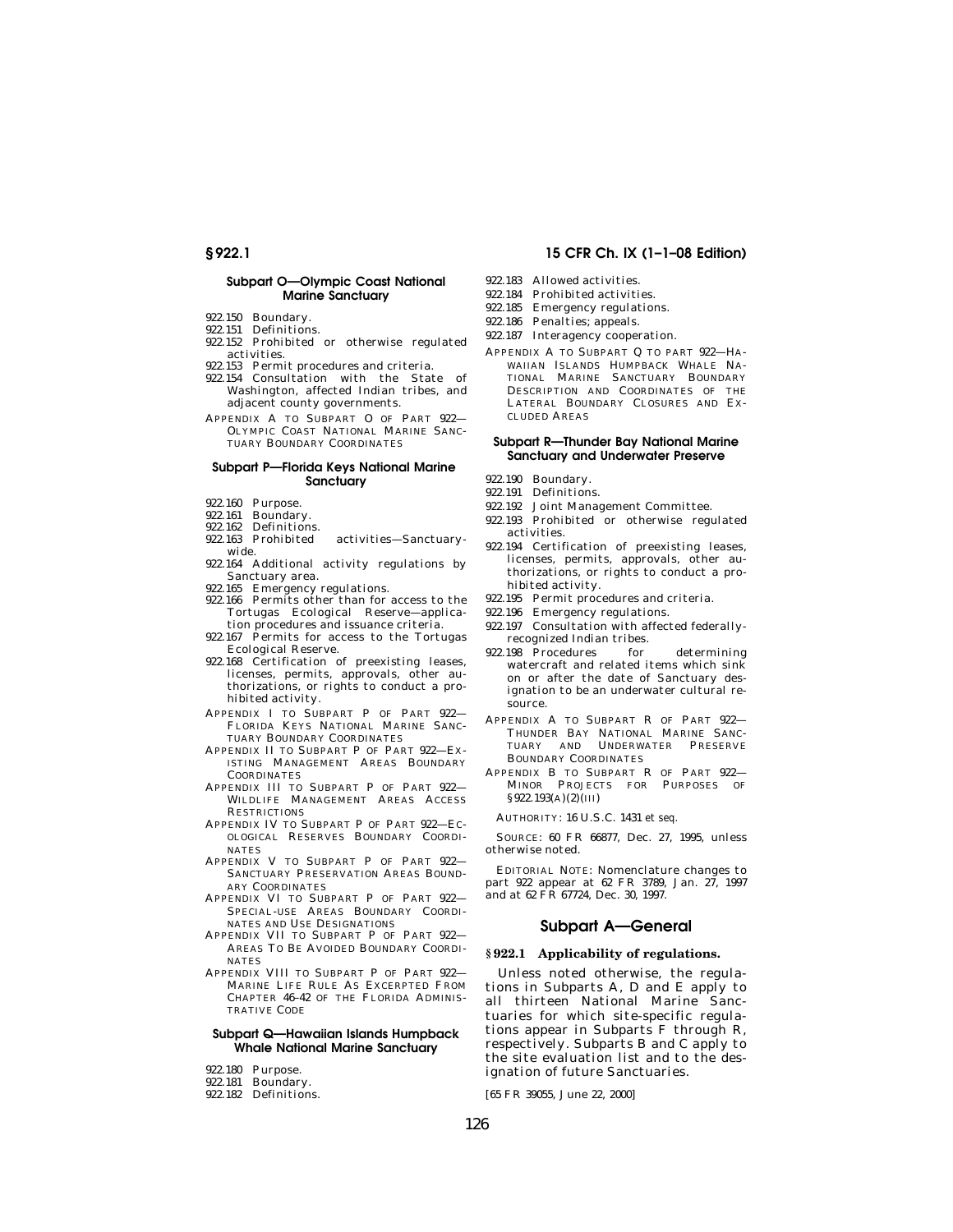## **§ 922.2 Mission, goals, and special policies.**

(a) In accordance with the standards set forth in title III of the Marine Protection, Research, and Sanctuaries Act of 1972, as amended, also known as the National Marine Sanctuaries Act (Act) the mission of the National Marine Sanctuary program (Program) is to identify, designate and manage areas of the marine environment of special national, and in some cases international, significance due to their conservation, recreational, ecological, historical, research, educational, or aesthetic qualities.

(b) The goals of the Program are to carry out the mission to:

(1) Identify and designate as National Marine Sanctuaries areas of the marine environment which are of special national significance;

(2) Provide authority for comprehensive and coordinated conservation and management of these marine areas, and activities affecting them, in a manner which complements existing regulatory authorities;

(3) Support, promote, and coordinate scientific research on, and monitoring of, the resources of these marine areas, especially long-term monitoring and research of these areas;

(4) Enhance public awareness, understanding, appreciation, and wise use of the marine environment;

(5) Facilitate to the extent compatible with the primary objective of resource protection, all public and private uses of the resources of these marine areas not prohibited pursuant to other authorities;

(6) Develop and implement coordinated plans for the protection and management of these areas with appropriate Federal agencies, State and local governments, Native American tribes and organizations, international organizations, and other public and private interests concerned with the continuing health and resilience of these marine areas;

(7) Create models of, and incentives for, ways to conserve and manage these areas;

(8) Cooperate with global programs encouraging conservation of marine resources; and

(9) Maintain, restore, and enhance living resources by providing places for species that depend upon these marine areas to survive and propagate.

(c) To the extent consistent with the policies set forth in the Act, in carrying out the Program's mission and goals:

(1) Particular attention will be given to the establishment and management of marine areas as National Marine Sanctuaries for the protection of the area's natural resource and ecosystem values; particularly for ecologically or economically important or threatened species or species assemblages, and for offshore areas where there are no existing special area protection mechanisms;

(2) The size of a National Marine Sanctuary, while highly dependent on the nature of the site's resources, will be no larger than necessary to ensure effective management;

(d) Management efforts will be coordinated to the extent practicable with other countries managing marine protected areas;

(e) Program regulations, policies, standards, guidelines, and procedures under the Act concerning the identification, evaluation, registration, and treatment of historical resources shall be consistent, to the extent practicable, with the declared national policy for the protection and preservation of these resources as stated in the National Historic Preservation Act of 1966, 16 U.S.C. 470 *et seq.,* the Archeological and Historical Preservation Act of 1974, 16 U.S.C. 469 *et seq.,* and the Archeological Resources Protection Act of 1979 (ARPA), 16 U.S.C. 470aa *et seq.*  The same degree of regulatory protection and preservation planning policy extended to historical resources on land shall be extended, to the extent practicable, to historical resources in the marine environment within the boundaries of designated National Marine Sanctuaries. The management of historical resources under the authority of the Act shall be consistent, to the extent practicable, with the Federal archeological program by consulting the Uniform Regulations, ARPA (43 CFR part 7) and other relevant Federal regulations. The Secretary of the Interior's Standards and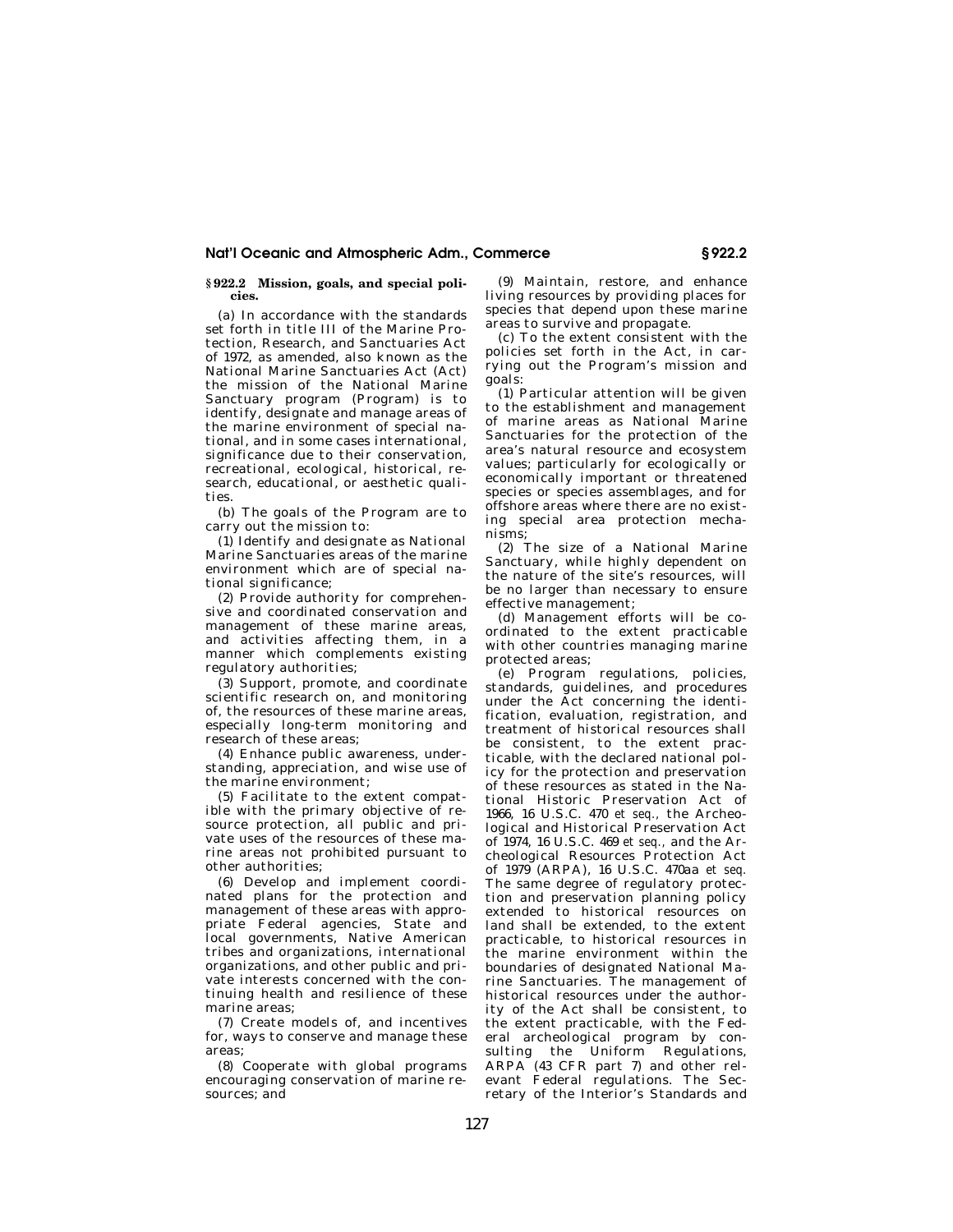Guidelines for Archeology may also be consulted for guidance. These guidelines are available from the Office of Ocean and Coastal Management at (301) 713–3125.

## **§ 922.3 Definitions.**

*Act* means title III of the Marine Protection, Research, and Sanctuaries Act of 1972, as amended, 16 U.S.C. 1431 *et seq.,* also known as the National Marine Sanctuaries Act.

*Active Candidate* means a site selected by the Secretary from the Site Evaluation List for further consideration for possible designation as a National Marine Sanctuary.

*Assistant Administrator* means the Assistant Administrator for Ocean Services and Coastal Zone Management, National Oceanic and Atmospheric Administration (NOAA), or designee.

*Benthic community* means the assemblage of organisms, substrate, and structural formations found at or near the bottom that is periodically or permanently covered by water.

*Commercial fishing* means any activity that results in the sale or trade for intended profit of fish, shellfish, algae, or corals.

*Conventional hook and line gear* means any fishing apparatus operated aboard a vessel and composed of a single line terminated by a combination of sinkers and hooks or lures and spooled upon a reel that may be hind- or electrically operated, hand-held or mounted. This term does not include bottom longlines.

*Cultural resources* means any historical or cultural feature, including archaeological sites, historic structures, shipwrecks, and artifacts.

*Director* means, except where otherwise specified, the Director of the Office of Ocean and Coastal Resource Management, NOAA, or designee.

*Exclusive economic zone* means the exclusive economic zone as defined in the Magnuson Fishery Conservation and Management Act, 16 U.S. 1801 *et seq.* 

*Fish wastes* means waste materials resulting from commercial fish processing operations.

*Historical resource* means any resource possessing historical, cultural, archaeological or paleontological significance, including sites, contextual in-

**§ 922.3 15 CFR Ch. IX (1–1–08 Edition)** 

formation, structures, districts, and objects significantly associated with or representative of earlier people, cultures, maritime heritage, and human activities and events. Historical resources include ''submerged cultural resources'', and also include ''historical properties,'' as defined in the National Historic Preservation Act, as amended, and its implementing regulations, as amended.

*Indian tribe* means any American Indian tribe, band, group, or community recognized as such by the Secretary of the Interior.

*Injure* means to change adversely, either in the short or long term, a chemical, biological or physical attribute of, or the viability of. This includes, but is not limited to, to cause the loss of or destroy.

*Lightering* means at-sea transfer of petroleum-based products, materials, or other matter from vessel to vessel.

*Marine* means those areas of coastal and ocean waters, the Great Lakes and their connecting waters, and submerged lands over which the United States exercises jurisdiction, including the exclusive economic zone, consistent with international law.

*Mineral* means clay, stone, sand, gravel, metalliferous ore, non-metalliferous ore, or any other solid material or other matter of commercial value.

*National historic landmark* means a district, site, building, structure or object designated as such by the Secretary of the Interior under the National Historic Landmarks Program (36 CFR part 65).

*National Marine Sanctuary* means an area of the marine environment of special national significance due to its resource or human-use values, which is designated as such to ensure its conservation and management.

*Person* means any private individual, partnership, corporation or other entity; or any officer, employee, agent, department, agency or instrumentality of the Federal government, of any State or local unit of government, or of any foreign government.

*Regional Fishery Management Council*  means any fishery council established under section 302 of the Magnuson Fishery Conservation and Management Act, 16 U.S.C. 1801 *et seq.*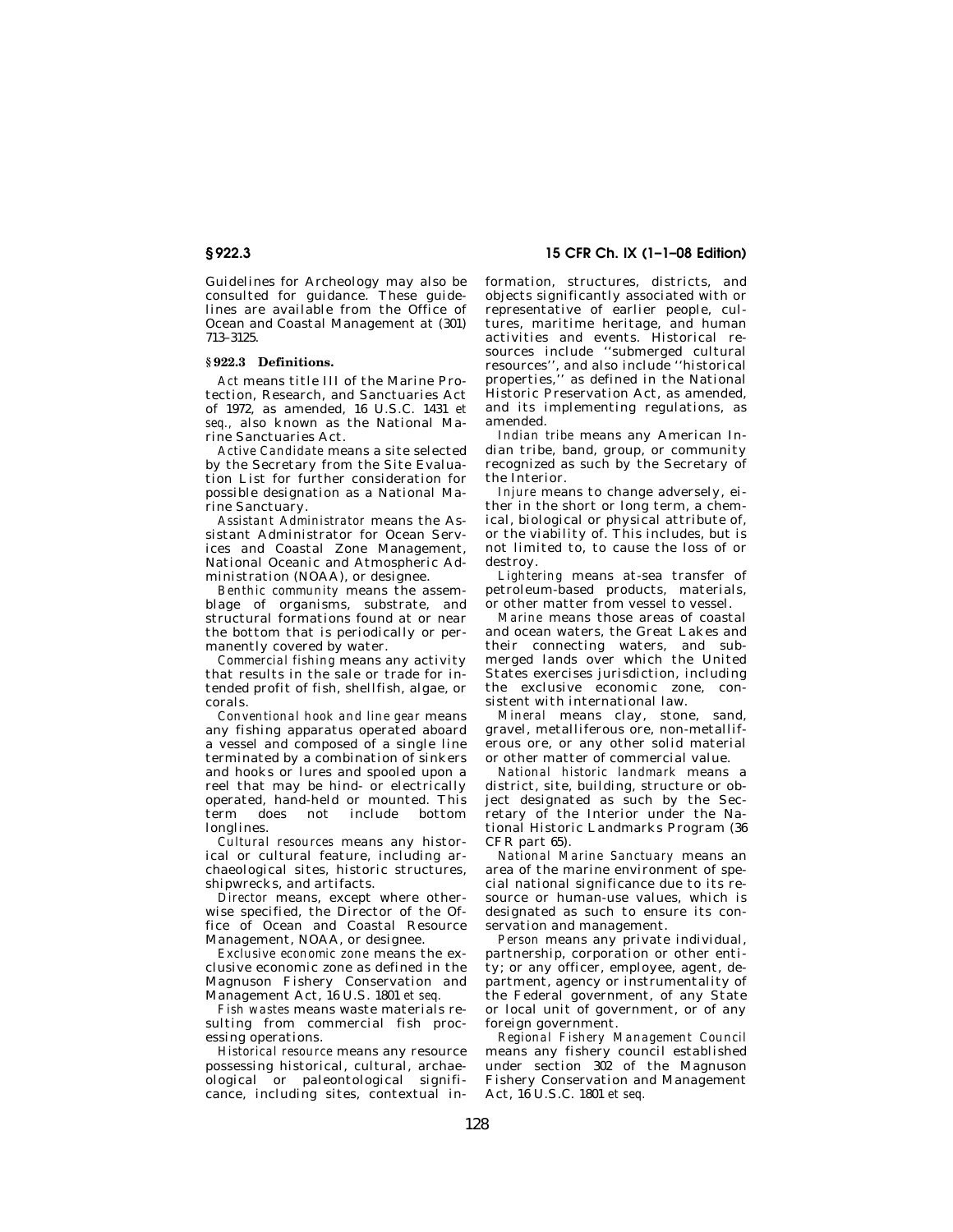*Sanctuary quality* means any of those ambient conditions, physical-chemical characteristics and natural processes, the maintenance of which is essential to the ecological health of the Sanctuary, including, but not limited to, water quality, sediment quality and air quality.

*Sanctuary resource* means any living or non-living resource of a National Marine Sanctuary that contributes to the conservation, recreational, ecological, historical, research, educational, or aesthetic value of the Sanctuary, including, but not limited to, the substratum of the area of the Sanctuary, other submerged features and the surrounding seabed, carbonate rock, corals and other bottom formations, coralline algae and other marine plants and algae, marine invertebrates, brine-<br>seep biota, phytoplankton, seep biota, phytoplankton, zooplankton, fish, seabirds, sea turtles and other marine reptiles, marine mammals and historical resources. For Thunder Bay National Marine Sanctuary and Underwater Preserve, Sanctuary resource means an underwater cultural resource as defined at §922.191.

*Secretary* means the Secretary of the United States Department of Commerce, or designee.

*Shunt* means to discharge expended drilling cuttings and fluids near the ocean seafloor.

*Site Evaluation List* (SEL) means a list of selected natural and historical resource sites selected by the Secretary as qualifying for further evaluation for possible designation as National Marine Sanctuaries.

*State* means each of the several States, the District of Columbia, the Commonwealth of Puerto Rico, the Commonwealth of the Northern Mariana Islands, American Samoa, the United States Virgin Islands, Guam, and any other commonwealth, territory, or possession of the United States.

*Subsistence use* means the customary and traditional use by rural residents of areas near or in the marine environment for direct personal or family consumption as food, shelter, fuel, clothing, tools, or transportation; for the making and selling of handicraft articles; and for barter, if for food or nonedible items other than money, if the

exchange is of a limited and non-commercial nature.

*Take or taking* means: (1) For any marine mammal, sea turtle, or seabird listed as either endangered or threatened pursuant to the Endangered Species Act, to harass, harm, pursue, hunt, shoot, wound, kill, trap, capture, collect or injure, or to attempt to engage in any such conduct; (2) For any other marine mammal, sea turtle, or seabird, to harass, hunt, capture, kill, collect or injure, or to attempt to engage in any such conduct. For the purposes of both (1) and (2) of this definition, this includes, but is not limited to, to collect any dead or injured marine mammal, sea turtle or seabird, or any part thereof; to restrain or detain any marine mammal, sea turtle or seabird, or any part thereof, no matter how temporarily; to tag any sea turtle, marine mammal or seabird; to operate a vessel or aircraft or to do any other act that results in the disturbance or molestation of any marine mammal, sea turtle or seabird.

*Tropical fish* means fish or minimal sport and food value, usually brightly colored, often used for aquaria purposes and which lives in a direct relationship with live bottom communities.

*Vessel* means a watercraft of any description capable of being used as a means of transportation in/on the waters of a Sanctuary.

[60 FR 66877, Dec. 27, 1995, as amended at 62 FR 4607, Jan. 30, 1997; 65 FR 39055, June 22, 2000]

## **§ 922.4 Effect of National Marine Sanctuary designation.**

The designation of a National Marine Sanctuary, and the regulations implementing it, are binding on any person subject to the jurisdiction of the United States. Designation does not constitute any claim to territorial jurisdiction on the part of the United States for designated sites beyond the U.S. territorial sea, and the regulations implementing the designation shall be applied in accordance with generally recognized principles of international law, and in accordance with treaties, conventions, and other agreements to which the United States is a party. No regulation shall apply to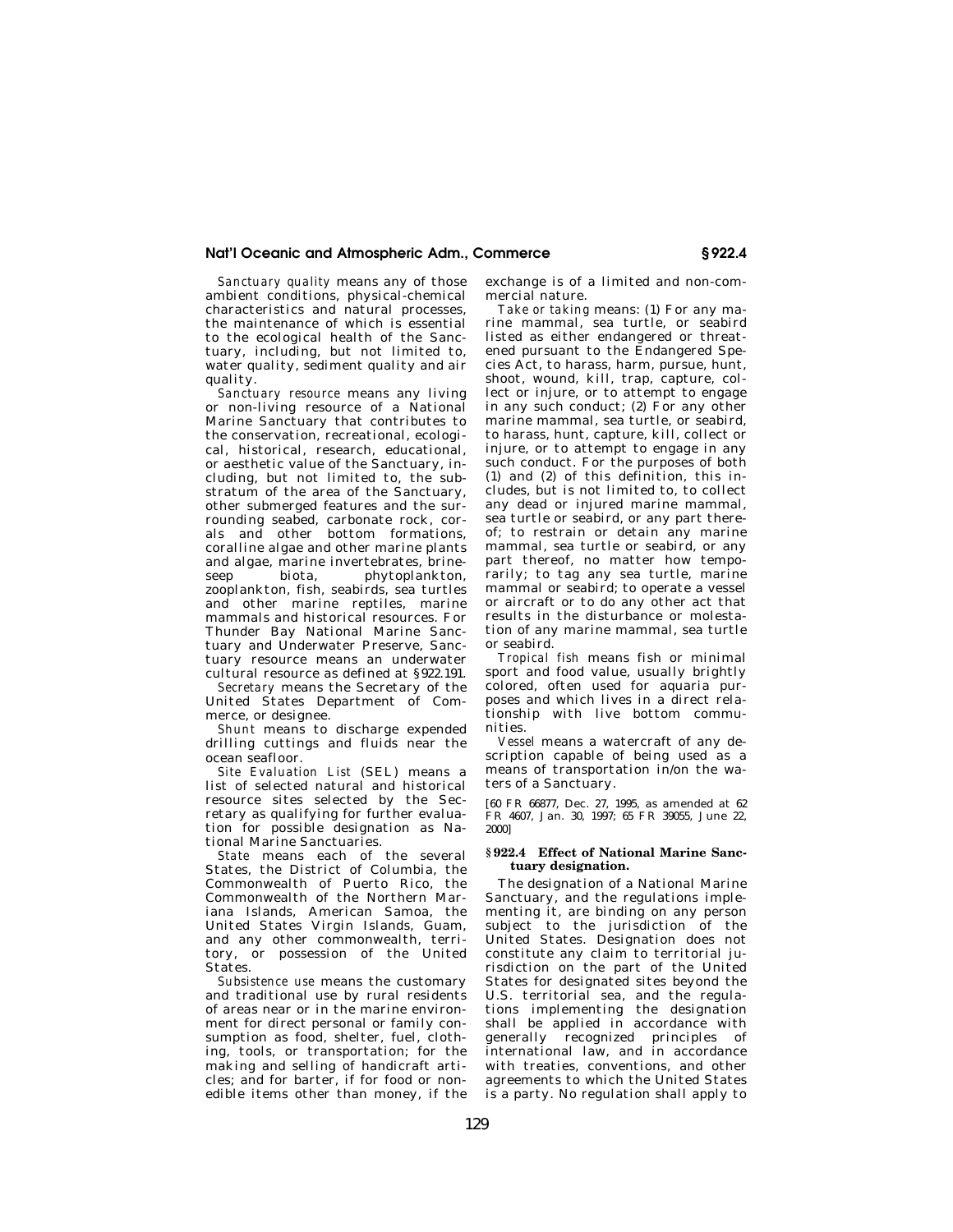a person who is not a citizen, national, or resident alien of the United States, unless in accordance with:

(a) Generally recognized principles of international law;

(b) An agreement between the United States and the foreign state of which the person is a citizen; or

(c) An agreement between the United States and the flag state of the foreign vessel, if the person is a crew member of the vessel.

# **Subpart B—Site Evaluation List (SEL)**

# **§ 922.10 General.**

(a) The Site Evaluation List (SEL) was established as a comprehensive list of marine sites with high natural resource values and with historical qualities of special national significance that are highly qualified for further evaluation for possible designation as National Marine Sanctuaries.

(b) The SEL is currently inactive. Criteria for inclusion of marine sites on a revised SEL will be issued, with public notice and opportunity to comment, when the Director determines that the SEL should be reactivated.

(c) Only sites on the SEL may be considered for subsequent review as active candidates for designation.

(d) Placement of a site on the SEL, or selection of a site from the SEL as an active candidate for designation as provided for in §922.21, by itself shall not subject the site to any regulatory control under the Act. Such controls may only be imposed after designation.

# **Subpart C—Designation of National Marine Sanctuaries**

## **§ 922.20 Standards and procedures for designation.**

In designating a National Marine Sanctuary, the Secretary shall apply the standards and procedures set forth in section 303 and section 304 of the Act.

## **§ 922.21 Selection of active candidates.**

(a) The Secretary shall, from time to time, select a limited number of sites from the SEL for Active Candidate consideration based on a preliminary

**§ 922.10 15 CFR Ch. IX (1–1–08 Edition)** 

assessment of the designation standards set forth in section 303 of the Act.

(b) Selection of a site as an Active Candidate shall begin the formal Sanctuary designation-evaluation process. A notice of intent to prepare a draft environmental impact statement shall be published in the FEDERAL REGISTER and in newspapers in the area(s) of local concern. A brief written analysis describing the site shall be provided. The Secretary, at any time, may drop a site from consideration if the Secretary determines that the site does not meet the designation standards and criteria set forth in the Act.

## **§ 922.22 Development of designation materials.**

(a) In designating a National Marine Sanctuary, the Secretary shall prepare the designation materials described in section 304 of the Act.

(b) If a proposed Sanctuary includes waters within the exclusive economic zone, the Secretary shall notify the appropriate Regional Fishery Management Council(s) which shall have one hundred and twenty (120) days from the date of such notification to make recommendations and, if appropriate, prepare draft fishery regulations and to submit them to the Secretary. In preparing its recommendations and draft regulations, the Council(s) shall use as guidance the national standards of section 301(a) of the Magnuson Act (16 U.S.C. 1851) to the extent that they are consistent and compatible with the goals and objectives of the proposed Sanctuary designation. Fishery activities not proposed for regulation under section  $304(a)(5)$  of the Act may be listed in the draft Sanctuary designation document as potentially subject to regulation, without following the procedures specified in section  $304(a)(5)$  of the Act. If the Secretary subsequently determines that regulation of any such fishery activity is necessary, then the procedures specified in section 304(a)(5) of the Act shall be followed.

## **§ 922.23 Coordination with States and other Federal agencies.**

(a) The Secretary shall consult and cooperate with affected States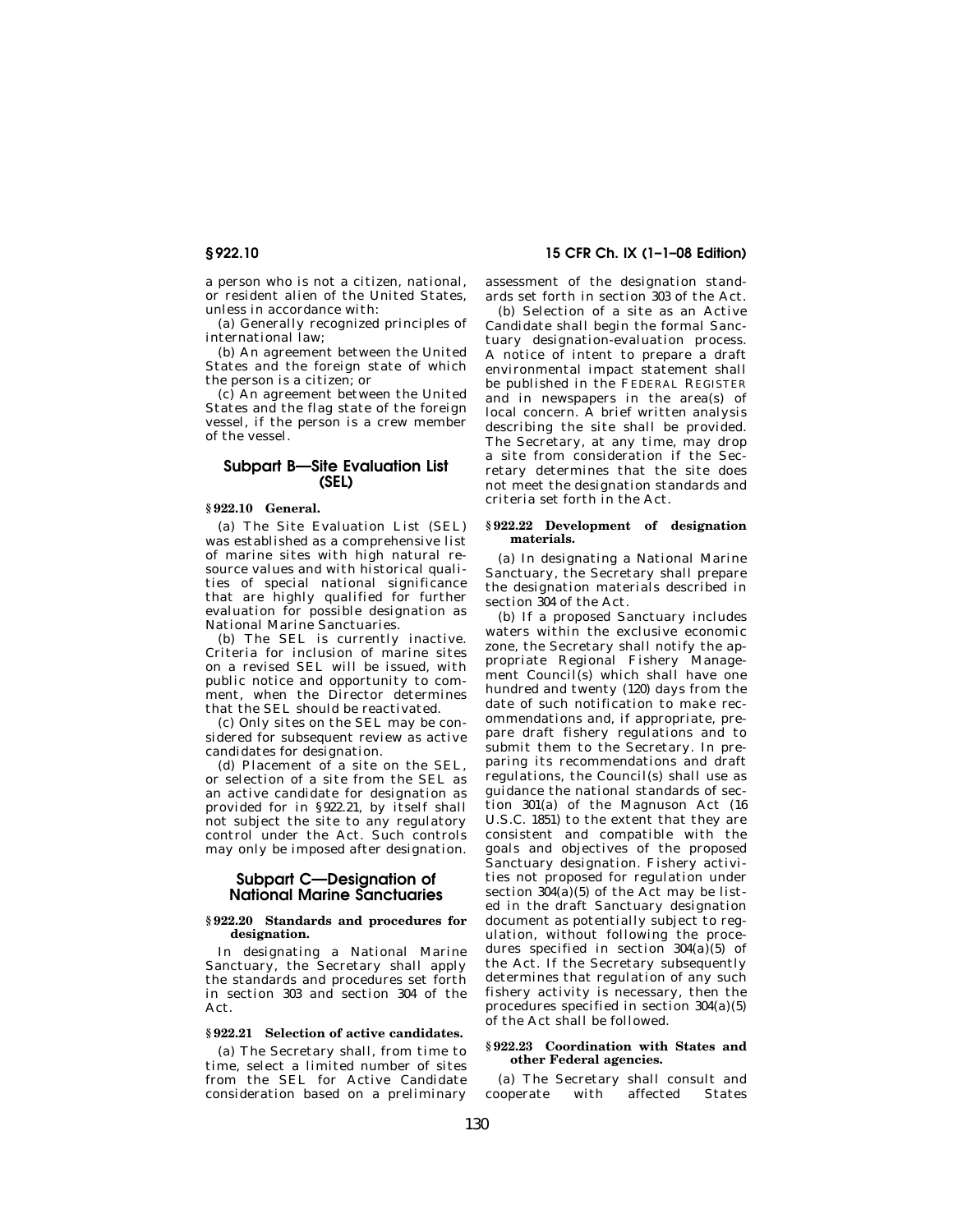throughout the National Marine Sanctuary designation process. In particular the Secretary shall:

(1) Consult with the relevant State officials prior to selecting any site on the SEL as an Active Candidate pursuant to §922.21, especially concerning the relationship of any site to State waters and the consistency of the proposed designation with a federally approved State coastal zone management program. For the purposes of a consistency review by States with federally approved coastal zone management programs, designation of a National Marine Sanctuary is deemed to be a Federal activity, which, if affecting the State's coastal zone, must be undertaken in a manner consistent to the maximum extent practicable with the approved State coastal zone program as provided by section  $307(c)(1)$  of the Coastal Zone Management Act of 1972, as amended, and implementing regulations at 15 CFR part 930, subpart.

(2) Ensure that relevant State agencies are consulted prior to holding any public hearings pursuant to section  $304(a)(3)$  of the Act.

(3) Provide the Governor(s) of any State(s) in which a proposed Sanctuary would be located an opportunity to certify the designation or any of its terms as unacceptable as specified in section 304(b)(1) of the Act.

(b) The Secretary shall develop proposed regulations relating to activities under the jurisdiction of one or more other Federal agencies in consultation with those agencies.

### **§ 922.24 Congressional documents.**

In designating a National Marine Sanctuary, the Secretary shall prepare and submit to Congress those documents described in section 304 of the Act.

# **§ 922.25 Designation determination and findings.**

(a) In designating a National Marine Sanctuary, the Secretary shall prepare a written Designation Determination and Findings which shall include those findings and determinations described in section 303 of the Act.

(b) In addition to those factors set forth in section 303 of the Act, the Secretary, when making a designation de-

termination, shall consider the Program's fiscal capability to manage the area as a National Marine Sanctuary.

# **Subpart D—Management Plan Development and Implementation**

#### **§ 922.30 General.**

(a) The Secretary shall implement each management plan, and applicable regulations, including carrying out surveillance and enforcement activities and conducting such research, monitoring, evaluation, and education programs as are necessary and reasonable to carry out the purposes and policies of the Act.

(b) Consistent with Sanctuary management plans, the Secretary shall develop and implement site-specific contingency and emergency-response plans designed to protect Sanctuary resources. The plans shall contain alert procedures and actions to be taken in the event of an emergency such as a shipwreck or an oil spill.

## **§ 922.31 Promotion and coordination of Sanctuary use.**

The Secretary shall take such action as is necessary and reasonable to promote and coordinate the use of National Marine Sanctuaries for research, monitoring, and education purposes. Such action may include consulting with Federal agencies, or other persons to promote use of one or more Sanctuaries for research, monitoring and education, including coordination with the National Estuarine Research Reserve System.

# **Subpart E—Regulations of General Applicability**

#### **§ 922.40 Purpose.**

The purpose of the regulations in this subpart and in subparts F through R is to implement the designations of the thirteen National Marine Sanctuaries for which site specific regulations appear in subparts F through R, respectively, by regulating activities affecting them, consistent with their respective terms of designation in order to protect, preserve and manage and thereby ensure the health, integrity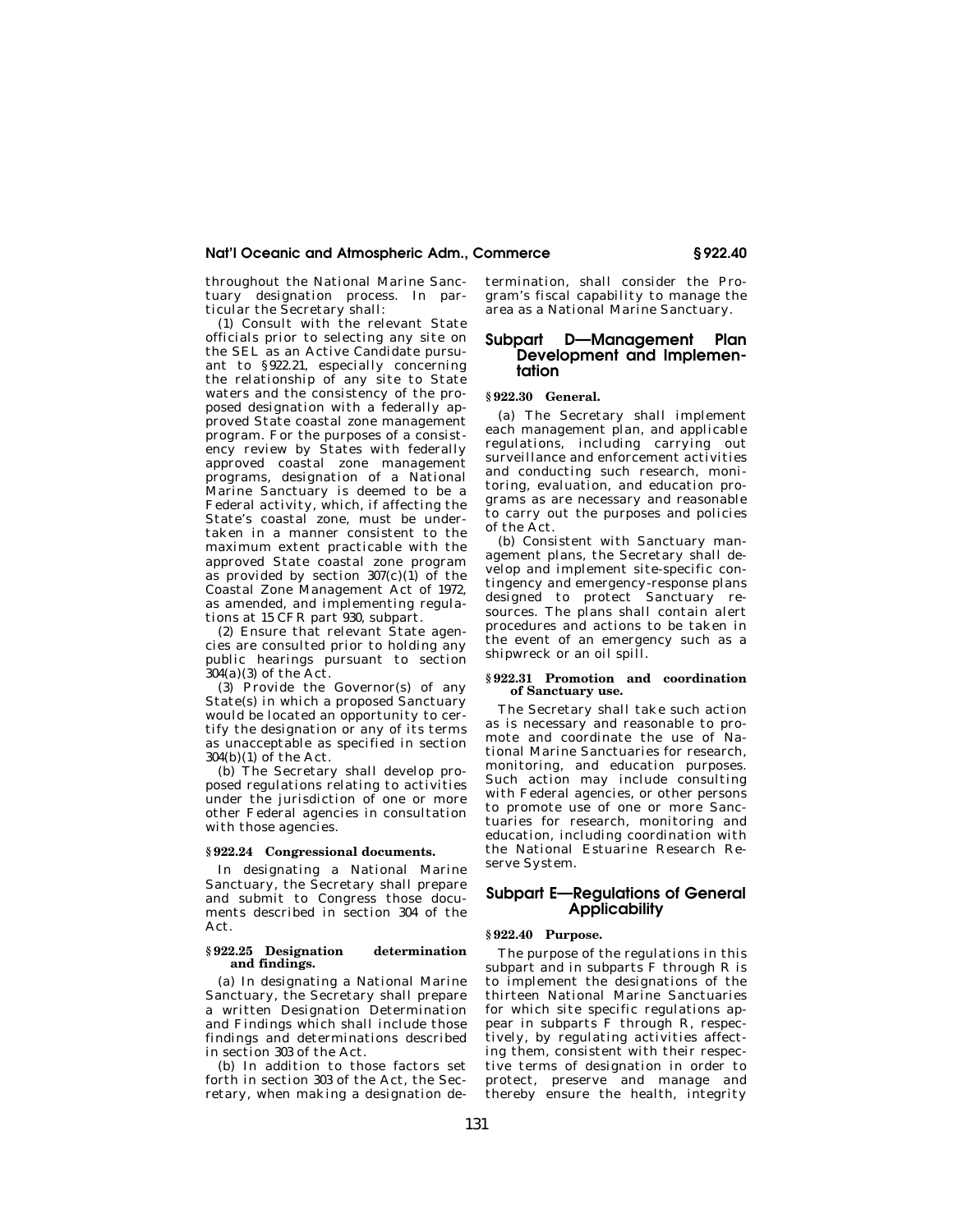and continued availability of the conservation, ecological, recreational, research, educational, historical and aesthetic resources and qualities of these areas. Additional purposes of the regulations implementing the designation of the Florida Keys and Hawaiian Islands Humpback Whale National Marine Sanctuaries are found at §§922.160, and 922.180, respectively.

[65 FR 39055, June 22, 2000]

#### **§ 922.41 Boundaries.**

The boundary for each of the thirteen National Marine Sanctuaries covered by this part is described in Subparts F through R, respectively.

[65 FR 39055, June 22, 2000]

## **§ 922.42 Allowed activities.**

All activities (e.g., fishing, boating, diving, research, education) may be conducted unless prohibited or otherwise regulated in subparts F through R, subject to any emergency regulations promulgated pursuant to §§922.44, 922.111(c), 922.165, 922.186, or 922.196, subject to all prohibitions, regulations, restrictions, and conditions validly imposed by any Federal, State, or local authority of competent jurisdiction, including Federal and State fishery management authorities, and subject to the provisions of section 312 of the National Marine Sanctuaries Act (NMSA), (16 U.S.C. 1431 *et seq.*). The Assistant Administrator may only directly regulate fishing activities pursuant to the procedure set forth in section  $304(a)(5)$  of the NMSA.

[65 FR 39055, June 22, 2000]

### **§ 922.43 Prohibited or otherwise regulated activities.**

Subparts F through R set forth sitespecific regulations applicable to the activities specified therein.

[65 FR 39055, June 22, 2000]

## **§ 922.44 Emergency regulations.**

Where necessary to prevent or minimize the destruction of, loss of, or injury to a Sanctuary resource or quality, or minimize the imminent risk of such destruction, loss, or injury, any and all such activities are subject to immediate temporary regulation, in-

**§ 922.41 15 CFR Ch. IX (1–1–08 Edition)** 

cluding prohibition. The provisions of this section do not apply to the Cordell Bank, Florida Keys, Hawaiian Islands Humpback Whale, and Thunder Bay National Marine Sanctuaries. §§922.111(c), 922.165, and 922.186, 922.196. respectively, for the authority to issue emergency regulations with respect to those sanctuaries.

[65 FR 39055, June 22, 2000]

## **§ 922.45 Penalties.**

(a) Each violation of the NMSA or FKNMSPA, any regulation in this part, or any permit issued pursuant thereto. is subject to a civil penalty of not more than  $\check{S}$  100,000. Each day of a continuing violation constitutes a separate violation.

(b) Regulations setting forth the procedures governing administrative proceedings for assessment of civil penalties, permit sanctions, and denials for enforcement reasons, issuance and use of written warnings, and release or forfeiture of seized property appear at 15 CFR part 904.

[60 FR 66877, Dec. 27, 1995, as amended at 62 FR 4607, Jan. 30, 1997]

## **§ 922.46 Response costs and damages.**

Under section 312 of the Act, any person who destroys, causes the loss of, or injures any Sanctuary resource is liable to the United States for response costs and damages resulting from such destruction, loss or injury, and any vessel used to destroy, cause the loss of, or injure any Sanctuary resource is liable *in rem* to the United States for response costs and damages resulting from such destruction, loss or injury.

#### **§ 922.47 Pre-existing authorizations or rights and certifications of pre-existing authorizations or rights.**

(a) Leases, permits, licenses, or rights of subsistence use or access in existence on the date of designation of any National Marine Sanctuary shall not be terminated by the Director. The Director may, however, regulate the exercise of such leases, permits, licenses, or rights consistent with the purposes for which the Sanctuary was designated.

(b) The prohibitions listed in subparts F through P, and subpart R do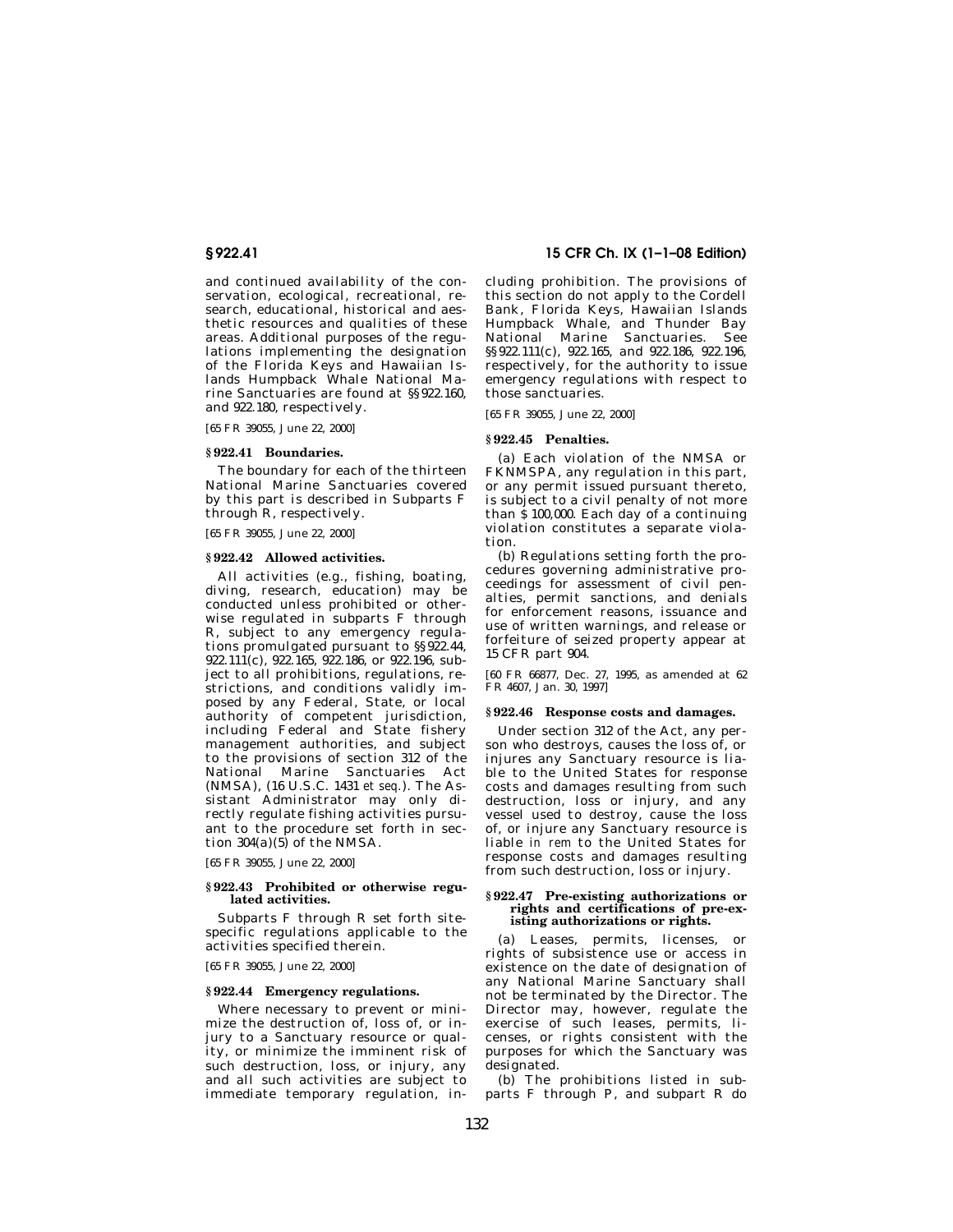not apply to any activity authorized by a valid lease, permit, license, approval or other authorization in existence on the effective date of Sanctuary designation, or in the case of the Florida Keys National Marine Sanctuary the effective date of the regulations in subpart P, and issued by any Federal, State or local authority of competent jurisdiction, or by any valid right of subsistence use or access in existence on the effective date of Sanctuary designation, or in the case of the Florida Keys National Marine Sanctuary the effective date of the regulations in subpart P, provided that the holder of such authorization or right complies with certification procedures and criteria promulgated at the time of Sanctuary designation, or in the case of the Florida Keys National Marine Sanctuary the effective date of the regulations in subpart P, and with any terms and conditions on the exercise of such authorization or right imposed by the Director as a condition of certification as the Director deems necessary to achieve the purposes for which the Sanctuary was designated.

[60 FR 66877, Dec. 27, 1995, as amended at 62 FR 4607, Jan. 30, 1997; 65 FR 39055, June 22, 2000]

#### **§ 922.48 National Marine Sanctuary**   $permits—application$ **and issuance criteria.**

(a) A person may conduct an activity prohibited by subparts F through O, if conducted in accordance with the scope, purpose, terms and conditions of a permit issued under this section and subparts F through O, as appropriate. For the Florida Keys National Marine Sanctuary, a person may conduct an activity prohibited by subpart P if conducted in accordance with the scope, purpose, terms and conditions of a permit issued under §922.166. For the Thunder Bay National Marine Sanctuary and Underwater Preserve, a person may conduct an activity prohibited by subpart R in accordance with the scope, purpose, terms and conditions of a permit issued under §922.195.

(b) Applications for permits to conduct activities otherwise prohibited by subparts F through O should be addressed to the Director and sent to the address specified in subparts F through O, or subpart R, as appropriate. An application must include:

(1) A detailed description of the proposed activity including a timetable for completion;

(2) The equipment, personnel and methodology to be employed;

(3) The qualifications and experience of all personnel;

(4) The potential effects of the activity, if any, on Sanctuary resources and qualities; and (5) Copies of all other required licenses, permits, approvals or other authorizations.

(c) Upon receipt of an application, the Director may request such additional information from the applicant as he or she deems necessary to act on the application and may seek the views of any persons or entity, within or outside the Federal government, and may hold a public hearing, as deemed appropriate.

(d) The Director, at his or her discretion, may issue a permit, subject to such terms and conditions as he or she deems appropriate, to conduct a prohibited activity, in accordance with the criteria found in subparts F through O, or subpart R, as appropriate. The Director shall further impose, at a minimum, the conditions set forth in the relevant subpart.

(e) A permit granted pursuant to this section is nontransferable.

(f) The Director may amend, suspend, or revoke a permit issued pursuant to this section for good cause. The Director may deny a permit application pursuant to this section, in whole or in part, if it is determined that the permittee or applicant has acted in violation of the terms and conditions of a permit or of the regulations set forth in this section or subparts F through O, subpart R or for other good cause. Any such action shall be communicated in writing to the permittee or applicant by certified mail and shall set forth the reason(s) for the action taken. Procedures governing permit sanctions and denials for enforcement reasons are set forth in subpart D of 15 CFR part 904.

[60 FR 66877, Dec. 27, 1995, as amended at 62 FR 4607, Jan. 30, 1997; 65 FR 39056, June 22, 2000]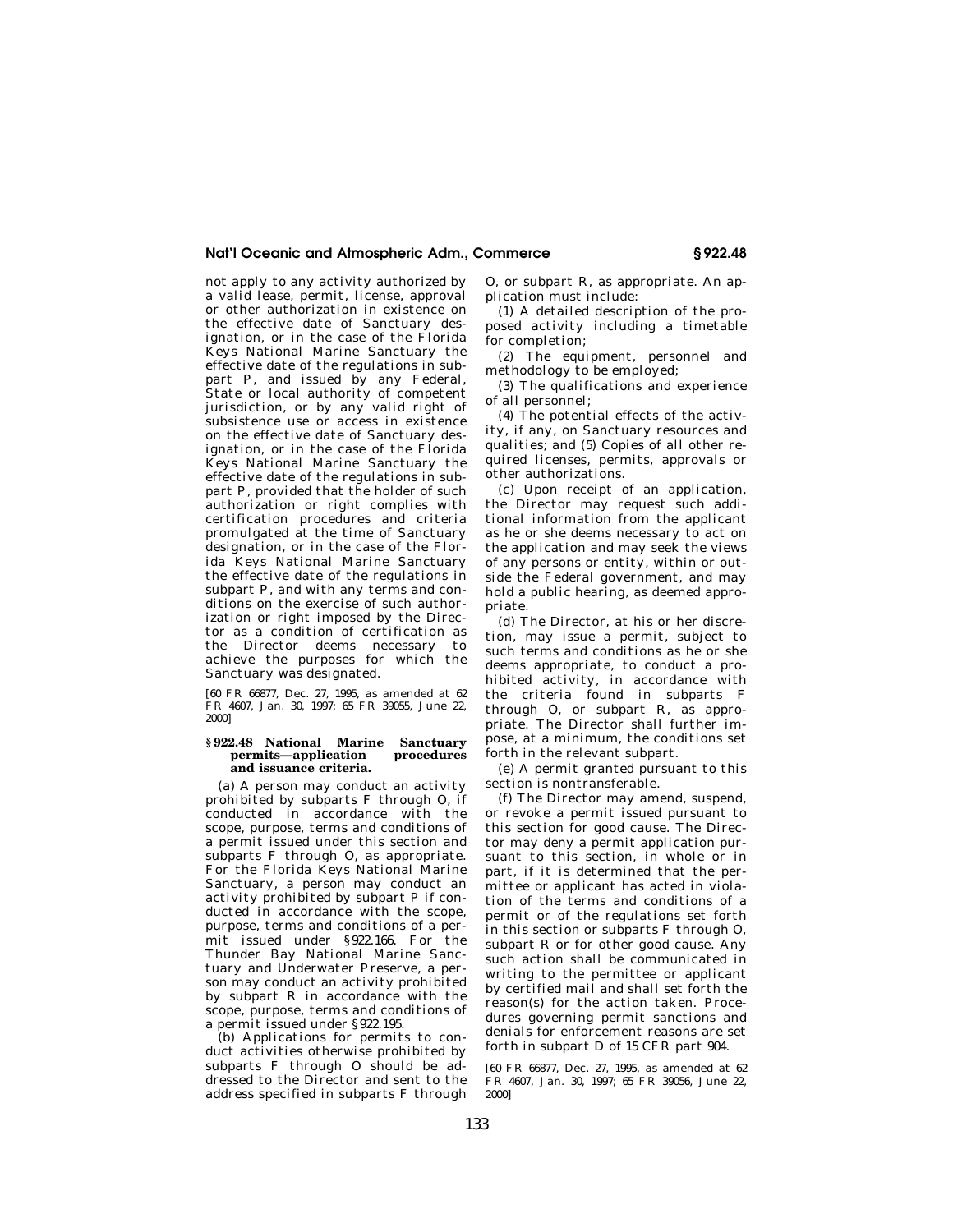### **§ 922.49 Notification and review of applications for leases, licenses, permits, approvals, or other authorizations to conduct a prohibited activity.**

(a) A person may conduct an activity prohibited by subparts L through P, or subpart R, if such activity is specifically authorized by any valid Federal, State, or local lease, permit, license, approval, or other authorization issued after the effective date of Sanctuary designation, or in the case of the Florida Keys National Marine Sanctuary after the effective date of the regulations in subpart P, provided that:

(1) The applicant notifies the Director, in writing, of the application for such authorization (and of any application for an amendment, renewal, or extension of such authorization) within fifteen (15) days of the date of filing of the application or the effective date of Sanctuary designation, or in the case of the Florida Keys National Marine Sanctuary the effective date of the regulations in subpart P, whichever is later;

(2) The applicant complies with the other provisions of this §922.49;

(3) The Director notifies the applicant and authorizing agency that he or she does not object to issuance of the authorization (or amendment, renewal, or extension); and

(4) The applicant complies with any terms and conditions the Director deems reasonably necessary to protect Sanctuary resources and qualities.

(b) Any potential applicant for an authorization described in paragraph (a) of this section may request the Director to issue a finding as to whether the activity for which an application is intended to be made is prohibited by subparts L through P, or subpart R, as appropriate.

(c) Notification of filings of applications should be sent to the Director, Office of Ocean and Coastal Resource Management at the address specified in subparts L through P, or subpart R, as appropriate. A copy of the application must accompany the notification.

(d) The Director may request additional information from the applicant as he or she deems reasonably necessary to determine whether to object to issuance of an authorization de-

**§ 922.49 15 CFR Ch. IX (1–1–08 Edition)** 

scribed in paragraph (a) of this section, or what terms and conditions are reasonably necessary to protect Sanctuary resources and qualities. The information requested must be received by the Director within 45 days of the postmark date of the request. The Director may seek the views of any persons on the application.

(e) The Director shall notify, in writing, the agency to which application has been made of his or her pending review of the application and possible objection to issuance. Upon completion of review of the application and information received with respect thereto, the Director shall notify both the agency and applicant, in writing, whether he or she has an objection to issuance and what terms and conditions he or she deems reasonably necessary to protect Sanctuary resources and qualities, and reasons therefor.

(f) The Director may amend the terms and conditions deemed reasonably necessary to protect Sanctuary resources and qualities whenever additional information becomes available justifying such an amendment.

(g) Any time limit prescribed in or established under this §922.49 may be extended by the Director for good cause.

(h) The applicant may appeal any objection by, or terms or conditions imposed by, the Director to the Assistant Administrator or designee in accordance with the provisions of §922.50.

[62 FR 4608, Jan. 30, 1997, as amended at 65 FR 39056, June 22, 2000]

## **§ 922.50 Appeals of administrative action.**

(a)(1) Except for permit actions taken for enforcement reasons (see subpart D of 15 CFR part 904 for applicable procedures), an applicant for, or a holder of, a National Marine Sanctuary permit; an applicant for, or a holder of, a Special Use permit issued pursuant to section 310 of the Act; a person requesting certification of an existing lease, permit, license or right of subsistence use or access under §922.47; or, for those Sanctuaries described in subparts L through P and subpart R, an applicant for a lease, permit, license or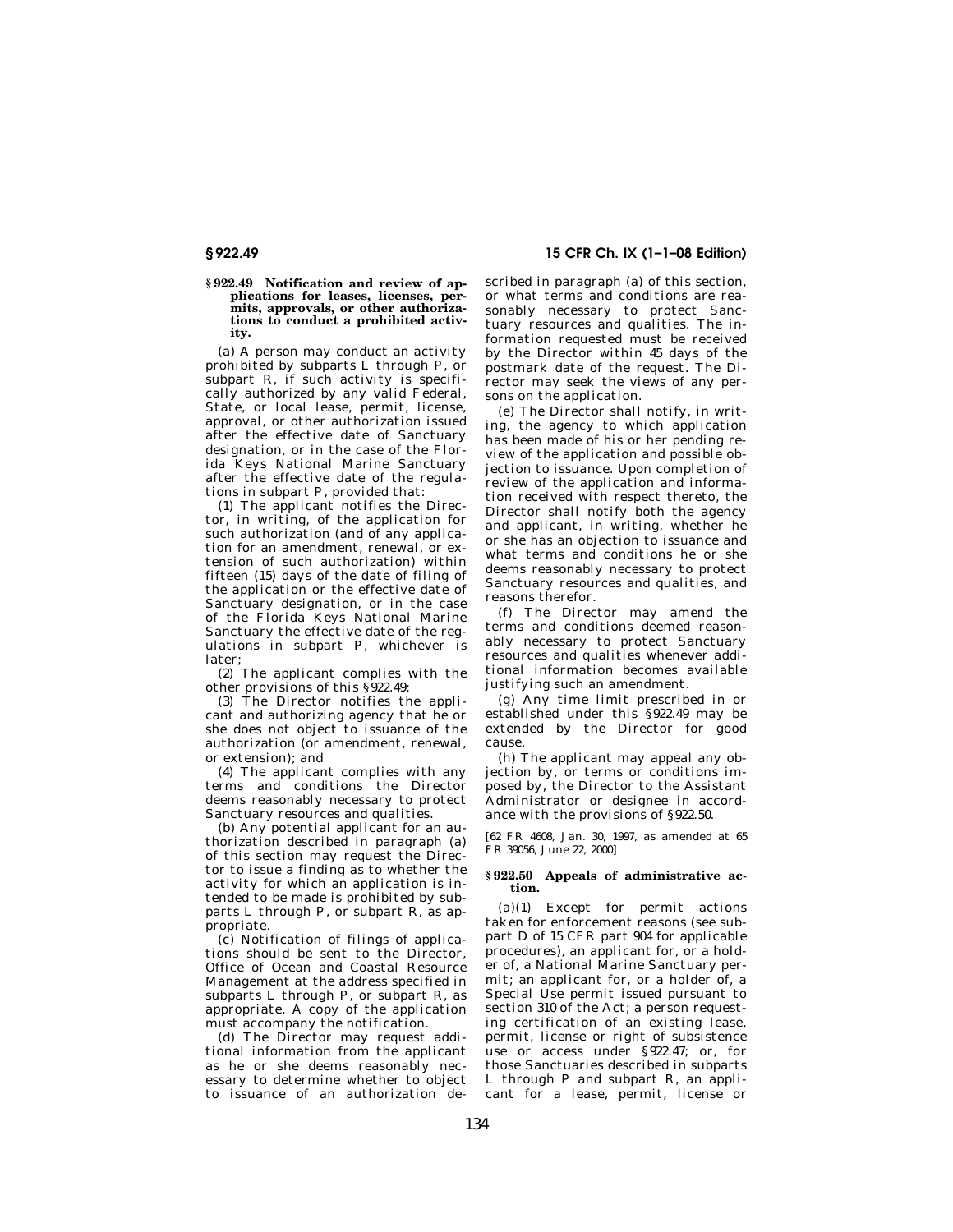other authorization issued by any Federal, State, or local authority of competent jurisdiction (hereinafter appellant) may appeal to the Assistant Administrator:

(i) The granting, denial, conditioning, amendment, suspension or revocation by the Director of a National Marine Sanctuary or Special Use permit;

(ii) The conditioning, amendment, suspension or revocation of a certifi $cation$  under  $$922.47$ ; or

(iii) For those Sanctuaries described in subparts L through P and subpart R, the objection to issuance of or the imposition of terms and conditions on a lease, permit, license or other authorization issued by any Federal, State, or local authority of competent jurisdiction.

(2) For those National Marine Sanctuaries described in subparts F through K, any interested person may also appeal the same actions described in  $\S 922.50(a)(1)(i)$  and (ii). For appeals arising from actions taken with respect to these National Marine Sanctuaries, the term ''appellant'' includes any such interested persons.

(b) An appeal under paragraph (a) of this section must be in writing, state the action(s) by the Director appealed and the reason(s) for the appeal, and be received within 30 days of receipt of notice of the action by the Director. Appeals should be addressed to the Assistant Administrator for Ocean Services and Coastal Zone Management, NOAA 1305 East-West Highway, 13th Floor, Silver Spring, MD 20910.

(c)(1) The Assistant Administrator may request the appellant to submit such information as the Assistant Administrator deems necessary in order for him or her to decide the appeal. The information requested must be received by the Assistant Administrator within 45 days of the postmark date of the request. The Assistant Administrator may seek the views of any other persons. For the Monitor National Ma-.<br>rine Sanctuary, if the appellant has requested a hearing, the Assistant Administrator shall grant an informal hearing. For all other National Marine Sanctuaries, the Assistant Administrator may determine whether to hold an informal hearing on the appeal. If

the Assistant Administrator determines that an informal hearing should be held, the Assistant Administrator may designate an officer before whom the hearing shall be held.

(2) The hearing officer shall give notice in the FEDERAL REGISTER of the time, place and subject matter of the hearing. The appellant and the Director may appear personally or by counsel at the hearing and submit such material and present such arguments as deemed appropriate by the hearing officer. Within 60 days after the record for the hearing closes, the hearing officer shall recommend a decision in writing to the Assistant Administrator.

(d) The Assistant Administrator shall decide the appeal using the same regulatory criteria as for the initial decision and shall base the appeal decision on the record before the Director and any information submitted regarding the appeal, and, if a hearing has been held, on the record before the hearing officer and the hearing officer's recommended decision. The Assistant Administrator shall notify the appellant of the final decision and he reason(s) therefore in writing. The Assistant Administrator's decision shall constitute final agency action for the purpose of the Administrative Procedure Act.

(e) Any time limit prescribed in or established under this section other than the 30-day limit for filing an appeal may be extended by the Assistant Administrator or hearing office for good cause.

[60 FR 66877, Dec. 27, 1995, as amended at 62 FR 4608, Jan. 30, 1997; 65 FR 39056, June 22, 2000; 65 FR 60097, Oct. 10, 2000]

# **Subpart F—Monitor National Marine Sanctuary**

# **§ 922.60 Boundary.**

The Monitor National Marine Sanctuary (Sanctuary) consists of a vertical water column in the Atlantic Ocean one mile in diameter extending from the surface to the seabed, the center of which is at 35°00′23″ north latitude and 75°24′32″ west longitude.

# **§ 922.61 Prohibited or otherwise regulated activities.**

Except as may be permitted by the Director, the following activities are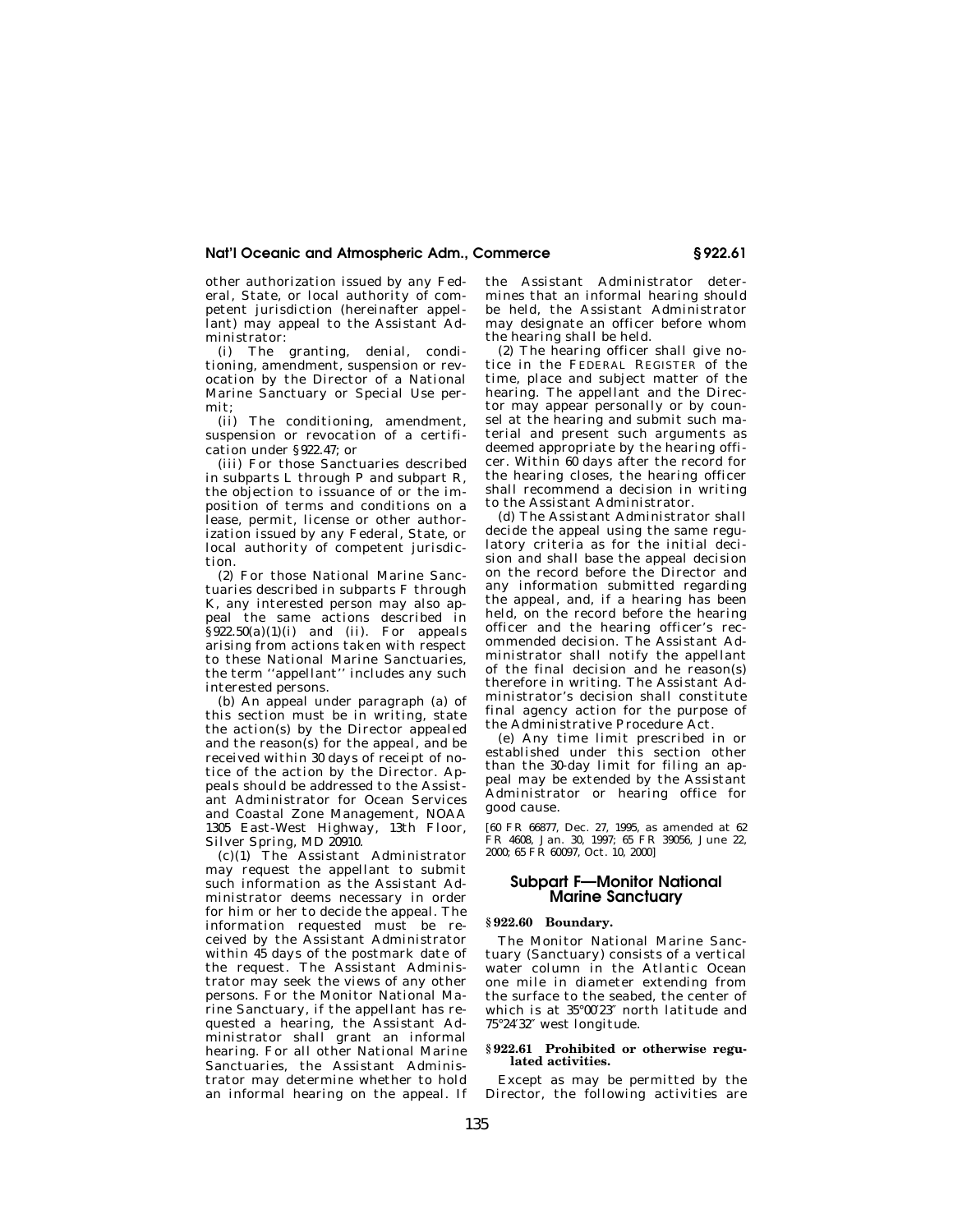prohibited and thus are unlawful for any person to conduct or to cause to be conducted within the Sanctuary:

(a) Anchoring in any manner, stopping, remaining, or drifting without power at any time;

(b) Any type of subsurface salvage or recovery operation;

(c) Diving of any type, whether by an individual or by a submersible;

(d) Lowering below the surface of the water any grappling, suction, conveyor, dredging or wrecking device;

(e) Detonating below the surface of the water any explosive or explosive mechanism;

(f) Drilling or coring the seabed;

(g) Lowering, laying, positioning or raising any type of seabed cable or cable-laying device;

(h) Trawling; or

(i) Discharging waster material into the water in violation of any Federal statute or regulation.

## **§ 922.62 Permit procedure and criteria.**

(a) Any person or entity may conduct in the Sanctuary any activity listed in §922.61 if such activity is either:

(1) For the purpose of research related to the Monitor, or

(2) Pertains to salvage or recovery operations in connection with an air or marine casualty and such person or entity is in possession of a valid permit issued by the Director authorizing the conduct of such activity; except that, no permit is required for the conduct of any activity immediately and urgently necessary for the protection of life, property or the environment.

(b) Any person or entity who wishes to conduct in the Sanctuary an activity for which a permit is authorized by this section (hereafter a permitted activity) may apply in writing to the Director for a permit to conduct such activity citing this section as the basis for the application. Such application should be made to: Director, Office of Ocean and Coastal Resource Management; ATTN: Manager, Monitor National Marine Sanctuary, Building 1519, NOAA, Fort Eustis, VA 23604–5544.

(c) In considering whether to grant a permit for the conduct of a permitted activity for the purpose of research related to the Monitor, the Secretary shall evaluate such matters as:

**§ 922.62 15 CFR Ch. IX (1–1–08 Edition)** 

(1) The general professional and financial responsibility of the applicant;

(2) The appropriateness of the research method(s) envisioned to the purpose(s) of the research;

(3) The extent to which the conduct of any permitted activity may diminish the value of the MONITOR as a source of historic, cultural, aesthetic and/or maritime information;

(4) The end value of the research envisioned; and

(5) Such other matters as the Director deems appropriate.

(d) In considering whether to grant a permit for the conduct of a permitted activity in the Sanctuary in relation to an air or marine casualty, the Director shall consider such matters as:

(1) The fitness of the applicant to do the work envisioned;

(2) The necessity of conducting such activity;

(3) The appropriateness of any activity envisioned to the purpose of the entry into the Sanctuary;

(4) The extent to which the conduct of any such activity may diminish the value of the Monitor as a source of historic, cultural, aesthetic and/or maritime information; and

(5) Such other matters as the Director deems appropriate.

(e) In considering any application submitted pursuant to this section, the Director shall seek and consider the views of the Advisory Council on Historic Preservation.

(f) The Director may observe any activity permitted by this section; and/or may require the submission of one or more reports of the status or progress of such activity.

# **Subpart G—Channel Islands National Marine Sanctuary**

# **§ 922.70 Boundary.**

The Channel Islands National Marine Sanctuary (Sanctuary) consists of an area of the waters off the coast of California of approximately 1,128 square nautical miles (nmi) adjacent to the following islands and offshore rocks: San Miguel Island, Santa Cruz Island, Santa Rosa Island, Anacapa Island, Santa Barbara Island, Richardson Rock, and Castle Rock (collectively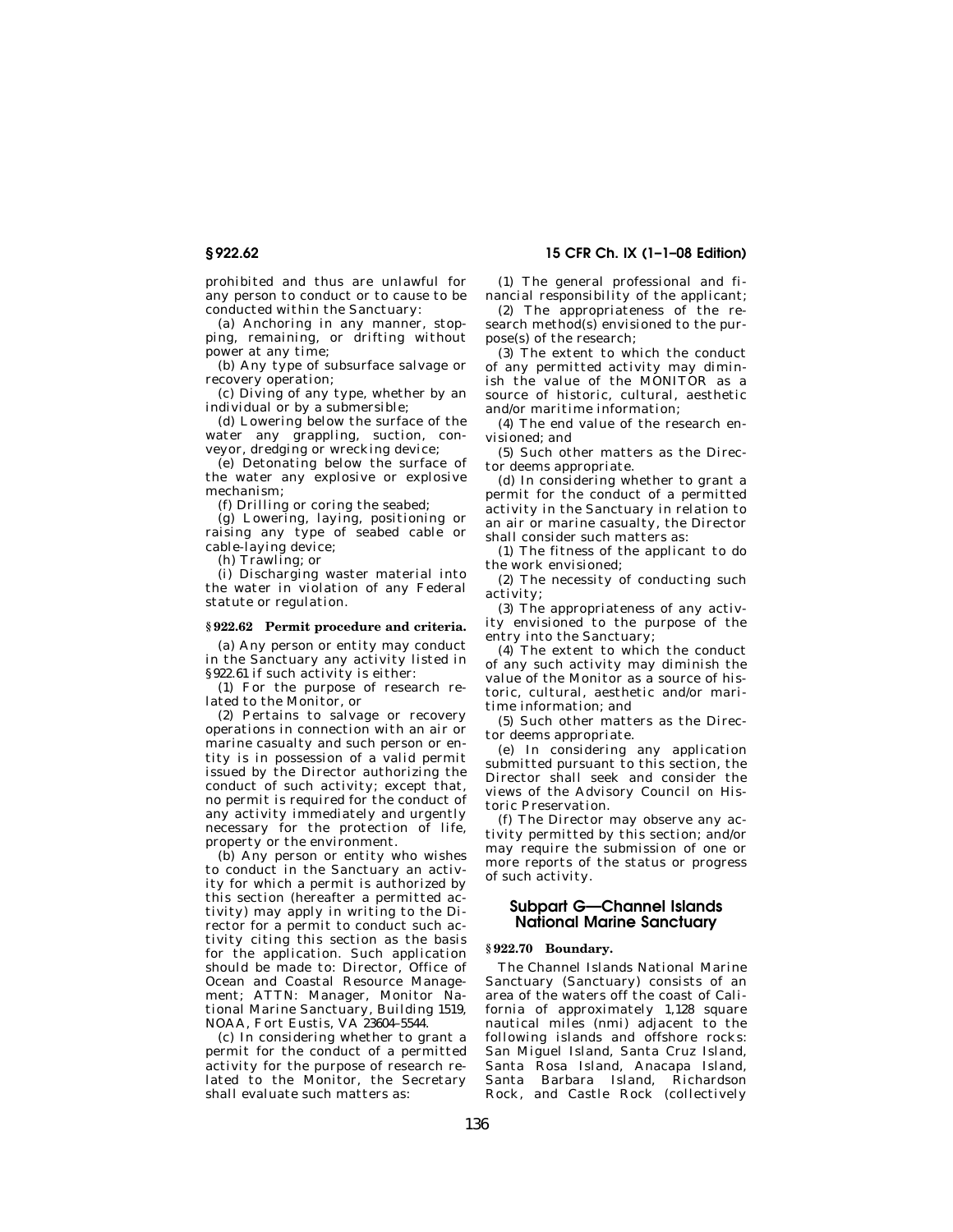the Islands) extending seaward to a distance of approximately six nmi. The boundary coordinates are listed in appendix  $\tilde{A}$  to this subpart.

[72 FR 29232, May 24, 2007]

# **§ 922.71 Definitions.**

In addition to those definitions found at §922.3, the following definitions apply to this subpart:

*Pelagic finfish* are defined as: northern anchovy (*Engraulis mordax*), barracudas (*Sphyraena spp.*), billfishes (family *Istiophoridae*), dolphinfish (*Coryphaena hippurus*), Pacific herring (*Clupea pallasi*), jack mackerel (*Trachurus symmetricus*), Pacific mackerel (*Scomber japonicus*), salmon (*Oncorhynchus spp.*), Pacific sardine (*Sardinops sagax*), blue shark (*Prionace glauca*), salmon shark (*Lamna ditropis*), shortfin mako shark (*Isurus oxyrinchus*), thresher sharks (*Alopias spp.*), swordfish (*Xiphias gladius*), tunas (family *Scombridae*), and yellowtail (*Seriola lalandi*).

*Stowed and not available for immediate use* means not readily accessible for immediate use, e.g., by being securely covered and lashed to a deck or bulkhead, tied down, unbaited, unloaded, or partially disassembled (such as spear shafts being kept separate from spear guns).

[72 FR 29232, May 24, 2007]

## **§ 922.72 Prohibited or otherwise regulated activities.**

(a) Except as may be necessary for the national defense (subject to the terms and conditions of Article 5, Section 2 of the Designation Document) or to respond to an emergency threatening life, property, or the environment, or except as may be permitted by the Director in accordance with §§922.48 and 922.72, the following activities are prohibited and thus are unlawful for any person to conduct or to cause to be conducted within the Sanctuary:

(1) Exploring for, developing, and producing hydrocarbons except pursuant to leases executed prior to March 30, 1981, and except the laying of pipeline, if the following oil spill contingency equipment is available at the site of such operations:

(i) 1500 feet of open ocean containment boom and a boat capable of deploying the boom;

(ii) One oil skimming device capable of open ocean use; and

(iii) Fifteen bales of oil sorbent material, and subject to all prohibitions, restrictions and conditions imposed by applicable regulations, permits, licenses or other authorizations and consistency reviews including those issued by the Department of the Interior, the Coast Guard, the Corps of Engineers, the Environmental Protection Agency and under the California Coastal Management Program and its implementing regulations.

(2) Discharging or depositing any material or other matter except:

(i) Fish or fish parts and chumming materials (bait);

(ii) Water (including cooling water) and other biodegradable effluents incidental to vessel use of the Sanctuary generated by:

(A) Marine sanitation devices;

(B) Routine vessel maintenance, e.g., deck wash down;

(C) Engine exhaust; or

(D) Meals on board vessels;

(iii) Effluents incidental to hydrocarbon exploration and exploitation activities allowed by paragraph (a)(1) of this section.

(3) Except in connection with the laying of any pipeline as allowed by paragraph  $(a)(1)$  of this section, within 2 NM of any Island:

(i) Constructing any structure other than a navigation aid,

(ii) Drilling through the seabed, or

(iii) Dredging or otherwise altering the seabed in any way, other than

(A) To anchor vessels, or

(B) To bottom trawl from a commercial fishing vessel.

(4) Except to transport persons or supplies to or from an Island, operating within one NM of an Island any vessel engaged in the trade of carrying cargo, including, but not limited to, tankers and other bulk carriers and barges, or any vessel engaged in the trade of servicing offshore installations. In no event shall this section be construed to limit access for fishing (including kelp harvesting), recreational, or research vessels.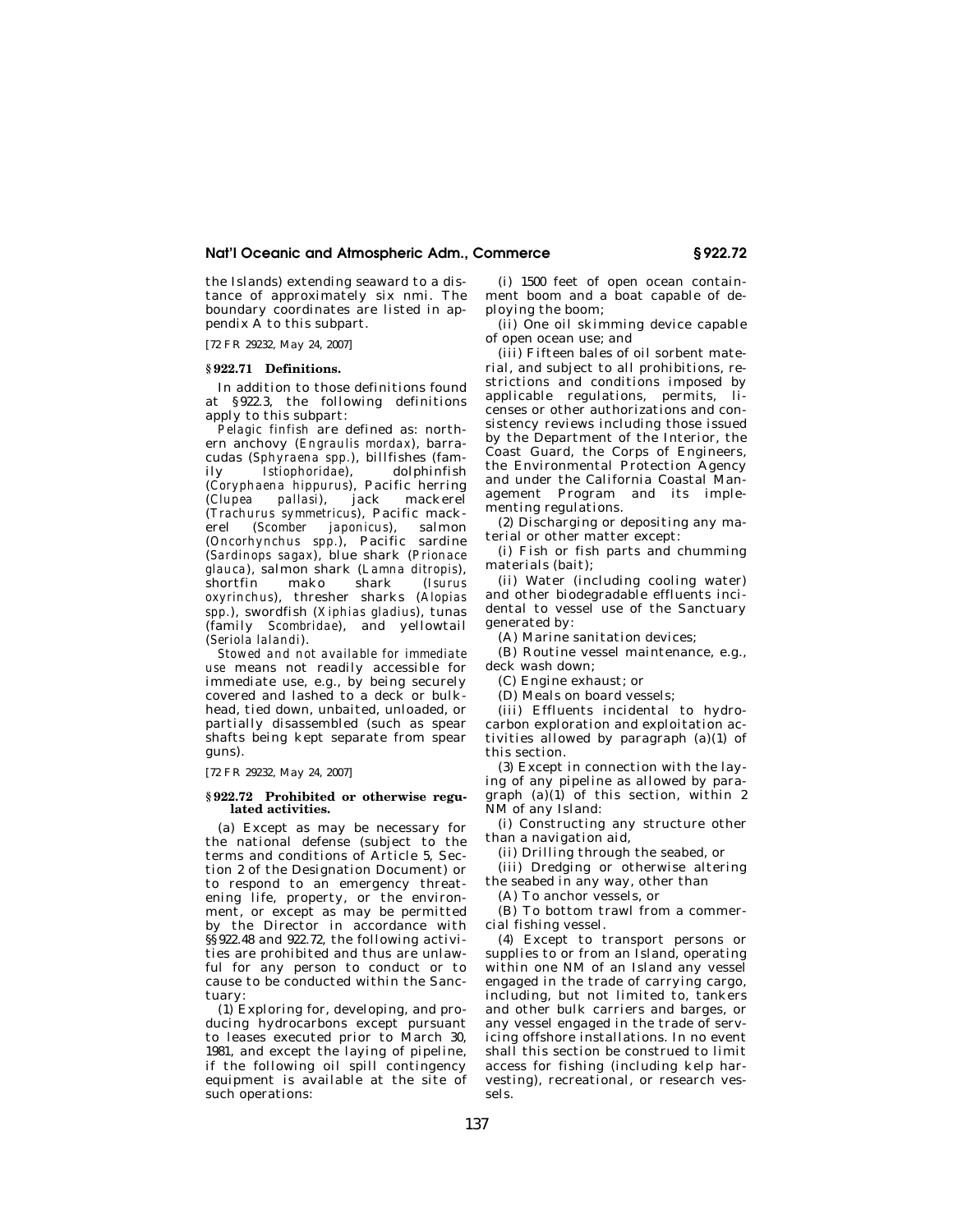**§ 922.73 15 CFR Ch. IX (1–1–08 Edition)** 

(5) Disturbing seabirds or marine mammals by flying motorized aircraft at less than 1000 feet over the waters within one NM of any Island except:

(i) For enforcement purposes;

(ii) To engage in kelp bed surveys; or (iii) To transport persons or supplies

to or from an Island. (6) Removing or damaging any his-

torical or cultural resource.

(b) All activities currently carried out by the Department of Defense within the Sanctuary are essential for the national defense and, therefore, not subject to the prohibitions in this section. The exemption of additional activities having significant impact shall be determined in consultation between the Director and the Department of Defense.

[60 FR 66877, Dec. 27, 1995. Redesignated at 72 FR 29232, May 24, 2007]

#### **§ 922.73 Marine reserves and marine conservation area.**

(a) *Marine reserves.* Unless prohibited by 50 CFR part 660 (Fisheries off West Coast States), the following activities are prohibited and thus unlawful for any person to conduct or cause to be conducted within a marine reserve described in appendix B to this subpart:

(1) Harvesting, removing, taking, injuring, destroying, collecting, moving, or causing the loss of any Sanctuary resource, including living or dead organisms or historical resources, or attempting any of these activities.

(2) Possessing fishing gear on board a vessel unless such gear is stowed and not available for immediate use.

(3) Possessing any Sanctuary resource, including living or dead organisms or historical resources, except legally harvested fish on board a vessel at anchor or in transit.

(b) *Marine conservation area.* Unless prohibited by 50 CFR part 660 (Fisheries off West Coast States), the following activities are prohibited and thus unlawful for any person to conduct or cause to be conducted within the marine conservation area described in appendix C to this subpart:

(1) Harvesting, removing, taking, injuring, destroying, collecting, moving, or causing the loss of any Sanctuary resource, including living or dead organisms or historical resources, or attempting any of these activities, except:

(i) Recreational fishing for pelagic finfish; or

(ii) Commercial and recreational fishing for lobster.

(2) Possessing fishing gear on board a vessel, except legal fishing gear used to fish for lobster or pelagic finfish, unless such gear is stowed and not available for immediate use.

(3) Possessing any Sanctuary resource, including living or dead organisms or historical resources, except legally harvested fish.

[72 FR 29232, May 24, 2007]

## **§ 922.74 Permit procedures and criteria.**

(a) Any person in possession of a valid permit issued by the Director in accordance with this section and §922.48 may conduct any activity within the Sanctuary prohibited under §922.72 or §922.73 if such activity is either:

(1) Research related to the resources of the Sanctuary,

(2) To further the educational value of the Sanctuary; or

(3) For salvage or recovery operations.

(b) Permit applications shall be addressed to: Director, Office of Ocean and Coastal Resource Management, ATTN: Manager, Channel Islands National Marine Sanctuary, 113 Harbor Way, Santa Barbara, CA 93109.

(c) In considering whether to grant a permit the Director shall evaluate such matters as:

(1) The general professional, and financial responsibility of the applicant;

(2) The appropriateness of the methods envisioned to the purpose(s) of the activity;

(3) The extent to which the conduct of any permitted activity may diminish or enhance the value of the Sanctuary as a source of recreation, or as a source of educational or scientific information;

(4) The end value of the activity and (5) Such other matters as may be deemed appropriate.

(d) The Director may observe any permitted activity and/or require the submission of one or more reports of the status or progress of such activity.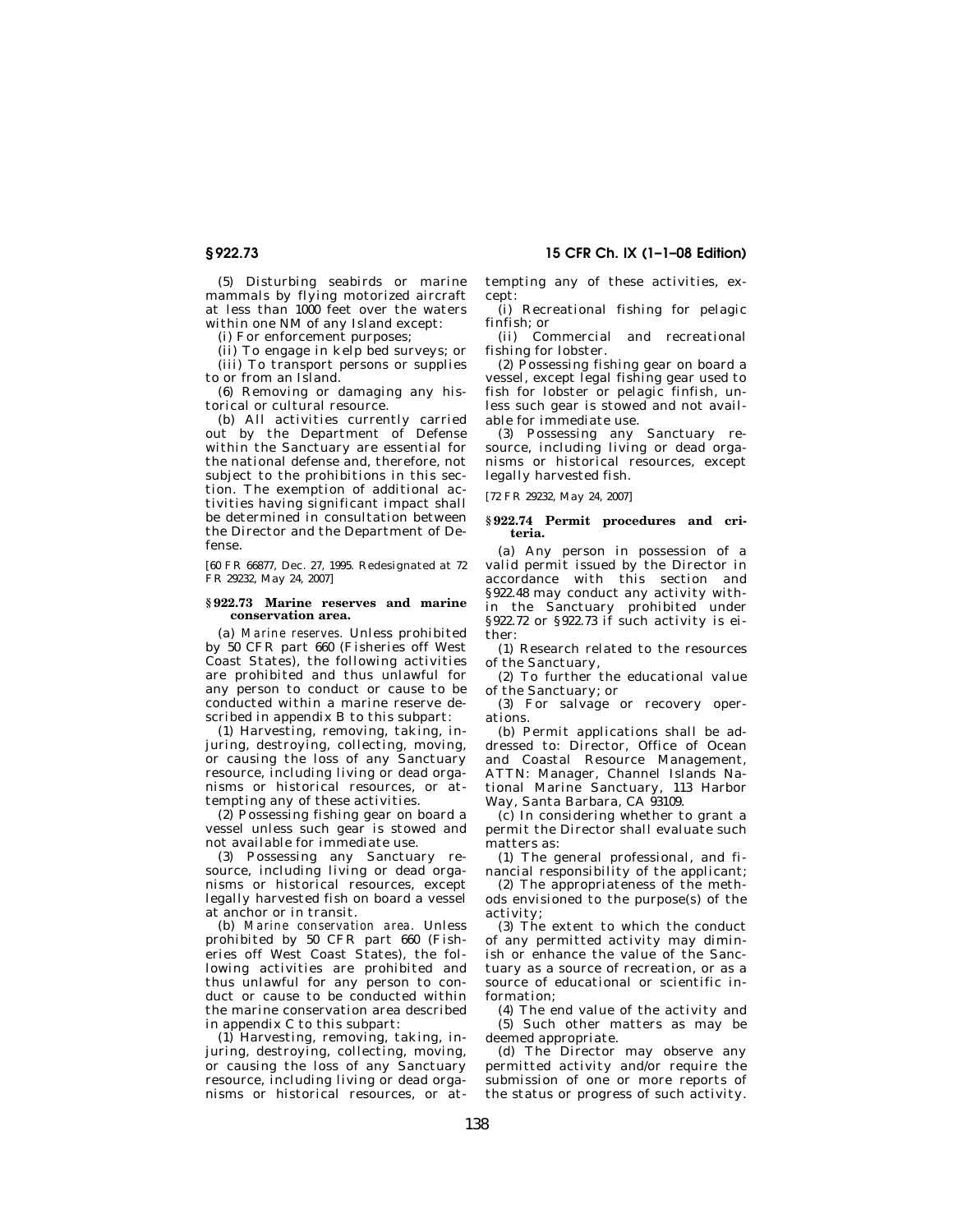# **Nat'l Oceanic and Atmospheric Adm., Commerce Pt. 922, Subpt. G, App. B**

Any information obtained shall be available to the public.

[60 FR 66877, Dec. 27, 1995. Redesignated and amended at 72 FR 29232, 29233, May 24, 2007]

## APPENDIX A TO SUBPART G OF PART 922—CHANNEL ISLANDS NATIONAL MARINE SANCTUARY BOUNDARY CO-ORDINATES

[Coordinates listed in this Appendix are unprojected (Geographic) and based on the North American Datum of 1983.]

| Point  | Latitude (N)         | Longitude (W)                |
|--------|----------------------|------------------------------|
| 1<br>  | 33.94138             | $-119.27422$                 |
| 2      | 33.96776             | $-119.25010$                 |
| 3<br>  | 34.02607             | $-119.23642$                 |
| 4<br>  | 34.07339             | $-119.25686$                 |
| 5<br>  | 34.10185             | – 119.29178                  |
| 6      | 34.11523             | $-119.33040$                 |
| 7<br>  | 34.11611             | $-119.39120$                 |
| 8      | 34.11434             | $-119.40212$                 |
|        | 34.11712             | – 119.42896                  |
|        | 34.11664             | - 119.44844                  |
|        | 34.13389             | – 119.48081                  |
|        | 34.13825             | $-119.49198$                 |
|        | 34.14784             | $-119.51194$                 |
|        | 34.15086             | - 119.54670                  |
|        | 34.15450             | $-119.54670$                 |
|        | 34.15450             | $-119.59170$                 |
|        | 34.15142             | $-119.61254$                 |
|        | 34.13411             | - 119.66024                  |
|        | 34.14635             | $-119.69780$                 |
|        | 34.15988             | - 119.76688                  |
|        | 34.15906             | - 119.77800                  |
|        | 34.15928             | $-119.79327$                 |
|        | 34.16213             | $-119.80347$                 |
|        | 34.16962             | $-119.83643$                 |
|        | 34.17266             | $-119.85240$                 |
|        | 34.17588             | $-119.88903$                 |
|        | 34.17682             | $-119.93357$                 |
|        | 34.17258             | $-119.95830$                 |
|        | 34.13535             | – 120.01964                  |
|        | 34.13698             | $-120.04206$                 |
| 31<br> | 34.12994             | $-120.08582$                 |
|        | 34.12481             | $-120.11104$                 |
|        | 34.12519             | $-120.16076$                 |
|        | 34.11008             | $-120.21190$                 |
|        | 34.11128             | $-120.22707$                 |
|        | 34.13632             | $-120.25292$                 |
|        | 34.15341             | $-120.28627$                 |
|        | 34.16408             | $-120.29310$                 |
|        | 34.17704             | $-120.30670$                 |
|        | 34.20492             | -120.30670                   |
|        | 34.20492             | - 120.38830                  |
|        | 34.20707             | $-120.41801$                 |
|        | 34.20520             | $-120.42859$                 |
|        | 34.19254             | $-120.46041$                 |
|        | 34.20540             | - 120.50728                  |
|        | 34.20486             | $-120.53987$                 |
|        | 34.18182             | - 120.60041                  |
|        | 34.10208             | $-120.64208$                 |
|        | 34.08151<br>34.05848 | $-120.63894$                 |
| 51     | 34.01940             | $-120.62862$<br>$-120.58567$ |
|        | 34.01349             | $-120.57464$                 |
|        | 33.98698             | $-120.56582$                 |
|        | 33.95039             | $-120.53282$                 |
|        | 33.92694             | - 120.46132                  |
|        | 33.92501             | $-120.42170$                 |
|        | 33.91403             | $-120.37585$                 |
|        |                      |                              |

| Point   | Latitude (N) | Longitude (W) |
|---------|--------------|---------------|
|         | 33.91712     | $-120.32506$  |
|         | 33.90956     | $-120.30857$  |
|         | 33.88976     | $-120.29540$  |
|         | 33.84444     | $-120.25482$  |
|         | 33.83146     | $-120.22927$  |
|         | 33.81763     | $-120.20284$  |
|         | 33.81003     | $-120.18731$  |
|         | 33.79425     | $-120.13422$  |
|         | 33.79379     | $-120.10207$  |
|         |              |               |
|         | 33.79983     | $-120.06995$  |
|         | 33.81076     | $-120.04351$  |
|         | 33.81450     | $-120.03158$  |
|         | 33.84125     | $-119.96508$  |
|         | 33.84865     | $-119.92316$  |
|         | 33.86993     | $-119.88330$  |
|         | 33.86195     | $-119.88330$  |
|         | 33.86195     | $-119.80000$  |
|         | 33.86110     | $-119.79017$  |
|         | 33.86351     | $-119.77130$  |
|         | 33.85995     | $-119.74390$  |
|         | 33.86233     | $-119.68783$  |
|         | 33.87330     | $-119.65504$  |
|         | 33.88594     | - 119.62617   |
|         | 33.88688     | $-119.59423$  |
|         | 33.88809     | $-119.58278$  |
|         | 33.89414     | $-119.54861$  |
|         | 33.90064     | $-119.51936$  |
|         | 33.90198     | $-119.51609$  |
|         | 33.90198     | $-119.43311$  |
|         | 33.90584     | $-119.43311$  |
|         | 33.90424     | $-119.42422$  |
|         | 33.90219     | $-119.40730$  |
|         | 33.90131     | $-119.38373$  |
|         | 33.90398     | – 119.36333   |
|         | 33.90635     | - 119.35345   |
|         | 33.91304     | $-119.33280$  |
|         | 33.91829     | $-119.32206$  |
|         | 33.48250     | - 119.16874   |
|         | 33.44235     | $-119.16797$  |
|         | 33.40555     | $-119.14878$  |
|         | 33.39059     | $-119.13283$  |
|         | 33.36804     | $-119.08891$  |
|         | 33.36375     | – 119.06803   |
|         | 33.36241     | $-119.04812$  |
|         | 33.36320     | $-119.03670$  |
|         | 33.36320     | $-118.90879$  |
| 104     | 33.47500     | $-118.90879$  |
|         | 33.48414     | $-118.90712$  |
|         | 33.52444     | $-118.91492$  |
| 107<br> | 33.53834     | $-118.92271$  |
|         | 33.58616     | $-118.99540$  |
|         | 33.59018     | $-119.02374$  |
| 110     | 33.58516     | $-119.06745$  |
| 111<br> | 33.58011     | $-119.08521$  |
|         | 33.54367     | $-119.14460$  |
|         | 33.51161     | $-119.16367$  |
|         |              |               |

[72 FR 29233, May 24, 2007]

APPENDIX B TO SUBPART G OF PART 922—MARINE RESERVE BOUNDARIES

[Coordinates listed in this Appendix are unprojected (Geographic) and based on the North American Datum of 1983.]

B.1. RICHARDSON ROCK (SAN MIGUEL ISLAND) MARINE RESERVE

The Richardson Rock Marine Reserve (Richardson Rock) boundary is defined by the 3 nmi State boundary, the coordinates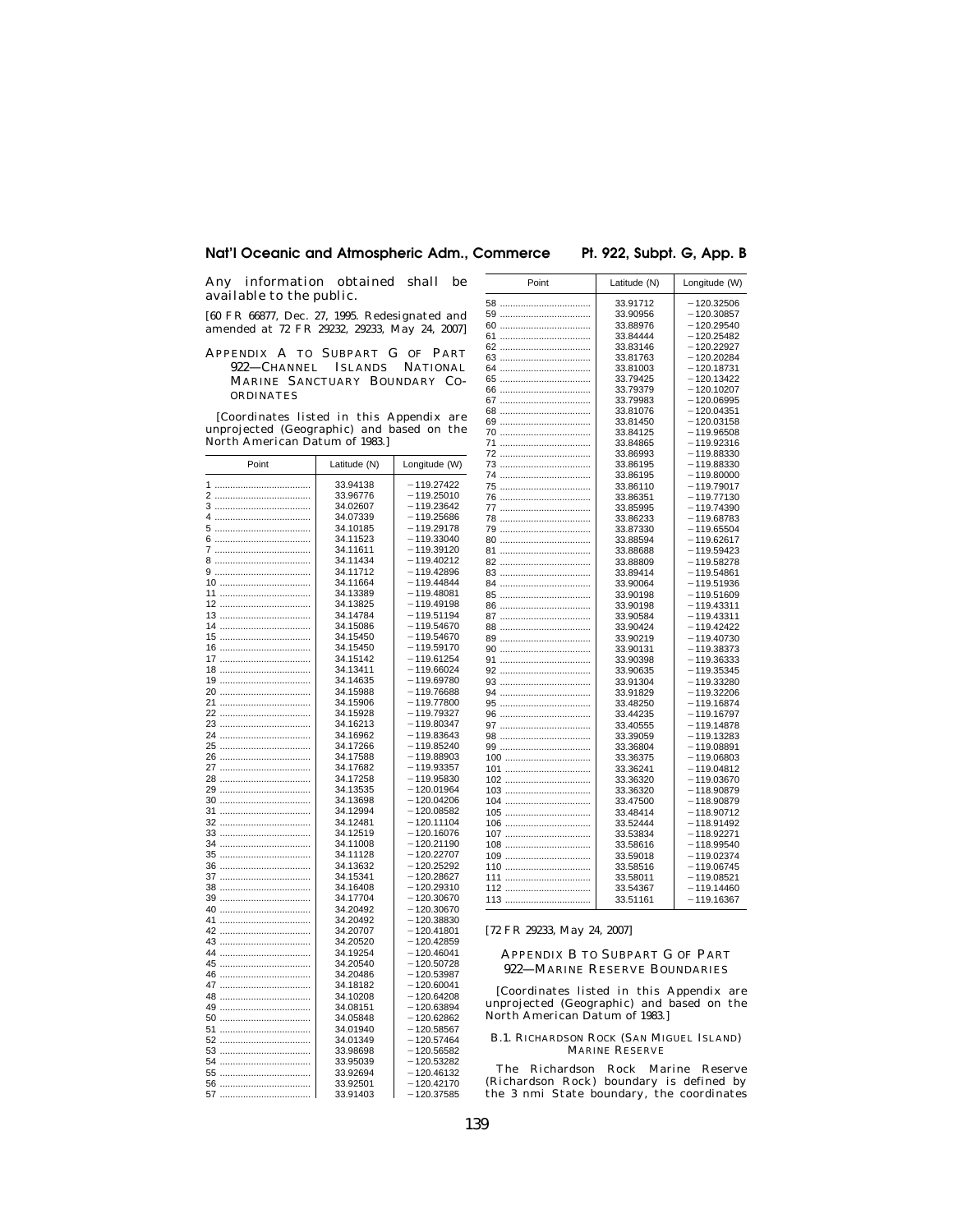provided in Table B–1, and the following textual description.

The Richardson Rock boundary extends from Point 1 to Point 2 along a straight line. It then extends from Point 2 to Point 3 along a straight line. The boundary then extends along a straight line from Point 3 to the 3 nmi State boundary established under the Submerged Lands Act (3 nmi State boundary) where a line defined by connecting Point 3 and Point 4 with a straight line intersects the 3 nmi State boundary. The boundary then extends northwestward and then eastward along the 3 nmi State boundary until it intersects the line defined by connecting Point 5 and Point 6 with a straight line. At that intersection, the boundary extends from the 3 nmi SLA boundary to Point 6 along a straight line.

TABLE B–1—RICHARDSON ROCK (SAN MIGUEL ISLAND) MARINE RESERVE

| Point                         | Latitude    | Longitude    |
|-------------------------------|-------------|--------------|
| $1 \quad \cdots \quad \cdots$ | 34.17333 °N | 120.60483 °W |
|                               | 34.17333 °N | 120.47000 °W |
|                               | 34.12900 °N | 120.47000 °W |
|                               | 34.03685 °N | 120.52120 °W |
|                               | 34.03685 °N | 120.60483 °W |
|                               | 34.17333 °N | 120.60483 °W |

#### B.2. HARRIS POINT (SAN MIGUEL ISLAND) MARINE RESERVE

The Harris Point Marine Reserve (Harris Point) boundary is defined by the 3 nmi State boundary, the coordinates provided in Table B–2, and the following textual description.

The Harris Point boundary extends from Point 1 to Point 2 along a straight line. It then extends along a straight line from Point 2 to the 3 nmi State boundary where a line defined by connecting Point 2 and Point 3 with a straight line intersects the 3 nmi State boundary. The boundary then follows the 3 nmi State boundary northwestward until it intersects the line defined by connecting Point 4 and Point 5 with a straight line. At that intersection, the boundary extends from the 3 nmi State boundary to Point 5 along a straight line.

TABLE B–2—HARRIS POINT (SAN MIGUEL ISLAND) MARINE RESERVE

| Point | Latitude                   | Longitude                    |  |
|-------|----------------------------|------------------------------|--|
|       | 34.20492 °N<br>34.20492 °N | 120.38830 °W<br>120.30670 °W |  |
|       | 34.10260 °N                | 120.30670 °W                 |  |
|       | 34.15200 °N<br>34.20492 °N | 120.38830 °W<br>120.38830 °W |  |

# **Pt. 922, Subpt. G, App. B 15 CFR Ch. IX (1–1–08 Edition)**

#### B.3. SOUTH POINT (SANTA ROSA ISLAND) MARINE RESERVE

The South Point Marine Reserve (South Point) boundary is defined by the 3 nmi State boundary, the coordinates provided in Table B–3, and the following textual description.

The South Point boundary extends from Point 1 to Point 2 along a straight line. It then extends along a straight line from Point 2 to the 3 nmi State boundary where a line defined by connecting Point 2 and Point 3 with a straight line intersects the 3 nmi State boundary. The boundary follows the 3 nmi State boundary southeastward until it intersects the line defined by connecting Point 4 and Point 5 along a straight line. At that intersection, the boundary extends from the 3 nmi State boundary to Point 5 along a straight line.

TABLE B–3—SOUTH POINT (SANTA ROSA ISLAND) MARINE RESERVE

| Point | Latitude    | Longitude    |
|-------|-------------|--------------|
|       | 33.84000 °N | 120.10830 °W |
|       | 33.84000 °N | 120.16670 °W |
|       | 33.86110 °N | 120.16670 °W |
|       | 33.84700 °N | 120.10830 °W |
|       | 33.84000 °N | 120.10830 °W |

#### B.4. GULL ISLAND (SANTA CRUZ ISLAND) MARINE RESERVE

The Gull Island Marine Reserve (Gull Island) boundary is defined by the 3 nmi State boundary, the coordinates provided in Table B–4, and the following textual description.

The Gull Island boundary extends from Point 1 to Point 2 along a straight line. It then extends along a straight line from Point 2 to the 3 nmi State boundary where a line defined by connecting Point 2 and Point 3 with a straight line intersects the 3 nmi State boundary. The boundary then follows the 3 nmi State boundary westward until it intersects the line defined by connecting Point 4 and Point 5 with a straight line. At that intersection, the boundary extends from the 3 nmi State boundary to Point 5 along a straight line.

TABLE B–4—GULL ISLAND (SANTA CRUZ ISLAND) MARINE RESERVE

| Point | Latitude    | Longitude    |
|-------|-------------|--------------|
|       | 33.86195 °N | 119.80000 °W |
|       | 33.86195 °N | 119.88330 °W |
|       | 33.92690 °N | 119.88330 °W |
|       | 33.90700 °N | 119.80000 °W |
|       | 33.86195 °N | 119.80000 °W |

B.5. SCORPION (SANTA CRUZ ISLAND) MARINE RESERVE

The Scorpion Marine Reserve (Scorpion) boundary is defined by the 3 nmi State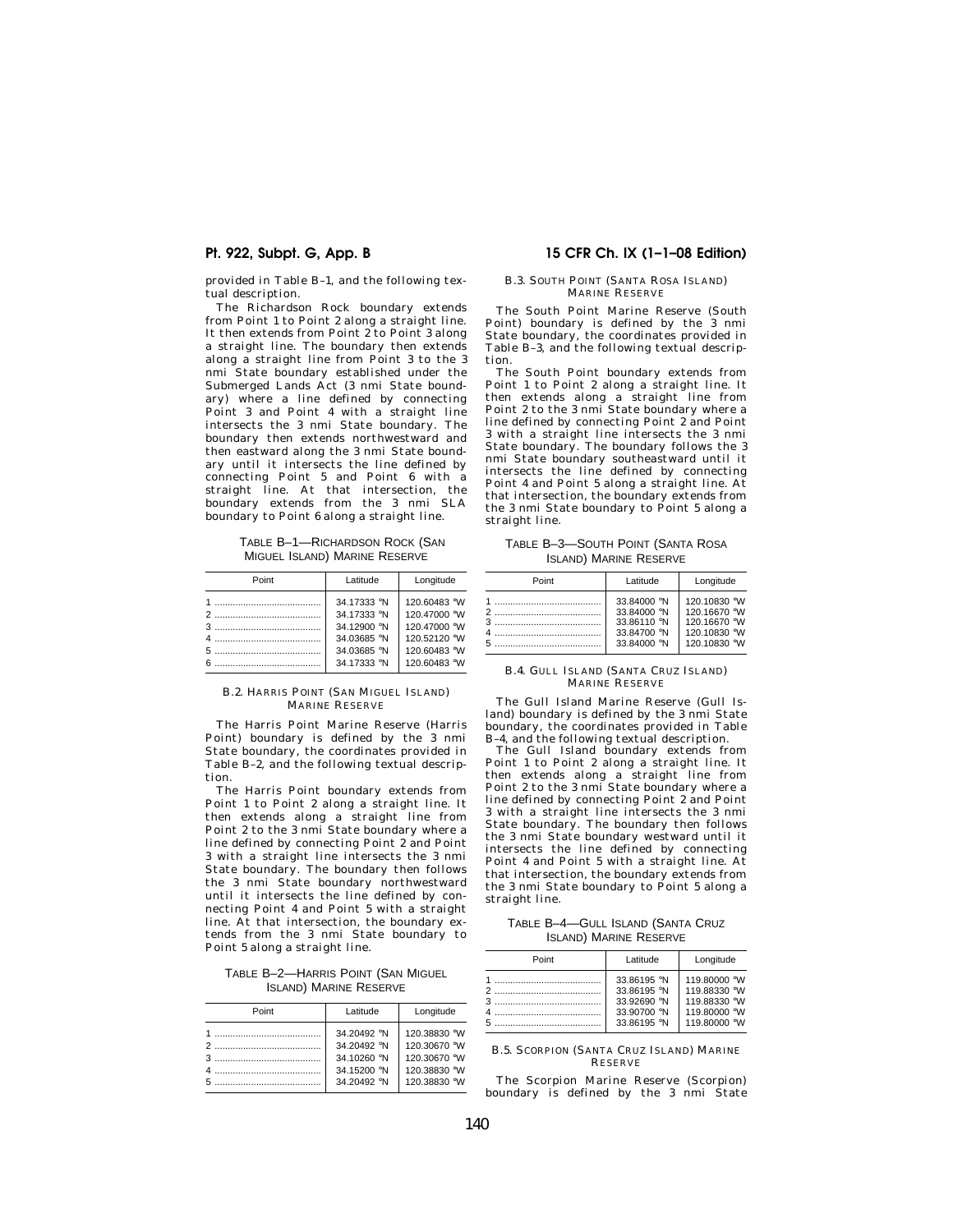# **Nat'l Oceanic and Atmospheric Adm., Commerce Pt. 922, Subpt. G, App. C**

boundary, the coordinates provided in Table B–5, and the following textual description.

The Scorpion boundary extends from Point 1 to Point 2 along a straight line. It then extends along a straight line from Point 2 to the 3 nmi State boundary where a line defined by connecting Point 2 and Point 3 with a straight line intersects the 3 nmi State boundary. The boundary then follows the 3 nmi State boundary westward until it intersects the line defined by connecting Point 4 and Point 5 with a straight line. At that intersection, the boundary extends from the 3 nmi State boundary to Point 5 along a straight line.

TABLE B–5—SCORPION (SANTA CRUZ ISLAND) MARINE RESERVE

| Point | Latitude    | Longitude    |
|-------|-------------|--------------|
|       | 34.15450 °N | 119.59170 °W |
|       | 34.15450 °N | 119.54670 °W |
|       | 34.10140 °N | 119.54670 °W |
|       | 34.10060 °N | 119.59170 °W |
|       | 34.15450 °N | 119.59170 °W |

### B.6. FOOTPRINT MARINE RESERVE

The Footprint Marine Reserve (Footprint) boundary is defined by the 3 nmi State boundary, the coordinates provided in Table B–6, and the following textual description.

The Footprint boundary extends from Point 1 to Point 2 along a straight line. It then extends along a straight line from Point 2 to the 3 nmi State boundary where a line defined by connecting Point 2 and Point 3 with a straight line intersects the 3 nmi State boundary. The boundary follows the 3 nmi State boundary northeastward and then southeastward until it intersects the line defined by connecting Point 4 and Point 5 along a straight line. At that intersection, the boundary extends from the 3 nmi State boundary to Point 5 along a straight line.

TABLE B–6—FOOTPRINT MARINE RESERVE

| Point | Latitude    | Longitude    |
|-------|-------------|--------------|
|       | 33.90198 °N | 119.43311 °W |
|       | 33.90198 °N | 119.51609 °W |
|       | 33.96120 °N | 119.51609 °W |
|       | 33.95710 °N | 119.43311 °W |
|       | 33.90198 °N | 119.43311 °W |

#### B.7. ANACAPA ISLAND MARINE RESERVE

The Anacapa Island Marine Reserve (Anacapa Island) boundary is defined by the 3 nmi State boundary, the coordinates provided in Table B–7, and the following textual description.

The Anacapa Island boundary extends from Point 1 to Point 2 along a straight line. It then extends to the 3 nmi State boundary where a line defined by connecting Point 2 and Pont 3 with a straight line intersects the 3 nmi State boundary. The boundary follows the 3 nmi State boundary westward until it intersects the line defined by connecting Point 4 and Point 5 with a straight line. At that intersection, the boundary extends from the 3 nmi State boundary to Point 5 along a straight line.

TABLE B–7—ANACAPA ISLAND MARINE RESERVE

| Point | Latitude                                                                | Longitude                                                                    |
|-------|-------------------------------------------------------------------------|------------------------------------------------------------------------------|
| 5     | 34.08330 °N<br>34.08330 °N<br>34.06450 °N<br>34.06210 °N<br>34.08330 °N | 119.41000 °W<br>119.35670 °W<br>119.35670 °W<br>119.41000 °W<br>119.41000 °W |

B.8. SANTA BARBARA ISLAND MARINE RESERVE

The Santa Barbara Island Marine Reserve (Santa Barbara) boundary is defined by the 3 nmi State boundary, the coordinates provided in Table B–8, and the following textual description.

The Santa Barbara boundary extends from Point 1 to Point 2 along a straight line. It then extends along a straight line from Point 2 to the 3 nmi State boundary where a line defined by connecting Point 2 and Point 3 with a straight line intersects the 3 nmi State boundary. The boundary follows the 3 nmi State boundary northeastward until it intersects the line defined by connecting Point 4 and Point 5 with a straight line. At that intersection, the boundary extends from the 3 nmi State boundary to Point 5 along a straight line. The boundary then extends from Point 5 to Point 6 along a straight line.

TABLE B–8—SANTA BARBARA ISLAND MARINE RESERVE

| Longitude                                                                                          |
|----------------------------------------------------------------------------------------------------|
| 118.90879 °W<br>119.03670 °W<br>119.03670 °W<br>118.97080 °W<br>118.90879 °W<br>118.90879 °W       |
| Latitude<br>33.36320 °N<br>33.36320 °N<br>33.41680 °N<br>33.47500 °N<br>33.47500 °N<br>33.36320 °N |

[72 FR 29233, May 24, 2007]

APPENDIX C TO SUBPART G OF PART 922—MARINE CONSERVATION AREA BOUNDARY

## C.1. ANACAPA ISLAND MARINE CONSERVATION AREA

The Anacapa Island Marine Conservation Area (AIMCA) boundary is defined by the 3 nmi State boundary, the coordinates provided in Table C–1, and the following textual description.

The AIMCA boundary extends from Point 1 to Point 2 along a straight line. It then extends to the 3 nmi State boundary where a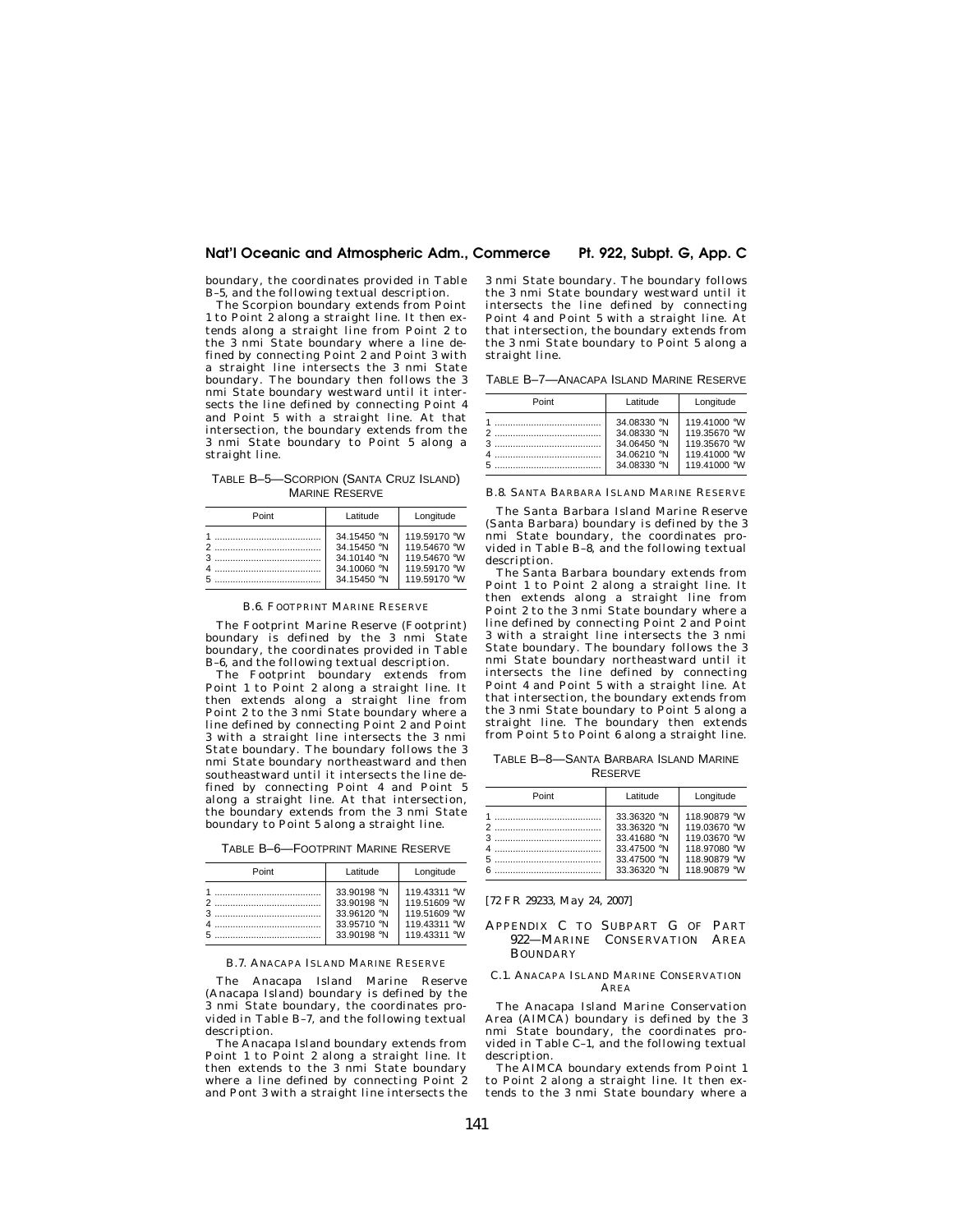line defined by connecting Point 2 and Point 3 with a straight line intersects the 3 nmi State boundary. The boundary follows the 3 nmi State boundary westward until it intersects the line defined by connecting Point 4 and Point 5 with a straight line. At that intersection, the boundary extends from the 3 nmi State boundary to Point 5 along a straight line.

TABLE C–1—ANACAPA ISLAND MARINE CONSERVATION AREA

| Point                                                                                                                                                                                                                                                                                            | Latitude    | Longitude    |
|--------------------------------------------------------------------------------------------------------------------------------------------------------------------------------------------------------------------------------------------------------------------------------------------------|-------------|--------------|
|                                                                                                                                                                                                                                                                                                  | 34.08330 °N | 119.44500 °W |
|                                                                                                                                                                                                                                                                                                  | 34.08330 °N | 119.41000 °W |
| $\mathbf{3}$ and $\mathbf{5}$ and $\mathbf{6}$ and $\mathbf{7}$ and $\mathbf{8}$ and $\mathbf{8}$ and $\mathbf{8}$ and $\mathbf{8}$ and $\mathbf{8}$ and $\mathbf{8}$ and $\mathbf{8}$ and $\mathbf{8}$ and $\mathbf{8}$ and $\mathbf{8}$ and $\mathbf{8}$ and $\mathbf{8}$ and $\mathbf{8}$ and | 34.06210 °N | 119.41000 °W |
|                                                                                                                                                                                                                                                                                                  | 34.06300 °N | 119.44500 °W |
|                                                                                                                                                                                                                                                                                                  | 34.08330 °N | 119.44500 °W |

[72 FR 29233, May 24, 2007; 72 FR 42317, Aug. 2, 2007]

# **Subpart H—Gulf of the Farallones National Marine Sanctuary**

# **§ 922.80 Boundary.**

(a) The Gulf of the Farallones National Marine Sanctuary (Sanctuary) consists of an area of the waters adjacent to the coast of California north and south of the Point Reyes Headlands, between Bodega Head and Rocky Point and the Farallon Islands (including Noonday Rock), and includes approximately 948 square nautical miles (NM). The boundary coordinates are listed in Appendix A to this subpart.

(b) The shoreward boundary follows the mean high tide line and the seaward limit of Point Reyes National Seashore. Between Bodega Head and Point Reyes Headlands, the Sanctuary extends seaward 3 NM beyond State waters. The Sanctuary also includes the waters within 12 NM of the Farallon Islands, and between the Islands and the mainland from Point Reyes Headlands to Rocky Point. The Sanctuary includes Bodega Bay, but not Bodega Harbor.

# **§ 922.81 Definitions.**

In addition to those definitions found at §922.3, the following definition applies to this subpart:

*Areas of Special Biological Significance*  (ASBS) means those areas established by the State of California prior to the designation of the Sanctuary except

# **§ 922.80 15 CFR Ch. IX (1–1–08 Edition)**

that for purposes of the regulations in this subpart, the area established around the Farallon Islands shall not be included.

*Motorized personal watercraft* means a vessel which uses an inboard motor powering a water jet pump as its primary source of motive power and which is designed to be operated by a person sitting, standing, or kneeling on the vessel, rather than the conventional manner of sitting or standing inside the vessel.

[60 FR 66877, Dec. 27, 1995, as amended at 66 FR 46951, Sept. 10, 2001]

## **§ 922.82 Prohibited or otherwise regulated activities.**

(a) Except as may be necessary for national defense (subject to the terms and conditions of Article 5, Section 2 of the Designation Document) or to respond to an emergency threatening life, property or the environment, or except as may be permitted by the Director in accordance with §922.48 and §922.83, the following activities are prohibited and thus are unlawful for any person to conduct or to cause to be conducted within the Sanctuary:

(1) Exploring for, developing and producing oil or gas except that pipelines related to hydrocarbon operations outside the Sanctuary may be placed at a distance greater than 2 NM from the Farallon Islands, Bolinas Lagoon, and ASBS where certified to have no significant effect on Sanctuary resources in accordance with §922.84.

(2) Discharging or depositing any material or other matter except:

(i) Fish or fish parts and chumming materials (bait).

(ii) Water (including cooling water) and other biodegradable effluents incidental to vessel use of the Sanctuary generated by:

(A) Marine sanitation devices;

(B) Routine vessel maintenance, e.g., deck wash down;

(C) Engine exhaust; or

(D) Meals on board vessels.

(iii) Dredge material disposed of at the interim dumpsite now established approximately  $10$  NM south of the southeast Farallon Island and municipal sewage provided such discharges are certified in accordance with §922.84.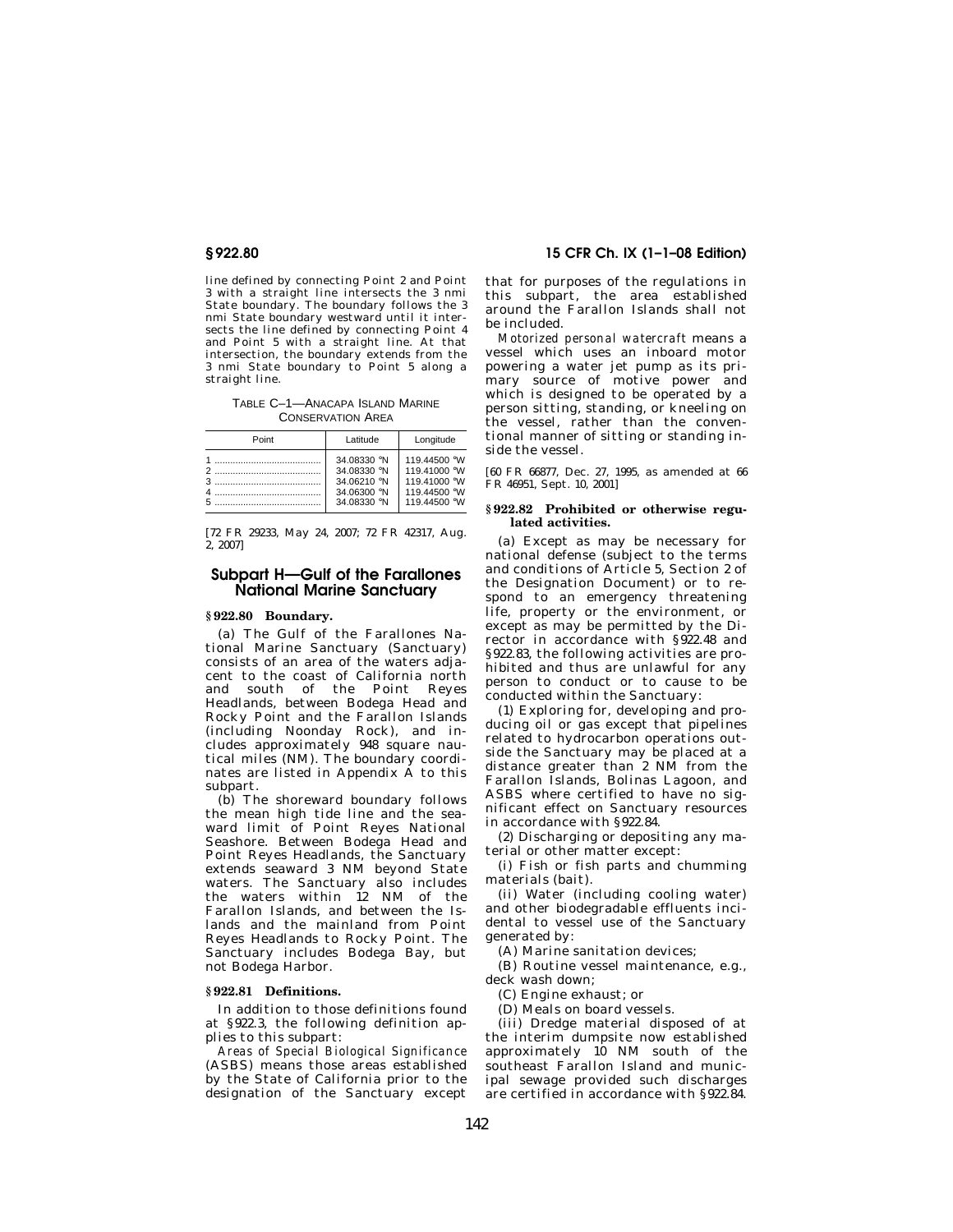(3) Except in connection with the laying of pipelines or construction of an outfall if certified in accordance with §922.84:

(i) Constructing any structure other than a navigation aid,

(ii) Drilling through the seabed, and

(iii) Dredging or otherwise altering the seabed in any way other than by anchoring vessels or bottom trawling from a commercial fishing vessel, except for routine maintenance and navigation, ecological maintenance, maintenance, mariculture, and the construction of docks and piers in Tomales Bay.

(4) Except to transport persons or supplies to or from islands or mainland areas adjacent to Sanctuary waters, within an area extending 2 NM from the Farallon Islands, Bolinas Lagoon, or any ASBS, operating any vessel engaged in the trade of carrying cargo, including but not limited to tankers and other bulk carriers and barges, or any vessel engaged in the trade of servicing offshore installations. In no event shall this section be construed to limit access for fishing, recreational or research vessels.

(5) Disturbing seabirds or marine mammals by flying motorized aircraft at less than 1000 feet over the waters within one NM of the Farallon Islands, Bolinas Lagoon, or any ASBS except to transport persons or supplies to or from the Islands or for enforcement purposes.

(6) Removing or damaging any historical or cultural resource.

(7) Operation of motorized personal watercraft, except for the operation of motorized personal watercraft for emergency search and rescue mission or law enforcement operations (other than routine training activities) carried out by National Park Service, U.S. Coast Guard, Fire or Police Departments or other Federal, State or local jurisdictions.

(b) All activities currently carried out by the Department of Defense within the Sanctuary are essential for the national defense and, therefore, not subject to the prohibitions in this section. The exemption of additional activities having significant impacts shall be determined in consultation between the Director and the Department of Defense.

[60 FR 66877, Dec. 27, 1995, as amended at 66 FR 46951, Sept. 10, 2001]

## **§ 922.83 Permit procedures and criteria.**

(a) Any person in possession of a valid permit issued by the Director in accordance with this section and §922.48 may conduct any activity in the Sanctuary, prohibited user §922.82, if such an activity is

(1) Research related to the resources of the Sanctuary,

(2) To further the educational value of the Sanctuary, or

(3) For salvage or recovery operations.

(b) Permit applications shall be addressed to the Director, Office of Ocean and Coastal Resource Management, ATTN: Manager, Gulf of the Farallones National Marine Sanctuary, Fort Mason, building #201, San Francisco, CA 94123.

(c) In considering whether to grant a permit, the Director shall evaluate

(1) The general professional and financial responsibility of the applicant,

(2) The appropriateness of the methods envisioned to the purpose(s) of the activity,

(3) The extent to which the conduct of any permitted activity may diminish or enhance the value of the Sanctuary,

(4) The end value of the activity, and (5) Other matters as deemed appropriate.

(d) The Director may observe any permitted activity and/or require the submission of one or more reports of the status or progress of such activity. Any information obtained will be made available to the public.

# **§ 922.84 Certification of other permits.**

(a) A permit, license, or other authorization allowing the discharge of municipal sewage, the laying of any pipeline outside 2 NM from the Farallon Islands, Bolinas Lagoon and ASBS, or the disposal of dredge material at the interim dumpsite now established approximately 10 NM south of the Southeast Farallon Island prior to the selection of a permanent dumpsite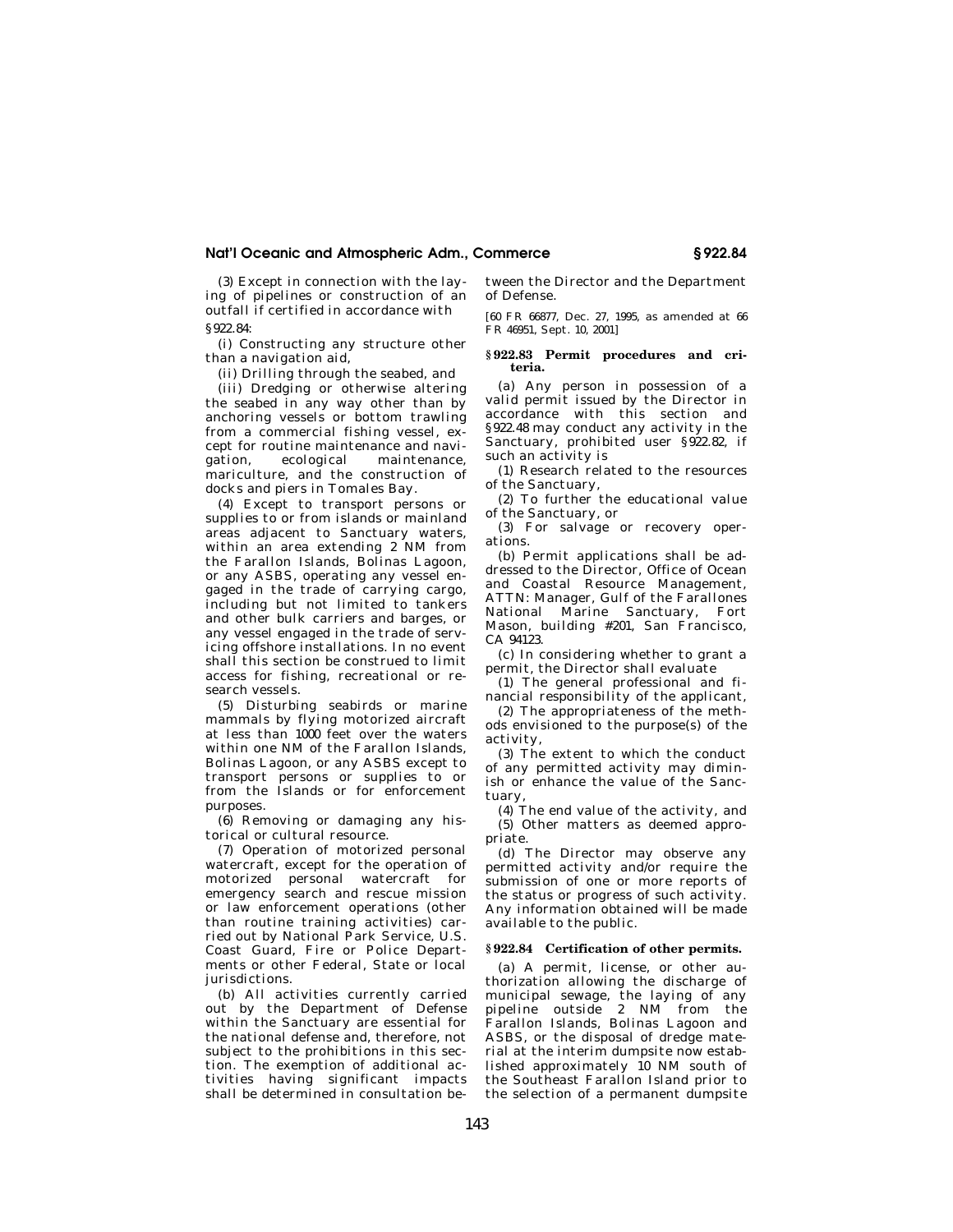shall be valid if certified by the Director as consistent with the purpose of the Sanctuary and having no significant effect on Sanctuary resources. Such certification may impose terms and conditions as deemed appropriate to ensure consistency.

(b) In considering whether to make the certifications called for in this section, the Director may seek and consider the views of any other person or entity, within or outside the Federal government, and may hold a public hearing as deemed appropriate.

(c) Any certification called for in this section shall be presumed unless the Director acts to deny or condition certification within 60 days from the date that the Director receives notice of the proposed permit and the necessary supporting data.

(d) The Director may amend, suspend, or revoke any certification made under this section whenever continued operation would violate any terms or conditions of the certification. Any such action shall be forwarded in writing to both the holder of the certified permit and the issuing agency and shall set forth reason(s) for the action taken.

APPENDIX A TO SUBPART H OF PART 922—GULF OF THE FARALLONES NA-TIONAL MARINE SANCTUARY BOUND-ARY COORDINATES

| Point No.           | Latitude north | Longitude west |
|---------------------|----------------|----------------|
| 1<br>               | 38°15'50.349"  | 123°10'48.933" |
| $\overline{2}$<br>. | 38°12'36.338"  | 123°07'04.846" |
| 3                   | 38°09'57.033"  | 123°05'27.435" |
| 4<br>.              | 38°08'26.872"  | 123°04'52.524" |
| 5<br>.              | 38°07'42.125"  | 123°05'10.714" |
| 6<br>.              | 38°06'08.017"  | 123°05'48.920" |
| 7<br>.              | 38°05'26.765"  | 123°06'09.922" |
| 8<br>.              | 38°04'44.587"  | 123°06'29.251" |
| 9<br>.              | 38°03'54.439"  | 123°06'57.591" |
| $10$                | 38°03'07.527"  | 123°07'37.755" |
| 11                  | 37°59'32.425"  | 123°08'24.905" |
| $12$                | 37°59'22.344"  | 123°14'06.127" |
| $13$                | 37°57'31.931"  | 123°19'19.187" |
| $14$                | 37°54'16.943"  | 123°23'18.456" |
| $15$                | 37°50'05.522"  | 123°25'28.791" |
| $16$                | 37°45'33.799"  | 123°25'32.666" |
| $17$                | 37°41'20.351"  | 123°23'29.811" |
| 18                  | 37°38'01.053"  | 123°19'37.445" |
| $19$                | 37°36'04.665"  | 123°14'30.483" |
| $20$                | 37°35'30.191"  | 123°13'31.060" |
| 21                  | 37°33'47.197"  | 123°11'50.904" |
| 22                  | 37°31'12.270"  | 123°07'39.618" |
| $23$                | 37°30'29.706"  | 123°05'42.221" |
| 24<br>.             | 37°29'39.287"  | 123°00'23.711" |
| $25$                | 37°30'34.337"  | 122°54'18.139" |
| 26                  | 37°31'47.784"  | 122°51'31.592" |
| 27<br>.             | 37°34'17.533"  | 122°48'10.415" |

# **Pt. 922, Subpt. H, App. A 15 CFR Ch. IX (1–1–08 Edition)**

| Point No. | Latitude north                     | Longitude west                   |
|-----------|------------------------------------|----------------------------------|
| 29        | 28  37°36′58.627″<br>37°39'59.303" | 122°46'05.779"<br>122°44'59.838" |
| $30$      | 37°52'56.355"                      | 122°37'35.195"                   |

# **Subpart I—Gray's Reef National Marine Sanctuary**

SOURCE: 71 FR 60063, Oct. 12, 2006, unless otherwise noted.

# **§ 922.90 Boundary.**

The Gray's Reef National Marine Sanctuary (Sanctuary) consists of approximately 16.68 square nautical miles of ocean waters and the submerged lands thereunder, off the coast of Georgia. The Sanctuary boundary includes all waters and submerged lands within the geodetic lines connecting the following coordinates:

#### Datum: NAD83

Geographic Coordinate System

- (1) N 31.362732 degrees W 80.921200 degrees
- (2)  $\overline{N}$  31.421064 degrees W 80.921201 degrees
- (3) N 31.421064 degrees W 80.828145 degrees
- (4) N 31.362732 degrees W 80.828145 degrees
- (5) N 31.362732 degrees W 80.921200 degrees

## **§ 922.91 Definitions.**

In addition to those definitions found at §922.3, the following definitions apply to this subpart:

*Handline* means fishing gear that is set and pulled by hand and consists of one vertical line to which may be attached leader lines with hooks.

*Rod and reel* means a rod and reel unit that is not attached to a vessel, or, if attached, is readily removable, from which a line and attached hook(s) are deployed. The line is payed out from and retrieved on the reel manually or electrically.

*Stowed and not available for immediate use* means not readily accessible for immediate use, e.g., by being securely covered and lashed to a deck or bulkhead, tied down, unbaited, unloaded, partially disassembled, or stowed for transit.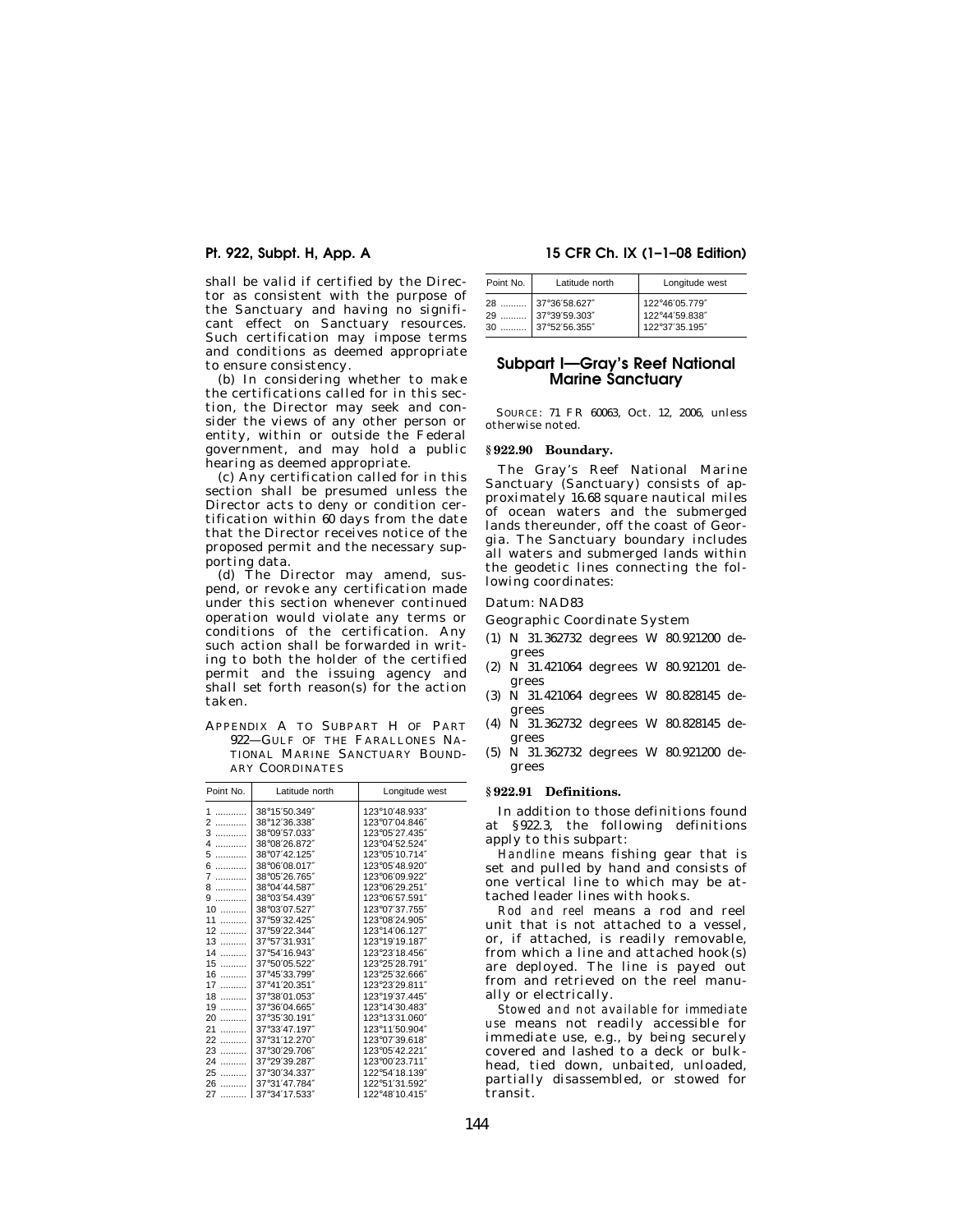## **§ 922.92 Prohibited or otherwise regulated activities.**

(a) Except as may be necessary for national defense (subject to the terms and conditions of Article 5, Section 2 of the Designation Document) or to respond to an emergency threatening life, property, or the environment, or except as may be permitted by the Director in accordance with §922.48 and §922.93, the following activities are unlawful for any person to conduct or to cause to be conducted within the Sanctuary:

(1) Dredging, drilling into, or otherwise altering in any way the submerged lands of the Sanctuary (including bottom formations).

(2) Constructing any structure other than a navigation aid, or constructing, placing, or abandoning any structure, material, or other matter on the submerged lands of the Sanctuary.

(3) Discharging or depositing any material or other matter except:

(i) Fish or fish parts, bait, or chumming materials;

(ii) Effluent from marine sanitation devices; and

(iii) Vessel cooling water.

(4) Operating a watercraft other than in accordance with the Federal rules and regulations that would apply if there were no Sanctuary.

(5)(i) Injuring, catching, harvesting, or collecting, or attempting to injure, catch, harvest, or collect, any marine organism, or any part thereof, living or dead, within the Sanctuary by any means except by use of rod and reel, handline, or spearfishing gear without powerheads. (ii) There shall be a rebuttable presumption that any marine organism or part thereof referenced in this paragraph found in the possession of a person within the Sanctuary has been collected from the Sanctuary.

(6) Except for possessing fishing gear stowed and not available for immediate use, possessing or using within the Sanctuary any fishing gear or means except rod and reel, handline, or spearfishing gear without powerheads.

(7) Using underwater any explosives, or devices that produce electric charges underwater.

(8) Breaking, cutting, damaging, taking, or removing any bottom formation.

(9) Moving, removing, damaging, or possessing, or attempting to move, remove, damage, or possess, any Sanctuary historical resource.

(10) Anchoring any vessel in the Sanctuary, except as provided in §922.92 when responding to an emergency threatening life, property, or the environment.

(b) All activities currently carried out by the Department of Defense within the Sanctuary are essential for the national defense and, therefore, not subject to the prohibitions in this section. The exemption of additional activities having significant impacts shall be determined in consultation between the Director and the Department of Defense.

#### **§ 922.93 Permit procedures and criteria.**

(a) A person may conduct an activity prohibited by  $\S 922.92(a)(1)$  through  $(10)$ if conducted in accordance within the scope, purpose, manner, terms and conditions of a permit issued under this section and §922.48.

(b) Applications for such permits should be addressed to the Director, National Marine Sanctuary Program, ATTN: Manager, Gray's Reef National Marine Sanctuary, 10 Ocean Science Circle, Savannah, GA 31411.

(c) The Director, at his or her discretion may issue a permit, subject to such terms and conditions as he or she deems appropriate, to conduct an activity prohibited by  $\S 922.92(a)(1)$ tivity prohibited by through (10). The Director must also find that the activity will:

(1) Further research related to the resources and qualities of the Sanctuary;

(2) Further the educational, natural, or historical resource value of the Sanctuary;

(3) Further salvage or recovery operations in connection with a recent air or marine casualty; or

(4) Assist in managing the Sanctuary.

(d) The Director shall not issue a permit unless the Director also finds that:

(1) The applicant is professionally qualified to conduct and complete the proposed activity;

(2) The applicant has adequate financial resources available to conduct and complete the proposed activity;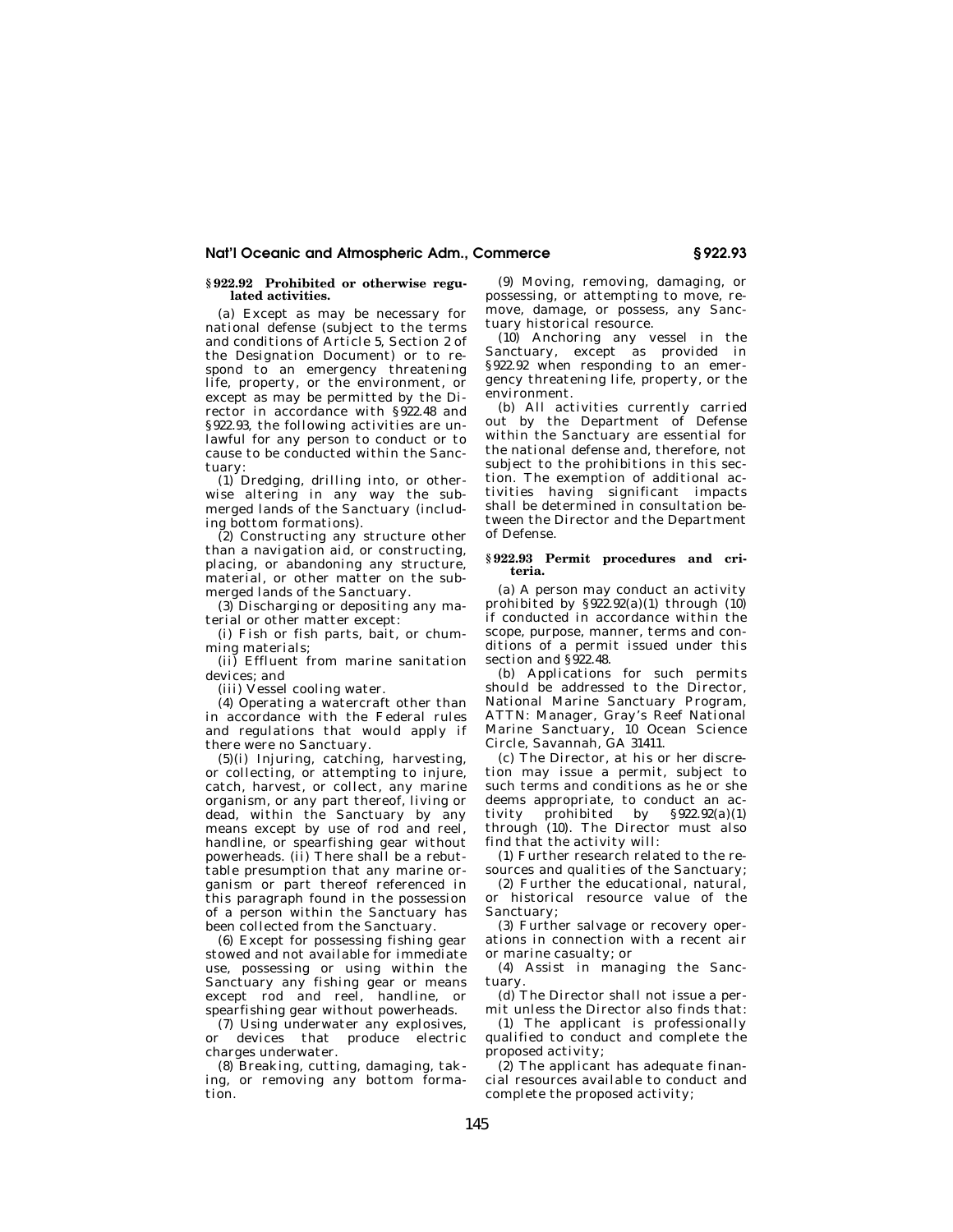(3) The duration of the proposed activity is no longer than necessary to achieve its stated purpose;

(4) The methods and procedures proposed by the applicant are appropriate to achieve the proposed activity's goals in relation to the activity's impacts on Sanctuary resources and qualities;

(5) The proposed activity will be conducted in a manner compatible with the primary objective of protection of Sanctuary resources and qualities, considering the extent to which the conduct of the activity may diminish or enhance Sanctuary resources and qualities, any indirect, secondary or cumulative effects of the activity, and the duration of such effects;

(6) The proposed activity will be conducted in a manner compatible with the value of the Sanctuary as a source of recreation, or as a source of educational or scientific information considering the extent to which the conduct of the activity may result in conflicts between different users of the Sanctuary, and the duration of such effects;

(7) It is necessary to conduct the proposed activity within the Sanctuary to achieve its purposes;

(8) The reasonably expected end value of the activity to the furtherance of Sanctuary goals and purposes outweighs any potential adverse impacts on Sanctuary resources and qualities from the conduct of the activity; and

(9) There are no other factors that make the issuance of a permit for the activity inappropriate.

(e) It shall be a condition of any permit issued that the permit or a copy thereof be displayed on board all vessels or aircraft used in the conduct of the activity.

(f) The Director shall, inter alia, make it a condition of any permit issued that any data or information obtained under the permit be made available to the public.

(g) The Director may, inter alia, make it a condition of any permit issued to require the submission of one or more reports of the status and progress of such activity.

(h) The Director may, inter alia, make it a condition of any permit issued that a NOAA official be allowed to observe any activity conducted

# **§ 922.100 15 CFR Ch. IX (1–1–08 Edition)**

under the permit and/or that the permit holder submit one or more reports on the status, progress or results of any activity authorized by the permit.

# **Subpart J—Fagatele Bay National Marine Sanctuary**

### **§ 922.100 Scope of regulations.**

The provisions of this subpart J apply only to the area of the Territory of American Samoa within the boundary of the Fagatele Bay National Marine Sanctuary (Sanctuary). Neither the provisions of this subpart J nor any permit issued under their authority shall be construed to relieve a person from any other requirements imposed by statute or regulation of the Territory of American Samoa or of the United States. In addition, no statute or regulation of the Territory of American Samoa shall be construed to relieve a person from the restrictions, conditions, and requirements contained in this subpart J.

## **§ 922.101 Boundary.**

The Sanctuary is a 163-acre (0.25 sq. mi.) coastal embayment formed by a collapsed volcanic crater on the island of Tutuila, Territory of American Samoa and includes Fagatele Bay in its entirety. The landward boundary is defined by the mean high high water (MHHW) line between Fagatele Point (14°22′15″ S, 170°46′5″ W) and Steps Point (14°22′44″ S, 170°45′27″ W). The seaward boundary of the Sanctuary is defined by a straight line between Fagatele Point and Steps Point.

### **§ 922.102 Prohibited or otherwise regulated activities.**

(a) Except as may be necessary for national defense or to respond to an emergency threatening life, property, or the environment, or as may be permitted by the Director in accordance with §922.48 and §922.104, the following activities are prohibited and thus are unlawful for any person to conduct or to cause to be conducted within the Sanctuary:

 $(1)(i)(A)$  Gathering, taking, breaking, cutting, damaging, destroying, or possessing any invertebrate, coral, bottom formation, or marine plant.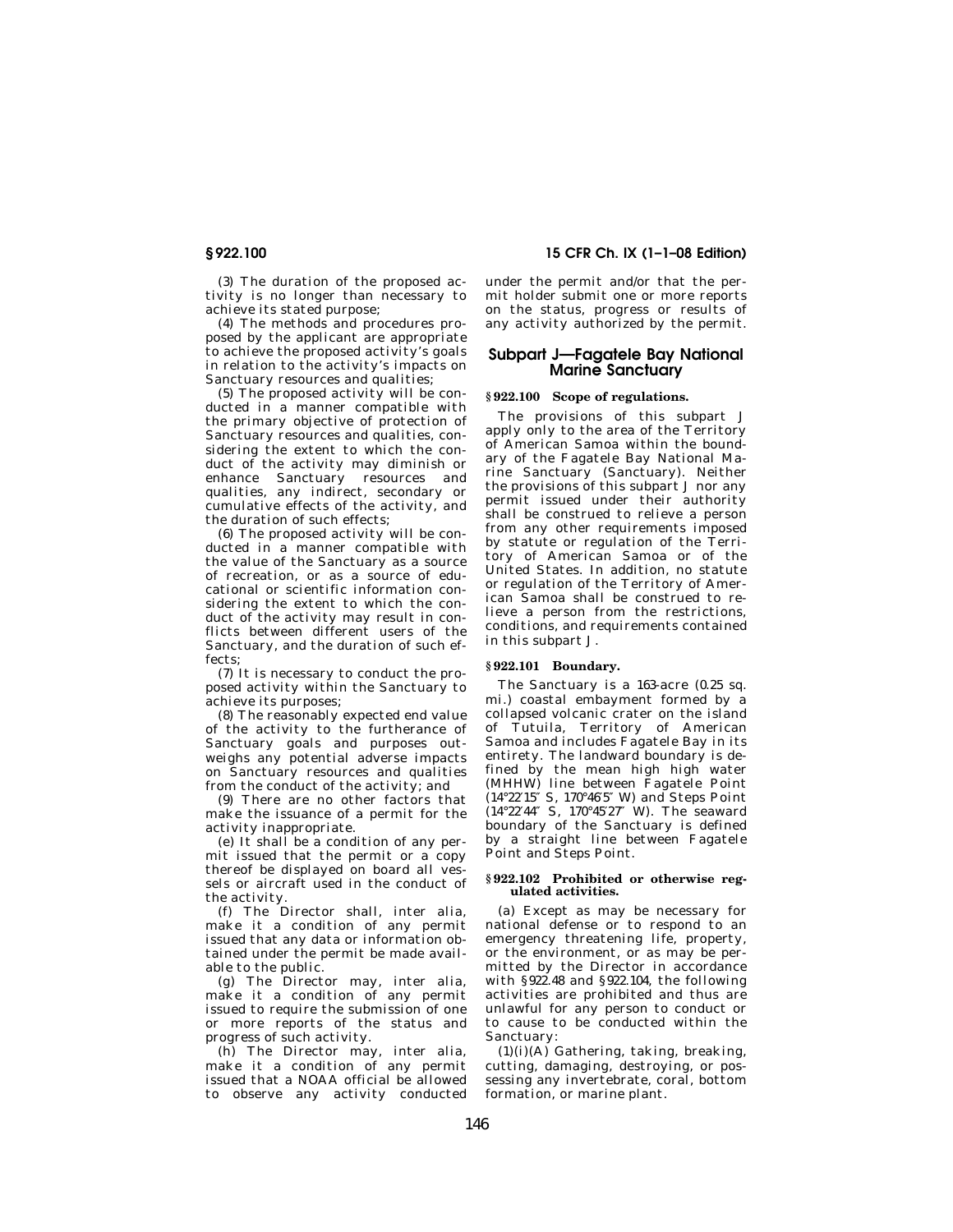(B) Taking, gathering, cutting, damaging, destroying, or possessing any crown-of-thorns starfish (*Acanthaster planci*).

(C) Possessing or using poisons, electrical charges, explosives, or similar environmentally destructive methods.

(D) Possessing or using spearguns, including such devices known as Hawaiian slings, pole spears, arbalettes, pneumatic and spring-loaded spearguns, bows and arrows, bang sticks, or any similar taking device.

(E) Possessing or using a seine, trammel net, or any type of fixed net.

(ii) There shall be a rebuttable presumption that any items listed in this paragraph  $(a)(1)$  found in the possession of a person within the Sanctuary have been used, collected, or removed within or from the Sanctuary.

 $(2)(i)$  Operating a vessel closer than 200 feet (60.96 meters) from another vessel displaying a dive flag at a speed exceeding three knots.

(ii) Operating a vessel in a manner which causes the vessel to strike or otherwise cause damage to the natural features of the Sanctuary.

(3) Diving or conducting diving operations from a vessel not flying in a conspicuous manner the international code flag alpha ''A.''

(4) Littering, depositing, or discharging, into the waters of the Sanctuary, any material or other matter.

(5) Disturbing the benthic community by dredging, filling, dynamiting, bottom trawling, or otherwise altering the seabed.

(6) Removing, damaging, or tampering with any historical or cultural resource within the boundary of the Sanctuary.

(7) Ensnaring, entrapping, or fishing for any sea turtle listed as a threatened or endangered species under the Endangered Species Act of 1973, as amended, 16 U.S.C. 1531 *et seq.* 

(8) Except for law enforcement purposes, using or discharging explosives or weapons of any description. Distress signaling devices, necessary and proper for safe vessel operation, and knives generally used by fishermen and swimmers shall not be considered weapons for purposes of this section.

(9) Marking, defacing, or damaging in any way, or displacing or removing or

tampering with any signs, notices, or placards, whether temporary or permanent, or with any monuments, stakes, posts, or other boundary markers related to the Sanctuary.

(b) In addition to those activities prohibited or otherwise regulated under paragraph (a) of this section, the following activities are prohibited and thus are unlawful for any person to conduct or to cause to be conducted landward of the straight line connecting Fagatele Point (14°22′15″ S, 170°46′5″ W) and Matautuloa Benchmark (14°22′18″ S, 170°45′35″ W).

(1) Possessing or using fishing poles, handlines, or trawls.

(2) Fishing commercially.

# **§ 922.103 Management and enforcement.**

The National Oceanic and Atmospheric Administration (NOAA) has primary responsibility for the management of the Sanctuary pursuant to the Act. The American Samoa Economic and Development Planning Office (EDPO) will assist NOAA in the administration of the Sanctuary, and act as the lead agency, in conformance with the Designation Document, these regulations, and the terms and provisions of any grant or cooperative agreement. NOAA may act to deputize enforcement agents of the American Samoa Government (ASG) to enforce the regulations in this subpart in accordance with existing law. If NOAA chooses to exercise this provision, a memorandum of understanding shall be executed between NOAA and the ASG or the person(s) or entity authorized to act on their behalf.

## **§ 922.104 Permit procedures and criteria.**

(a) Any person in possession of a valid permit issued by the Director, in consultation with the EDPO, in accordance with this section and §922.48, may conduct an activity otherwise prohibited by §922.102 in the Sanctuary if such activity is judged not to cause long-term or irreparable harm to the resources of the Sanctuary, and is:

(1) Related to research involving Sanctuary resources designed to enhance understanding of the Sanctuary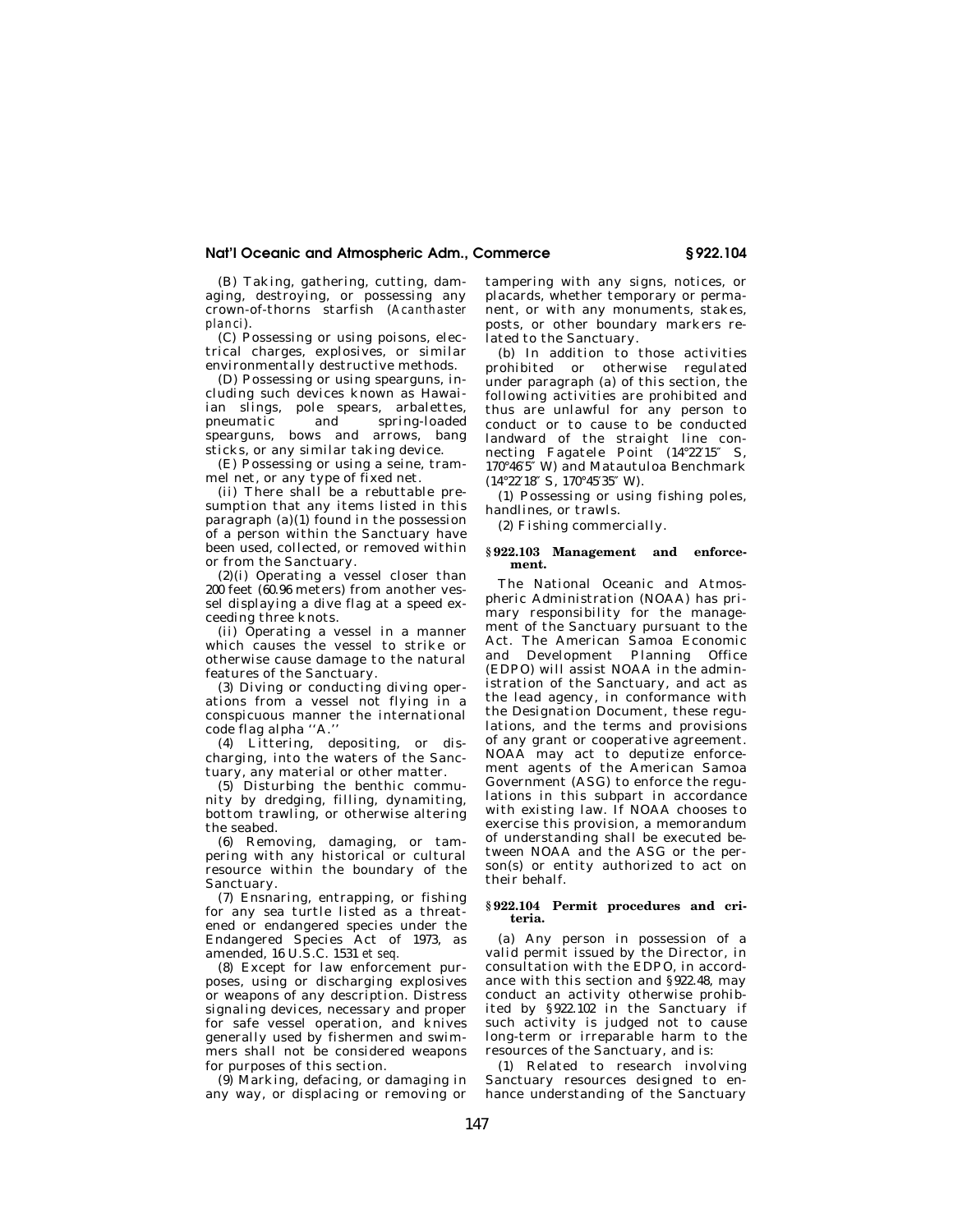environment or to improve resource management decisionmaking;

(2) Intended to further the educational value of the Sanctuary and thereby enhance understanding of the Sanctuary environmental or improve resource management decisionmaking; or

(3) For salvage or recovery operations.

(b) Permit applications shall be addressed to the Director, Office of Ocean and Coastal Resource Management;<br>ATTN: Sanctuary Coordinator, Sanctuary Coordinator, Fagatele Bay National Marine Sanctuary, P.O. Box 4318, Pago Pago, AS 96799.

(c) In considering whether to grant a permit, the Director shall evaluate such matters as:

(1) The general professional and financial responsibility of the applicant;

(2) The appropriateness of the methods being proposed for the purpose(s) of the activity;

(3) The extent to which the conduct of any permitted activity may diminish or enhance the value of the Sanctuary as a source of recreation, education, or scientific information; and

(4) The end value of the activity.

(d) In addition to meeting the criteria in this section and §922.48, the applicant also must demonstrate to the Director that:

(1) The activity shall be conducted with adequate safeguards for the environment; and

(2) The environment shall be returned to, or will regenerate to, the condition which existed before the activity occurred.

(e) The Director may, at his or her discretion, grant a permit which has been applied for pursuant to this section, in whole or in part, and subject the permit to such condition(s) as he or she deems necessary. A permit granted for research related to the Sanctuary may include, but is not limited to, the following conditions:

(1) The Director may observe any activity permitted by this section;

(2) any information obtained in the research site shall be made available to the public; and

(3) The submission of one or more reports of the status of such research activity may be required.

# **§ 922.110 15 CFR Ch. IX (1–1–08 Edition)**

# **Subpart K—Cordell Bank National Marine Sanctuary**

# **§ 922.110 Boundary**

The Cordell Bank National Marine Sanctuary (Sanctuary) consists of a 397.05 square nautical mile (NM) area of marine waters approximately 50 miles west-northwest of San Francisco, California extending at 180° from the northernmost boundary of the Gulf of the Farallones National Marine Sanctuary (GFNMS) to the 1,000 fathom isobath northwest of the Bank, then south along this isobath to the GFNMS boundary and back to the northwest along this boundary to the beginning point. The boundary coordinates are listed in appendix A to this subpart.

### **§ 922.111 Prohibited or otherwise regulated activities.**

(a) Except as necessary for national defense or to respond to an emergency threatening life, property or the environment, or except as permitted in accordance with §§922.48 and 922.112 or certified in accordance with §922.47, the following activities are prohibited and thus are unlawful for any person to conduct or to cause to be conducted:

(1)(i) Depositing or discharging, from any location within the boundary of the Sanctuary, material or other matter of any kind except:

(A) Fish, fish parts, chumming materials (bait) produced and discarded during routine fishing activities conducted in the Sanctuary; and

(B) Water (including cooling water) and other biodegradable effluents incidental to use of a vessel in the Sanctuary and generated by: Marine sanitation devices approved by the United States Coast Guard; routine vessel maintenance, e.g., deck wash down; engine exhaust; or meals on board vessels.

(ii) Depositing or discharging, from any location beyond the boundaries of the Sanctuary, material or other matter of any kind, except for the exclusions listed in paragraph  $(a)(1)(i)$  of this section, which enter the Sanctuary and injure a Sanctuary resource.

(2) Removing, taking, or injuring or attempting to remove, take, or injure benthic invertebrates or algae located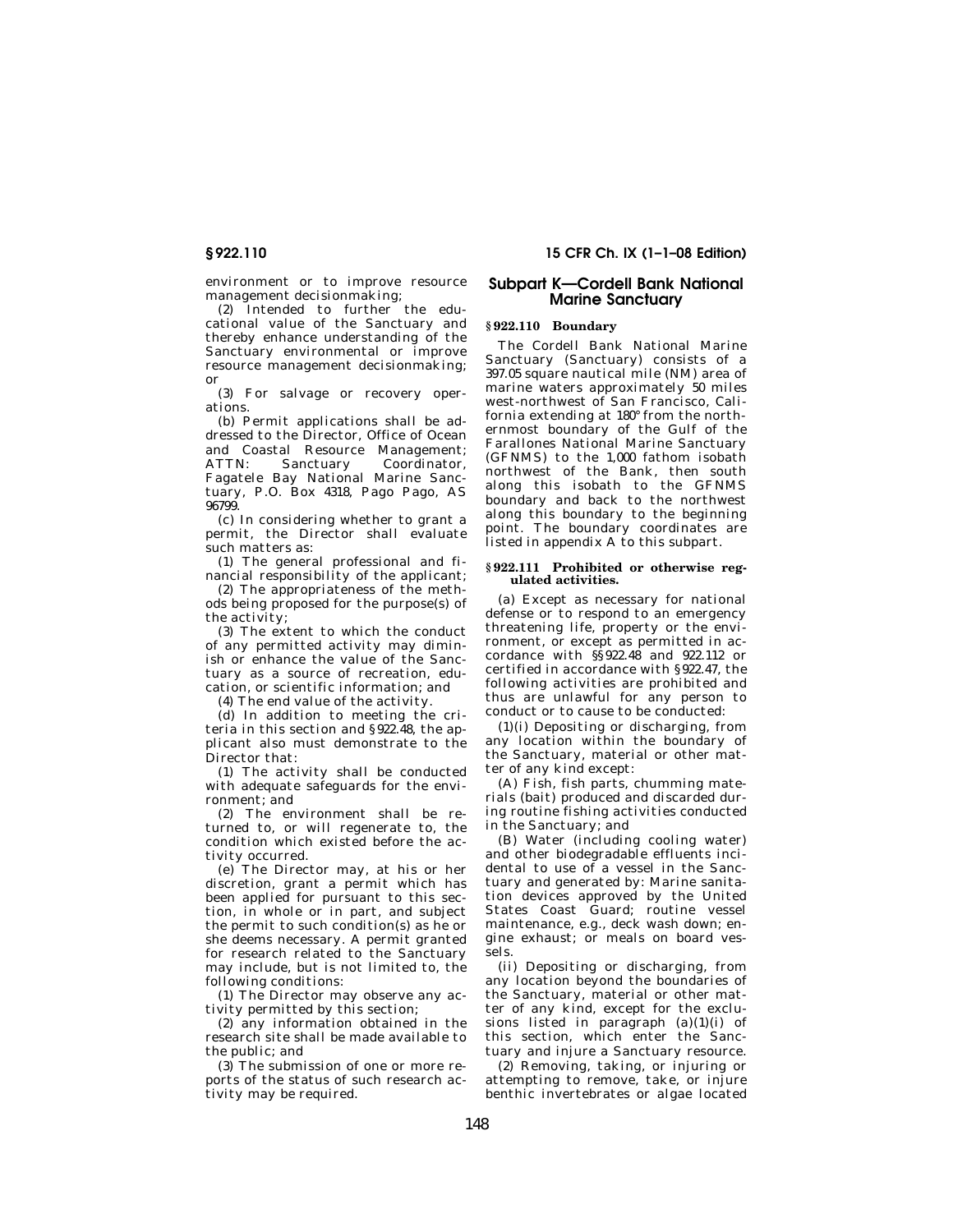# **Nat'l Oceanic and Atmospheric Adm., Commerce Pt. 922, Subpt. K, App. A**

on Cordell Bank or within the 50 fathom isobath surrounding the Bank. There is a rebuttable presumption that any such resource found in the possession of a person within the Sanctuary was taken or removed by that person. This prohibition does not apply to accidental removal, injury, or takings during normal fishing operations.

(3) Exploring for, or developing or producing, oil, gas, or minerals in any area of the Sanctuary.

(b) All activities being carried out by the Department of Defense (DOD) within the Sanctuary on the effective date of designation that are necessary for national defense are exempt from the prohibitions contained in the regulations in this subpart. Additional DOD activities initiated after the effective date of designation that are necessary for national defense will be exempted by the Director after consultation between the Department of Commerce and DOD. DOD activities not necessary for national defense, such as routine exercises and vessel operations, are subject to all prohibitions contained in the regulations in this subpart.

(c) Where necessary to prevent immediate, serious, and irreversible damage to a Sanctuary resource, any activity may be regulated within the limits of the Act on an emergency basis for no more than 120 days.

### **§ 922.112 Permit procedures and criteria.**

(a) If a person wishes to conduct an activity prohibited under §922.111, that person must apply for, receive, and have in possession on board any vessel used a valid permit issued pursuant to this section and §922.48 authorizing that person to conduct that activity.

(b) Permit applications shall be addressed to the Director, Office of Ocean and Coastal Resource Management; ATTN: Manager, Cordell Bank National Marine Sanctuary, Fort Mason, Building #201, San Francisco, CA 94123.

(c) The Director, at his or her discretion, may issue a permit subject to such terms and conditions as deemed appropriate, to conduct an activity otherwise prohibited by §922.111, if the Director finds that the activity will further research related to Sanctuary resources; further the educational or historical value of the Sanctuary; further salvage or recovery operations in or near the Sanctuary in connection with a recent air or marine casualty; or assist in the management of the Sanctuary. In deciding whether to issue a permit, the Director may consider such factors as the professional qualifications and financial ability of the applicant as related to the  $pro$ posed activity; the appropriateness of the methods and procedures proposed by the applicant for the conduct of the activity; the extent to which the conduct of the activity may diminish or enhance the values for which the Sanctuary was designated; and the end value of the applicant's overall activity.

APPENDIX A TO SUBPART K OF PART 922—CORDELL BANK NATIONAL MA-RINE SANCTUARY BOUNDARY COORDI-**NATES** 

| Point No. | Latitude     | Longitude     |
|-----------|--------------|---------------|
| 1         | 38°15'51.72" | 123°10'52.44" |
| 2<br>.    | 38°07'55.88" | 123°38'33.53" |
| 3         | 38°06'45.21" | 123°38'00.40" |
| 4<br>.    | 38°04'58.41" | 123°37'14.34" |
| 5<br>.    | 38°04'28.22" | 123°37'17.83" |
| 6         | 38°03'42.75" | 123°36'55.66" |
| 7<br>.    | 38°03'11.10" | 123°36'19.78" |
| 8<br>.    | 38°02'46.12" | 123°36'21.98" |
| 9         | 38°02'02.74" | 123°35'56.56" |
| 10        | 38°01'27.10" | 123°35'55.12" |
| 11<br>.   | 38°01'22.28" | 123°36'55.13" |
| 12        | 38°01'11.54" | 123°37'28.21" |
| 13        | 38°00'49.16" | 123°37'29.77" |
| 14        | 37°59'54.49" | 123°36'47.90" |
| 15        | 37°59'12.39" | 123°35'59.55" |
| 16        | 37°58'39.40" | 123°35'14.85" |
| 17        | 37°58'00.57" | 123°34'42.93" |
| 18        | 37°57'18.99" | 123°33'43.15" |
| $19$      | 37°56'56.42" | 123°32'51.97" |
| 20        | 37°56'18.90" | 123°32'49.24" |
| 21        | 37°55'22.37" | 123°32'36.96" |
| 22        | 37°54'26.10" | 123°32'21.73" |
| 23        | 37°53'07.46" | 123°31'46.81" |
| 24        | 37°52'34.93" | 123°31'18.90" |
| 25        | 37°51'42.81" | 123°31'19.10" |
| 26        | 37°50'59.58" | 123°31'02.96" |
| 27<br>.   | 37°49'22.64" | 123°29'34.07" |
| 28        | 37°48'49.14" | 123°28'44.61" |
| 29        | 37°48'36.95" | 123°28'08.29" |
| 30        | 37°48'03.37" | 123°28'23.27" |
| 31        | 37°47'41.54" | 123°28'01.97" |
| $32$      | 37°47'01.78" | 123°27'16.78" |
| $33$      | 37°46'51.92" | 123°26'48.98" |
| 34        | 37°46'13.20" | 123°26'04.79" |
| $35$      | 37°46'00.73" | 123°25'36.99" |
| $36$      | 37°50'25.31" | 123°25'26.53" |
| 37<br>.   | 37°54'32.28" | 123°23'16.49" |
| $38$      | 37°57'45.71" | 123°19'17.72" |
| $39$      | 37°59'29.27" | 123°14'12.16" |
| 40<br>.   | 37°59'43.71" | 123°08'27.55" |
| 41<br>.   | 38°03'10.20" | 123°07'44.35" |
| 42        | 38°04'01.64" | 123°06'58.92" |
| $43$      | 38°08'33.32" | 123°04'56.24" |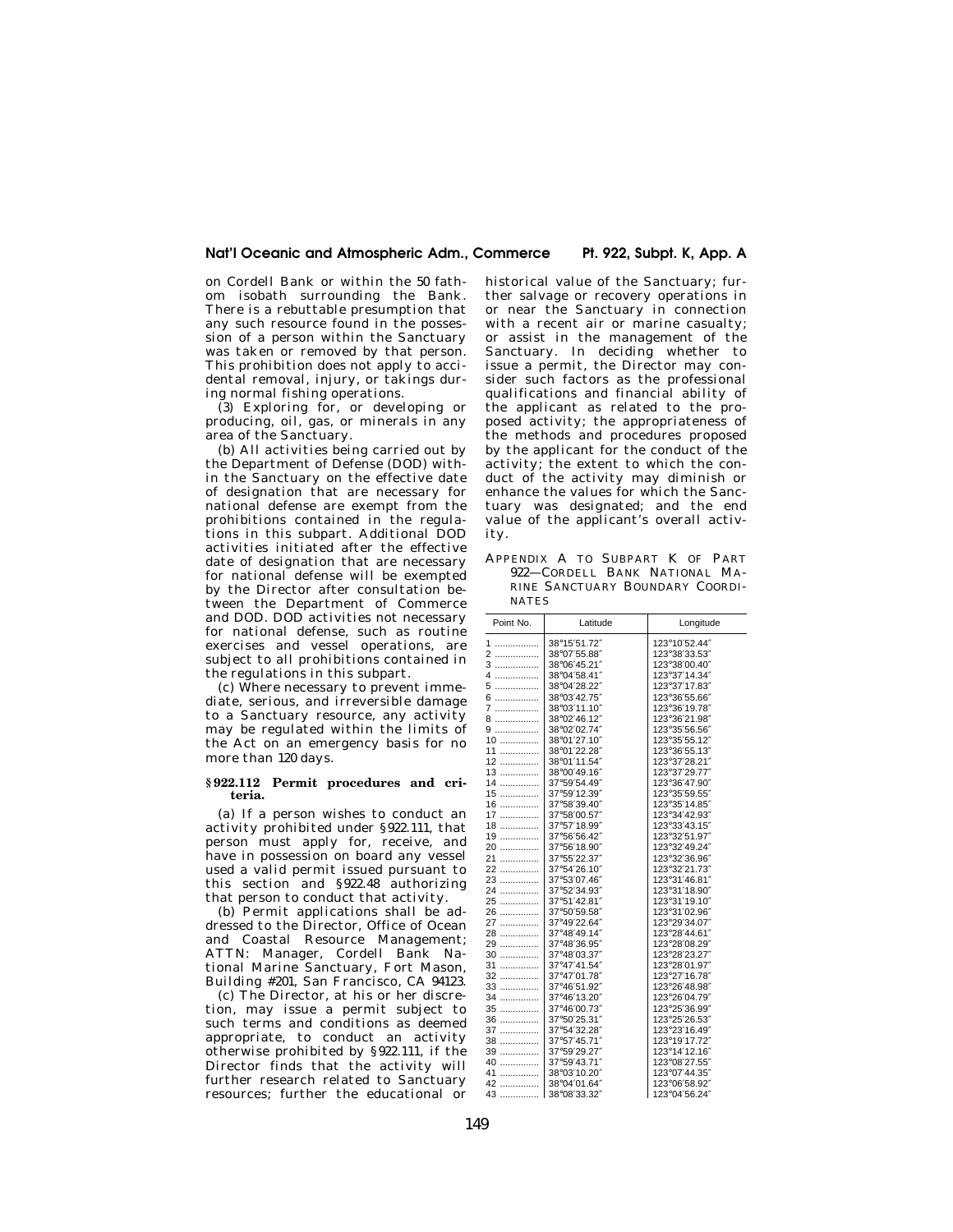| Point No. | Latitude     | Longitude     |
|-----------|--------------|---------------|
|           | 38°12'42.06" | 123°07'10.21" |

[61 FR 51577, Oct. 3, 1996]

# **Subpart L—Flower Garden Banks National Marine Sanctuary**

# **§ 922.120 Boundary.**

The Flower Garden Banks National Marine Sanctuary (the Sanctuary) consists of three separate areas of ocean waters over and surrounding the East and West Flower Garden Banks and Stetson Bank, and the submerged lands thereunder including the Banks, in the northwestern Gulf of Mexico. The area designated at the East Bank is located approximately 120 nautical miles (nmi) south-southwest of Cameron, Louisiana, and encompasses 19.20 nmi2. The area designated at the West Bank is located approximately 110 nmi southeast of Galveston, Texas, and encompasses 22.50 nmi2. The area designated at Stetson Bank is located approximately 70 nmi southeast of Galveston, Texas, and encompasses 0.64 nmi2. The three areas encompass a total of 42.34 nmi2 (145.09 square kilometers). The boundary coordinates for each area are listed in appendix A to this subpart.

[65 FR 81178, Dec. 22, 2000]

# **§ 922.121 Definitions.**

In addition to those definitions found at §922.3, the following definition applies to this subpart:

*No-activity zone* means the two geographic areas delineated by the Department of the Interior in stipulations for OCS lease sale 112 over and surrounding the East and West Flower Garden Banks, and the geographic area delineated by the Department of the Interior in stipulations for OCS lease sale 171 over and surrounding Stetson Bank, as areas in which activities associated with exploration for, development of, or production of hydrocarbons are prohibited. The precise aliquot part description of these areas around the East and West Flower Garden Banks are provided in appendix B of this subpart; the no-activity zone around Stetson Bank is defined as the 52 meter

# **§ 922.120 15 CFR Ch. IX (1–1–08 Edition)**

isobath. These particular aliquot part descriptions for the East and West Flower Garden Banks, and the 52 meter isobath around Stetson Bank, define the geographic scope of the ''no-activity zones'' for purposes of the regulations in this subpart. The descriptions for the East and West Flower Garden Banks no-activity zones are based on the " $\frac{1}{4}$   $\frac{1}{4}$   $\frac{1}{4}$ " system formerly used by the Department of the Interior, a method that delineates a specific portion of a block rather than the actual underlying isobath.

[65 FR 81178, Dec. 22, 2000]

## **§ 922.122 Prohibited or otherwise regulated activities.**

(a) Except as specified in paragraphs (c) through (h) of this section, the following activities are prohibited and thus are unlawful for any person to conduct or to cause to be conducted:

(1) Exploring for, developing, or producing oil, gas or minerals except outside of all no-activity zones and provided all drilling cuttings and drilling fluids are shunted to the seabed through a downpipe that terminates an appropriate distance, but no more than ten meters, from the seabed.

(2)(i) Anchoring any vessel within the Sanctuary.

(ii) Mooring any vessel within the Sanctuary, except that vessels 100 feet (30.48 meters) or less in registered length may moor on a Sanctuary mooring buoy.

(3)(i) Discharging or depositing, from within the boundaries of the Sanctuary, any material or other matter except:

(A) Fish, fish parts, chumming materials or bait used in or resulting from fishing with conventional hook and line gear in the Sanctuary;

(B) Biodegradable effluents incidental to vessel use and generated by marine sanitation devices approved in accordance with section 312 of the Federal Water Pollution Control Act, as amended, 33 U.S.C. 1322;

(C) Water generated by routine vessel operations (e.g., cooling water, deck wash down, and graywater as defined by section 312 of the Federal Water Pollution Control Act, as amended, 33 U.S.C. 1322) excluding oily wastes from bilge pumping;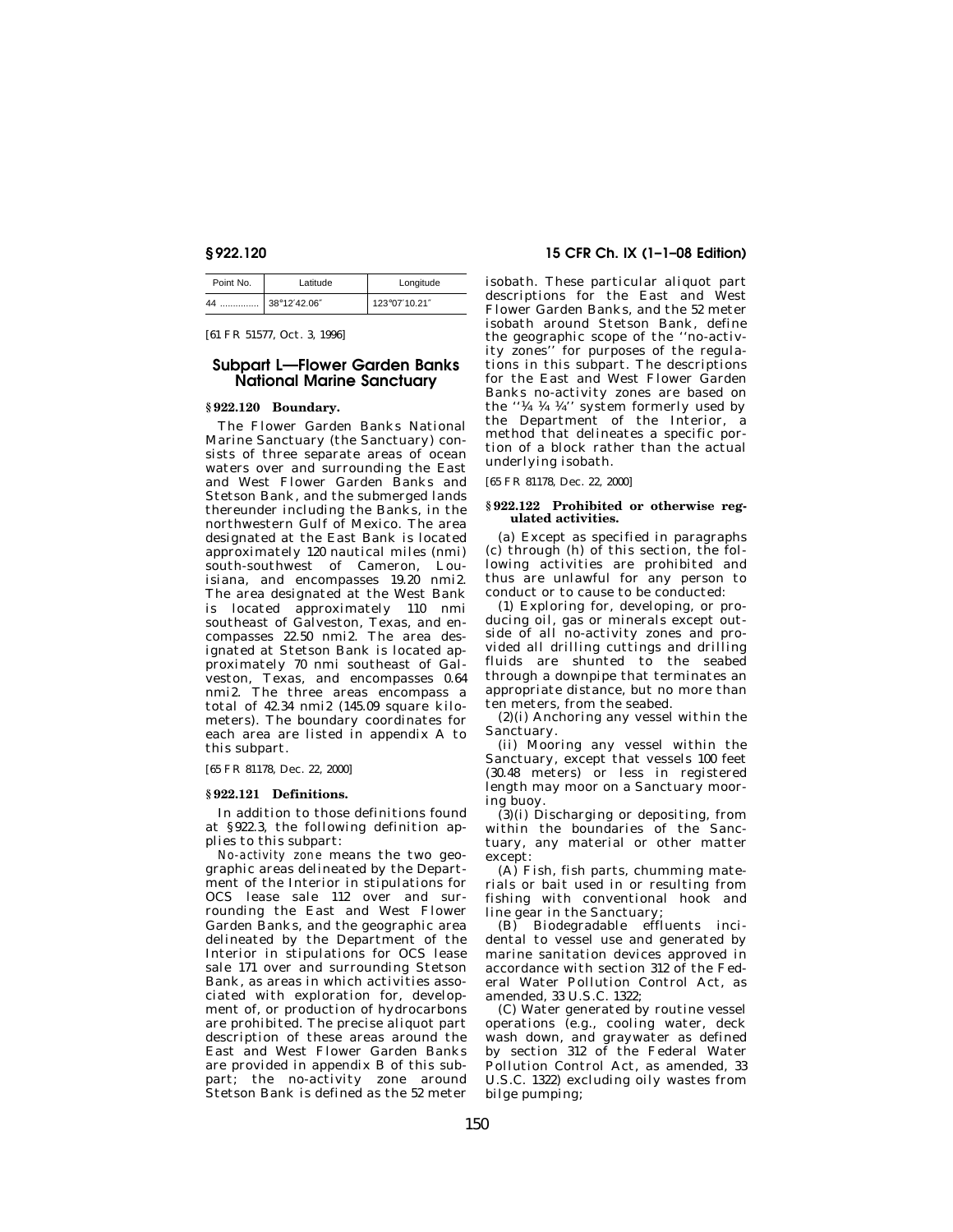(D) Engine exhaust; or

(E) In areas of the Sanctuary outside the no-activity zones, drilling cuttings and drilling fluids necessarily discharged incidental to the exploration for, development of, or production of oil or gas in those areas and in accordance with the shunting requirements of paragraph (a)(1) unless such discharge injures a Sanctuary resource or quality.

(ii) Discharging or depositing, from beyond the boundaries of the Sanctuary, any material or other matter, except those listed in paragraphs  $(a)(3)(i)$  (A) through (D) of this section, that subsequently enters the Sanctuary and injures a Sanctuary resource or quality.

(4) Drilling into, dredging or otherwise altering the seabed of the Sanctuary (except by anchoring); or constructing, placing or abandoning any structure, material or other matter on the seabed of the Sanctuary.

(5) Injuring or removing, or attempting to injure or remove, any coral or other bottom formation, coralline algae or other plant, marine invertebrate, brine-seep biota or carbonate rock within the Sanctuary.

(6) Taking any marine mammal or turtle within the Sanctuary, except as permitted by regulations, as amended, promulgated under the Marine Mam-.<br>mal Protection Act, as amended, 16 U.S.C. 1361 *et seq.,* and the Endangered Species Act, as amended, 16 U.S.C. 1531 *et seq.* 

(7) Injuring, catching, harvesting, collecting or feeding, or attempting to injure, catch, harvest, collect or feed, any fish within the Sanctuary by use of bottom longlines, traps, nets, bottom trawls or any other gear, device, equipment or means except by use of conventional hook and line gear.

(8) Possessing within the Sanctuary (regardless of where collected, caught, harvested or removed), except for valid law enforcement purposes, any carbonate rock, coral or other bottom formation, coralline algae or other plant, marine invertebrate brine-seep biota or fish (except for fish caught by use of conventional hook and line gear).

(9) Possessing or using within the Sanctuary, except possessing while passing without interruption through it or for valid law enforcement purposes, any fishing gear, device, equipment or means except conventional hook and line gear.

(10) Possessing, except for valid law enforcement purposes, or using explosives or releasing electrical charges within the Sanctuary.

(b) If any valid regulation issued by any Federal authority of competent jurisdiction, regardless of when issued, conflicts with a Sanctuary regulation, the regulation deemed by the Director as more protective of Sanctuary resources and qualities shall govern.

(c) The prohibitions in paragraphs (a)(2) (i), (iii), and (iv), (4) and  $(10)$  of this section do not apply to necessary activities conducted in areas of the Sanctuary outside the no-activity zones and incidental to exploration for, development of, or production of oil or gas in those areas.

(d) The prohibitions in paragraphs (a) (2) through (10) of this section do not apply to activities necessary to respond to emergencies threatening life, property, or the environment.

 $(e)(1)$  The prohibitions in paragraphs (a) (2) through (10) of this section do not apply to activities being carried out by the Department of Defense as of the effective date of Sanctuary designation (January 18, 1994). Such activities shall be carried out in a manner that minimizes any adverse impact on Sanctuary resources and qualities. The prohibitions in paragraphs (a) (2) through (10) of this section do not apply to any new activities carried out by the Department of Defense that do not have the potential for any significant adverse impacts on Sanctuary resources or qualities. Such activities shall be carried out in a manner that minimizes any adverse impact on Sanctuary resources and qualities. New activities with the potential for significant adverse impacts on Sanctuary resources or qualities may be exempted from the prohibitions in paragraphs (a) (2) through (10) of this section by the Director after consultation between the Director and the Department of Defense. If it is determined that an activity may be carried out, such activity shall be carried out in a manner that minimizes any adverse impact on Sanctuary resources and qualities.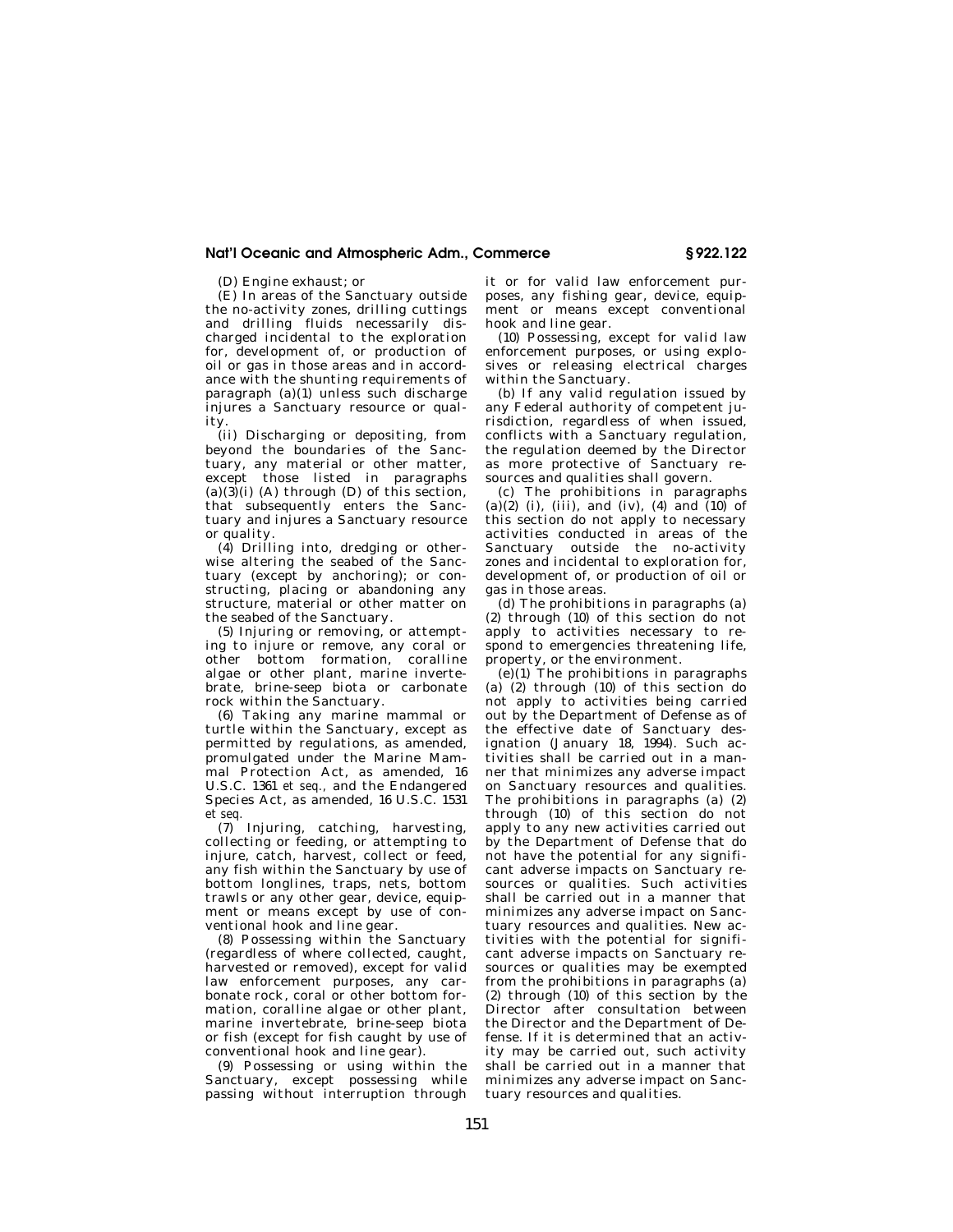**§ 922.123 15 CFR Ch. IX (1–1–08 Edition)** 

(2) In the event of threatened or actual destruction of, loss of, or injury to a Sanctuary resource or quality resulting from an untoward incident, including but not limited to spills and groundings, caused by a component of the Department of Defense, the cognizant component shall promptly coordinate with the Director for the purpose of taking appropriate actions to respond to and mitigate the harm and, if possible, restore or replace the Sanctuary resource or quality.

(f) The prohibitions in paragraphs (a) (2) through (10) of this section do not apply to any activity executed in accordance with the scope, purpose, terms, and conditions of a National Marine Sanctuary permit issued pursuant to §922.48 and §922.123 or a Special Use permit issued pursuant to section 310 of the Act.

(g) The prohibitions in paragraphs (a) (2) through (10) of this section do not apply to any activity authorized by any lease, permit, license, approval or other authorization issued after January 18, 1994, provided that the applicant complies with §922.49, the Director notifies the applicant and authorizing agency that he or she does not object to issuance of the authorization, and the applicant complies with any terms and conditions the Director deems necessary to protect Sanctuary resources and qualities.

(h) Notwithstanding paragraphs (f) and (g) of this section, in no event may the Director issue a National Marine Sanctuary permit under §922.48 and §922.123 or a Special Use permit under section 10 of the Act authorizing, or otherwise approve, the exploration for, development of, or production of oil, gas or minerals in a no-activity zone. Any leases, permits, approvals, or other authorizations authorizing the exploration for, development of, or production of oil, gas or minerals in a noactivity zone and issued after the January 18, 1994 shall be invalid.

[60 FR 66877, Dec. 27, 1995, as amended at 66 FR 58371, Nov. 21, 2001]

## **§ 922.123 Permit procedures and criteria.**

(a) A person may conduct an activity prohibited by §922.122(a) (2) through (10) if conducted in accordance with the scope, purpose, terms, and conditions of a permit issued under this section and §922.48.

(b) Applications for such permits should be addressed to the Director, Office of Ocean and Coastal Resource Management; ATTN: Manager, Flower Garden Banks National Marine Sanctuary, 216 West 26th Street, Suite 104, Bryan, TX 77803.

(c) The Director, at his or her discretion, may issue a permit, subject to such terms and conditions as he or she deems appropriate, to conduct an activity prohibited by §922.122(a) (2) through (10), if the Director finds that the activity will: further research related to Sanctuary resources; further the educational, natural or historical resource value of the Sanctuary; further salvage or recovery operations in or near the Sanctuary in connection with a recent air or marine casualty; or assist in managing the Sanctuary. In deciding whether to issue a permit, the Director shall consider such factors as: the professional qualifications and financial ability of the applicant as related to the proposed activity; the duration of the activity and the duration of its effects; the appropriateness of the methods and procedures proposed by the applicant for the conduct of the activity; the extent to which the conduct of the activity may diminish or enhance Sanctuary resources and qualities; the cumulative effects of the activity; and the end value of the activity. In addition, the Director may consider such other factors as he or she deems appropriate.

(d) It shall be a condition of any permit issued that the permit or a copy thereof be displayed on board all vessels or aircraft used in the conduct of the activity.

(e) The Director may, *inter alia,* make it a condition of any permit issued that any information obtained under the permit be made available to the public.

(f) The Director may, *inter alia,* make it a condition of any permit issued that a NOAA official be allowed to observe any activity conducted under the permit and/or that the permit holder submit one or more reports on the status,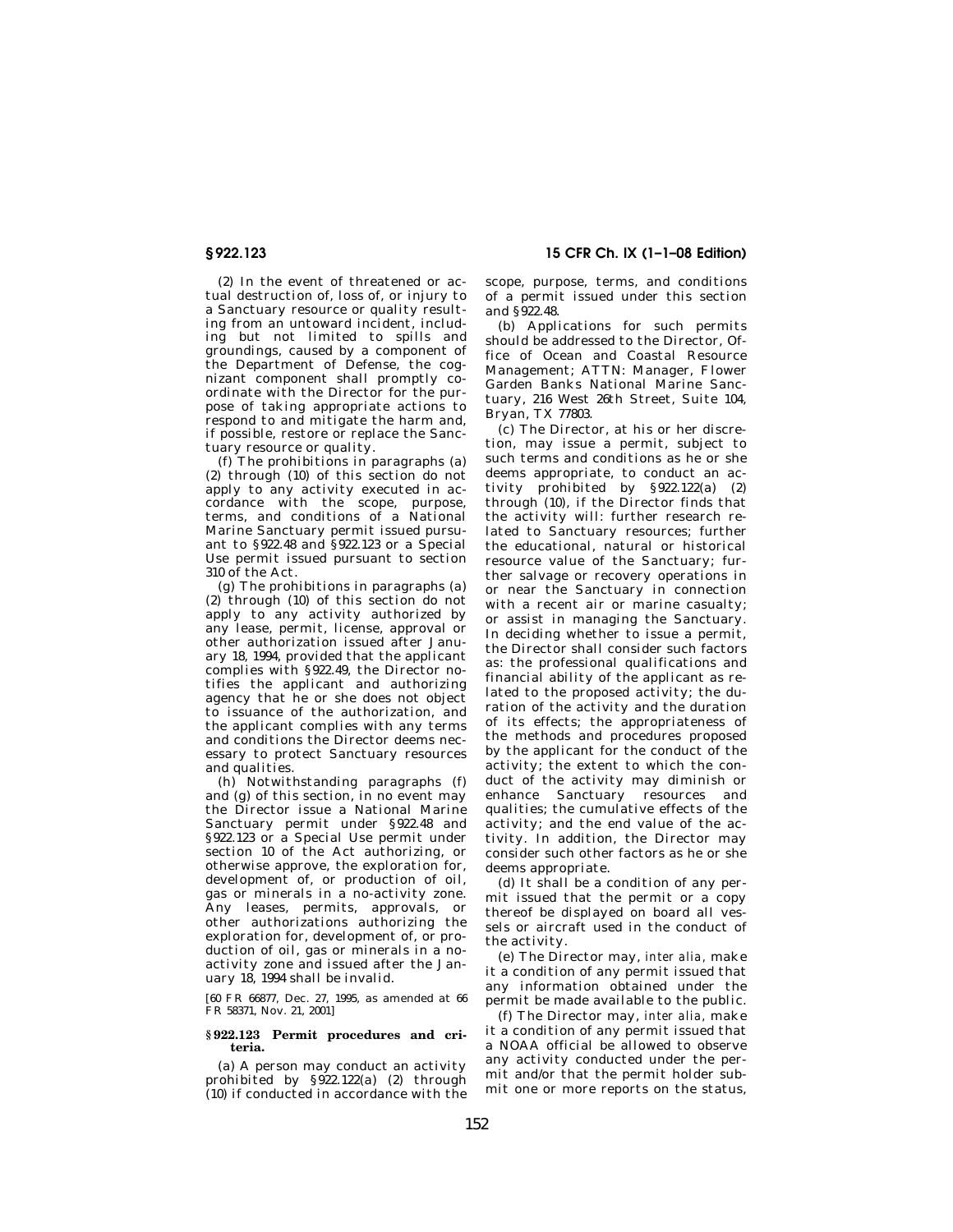# Nat'l Oceanic and Atmospheric Adm., Commerce Pt. 922, Subpt. L, App. A

progress, or results of any activity authorized by the permit. [60 FR 66877, Dec. 27, 1995, as amended at 65 FR 81178, Dec. 22, 2000]

## APPENDIX A TO SUBPART L OF PART 922—FLOWER GARDEN BANKS NATIONAL MARINE SANCTUARY BOUNDARY COORDINATES

This appendix contains a second set of boundary coordinates using the geographic positions of the North American Datum of 1983 (NAD 83). FGBNMS coordinates are now provided in both North American Datum of 1927 (NAD 27) and NAD 83.

| Point                             | Latitude (N)                      | Longitude (W)         |
|-----------------------------------|-----------------------------------|-----------------------|
| East Flower Garden Bank: (NAD 27) |                                   |                       |
|                                   | 27 deg. 52' 53.82718"             | 93 deg. 37' 41.30310" |
|                                   | 27 deg. 53' 34.83434"             | 93 deg. 38' 23.35445" |
|                                   | 27 deg. 55' 13.64286"             | 93 deg. 38' 40.34368" |
|                                   | 27 deg. 57' 30.71927"             | 93 deg. 38' 33.26982" |
|                                   | 27 deg. 58' 27.66896"             | 93 deg. 37' 46.12447" |
|                                   | 27 deg. 59' 01.41554"             | 93 deg. 35' 31.74954" |
|                                   | 27 deg. 59' 00.50888"             | 93 deg. 35' 09.69198" |
|                                   | 27 deg. 55' 22.38258"             | 93 deg. 34' 14.79162" |
|                                   | 27 deg. 54' 04.05605"             | 93 deg. 34' 18.88720" |
|                                   | 27 deg. 53' 26.70972"             | 93 deg. 35' 05.00978" |
|                                   | 27 deg. 52' 52.06998"             | 93 deg. 36' 57.23078" |
|                                   | West Flower Garden Bank: (NAD 27) |                       |
|                                   | 27 deg. 49' 10.16324"             | 93 deg. 50' 45.27154" |
|                                   | 27 deg. 50' 12.35976"             | 93 deg. 52' 10.47158" |
|                                   | 27 deg. 51' 12.82777"             | 93 deg. 52' 51.63488" |
|                                   | 27 deg. 51' 32.41145"             | 93 deg. 52' 50.66983" |
|                                   | 27 deg. 52' 49.88791"             | 93 deg. 52' 24.77053" |
|                                   | 27 deg. 55' 00.93450"             | 93 deg. 49' 43.68090" |
|                                   | 27 deg. 54' 58.33040"             | 93 deg. 48' 37.54501" |
|                                   | 27 deg. 54' 35.26067"             | 93 deg. 47' 10.34866" |
|                                   | 27 deg. 54' 14.80334"             | 93 deg. 46' 49.28963" |
|                                   | 27 deg. 53' 35.63704"             | 93 deg. 46' 51.25825" |
|                                   | 27 deg. 52' 57.34474"             | 93 deg. 47' 15.26428" |
|                                   | 27 deg. 50' 40.26361"             | 93 deg. 47' 22.14179" |
|                                   | 27 deg. 49' 10.89894"             | 93 deg. 48' 42.72307" |
| Stetson Bank: (NAD 27)            |                                   |                       |
|                                   | 28 deg. 09' 30.06738"             | 94 deg. 18' 31.34461" |
|                                   | 28 deg. 10' 09.24374"             | 94 deg. 18' 29.57042" |
|                                   | 28 deg. 10' 06.88036"             | 94 deg. 17' 23.26201" |
|                                   | 28 deg. 09' 27.70425"             | 94 deg. 17' 25.04315" |
|                                   |                                   |                       |
|                                   | East Flower Garden Bank: (NAD 83) |                       |
|                                   | 27 deg. 52' 54.84288"             | 93 deg. 37' 41.84187" |
|                                   | 27 deg. 53' 35.80428"             | 93 deg. 38' 23.89520" |
|                                   | 27 deg. 55' 14.61048"             | 93 deg. 38' 40.88638" |
|                                   | 27 deg. 57' 31.68349"             | 93 deg. 38' 33.81421" |
|                                   | 27 deg. 58' 28.63153"             | 93 deg. 37' 46.66809" |
|                                   | 27 deg. 59' 02.37658"             | 93 deg. 35' 32.28918" |
|                                   | 27 deg. 59' 01.46983"             | 93 deg. 35' 10.23088" |
|                                   | 27 deg. 55' 23.34849"             | 93 deg. 34' 15.32560" |
|                                   | 27 deg. 54' 05.02387"             | 93 deg. 34' 19.42020" |
|                                   | 27 deg. 53' 27.67871"             | 93 deg. 35' 05.54379" |
|                                   | 27 deg. 52' 53.04047"             | 93 deg. 36' 57.76805" |
| West Flower Garden Bank: (NAD 83) |                                   |                       |
|                                   | 27 deg. 49' 11.14452"             | 93 deg. 50' 45.83401" |
|                                   | 27 deg. 50' 13.34001"             | 93 deg. 52' 11.03791" |
|                                   | 27 deg. 51' 13.80672"             | 93 deg. 52' 52.20349" |
|                                   | 27 deg. 51' 33.38988"             | 93 deg. 52' 51.23867" |
|                                   | 27 deg. 52' 50.86415"             | 93 deg. 52' 25.33954" |
|                                   | 27 deg. 55' 01.90633"             | 93 deg. 49' 44.24605" |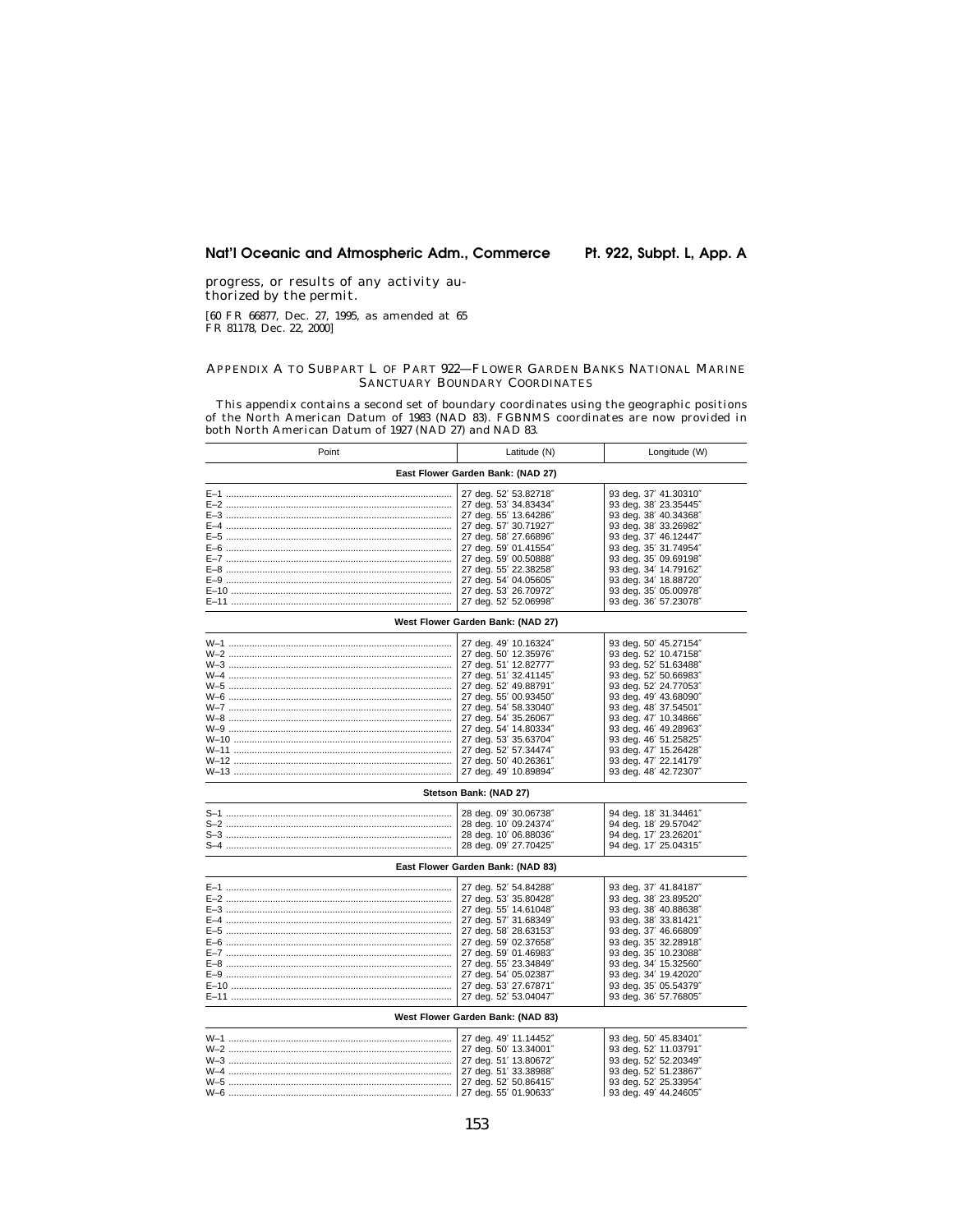# **Pt. 922, Subpt. L, App. B 15 CFR Ch. IX (1–1–08 Edition)**

| Point | Latitude (N)                                                                                                                                                                | Longitude (W)                                                                                                                                                               |
|-------|-----------------------------------------------------------------------------------------------------------------------------------------------------------------------------|-----------------------------------------------------------------------------------------------------------------------------------------------------------------------------|
|       | 27 deg. 54' 59.30189"<br>27 deg. 54' 36.23221"<br>27 deg. 54' 15.77527"<br>27 deg. 53' 36.60997"<br>27 deg. 52' 58.31880"<br>27 deg. 50' 41.24120"<br>27 deg. 49' 11.87936" | 93 deg. 48' 38.10780"<br>93 deg. 47' 10.90806"<br>93 deg. 46' 49.84801"<br>93 deg. 46' 51.81616"<br>93 deg. 47' 15.82251"<br>93 deg. 47' 22.69837"<br>93 deg. 48' 43.28125" |
|       | Stetson Bank: (NAD 83)                                                                                                                                                      |                                                                                                                                                                             |
|       | 28 deg. 09' 31.02671"<br>28 deg. 10' 10.20196"<br>28 deg. 10' 07.83821"<br>28 deg. 09' 28.66320"                                                                            | 94 deg. 18' 31.98164"<br>94 deg. 18' 30.20776"<br>94 deg. 17' 23.89688"<br>94 deg. 17' 25.67770"                                                                            |

[65 FR 81178, Dec. 22, 2000]

APPENDIX B TO SUBPART L OF PART 922—COORDINATES FOR THE DEPART-MENT OF THE INTERIOR TOPOGRAPHIC LEASE STIPULATIONS FOR OCS LEASE SALE 171

ALIQUOT PART DESCRIPTION OF BIOLOGICAL STIPULATION AREA EAST GARDEN BANK

*Block A–366 Texas Leasing Map No. 7C (High Island Area East Addition South Extension)* 

 $SE^{1/4}$ , SW<sup>1</sup>/4; S<sup>1</sup>/2, NE<sup>1</sup>/4, SE<sup>1</sup>/4; SE<sup>1</sup>/4, NW<sup>1</sup>/4, SE1⁄4; S1⁄2, SE1⁄4.

*Block A–376* 

W1⁄2, NW1⁄4, SW1⁄4; SW1⁄4, SW1⁄4, SW1⁄4.

### *Block A–374*

- W<sup>1</sup>/2, NW<sup>1</sup>/4, NW<sup>1</sup>/4; W<sup>1</sup>/2, SW<sup>1</sup>/4, NW<sup>1</sup>/4; SE<sup>1</sup>/4, SW1⁄4, NW1⁄4; SW1⁄4,
- NE1⁄4, SW1⁄4, W1⁄2, SW1⁄4; W1⁄2, SE1⁄4, SW1⁄4; SE1⁄4, SE1⁄4, SW1⁄4.

### *Block A–375*

E1⁄2; E1⁄2, NW1⁄4; E1⁄2, NW1⁄4, NW1⁄4; SW1⁄4, NW1⁄4, NW1⁄4; E1⁄2,

SW1⁄4, NW1⁄4; NW1⁄4, SW1⁄4, NW1⁄4; SW1⁄4.

### *Block A–388*

NE1⁄4; E1⁄2, NW1⁄4; E1⁄2, NW1⁄4, NW1⁄4; NE1⁄4, SW1⁄4, NW1⁄4; E1⁄2,

- NE1⁄4, SW1⁄4; NW1⁄4, NE1⁄4, SW1⁄4; NE1⁄4, NW1⁄4, SW1⁄4; NE1⁄4,
- SE1⁄4, SW1⁄4, NE1⁄4; NE1⁄4, NE1⁄4, SE1⁄4; W1⁄2, NE1⁄4, SE1⁄4; NW1⁄4,

#### *Block A–389*

NE1⁄4, NW1⁄4; NW1⁄4, NW1⁄4; SW1⁄4, NW1⁄4; NE1⁄4, SE1⁄4, NW1⁄4; W1⁄2,

SE1⁄4, NW1⁄4; N1⁄2, NW1⁄4, SW1⁄4.

ALIQUOT PART DESCRIPTION OF BIOLOGICAL STIPULATION AREA WEST GARDEN BANK

*Block A–383 Texas Leasing Map No. 7C (High Island Area East Addition South Extension)* 

E1⁄2, SE1⁄4, SE1⁄4; SW1⁄4, SE1⁄4, SE1⁄4.

# *Block A–384*

W1⁄2, SW1⁄4, NE1⁄4; SE1⁄4, SW1⁄4, NE1⁄4; S1⁄2, SE1⁄4, NE1⁄4;

SE1⁄4, NW1⁄4; E1⁄2, SW1⁄4; E1⁄2, NW1⁄4, SW1⁄4, SW1⁄4, NW1⁄4,

SW1⁄4; SW1⁄4, SW1⁄4; SE1⁄4.

# *Block A–385*

SW1⁄4, SW1⁄4, NW1⁄4; NW1⁄4, SW1⁄4; NW1⁄4, SW1⁄4, SW1⁄4.

# *Block A–397*

W1⁄2, W1⁄2, NW1⁄4; W1⁄2, NW1⁄4, SW1⁄4; NW1⁄4; SW1⁄4, SW1⁄4.

## *Block A–398*

#### Entire block.

### *Block A–399*

E1⁄2, SE1⁄4, NE1⁄4, NW1⁄4; E1⁄2, SE1⁄4, NW1⁄4; E1⁄2, NE1⁄4, SW1⁄4;

SW1⁄4, NE1⁄4, SW1⁄4; NE1⁄4, SE1⁄4, SW1⁄4.

#### *Block A–401*

NE1⁄4, NE1⁄4; N1⁄2, NW1⁄4, NE1⁄4; NE1⁄4, SE1⁄4, NE1⁄4.

### *Block 134 Official Protraction Diagram NG15–02 (Garden Banks)*

That portion of the block north of a line connecting a point on the east boundary of Block 134, X=1,378,080.00′, Y=10,096,183.00′, with a point on the west boundary of Block 134, X=1,367,079,385′, Y=10,096,183.000′, defined under the Universal Transverse Mercator grid system.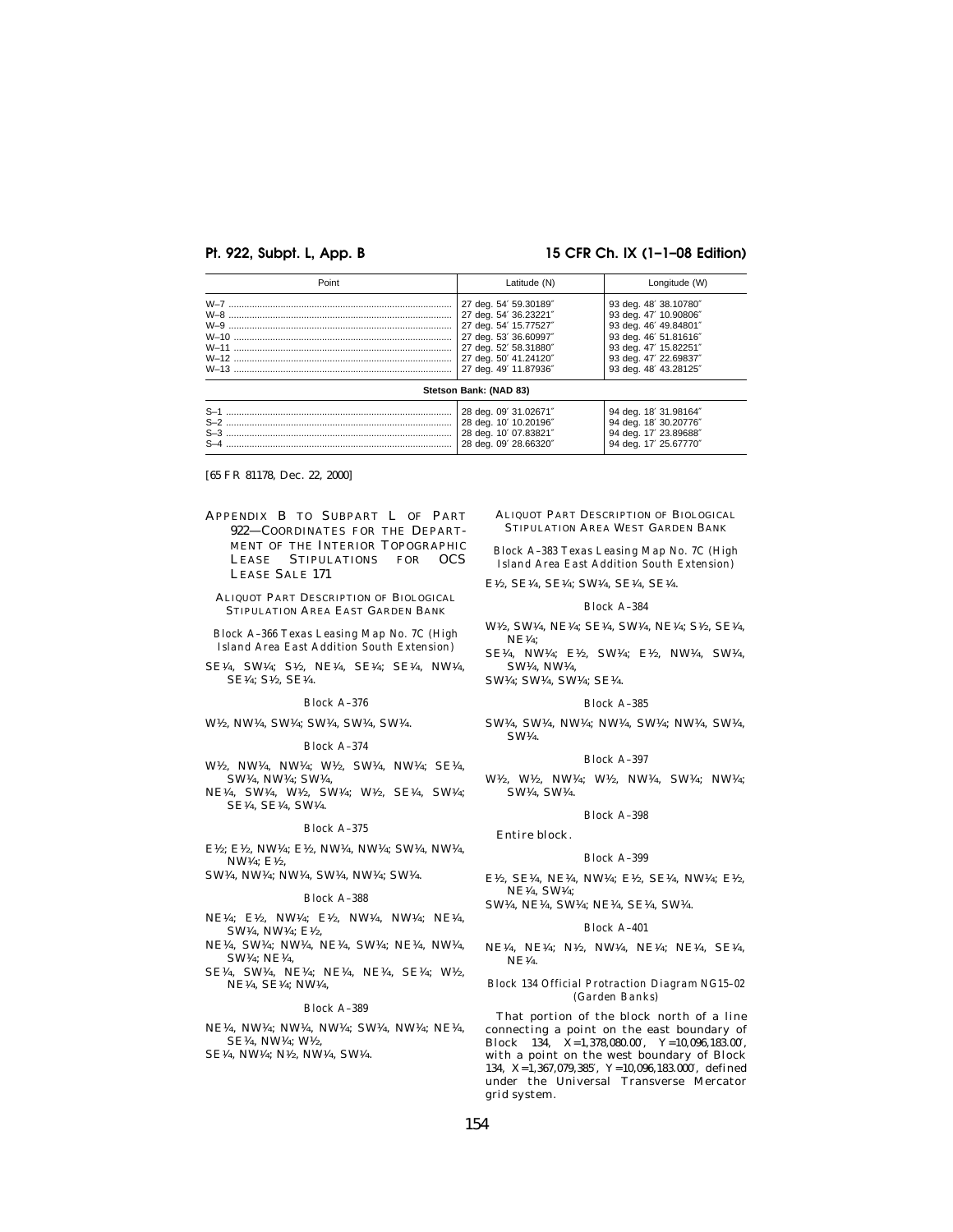#### *Block 135 Official Protraction Diagram NG15–02 (Garden Banks)*

That portion of the block northwest of a line connecting the southeast corner of Texas Leasing Map No. 7C, Block A–398, X=1,383,293.840′, Y=10,103,281.930′, with a point on the west boundary of Official Protraction Diagram NG15–02, Block 135, X=1,378,080.000′, Y=10,096,183.000′, defined under the Universal Transverse Mercator grid system.

[65 FR 81180, Dec. 22, 2000]

# **Subpart M—Monterey Bay National Marine Sanctuary**

## **§ 922.130 Boundary.**

(a) The Monterey Bay National Marine Sanctuary (Sanctuary) consists of an area of approximately 4,024 square nautical miles of coastal and ocean waters, and the submerged lands thereunder, in and surrounding Monterey Bay, off the central coast of California.

(b) The northern terminus of the boundary is located along the southern boundary of the Gulf of the Farallones National Marine Sanctuary (GFNMS) and runs westward to approximately 123°07′W. The boundary then extends south in an arc which generally follows the 500 fathom isobath. At approximately 37°03′N, the boundary arcs south to 122°25′W, 36°10′N, due west of Partington Point. The boundary again follows the 500 fathom isobath south to 121°41′W, 35°33′N, due west of Cambria. The boundary then extends shoreward towards the mean high-water line. The landward boundary is defined by the mean high-water line between the GFNMS and Cambria, exclusive of a small area off the north coast of San Mateo County and the City and County of San Francisco between Point Bonita and Point San Pedro. Pillar Point, Santa Cruz, Moss Landing and Monterey harbors are excluded from the Sanctuary boundary shoreward from their respective International Collision at Sea regulation (Colreg.) demarcation lines except for Moss Landing Harbor, where all of Elkhorn Slough east of the Highway One bridge is included within the Sanctuary boundary. The boundary coordinates are listed in appendix A to this subpart.

# **§ 922.131 Definitions.**

In addition to those definitions found at §922.3, the following definitions apply to this subpart:

*Attract* or *attracting* means the conduct of any activity that lures or may lure white sharks by using food, bait, chum, dyes, acoustics or any other means, except the mere presence of human beings (e.g., swimmers, divers, boaters, kayakers, surfers).

*Federal Project* means any water resources development project conducted by the U.S. Army Corps of Engineers or operating under a permit or other authorization issued by the Corps of Engineers and authorized by Federal law.

*Hand tool* means a hand-held implement, utilized for the collection of jade pursuant to §922.132(a)(1), that is no greater than 36 inches in length and has no moving parts (e.g., dive knife, pry bar or abalone iron). Pneumatic, mechanical, electrical, hydraulic or explosive tools are, therefore, examples of what does not meet this definition.

*Motorized personal water craft* means any motorized vessel that is less than fifteen feet in length as manufactured, is capable of exceeding a speed of fifteen knots, and has the capacity to carry not more than the operator and one other person while in operation. The term includes, but is not limited to, jet skis, wet bikes, surf jets, miniature speed boats, air boats, and hovercraft.

[60 FR 66877, Dec. 27, 1995, as amended at 61 FR 66917, Dec. 19, 1996; 63 FR 15087, Mar. 30, 1998]

## **§ 922.132 Prohibited or otherwise regulated activities.**

(a) Except as specified in paragraphs (b) through (f) of this section, the following activities are prohibited and thus are unlawful for any person to conduct or to cause to be conducted:

(1) Exploring for, developing or producing oil, gas or minerals within the Sanctuary except: jade may be collected (meaning removed) from the area bounded by the 35°55′20″ N latitude parallel (coastal reference point: beach access stairway at south Sand Dollar Beach), the 35°53′20″ N latitude parallel (coastal reference point: westernmost tip of Cape San Martin), and from the mean high tide line seaward to the 90-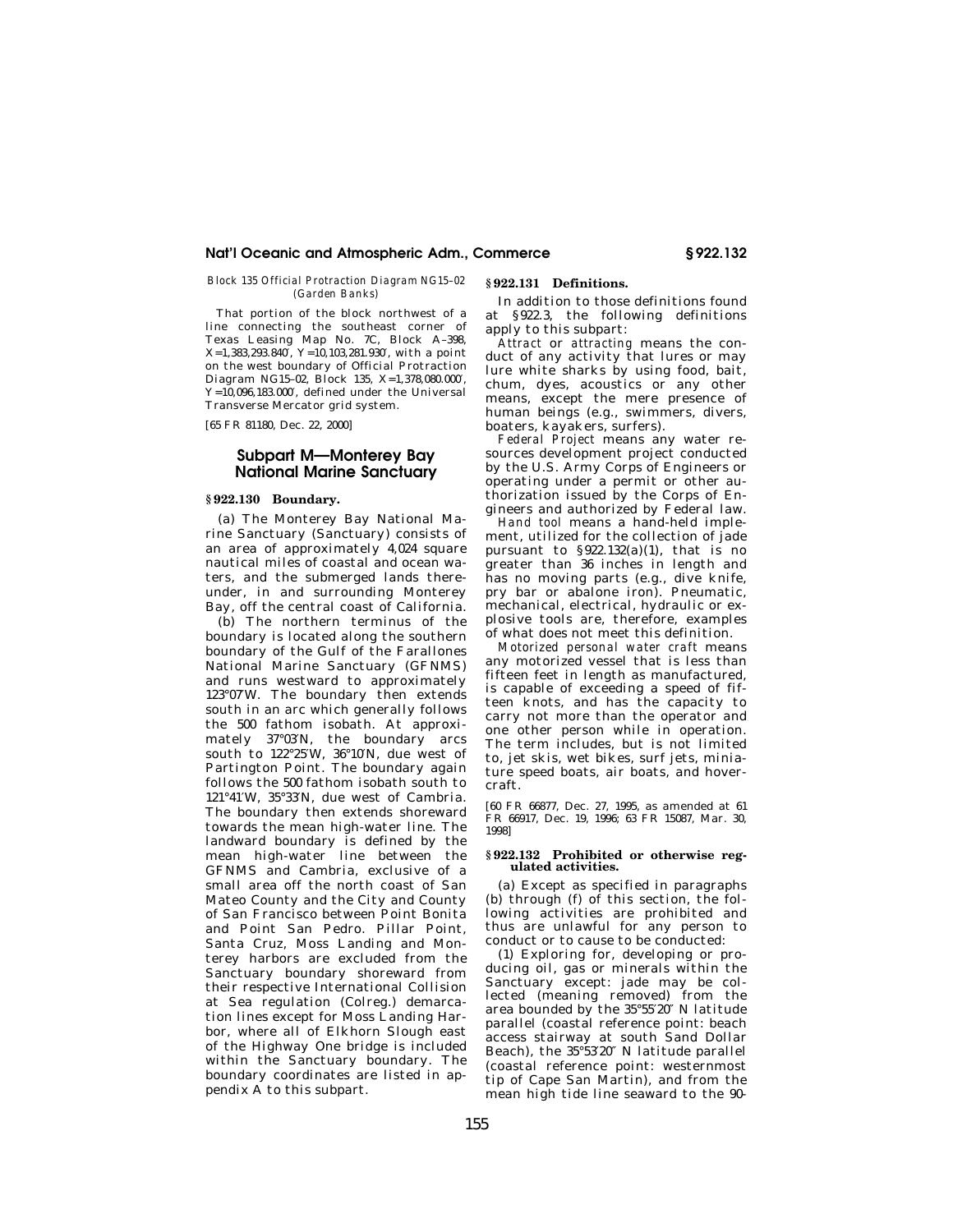foot isobath (depth line) (the ''authorized area'') *provided that*:

(i) Only jade already loose from the seabed may be collected;

(ii) No tool may be used to collect jade except:

(A) A hand tool (as defined in §922.131) to maneuver or lift the jade or scratch the surface of a stone as necessary to determine if it is jade;

(B) A lift bag or multiple lift bags with a combined lift capacity of no more than two hundred pounds; or

(C) A vessel (except for motorized personal watercraft) (see paragraph  $(a)(7)$  of this section) to provide access to the authorized area;

(iii) Each person may collect only what that person individually carries; and

(iv) For any loose piece of jade that cannot be collected under paragraphs  $(a)(1)$  (ii) and (iii) of this section, any person may apply for a permit to collect such a loose piece by following the procedures in §922.133.

(2)(i) Discharging or depositing, from within the boundary of the Sanctuary, any material or other matter except:

(A) Fish, fish parts, chumming materials or bait used in or resulting from traditional fishing operations in the Sanctuary;

(B) Biodegradable effluent incidental to vessel use and generated by marine sanitation devices approved in accordance with section 312 of the Federal Water Pollution Control Act, as amended, (FWPCA), 33 U.S.C. 1322 *et seq.*;

(C) Water generated by routine vessel operations (e.g., cooling water, deck wash down and graywater as defined by section 312 of the FWPCA) excluding oily wastes from bilge pumping;

(D) Engine exhaust; or

(E) Dredged material deposited at disposal sites authorized by the U.S.<br>Environmental Protection Agency Environmental Protection (EPA) (in consultation with the U.S. Army Corps of Engineers (COE)) prior to the effective date of Sanctuary designation (January 1, 1993), provided that the activity is pursuant to, and complies with the terms and conditions of, a valid Federal permit or approval existing on January 1, 1993.

(ii) Discharging or depositing, from beyond the boundary of the Sanctuary,

**§ 922.132 15 CFR Ch. IX (1–1–08 Edition)** 

any material or other matter that subsequently enters the Sanctuary and injures a Sanctuary resource or quality, except those listed in paragraphs  $(a)(2)(i)$  (A) through (D) of this section and dredged material deposited at the authorized disposal sites described in appendix B to this subpart, provided that the dredged material disposal is pursuant to, and complies with the terms and conditions of, a valid Federal permit or approval.

(3) Moving, removing or injuring, or attempting to move, remove or injure, a Sanctuary historical resource. This prohibition does not apply to moving, removing or injury resulting incidentally from kelp harvesting, aquaculture or traditional fishing operations.

(4) Drilling into, dredging or otherwise altering the seabed of the Sanctuary; or constructing, placing or abandoning any structure, material or other matter on the seabed of the Sanctuary except as an incidental result of:

(i) Anchoring vessels;

(ii) Aquaculture, kelp harvesting or traditional fishing operations;

(iii) Installation of navigation aids;

(iv) Harbor maintenance in the areas necessarily associated with Federal Projects in existence on January 1, 1993, including dredging of entrance channels and repair, replacement or rehabilitation of breakwaters and jetties;

(v) Construction, repair, replacement or rehabilitation of docks or piers; or

(vi) Collection of jade pursuant to paragraph (a)(1) of this section, provided that there is no constructing, placing, or abandoning any structure, material, or other matter on the seabed of the Sanctuary.

(5) Taking any marine mammal, sea turtle or seabird in or above the Sanctuary, except as permitted by regulations, as amended, promulgated under the Marine Mammal Protection Act, as amended, (MMPA), 16 U.S.C. 1361 *et seq.,* the Endangered Species Act, as amended, (ESA), 16 U.S.C. 1531 *et seq.,*  and the Migratory Bird Treaty Act, as amended, (MBTA), 16 U.S.C. 703 *et seq.* 

(6) Flying motorized aircraft, except as necessary for valid law enforcement purposes, at less than 1000 feet above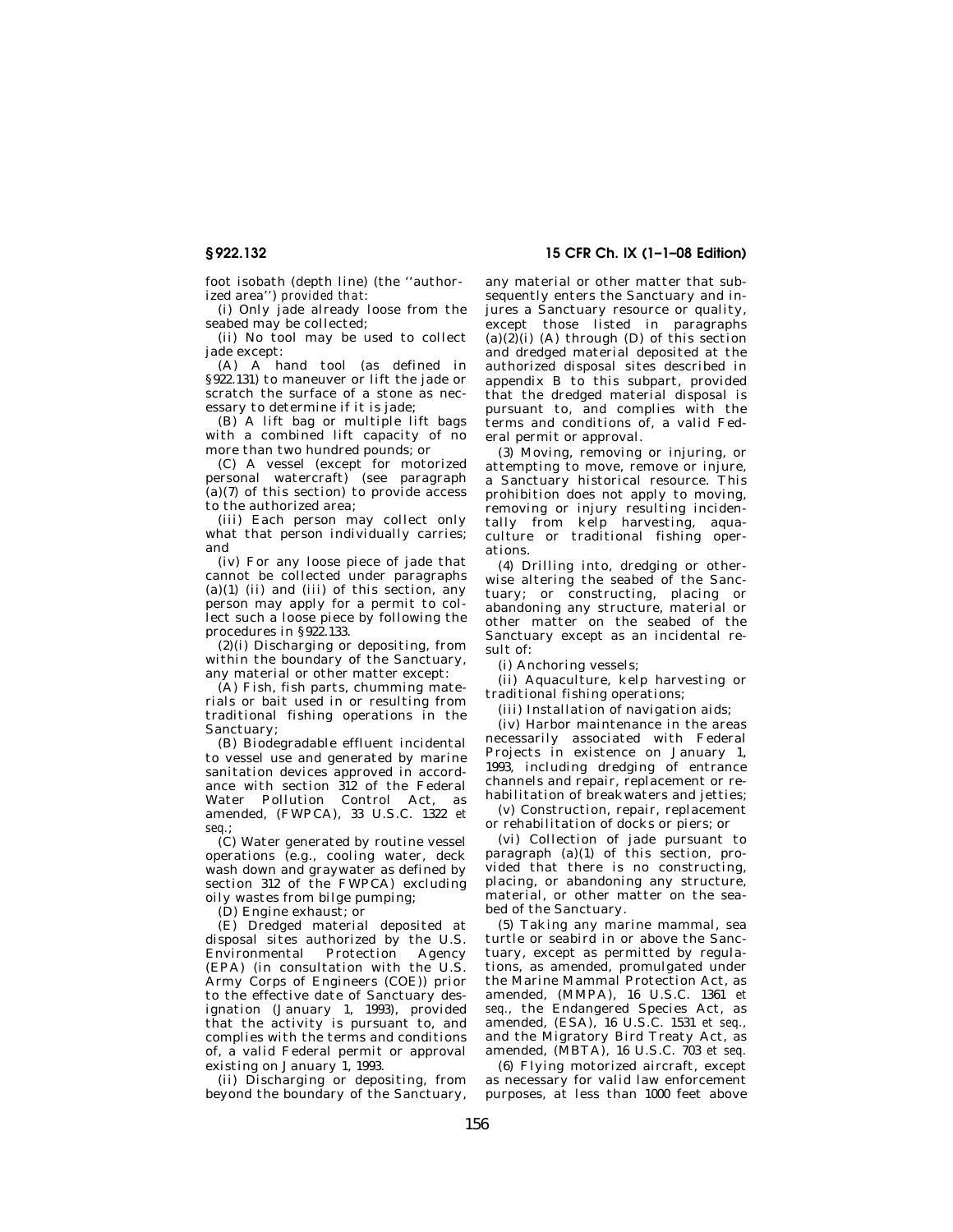any of the four zones within the Sanctuary described in appendix C to this subpart.

(7) Operating motorized personal water craft within the Sanctuary except within the four designated zones and access routes within the Sanctuary described in appendix D to this subpart.

(8) Possessing within the Sanctuary (regardless of where taken, moved or removed from), except as necessary for valid law enforcement purposes, any historical resource, or any marine mammal, sea turtle or seabird taken in violation of regulations, as amended, promulgated under the MMPA, ESA or MBTA.

(9) Interfering with, obstructing, delaying or preventing an investigation, search, seizure or disposition of seized property in connection with enforcement of the Act or any regulation or permit issued under the Act.

(10) Attracting any white shark in that part of the Sanctuary out to the seaward limit of State waters. For the purposes of this prohibition, the seaward limit of State waters is a line three nautical miles distant from the coastline of the State, where the coastline is the line of ordinary low water along the portion of the coast in direct contact with the open sea. The coastline for Monterey Bay, which is inland waters, is the straight line marking the seaward limit of the Bay, determined by connecting the following two points: 36°57′6″ N, 122°01′45″ W and 36°38′16″ N, 121°56′3″ W.

(b) The prohibitions in paragraphs (a)(2) through (9) of this section do not apply to activities necessary to respond to emergencies threatening life, property or the environment.

 $(c)(1)$  All Department of Defense activities shall be carried out in a manner that avoids to the maximum extent practicable any adverse impacts on Sanctuary resources and qualities. The prohibitions in paragraphs (a) (2) through (9) of this section do not apply to existing military activities carried out by the Department of Defense, as specifically identified in the Final environmental Impact Statement and Management Plan for the Proposed Monterey Bay National Marine Sanctuary (NOAA, 1992). (Copies of the

FEIS/MP are available from the Monterey Bay National Marine Sanctuary, 299 Foam Street, Suite D, Monterey, CA 93940). New activities may be exempted from the prohibitions in paragraphs (a) (2) through (9) of this section by the Director after consultation between the Director and the Department of Defense.

(2) In the event of threatened or actual destruction of, loss of, or injury to a Sanctuary resource or quality resulting from an untoward incident, including but not limited to spills and groundings, caused by the Department of Defense, the cognizant component shall promptly coordinate with the Director for the purpose of taking appropriate actions to respond to and mitigate the harm and, if possible, restore or replace the Sanctuary resource or quality.

(d) The prohibitions in paragraph  $(a)(1)$  of this section as it pertains to jade collection in the Sanctuary, paragraphs (a) (2) and (8) of this section, and paragraph  $(a)(10)$  of this section do not apply to any activity executed in accordance with the scope, purpose, terms and conditions of a National Marine Sanctuary permit issued pursuant to §§922.48 and 922.133 or a Special Use permit issued pursuant to section 310 of the Act.

(e) The prohibitions in paragraphs (a) (2) through (8) of this section do not apply to any activity authorized by any lease, permit, license, approval or other authorization issued after January 1, 1993 and issued by any Federal, State or local authority of competent jurisdiction, provided that the applicant complies with §922.49, the Director notifies the applicant and authorizing agency that he or she does not object to issuance of the authorization, and the applicant complies with any terms and conditions the Director deems necessary to protect Sanctuary resources and qualities. Amendments, renewals and extensions of authorizations in existence on the effective date of designation constitute authorizations issued after the effective date.

(f) Notwithstanding paragraphs (d) and (e) of this section, in no event may the Director issue a National Marine Sanctuary permit under §§922.48 and 922.133 or a Special Use permit under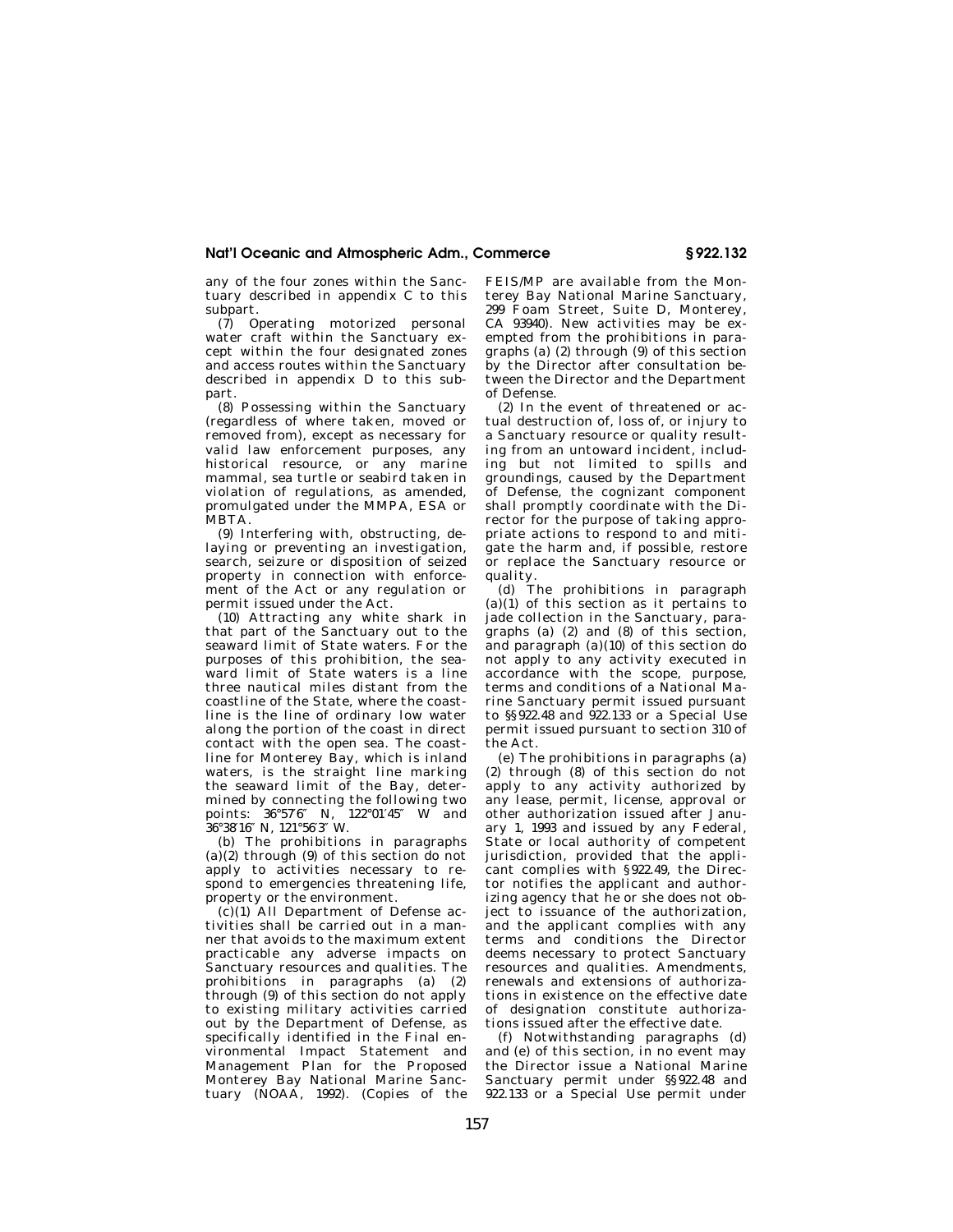section 310 of the Act authorizing, or otherwise approve: the exploration for, development or production of oil, gas or minerals within the Sanctuary, except for the collection of jade pursuant to paragraph (a)(1) of this section; the discharge of primary-treated sewage within the Sanctuary (except by certification, pursuant to §922.47, of valid authorizations in existence on January 1, 1993 and issued by other authorities of competent jurisdiction); or the disposal of dredged material within the Sanctuary other than at sites authorized by EPA (in consultation with COE) prior to January 1, 1993. Any purported authorizations issued by other authorities within the Sanctuary shall be invalid.

[60 FR 66877, Dec. 27, 1995, as amended at 61 FR 66917, Dec. 19, 1996; 62 FR 35338, July 1, 1997; 63 FR 15087, Mar. 30, 1998]

## **§ 922.133 Permit procedures and criteria.**

(a) A person may conduct an activity prohibited by  $$922.132(a)(1)$  as it pertains to jade collection in the Sanctuary,  $\S 922.132(a)$  (2) through  $(8)$ , and §922.132(a) (10), if conducted in accordance with the scope, purpose, terms and conditions of a permit issued under this section and 922.48.

(b) Applications for such permits should be addressed to the Director, Office of Ocean and Coastal Resource Management; ATTN: Manager, Monterey Bay National Marine Sanctuary, 299 Foam Street, Suite D, Monterey, CA 93940.

(c) The Director, at his or her discretion, may issue a permit, subject to such terms and conditions as he or she deems appropriate, to conduct an activity prohibited by §922.132(a)(1) as it pertains to jade collection in the Sanctuary, §922.132(a) (2) through (8), and §922.132(a)(10) if the Director finds the activity will have only negligible short-term adverse effects on Sanctuary resources and qualities and will: further research related to Sanctuary resources and qualities; further the educational, natural or historical resource value of the Sanctuary; further salvage or recovery operations in or near the Sanctuary in connection with a recent air or marine casualty; allow the removal, without the use of pneu-

**§ 922.133 15 CFR Ch. IX (1–1–08 Edition)** 

matic, mechanical, electrical, hydraulic or explosive tools, of loose jade from the Jade Cove area under §922.132(a)(1)(iv); assist in managing the Sanctuary; or further salvage or recovery operations in connection with an abandoned shipwreck in the Sanctuary title to which is held by the State of California. In deciding whether to issue a permit, the Director shall consider such factors as: the professional qualifications and financial ability of the applicant as related to the proposed activity; the duration of the activity and the duration of its effects; the appropriateness of the methods and procedures proposed by the applicant for the conduct of the activity; the extend to which the conduct of the activity may diminish or enhance Sanctuary resources and qualities; the cumulative effects of the activity; and the end value of the activity. For jade collection, preference will be given for applications proposing to collect loose pieces of jade for research or educational purposes. In addition, the Director may consider such other factors as he or she deems appropriate.

(d) It shall be a condition of any permit issued that the permit or a copy thereof be displayed on board all vessels or aircraft used in the conduct of the activity.

(e) The Director may, *inter alia,* make it a condition of any permit issued that any data or information obtained under the permit be made available to the public.

(f) The Director may, *inter alia,* make it a condition of any permit issued that a NOAA official be allowed to observe any activity conducted under the permit and/or that the permit holder submit one or more reports on the status, progress or results of any activity authorized by the permit.

[60 FR 66877, Dec. 27, 1995, as amended at 63 FR 15088, Mar. 30, 1998]

## **§ 922.134 Notification and review.**

(a) [Reserved]

(b)(1) NOAA has entered into a Memorandum of Agreement (MOA) with the State of California, EPA and the Association of Monterey Bay Area Governments regarding the Sanctuary regulations relating to water quality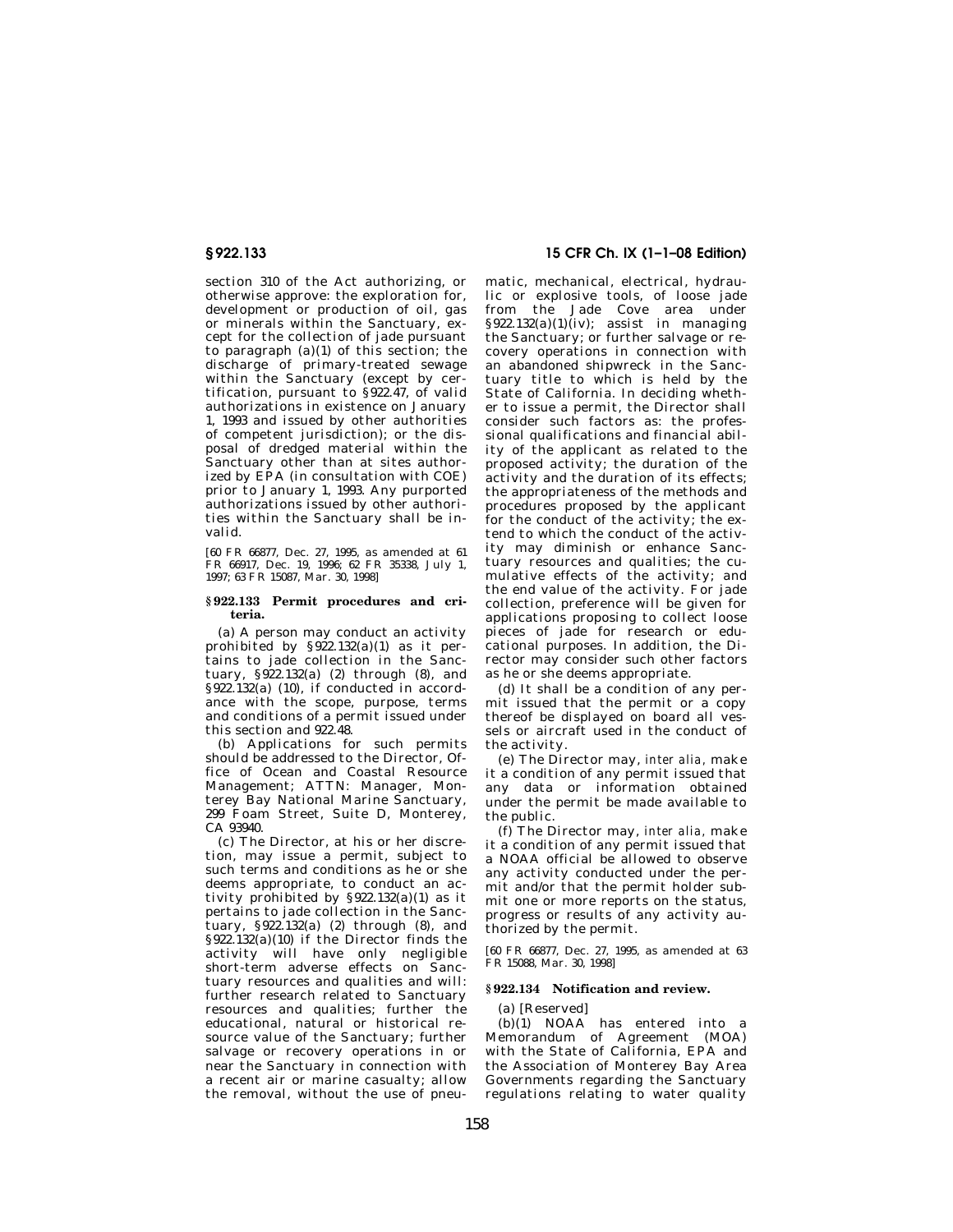# Nat'l Oceanic and Atmospheric Adm., Commerce Pt. 922, Subpt. M, App. D

within State waters within the Sanctuary. With regard to permits, the MOA encompasses:

(i) National Pollutant Discharge Elimination System (NPDES) permits issued by the State of California under §13377 of the California Water Code; and

(ii) Waste Discharge Requirements issued by the State of California under §13263 of the California Water Code.

(2) The MOA specifies how the process of §922.49 will be administered within State waters within the Sanctuary in coordination with the State permit program.

[60 FR 66877, Dec. 27, 1995, as amended at 62 FR 62694, Nov. 25, 1997]

APPENDIX A TO SUBPART M OF PART 922—MONTEREY BAY NATIONAL MA-RINE SANCTUARY BOUNDARY COORDI-**NATES** 

[Appendix based on North American datum of 1983.]

| Point     | Latitude        | Longitude        |
|-----------|-----------------|------------------|
|           | 37°52'56.09055" | 122°37'39.12564" |
|           | 37°39'59.06176" | 122°45' 3.79307" |
|           | 37°36'58.39164" | 122°46' 9.73871" |
|           | 37°34'17.30224" | 122°48'14.38141" |
| 5         | 37°31'47.55649" | 122°51'35.56769" |
| 6         | 37°30'34.11030" | 122°54'22.12170" |
|           | 37°29'39.05866" | 123°00'27.70792" |
|           | 37°30'29.47603" | 123°05'46.22767" |
| 9         | 37°31'17.66945" | 123°07'47.63363" |
| 10        | 37°27'10.93594" | 123°08'24.32210" |
| 11        | 37°20'35.37491" | 123°07'54.12763" |
| 12        | 37°13'50.21805" | 123°06'15.50600" |
|           | 37°07'48.76810" | 123°01'43.10994" |
| 14        | 37°03'46.60999" | 122°54'45.39513" |
|           | 37°02'06.30955" | 122°46'35.02125" |
| 16        | 36°55'17.56782" | 122°48'21.41121" |
| 17        | 36°48'22.74244" | 122°48'56.29007" |
| 18        | 36°41'30.91516" | 122°48'19.40739" |
| 19        | 36°34'45.76070" | 122°46'26.96772" |
| $20 - 20$ | 36°28'24.18076" | 122°43'32.43527" |
| 21        | 36°22'20.70312" | 122°39'28.42026" |
| 22        | 36°16'43.93588" | 122°34'26.77255" |
| 23        | 36°11'44.53838" | 122°28'37.16141" |
| 24        | 36°07'26.88988" | 122°21'54.97541" |
| 25        | 36°04'07.08898" | 122°14'39.75924" |
| 26        | 36°01'28.22233" | 122°07'00.19068" |
| 27<br>    | 35°59'45.46381" | 121°58'56.36189" |
| 28        | 35°58'59.12170" | 121°50'26.47931" |
| 29        | 35°58'53.63866" | 121°45'22.82363" |
| 30        | 35°55'45.60623" | 121°42'40.28540" |
| 31        | 35°50'15.84256" | 121°43'09.20193" |
| 32        | 35°43'14.26690" | 121°42'43.79121" |
| 33        | 35°35'41.88635" | 121°41'25.07414" |
| 34        | 35°33'11.75999" | 121°37'49.74192" |
| 35        | 35°33'17.45869" | 121°05'52.89891" |
| 36        | 37°35'39.73180" | 122°31'14.96033" |
| 37<br>    | 37°36'49.21739" | 122°37'00.22577" |
| 38        | 37°46'00.98983" | 122°39'00.40466" |
|           | 37°49'05.69080" | 122°31'46.30542" |

APPENDIX B TO SUBPART M OF PART 922—DREDGED MATERIAL DISPOSAL SITES ADJACENT TO THE MONTEREY BAY NATIONAL MARINE SANCTUARY

(Appendix based on North American Datum of 1983.)

As of January 1, 1993, the U.S. Army Corps of Engineers operates the following dredged material disposal site adjacent to the Sanctuary off of the Golden Gate:

| Point | Latitude                                                           | Longitude                                                               |
|-------|--------------------------------------------------------------------|-------------------------------------------------------------------------|
|       | 37°45.875'<br>37°44.978'<br>37°44.491'<br>37°45.406'<br>37°45.875' | 122°34.140'<br>122°37.369'<br>122°37.159'<br>122°33.889'<br>122°34.140' |

In addition, the U.S. Environmental Protection Agency, as of January 1, 1993, is (in consultation with the U.S. Army Corps of Engineers) in the process of establishing a dredged material disposal site outside the northern boundary of the Monterey Bay National Marine Sanctuary and within one of three study areas described in 57 FR 43310, Sept. 18, 1992. When that disposal site is authorized, this appendix will be updated to incorporate its precise location.

## APPENDIX C TO SUBPART M OF PART 922—ZONES WITHIN THE SANCTUARY WHERE OVERFLIGHTS BELOW 1000 FEET ARE PROHIBITED

The four zones are:

(1) From mean high water out to three nautical miles (NM) between a line extending from Point Santa Cruz on a southwesterly heading of 220° and a line extending from 2.0 NM north of Pescadero Point on a southwesterly heading of 240°;

(2) From mean high water out to three NM between a line extending from the Carmel River mouth on a westerly heading of 270° and a line extending due west along latitude 35°33′17.5612″ off of Cambria;

(3) From mean high water and within a five NM arc drawn from a center point at the end of Moss Landing Pier; and

(4) Over the waters of Elkhorn Slough east of the Highway On bridge to Elkhorn Road.

APPENDIX D TO SUBPART M OF PART 922—ZONES AND ACCESS ROUTES WITHIN THE SANCTURARY WHERE THE OPERATION OF MOTORIZED PER-SONAL WATERCRAFT IS ALLOWED

The four zones and access routes are:

(1) The approximately one [1.0] NM2 area off Pillar Point Harbor from harbor launch ramps, through harbor entrance to the northern boundary of Zone One bounded by (a) 37°29.6′ N (flashing 5-second breakwater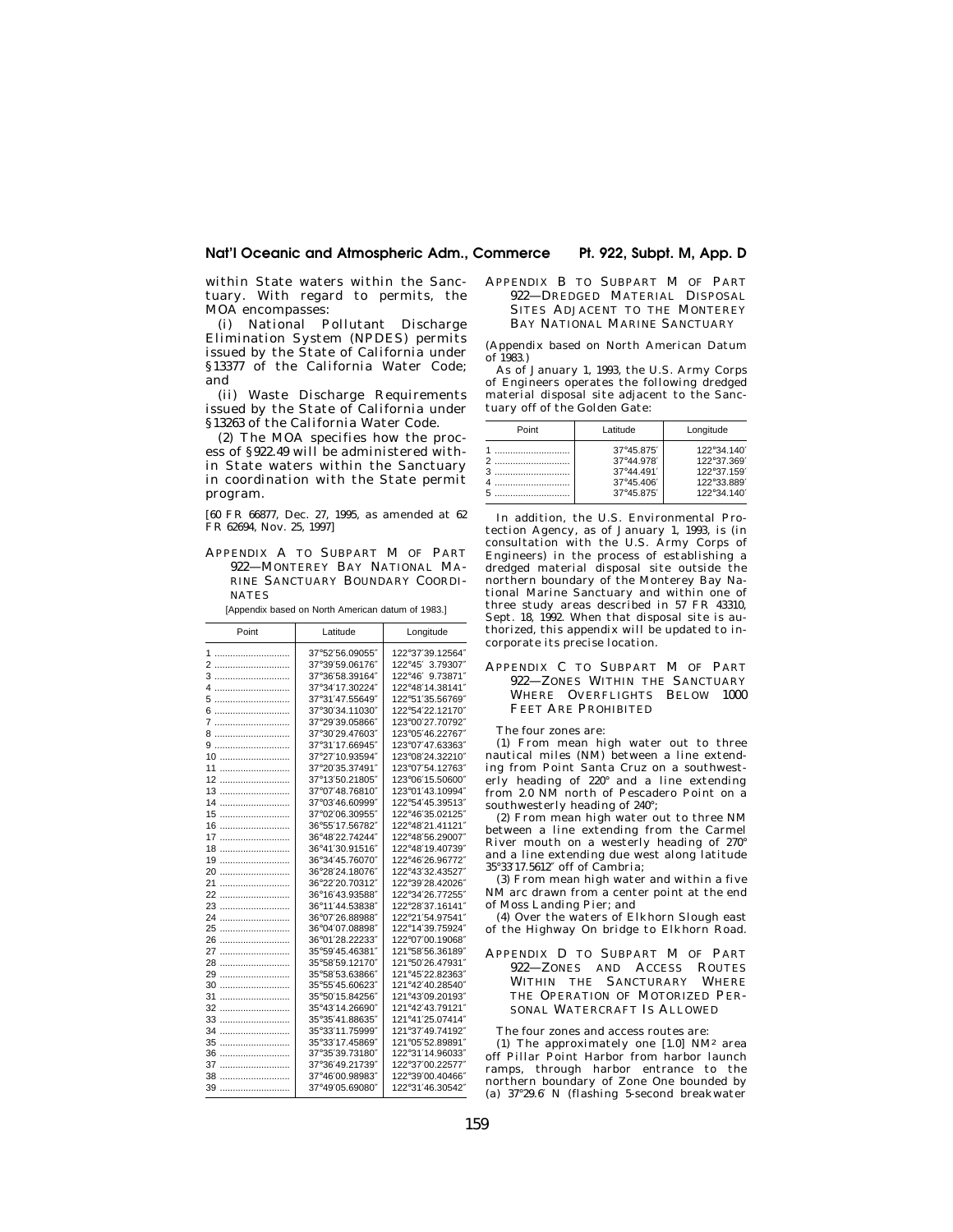entrance light and horn located at the seaward end of the outer west breakwater), 122°29.1′ W; (b) 37°28.9′ N (bell buoy), 122°29.0′ W; (c) 37°28.8′ N, 122°28′ W; and (d) 37°29.6′ N, 122°28′ W;

(2) The approximately five [5.0] NM2 area off of Santa Cruz Small Craft Harbor from harbor launch ramps, through harbor entrance, and then along a 100 yard wide access route southwest along a true bearing of approximately 196° (180° magnetic) to the whistle buoy at  $36^{\circ}56.3'$  N,  $122^{\circ}00.6'$  W. Zone Two is bounded by (a) 36°55′ N, 122°02′ W; (b) 36°55′ N, 121°58′ W; (c) 36°56.5′ N, 121°58′ W; and (d) 36°56.5′ N, 122°02′ W;

(3) The approximately six [6.0] NM2 area off of Moss Landing Harbor from harbor launch ramps, through harbor entrance, and then along a 100 yard wide access route due west to the eastern boundary of Zone Three bounded by (a) 36°50′ N, 121°49.3′ W; (b) 36°50′ N, 121°50.8′ W; (c) 36°46.7′ N, 121°50.8′ W; (d) 36°46.7′ N, 121°49′ W; (e) 36°47.9′ N (bell buoy), 121°48.1′ W; and (f) 36°48.9′ N, 121°48.2′ W; and

(4) The approximately five  $[5.0]$  NM<sup>2</sup> area off of Monterey Harbor from harbor launch ramps to the seaward end of the U.S. Coast Guard Pier, and then along a 100 yard wide access route due north to the southern boundary of Zone Four bounded by (a) 36°38.7′ N, 121°55.4′ W; (b) 36°36.9′ N, 121°52.5′ W; (c) 36°38.3′ N, 121°51.3′ W; and (d) 36°40′ N, 121°54.4′ W.

[60 FR 66877, Dec. 27, 1995, as amended at 61 FR 14964, Apr. 4, 1996]

# **Subpart N—Stellwagen Bank National Marine Sanctuary**

# **§ 922.140 Boundary.**

(a) The Stellwagen Bank National Marine Sanctuary (Sanctuary) consists of an area of approximately 638 square nautical miles (NM) of Federal marine waters and the submerged lands thereunder, over and around Stellwagen Bank and other submerged features off the coast of Massachusetts. The boundary encompasses the entirety of Stellwagen Bank; Tillies Bank, to the northeast of Stellwagen Bank; and portions of Jeffreys Ledge, to the north of Stellwagen Bank.

(b) The Sanctuary boundary is identified by the following coordinates, indicating the most northeast, southeast, southwest, west-northwest, and northnorthwest points:

| 42°45′59.83″N×70°13′01.77″W                          | (NE):        |
|------------------------------------------------------|--------------|
| $42^{\circ}05'35.51''N\times70^{\circ}02'08.14''W$   | (SE)         |
| $42^{\circ}07'44.89''W \times 70^{\circ}28'15.44''W$ | $(SW)$ :     |
| $42^{\circ}32'53.52''$ N $\times$ 70°35′52.38″W      | $(WNW):$ and |

# **§ 922.140 15 CFR Ch. IX (1–1–08 Edition)**

42°39′04.08″N×70°30′11.29″W (NNW). The western border is formed by a straight line connecting the most southwest and the west-northwest points of the Sanctuary. At the most west-northwest point, the Sanctuary border follows a line contiguous with the three-mile jurisdictional boundary of Massachusetts to the most north-northwest point. From this point, the northern border is formed by a straight line connecting the most north-northwest point and the most northeast point. The eastern border is formed by a straight line connecting the most northeast and the most southeast points of the Sanctuary. The southern border follows a straight line between the most southwest point and a point located at 42°06′54.57″N × 70°16′42.7″ W. From that point, the southern border then continues in a west-to-east direction along a line contiguous with the three-mile jurisdictional boundary of Massachusetts until reaching the most southeast point of the Sanctuary. The boundary coordinates are listed in appendix A to this subpart.

# **§ 922.141 Definitions.**

In addition to those definitions found at §922.3, the following definitions apply to this subpart:

*Industrial material* means mineral, as defined in §922.3.

*Traditional fishing* means those commercial or recreational fishing methods which have been conducted in the past within the Sanctuary.

# **§ 922.142 Prohibited or otherwise regulated activities.**

(a) Except as specified in paragraphs (b) through (f) of this section, the following activities are prohibited and thus are unlawful for any person to conduct or to cause to be conducted:

(1)(i) Discharging or depositing, from within the boundary of the Sanctuary, any material or other matter except:

(A) Fish, fish parts, chumming materials or bait used in or resulting from traditional fishing operations in the Sanctuary;

(B) Biodegradable effluent incidental to vessel use and generated by marine sanitation devices approved in accordance with section 312 of the Federal Water Pollution Control Act, as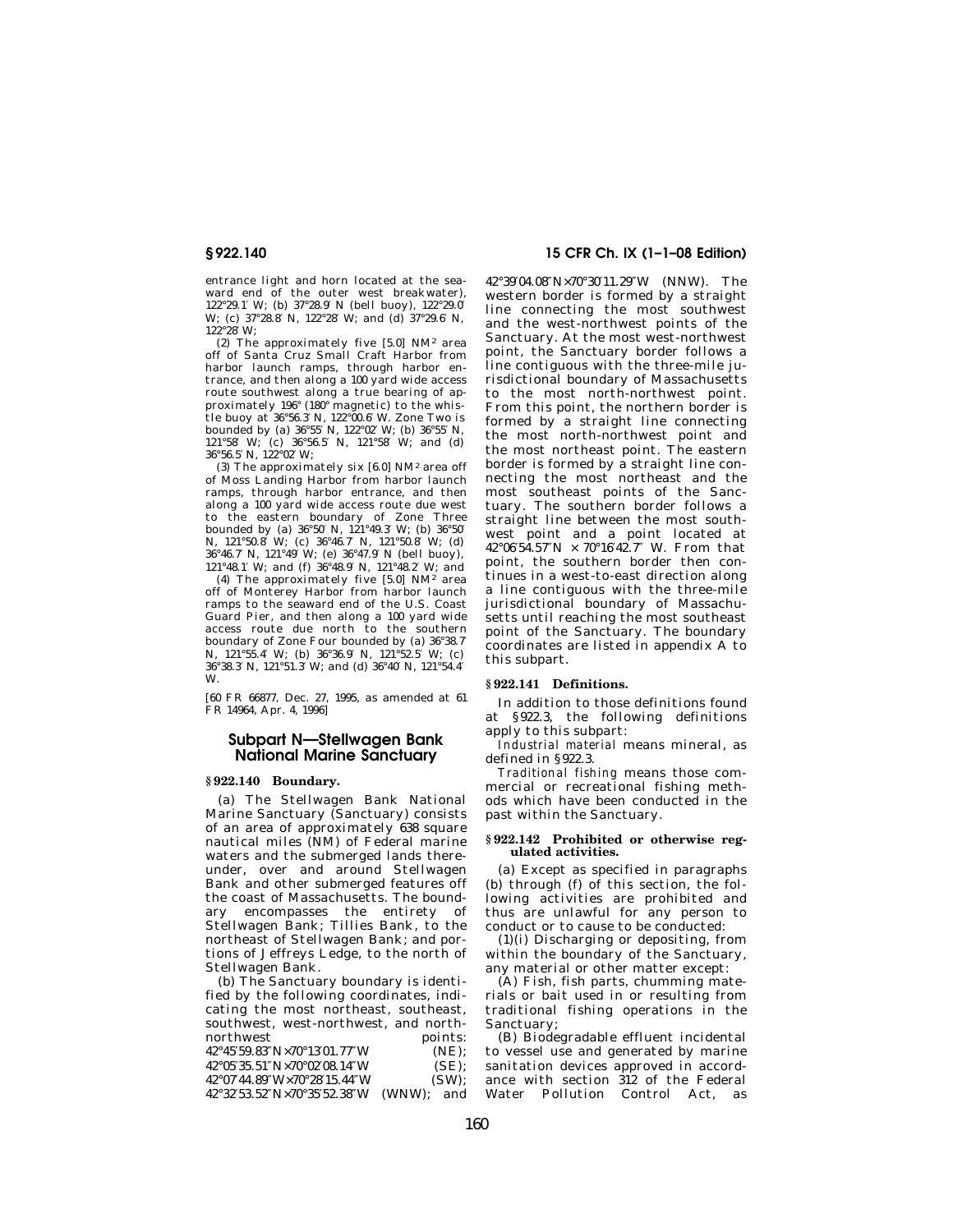amended, (FWPCA), 33 U.S.C. 1322 *et seq.*;

(C) Water generated by routine vessel operations (e.g., cooling water, deck wash down and graywater as defined by section 312 of the FWPCA) excluding oily wastes from bilge pumping; or

(D) Engine exhaust.

(ii) Discharging or depositing, from beyond the boundary of the Sanctuary. any material or other matter, except those listed in paragraphs  $(a)(1)(i)$   $(A)$ through (D) of this section, that subsequently enters the Sanctuary and injures a Sanctuary resource or quality.

(2) Exploring for, developing or producing industrial materials within the Sanctuary.

(3) Drilling into, dredging or otherwise altering the seabed of the Sanctuary; or constructing, placing or abandoning any structure, material or other matter on the seabed of the Sanctuary, except as an incidental result of:

(i) Anchoring vessels;

(ii) Traditional fishing operations; or

(iii) Installation of navigation aids.

(4) Moving, removing or injuring, or attempting to move, remove or injure, a Sanctuary historical resource. This prohibition does not apply to moving, removing or injury resulting incidentally from traditional fishing operations.

(5) Taking any marine reptile, marine mammal or seabird in or above the Sanctuary, except as permitted by the Marine Mammal Protection Act, as amended, (MMPA), 16 U.S.C. 1361 *et seq.,* the Endangered Species Act, as amended, (ESA), 16 U.S.C. 1531 *et seq.,*  and the Migratory Bird Treaty Act, as amended, (MBTA), 16 U.S.C. 703 *et seq.* 

(6) Lightering in the Sanctuary.

(7) Possessing within the Sanctuary (regardless of where taken, moved or removed from), except as necessary for valid law enforcement purposes, any historical resource, or any marine mammal, marine reptile or seabird taken in violation of the MMPA, ESA or MBTA.

(8) Interfering with, obstructing, delaying or preventing an investigation, search, seizure or disposition of seized property in connection with enforcement of the Act or any regulation or permit issued under the Act.

(b) The prohibitions in paragraphs (a)  $(1)$ , and  $(3)$  through  $(8)$  of this section do not apply to any activity necessary to respond to an emergency threatening life, property or the environment.

 $(c)(1)(i)$  All Department of Defense military activities shall be carried out in a manner that avoids to the maximum extent practicable any adverse impacts on Sanctuary resources and qualities.

(ii) Department of Defense military activities may be exempted from the prohibitions in paragraphs (a) (1) and (3) through (7) of this section by the Director after consultation between the Director and the Department of Defense.

(iii) If it is determined that an activity may be carried out, such activity shall be carried out in a manner that avoids to the maximum extent practicable any advance impact on Sanctuary resources and qualities. Civil engineering and other civil works projects conducted by the U.S. Army Corps of Engineers are excluded from the scope of this paragraph(c).

(2) In the event of threatened or actual destruction of, loss of, or injury to a Sanctuary resource or quality resulting from an untoward incident, including but not limited to spills and groundings caused by the Department of Defense, the Department of Defense shall promptly coordinate with the Director for the purpose of taking appropriate actions to respond to and mitigate the harm and, if possible, restore or replace the Sanctuary resource or quality.

(d) The prohibitions in paragraphs (a)  $(1)$  and  $(3)$  through  $(7)$  of this section do not apply to any activity executed in accordance with the scope, purpose, terms and conditions of a National Marine Sanctuary permit issued pursuant to  $$922.48$  and  $$922.143$  or a Special Use permit issued pursuant to section 310 of the Act.

(e) The prohibitions in paragraphs  $(a)(1)$  and  $(\overline{3})$  through  $(7)$  of this section do not apply any activity authorized by any lease, permit, license, approval or other authorization issued after the effective date of Sanctuary designation (November 4, 1992) and issued by any Federal, State or local authority of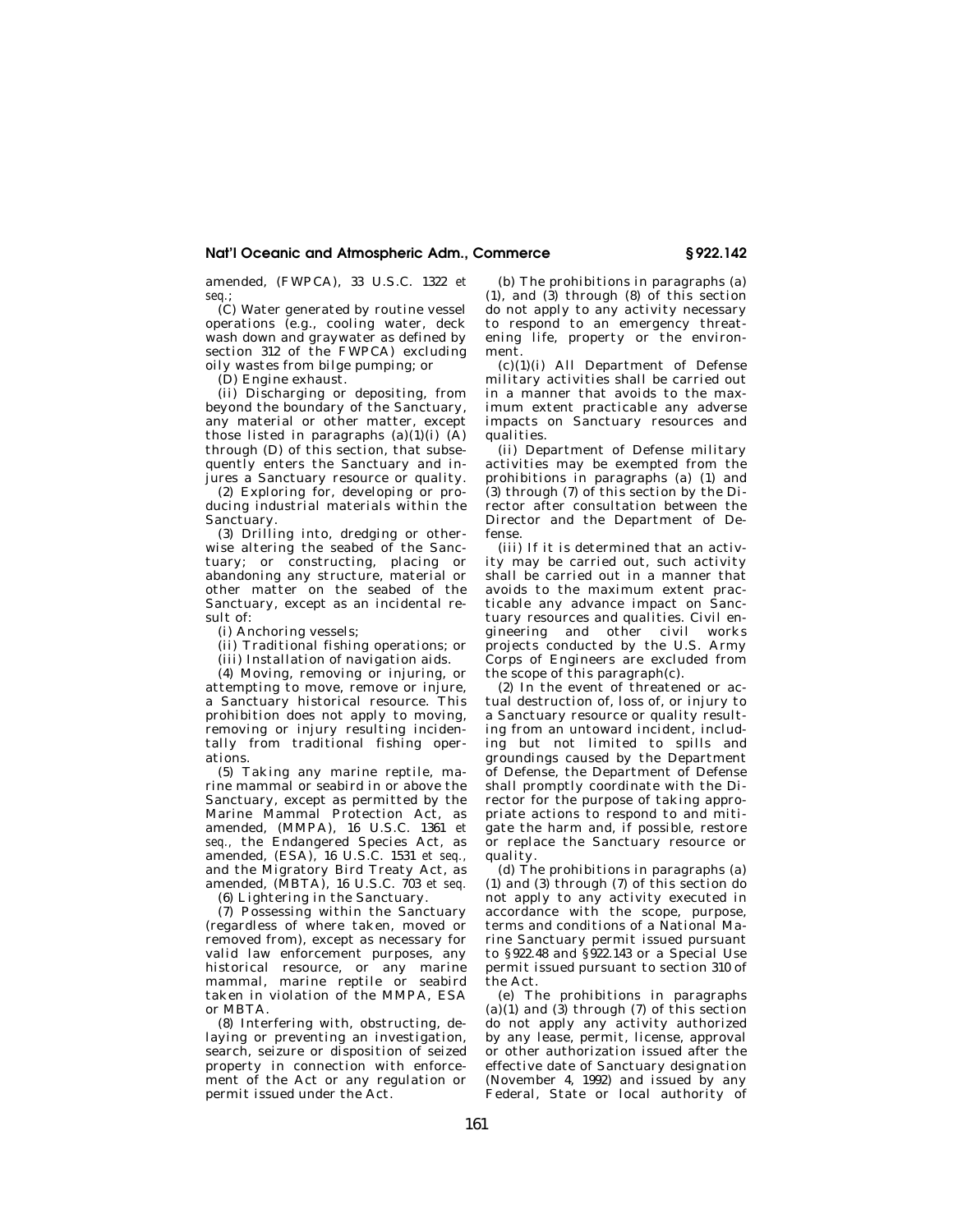competent jurisdiction, provided that the applicant complies with §922.49, the Director notifies the applicant and authorizing agency that he or she does not object to issuance of the authorization, and the applicant complies with any terms and conditions the Director deems necessary to protect Sanctuary resources and qualities. Amendments, renewals and extensions of authorizations in existence on the effective date of designation constitute authorizations issued after the effective date.

(f) Notwithstanding paragraphs (d) and (e) of this section, in no event may the Director issue a permit under §922.48 and §922.143, or under section 310 of the act, authorizing, or otherwise approving, the exploration for, development or production of industrial materials within the Sanctuary, or the disposal of dredged materials within the Sanctuary (except by a certification, pursuant to §922.47, of valid authorizations in existence on November 4, 1992) and any leases, licenses, permits, approvals or other authorizations authorizing the exploration for, development or production of industrial materials in the Sanctuary issued by other authorities after November 4, 1992, shall be invalid.

## **§ 922.143 Permit procedures and criteria.**

(a) A person may conduct an activity prohibited by  $\S 922.142$  (a) (1) and (3) through (7) if conducted in accordance with scope, purpose, manner, terms and conditions of a permit issued under this section and  $\S$ 922.48.

(b) Applications for such permits should be addressed to the Director, Office of Ocean and Coastal Resource Management; ATTN: Manager, Stellwagen Bank National Marine Sanctuary, 14 Union Street, Plymouth, MA 02360.

(c) The Director, at his or her discretion may issue a permit, subject to such terms and conditions as he or she deems appropriate, to conduct an activity prohibited by §922.142(a) (1) and (3) through (7), if the Director finds that the activity will have only negligible short-term adverse effects on Sanctuary resources and qualities and will: further research related to Sanctuary resources and qualities; further

# **§ 922.143 15 CFR Ch. IX (1–1–08 Edition)**

the educational, natural or historical resource value of the Sanctuary; further salvage or recovery operations in or near the Sanctuary in connection with a recent air or marine casualty; or assist in managing the Sanctuary. In deciding whether to issue a permit, the Director may consider such factors as: the professional qualifications and financial ability of the applicant as related to the proposed activity; the duration of the activity and the duration of its effects; the appropriateness of the methods and procedures proposed by the applicant for the conduct of the activity; the extent to which the conduct of the activity may diminish or enhance Sanctuary resources and qualities; the cumulative effects of the activity; and the end value of the activity. In addition, the Director may consider such other factors as he or she deems appropriate.

(d) It shall be a condition of any permit issued that the permit or a copy thereof be displayed on board all vessels or aircraft used in the conduct of the activity.

(e) The Director may, *inter alia,* make it a condition of any permit issued that any data or information obtained under the permit be made available to the public.

(f) The Director may, *inter alia,* make it a condition of any permit issued that a NOAA official be allowed to observe any activity conducted under the permit and/or that the permit holder submit one or more reports on the status, progress or results of any activity authorized by the permit.

APPENDIX A TO SUBPART N OF PART 922—STELLWAGEN BANK NATIONAL MARINE SANCTUARY BOUNDARY CO-ORDINATES

| [Appendix Based on North American Datum of 1927] |  |  |
|--------------------------------------------------|--|--|
|--------------------------------------------------|--|--|

| Pt.             | Latitude     | Longitude    | Loran     |           |
|-----------------|--------------|--------------|-----------|-----------|
|                 |              |              | 9960W     | 9960X     |
| E1              | 42°45'59.83" | 70°13'01.77" | 13.607.19 | 25.728.57 |
| E2              | 42°05'35.51" | 70°02'08.14" | 13.753.39 | 25.401.78 |
| E <sub>3</sub>  | 42°06'8.25"  | 70°03'17.55" | 13.756.72 | 25.412.46 |
| E4              | 42°06'2.53"  | 70°04'03.36" | 13.760.30 | 25.417.53 |
| E <sub>5</sub>  | 42°07'02.70" | 70°05'13.61" | 13.764.52 | 25.427.27 |
| E6              | 42°07'13.0"  | 70°06'23.75" | 13.770.54 | 25.434.45 |
| E7              | 42°07'35.95" | 70°07'27.89" | 13.775.08 | 25.442.51 |
| E8              | 42°07'42.33" | 70°08'26.07" | 13.780.35 | 25.448.27 |
| E9              | 42°07'59.94" | 70°09'19.78" | 13.784.24 | 25.455.02 |
| E <sub>10</sub> | 42°08'04.95" | 70°10'24.40" | 13.790.27 | 25.461.28 |
| E <sub>11</sub> | 42°07'55.19" | 70°11'47.67" | 13.799.38 | 25.467.56 |
| E <sub>12</sub> | 42°07'59.84" | 70°13'03.35" | 13.806.58 | 25.474.95 |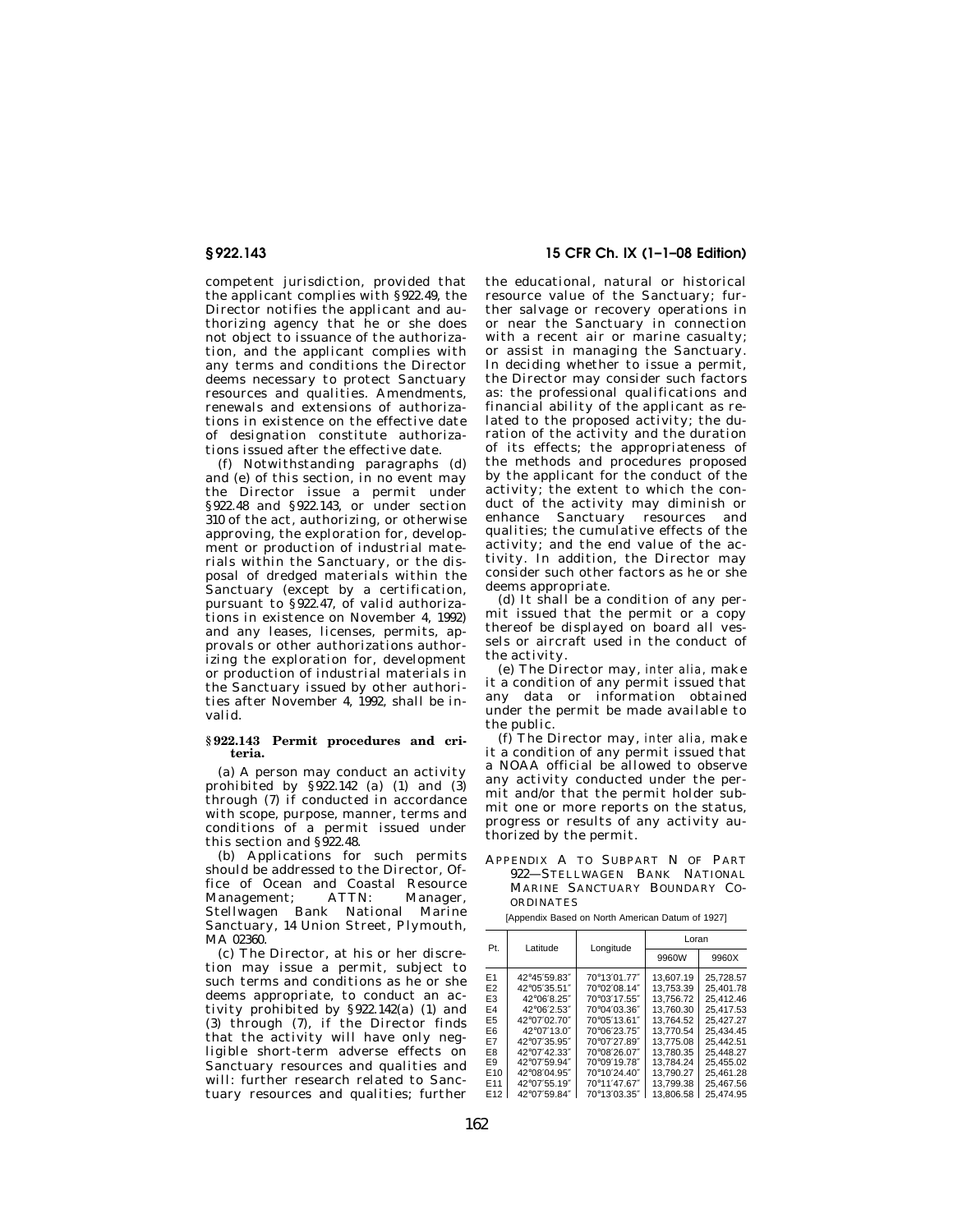| Pt.             | Latitude     |              | Loran     |           |
|-----------------|--------------|--------------|-----------|-----------|
|                 |              | Longitude    | 9960W     | 9960X     |
| E <sub>13</sub> | 42°07'46.55" | 70°14'21.91" | 13.815.52 | 25,480.62 |
| E <sub>14</sub> | 42°07'27.29" | 70°15'22.95" | 13.823.21 | 25.484.05 |
| E <sub>15</sub> | 42°06'54.57" | 70°16'42.71" | 13.833.88 | 25.487.79 |
| E <sub>16</sub> | 42°07'44.89" | 70°28'15.44" | 13.900.14 | 25.563.22 |
| E <sub>17</sub> | 42°32'53.52" | 70°35'52.38" | 13,821.60 | 25.773.51 |
| E <sub>18</sub> | 42°33'30.24" | 70°35'14.96" | 13.814.43 | 25.773.54 |
| E <sub>19</sub> | 42°33'48.14" | 70°35'03.81" | 13.811.68 | 25.774.28 |
| E <sub>20</sub> | 42°34'30.45" | 70°34'22.98" | 13.803.64 | 25.774.59 |
| E21             | 42°34'50.37" | 70°33'21.93" | 13.795.43 | 25.770.55 |
| E <sub>22</sub> | 42°35'16.08" | 70°32'32.29" | 13.787.92 | 25.768.31 |
| E <sub>23</sub> | 42°35'41.80" | 70°31'44.20" | 13.780.57 | 25.766.25 |
| E24             | 42°36'23.08" | 70°30'58.98" | 13.772.14 | 25.766.14 |
| E <sub>25</sub> | 42°37'15.51" | 70°30'23.01" | 13.763.69 | 25.768.12 |
| E26             | 42°37'58.88" | 70°30'06.60" | 13.758.09 | 25,771.07 |
| E27             | 42°38'32.46" | 70°30'06.54" | 13.755.07 | 25,774.58 |
| E28             | 42°39'04.08" | 70°30'11.29" | 13.752.75 | 25.778.35 |

[Appendix Based on North American Datum of 1927]

# **Subpart O—Olympic Coast National Marine Sanctuary**

### **§ 922.150 Boundary.**

(a) The Olympic Coast National Marine Sanctuary (Sanctuary) consists of an area of approximately 2500 square nautical miles (NM) (approximately 8577 sq. kilometers) of coastal and ocean waters, and the submerged lands thereunder, off the central and northern coast of the State of Washington.

(b) The Sanctuary boundary extends from Koitlah Point due north to the United States/Canada international boundary. The Sanctuary boundary then follows the U.S./Canada international boundary seaward to the 100 fathom isobath. The seaward boundary of the Sanctuary approximates the 100 fathom isobath in a southerly direction from the U.S./Canada international boundary to a point due west of the mouth of the Copalis River cutting across the heads of Nitnat, Juan de Fuca and Quinault Canyons. The coastal boundary of the Sanctuary is the mean higher high water line when adjacent to Federally managed lands cutting across the mouths of all rivers and streams, except where adjacent to Indian reservations, State and county owned lands; in such case, the coastal boundary is the mean lower low water line. La Push harbor is excluded from the Sanctuary boundary shoreward of the International Collision at Sea regulation (Colreg.) demarcation lines. The boundary coordinates are listed in appendix  $\check{A}$  to this subpart.

# **§ 922.151 Definitions.**

In addition to those definitions found at §922.3, the following definitions apply to this subpart:

*Federal Project* means any water resources development project conducted by the U.S. Army Corps of Engineers or operating under a permit or other authorization issued by the Corps of Engineers and authorized by Federal law.

*Indian reservation* means a tract of land set aside by the Federal Government for use by a Federally recognized American Indian tribe and includes, but is not limited to, the Makah, Quileute, Hoh and Quinault Reservations.

*Traditional fishing* means fishing using a commercial or recreational fishing method that has been used in the Sanctuary before the effective date of Sanctuary designation (July 22, 1994), including the retrieval of fishing gear.

*Treaty* means a formal agreement between the United States Government and an Indian tribe.

## **§ 922.152 Prohibited or otherwise regulated activities.**

(a) Except as specified in paragraphs (b) through (g) of this section, the following activities are prohibited and thus are unlawful for any person to conduct or to cause to be conducted:

(1) Exploring for, developing or producing oil, gas or minerals within the Sanctuary.

 $(2)(i)$  Discharging or depositing, from within the boundary of the Sanctuary, any material or other matter except:

(A) Fish, fish parts, chumming materials or bait used in or resulting from traditional fishing operations in the Sanctuary;

(B) Biodegradable effluent incidental to vessel use and generated by marine sanitation devices approved in accordance with section 312 of the Federal Water Pollution Control Act, as amended, (FWPCA), 33 U.S.C. 1322 *et seq.*;

(C) Water generated by routine vessel operations (e.g., cooling water, deck wash down and graywater as defined by section 312 of the FWPCA) excluding oily wastes from bilge pumping;

(D) Engine exhaust; or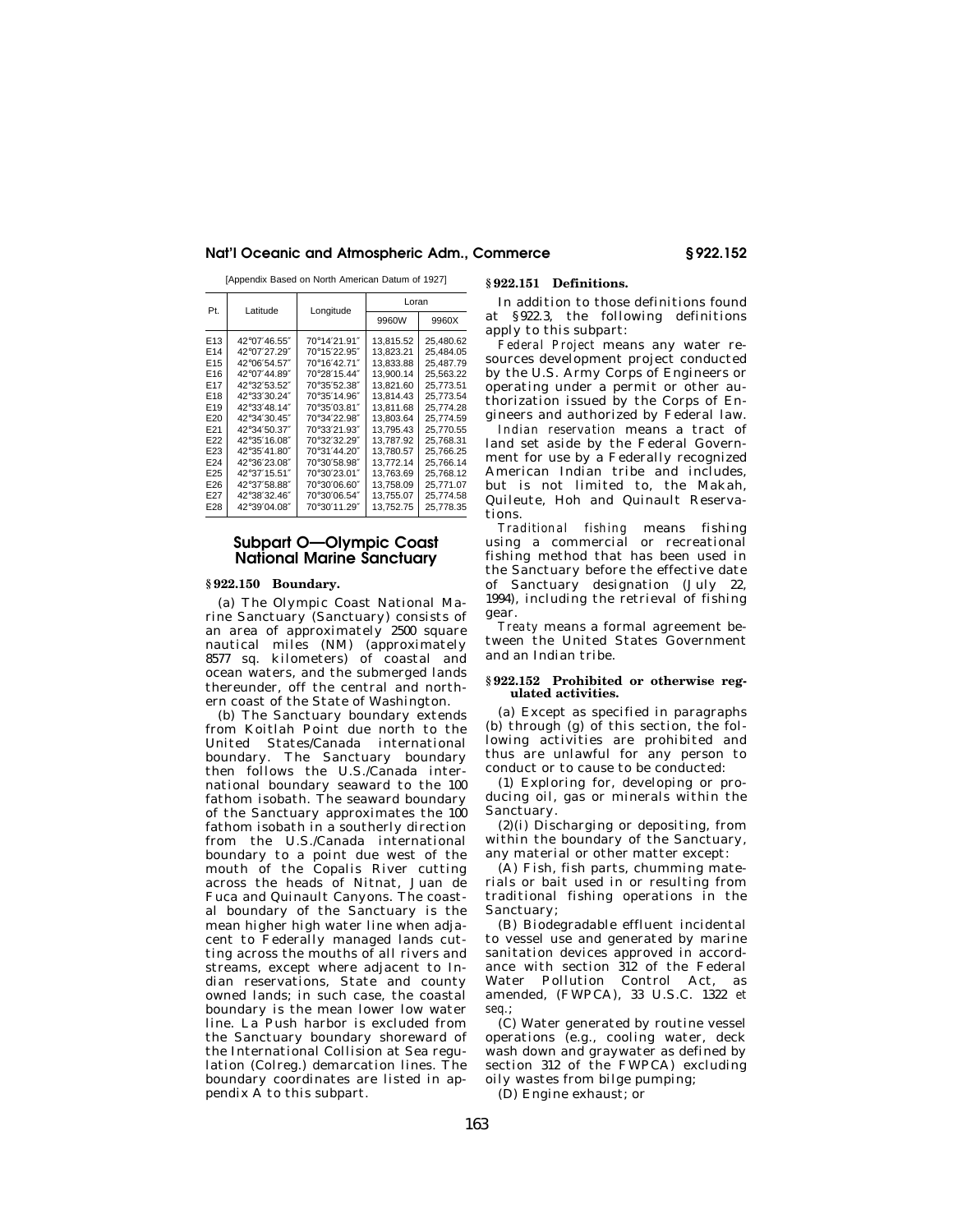**§ 922.152 15 CFR Ch. IX (1–1–08 Edition)** 

(E) Dredge spoil in connection with beach nourishment projects related to harbor maintenance activities.

(ii) Discharging or depositing, from beyond the boundary of the Sanctuary, any material or other matter, except those listed in paragraphs  $(a)(2)(i)$   $(A)$ through (E) of this section, that subsequently enters the Sanctuary and injures a Sanctuary resource or quality.

(3) Moving, removing or injuring, or attempting to move, remove or injure, a Sanctuary historical resource. This prohibition does not apply to moving, removing or injury resulting incidentally from traditional fishing operations.

(4) Drilling into, dredging or otherwise altering the seabed of the Sanctuary; or constructing, placing or abandoning any structure, material or other matter on the seabed of the Sanctuary, except as an incidental result of:

(i) Anchoring vessels;

- (ii) Traditional fishing operations;
- (iii) Installation of navigation aids;

(iv) Harbor maintenance in the areas necessarily associated with Federal Projects in existence on July 22, 1994, including dredging of entrance channels and repair, replacement or rehabilitation of breakwaters and jetties;

(v) Construction, repair, replacement or rehabilitation of boat launches, docks or piers, and associated breakwaters and jetties; or

(vi) Beach nourishment projects related to harbor maintenance activities.

(5) Taking any marine mammal, sea turtle or seabird in or above the Sanctuary, except as authorized by the Marine Mammal Protection Act, as amended, (MMPA), 16 U.S.C. 1361 *et seq.,* the Endangered Species Act, as amended, (ESA), 16 U.S.C. 1531 *et seq.,*  and the Migratory Bird Treaty Act, as amended, (MBTA), 16 U.S.C. 703 *et seq.,*  or pursuant to any Indian treaty with an Indian tribe to which the United States is a party, provided that the Indian treaty right is exercised in accordance with the MMPA, ESA and MBTA, to the extent that they apply.

(6) Flying motorized aircraft at less than 2,000 feet both above the Sanctuary within one NM of the Flattery Rocks, Quillayute Needles, or Copalis National Wildlife Refuge, or within one NM seaward from the coastal boundary of the Sanctuary, except for activities related to tribal timber operations conducted on reservation lands, or to transport persons or supplies to or from reservation lands as authorized by a governing body of an Indian tribe.

(7) Possessing within the Sanctuary (regardless of where taken, moved or removed from) any historical resource, or any marine mammal, sea turtle, or seabird taken in violation of the MMPA, ESA or MBTA, to the extent that they apply.

(8) Interfering with, obstructing, delaying or preventing an investigation, search, seizure or disposition of seized property in connection with enforcement of the Act or any regulation or permit issued under the Act.

(b) The prohibitions in paragraph (a) (2) through  $(4)$ ,  $(6)$  and  $(7)$  of this section do not apply to activities necessary to respond to emergencies threatening life, property or the environment.

(c) The prohibitions in paragraphs (a) (2) through (4), (6) and  $(7)$  of this section do not apply to activities necessary for valid law enforcement purposes.

(d)(1) All Department of Defense military activities shall be carried out in a manner that avoids to the maximum extent practicable any adverse impacts on Sanctuary resources and qualities.

(i) Except as provided in paragraph  $(d)(2)$  of this section, the prohibitions in paragraphs (a) (2) through (7) of this section do not apply to the following military activities performed by the Department of Defense in W–237A, W– 237B, and Military Operating Areas Olympic A and B in the Sanctuary:

(A) Hull integrity tests and other deep water tests;

(B) Live firing of guns, missiles, torpedoes, and chaff;

(C) Activities associated with the Quinault Range including the in-water testing of non-explosive torpedoes; and

(D) Anti-submarine warfare operations.

(ii) New activities may be exempted from the prohibitions in paragraphs (a) (2) through (7) of this section by the Director after consultation between the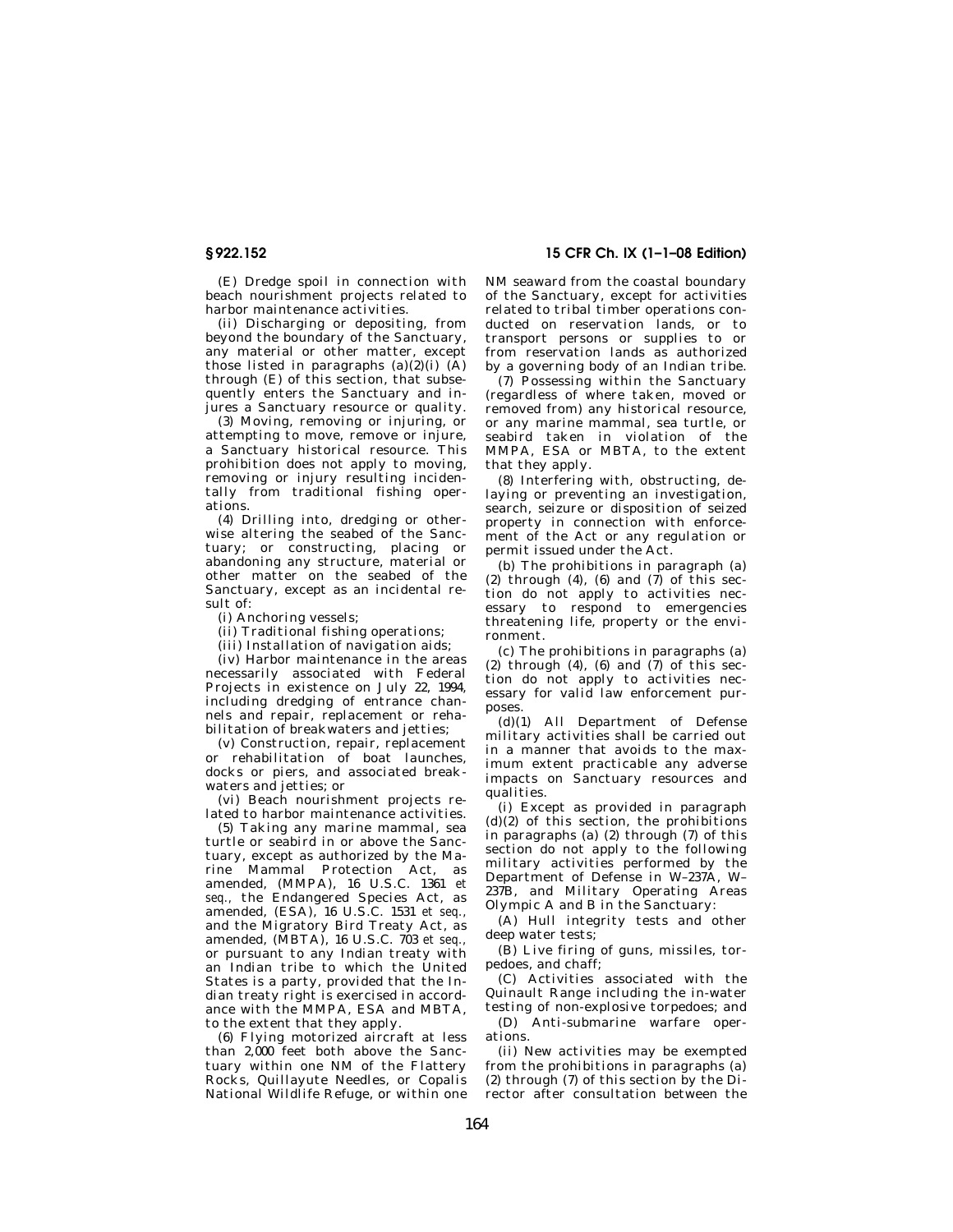Director and the Department of Defense. If it is determined that an activity may be carried out, such activity shall be carried out in a manner that avoids to the maximum extent practicable any adverse impact on Sanctuary resources and qualities. Civil engineering and other civil works projects conducted by the U.S. Army Corps of Engineers are excluded from the scope of this paragraph (d).

(2) The Department of Defense is prohibited from conducting bombing activities within the Sanctuary.

(3) In the event of threatened or actual destruction of, loss of, or injury to a Sanctuary resource or quality resulting from an untoward incident, including but not limited to spills and groundings caused by the Department of Defense, the Department of Defense shall promptly coordinate with the Director for the purpose of taking appropriate actions to respond to and mitigate the harm and, if possible, restore or replace the Sanctuary resource or quality.

(e) The prohibitions in paragraphs (a) (2) through (7) of this section do not apply to any activity executed in accordance with the scope, purpose, terms and conditions of a National Marine Sanctuary permit issued pursuant to §922.48 and §922.153 or a Special Use permit issued pursuant to section 310 of the Act.

(f) Members of a federally recognized Indian tribe may exercise aboriginal and treaty-secured rights, subject to the requirements of other applicable law, without regard to the requirements of this part. The Director may consult with the governing body of a tribe regarding ways the tribe may exercise such rights consistent with the purposes of the Sanctuary.

(g) The prohibitions in paragraphs (a) (2) through (7) of this section do not apply to any activity authorized by any lease, permit, license, or other authorization issued after July 22, 1994 and issued by any Federal, State or local authority of competent jurisdiction, provided that the applicant complies with §922.49, the Director notifies .<br>the applicant and authorizing agency that he or she does not object to issuance of the authorization, and the applicant complies with any terms and

conditions the Director deems necessary to protect Sanctuary resources and qualities. Amendments, renewals and extensions of authorizations in existence on the effective date of designation constitute authorizations issued after the effective date.

(h) Notwithstanding paragraphs (e) and (g) of this section, in no event may the Director issue a National Marine Sanctuary permit under §§922.48 and 922.153 or a Special Use permit under section 310 of the Act authorizing, or otherwise approve: The exploration for, development or production of oil, gas or minerals within the Sanctuary; the discharge of primary-treated sewage within the Sanctuary (except by certification, pursuant to §922.47, of valid authorizations in existence on July 22, 1994 and issued by other authorities of competent jurisdiction); the disposal of dredged material within the Sanctuary other than in connection with beach nourishment projects related to harbor maintenance activities; or bombing activities within the Sanctuary. Any purported authorizations issued by other authorities after July 22, 1994 for any of these activities within the Sanctuary shall be invalid.

### **§ 922.153 Permit procedures and criteria.**

(a) A person may conduct an activity prohibited by paragraphs (a)  $(2)$ through (7) of  $\S 922.152$  if conducted in accordance with the scope, purpose, terms and conditions of a permit issued under this section and §922.48.

(b) Applications for such permits should be addressed to the Director, Office of Ocean and Coastal Resource Management; ATTN: Manager, Olympic Coast National Marine Sanctuary, 138 West First Street, Port Angeles, WA 98362.

(c) The Director, at his or her discretion, may issue a permit, subject to such terms and conditions as he or her deems appropriate, to conduct an activity prohibited by paragraphs (a) (2) through (7) of §922.152, if the Director finds that the activity will not substantially injure Sanctuary resources and qualities and will: further research related to Sanctuary resources and qualities; further the educational, natural or historical resource value of the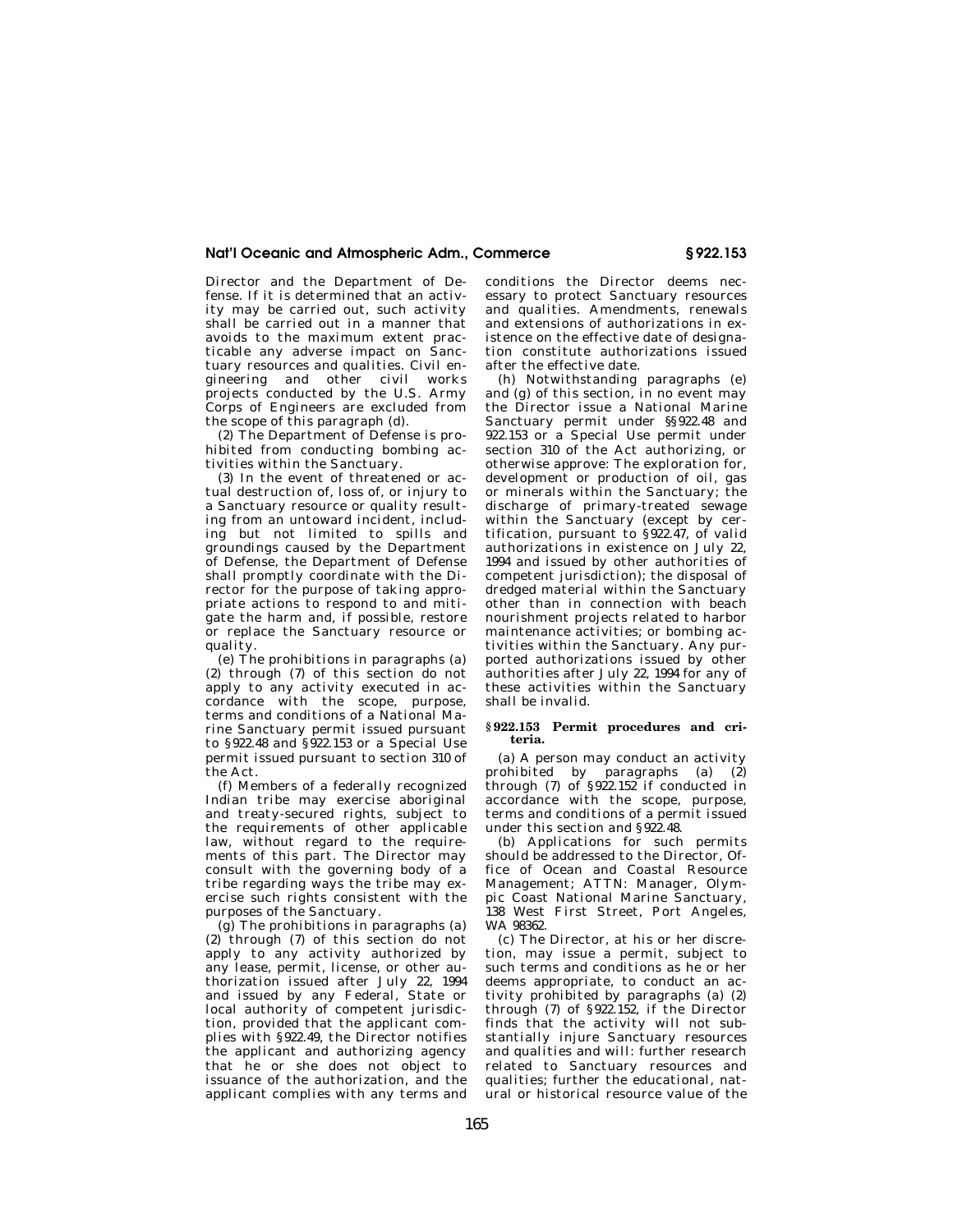Sanctuary; further salvage or recovery operations in or near the Sanctuary in connection with a recent air or marine casualty; assist in managing the Sanctuary; further salvage or recovery operations in connection with an abandoned shipwreck in the Sanctuary title to which is held by the State of Washington; or promote the welfare of any Indian tribe adjacent to the Sanctuary. In deciding whether to issue a permit, the Director may consider such factors as: the professional qualifications and financial ability of the applicant as related to the proposed activity; the duration of the activity and the duration of its effects; the appropriateness of the methods and procedures proposed by the applicant for the conduct of the activity; the extent to which the conduct of the activity may diminish or enhance Sanctuary resources and qualities; the cumulative effects of the activity; the end value of the activity; and the impacts of the activity on adjacent Indian tribes. Where the issuance or denial of a permit is requested by the governing body of an Indian tribe, the Director shall consider and protect the interests of the tribe to the fullest extent practicable in keeping with the purposes of the Sanctuary and his or her fiduciary duties to the tribe. The Director may also deny a permit application pursuant to this section, in whole or in part, if it is determined that the permittee or applicant has acted in violation of the terms or conditions of a permit or of the regulations in this subpart. In addition, the Director may consider such other factors as he or she deems appropriate.

(d) It shall be a condition of any permit issued that the permit or a copy thereof be displayed on board all vessels or aircraft used in the conduct of the activity.

(e) The Director may, *inter alia,* make it a condition of any permit issued that any data or information obtained under the permit be made available to the public.

(f) The Director may, *inter alia,* make it a condition of any permit issued that a NOAA official be allowed to observe any activity conducted under the permit and/or that the permit holder submit one or more reports on the status,

**§ 922.154 15 CFR Ch. IX (1–1–08 Edition)** 

progress or results of any activity authorized by the permit.

(g) The Director shall obtain the express written consent of the governing body of an Indian tribe prior to issuing a permit, if the proposed activity involves or affects resources of cultural or historical significance to the tribe.

(h) Removal, or attempted removal of any Indian cultural resource or artifact may only occur with the express written consent of the governing body of the tribe or tribes to which such resource or artifact pertains, and certification by the Director that such activities occur in a manner that minimizes damage to the biological and archeological resources. Prior to permitting entry onto a significant cultural site designated by a tribal governing body, the Director shall require the express written consent of the governing body of the tribe or tribes to which such cultural site pertains.

## **§ 922.154 Consultation with the State of Washington, affected Indian tribes, and adjacent county governments.**

(a) The Director shall regularly consult with the State of Washington, the governing bodies of tribes with reservations adjacent to the Sanctuary, and adjacent county governments regarding areas of mutual concern, including Sanctuary programs, permitting, activities, development, and threats to Sanctuary resources.

(b) The Director shall, when requested by such governments, enter into a memorandum of understanding regarding such consultations.

APPENDIX A TO SUBPART O OF PART 922—OLYMPIC COAST NATIONAL MA-RINE SANCTUARY BOUNDARY COORDI-**NATES** 

[Based on North American Datum of 1983]

| Point | Latitude    | Longitude    |
|-------|-------------|--------------|
|       | 47°07'45"   | 124°11'02"   |
|       | 47°07'45"   | 124°58'12"   |
| 3     | 47°35'05"   | 125°00'00"   |
|       | 47°40'05"   | 125°04'44"   |
| 5     | 47°50'01"   | 125°05'42"   |
| ค     | 47°57'13"   | 125°29'13"   |
|       | 48°07'33"   | 125°38'20"   |
|       | 48°15'00"   | 125°40'54"   |
| g     | 48°18'21.2" | 125°30'02.9" |
| 10    | 48°20'15.2" | 125°22'52.9" |
| .     | 48°26'46.2" | 125°09'16.9" |
| 12    | 48°27'09.2" | 125°08'29.9" |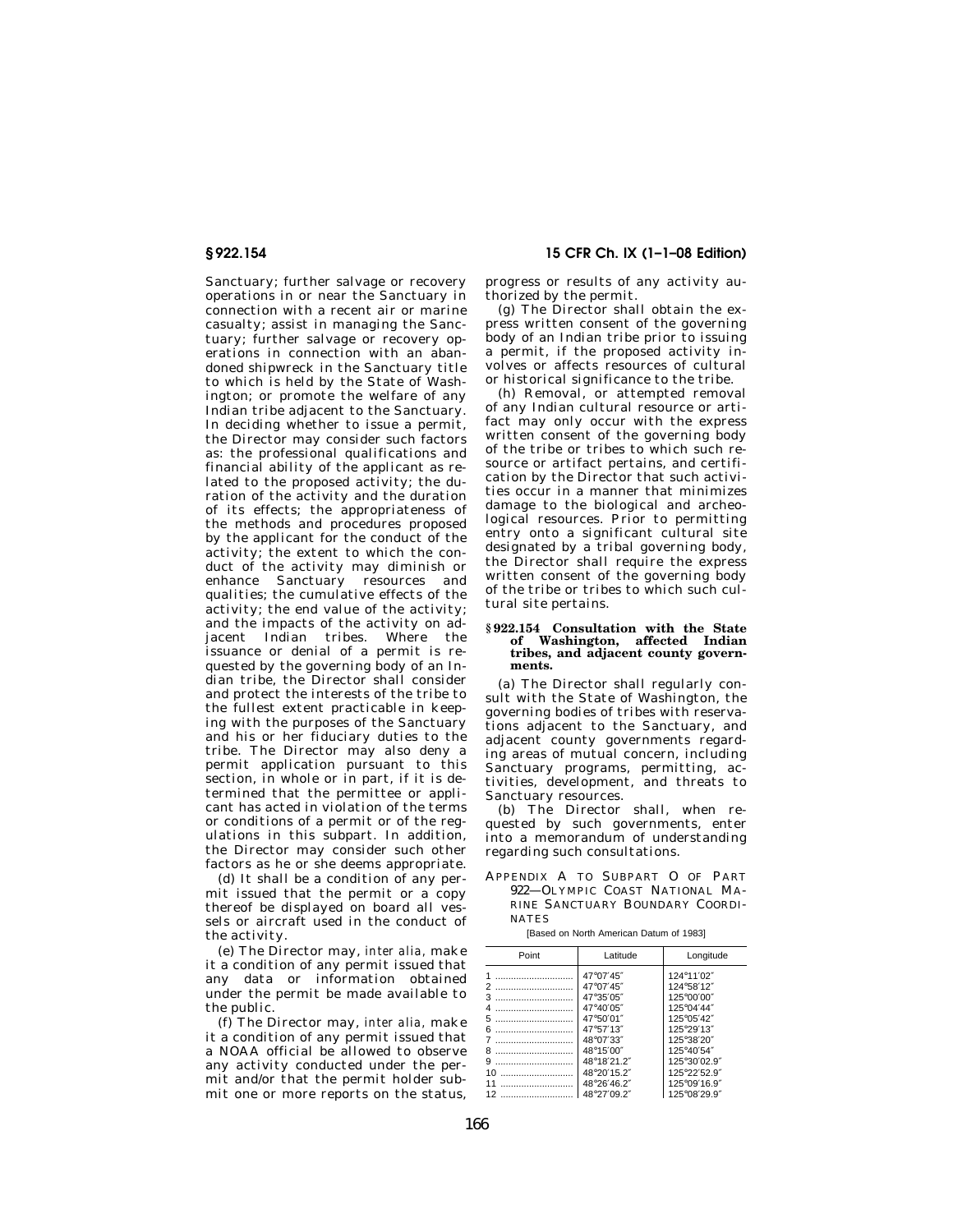| Nat'l Oceanic and Atmospheric Adm., Commerce |  |
|----------------------------------------------|--|
|----------------------------------------------|--|

| Point<br>Latitude<br>Longitude<br>48°28'08.2"<br>125°05'51.9"<br>13<br>48°29'43.2"<br>125°00'10.9"<br>14                                                                                                     |             |              |
|--------------------------------------------------------------------------------------------------------------------------------------------------------------------------------------------------------------|-------------|--------------|
|                                                                                                                                                                                                              |             |              |
| 48°30'13.2"<br>124°54'56.9"<br>16<br>48°30'21.2"<br>124°50'25.9"<br>48°30'10.2"<br>124°47'17.9"<br>18<br>124°43'38.1"<br>48°29'36.4"<br>19<br>48°28'08"<br>124°38'13"<br>20<br>48°23'17"<br>124°38'13"<br>21 | 48°29'56.2" | 124°59'19.9" |

[Based on North American Datum of 1983]

# **Subpart P—Florida Keys National Marine Sanctuary**

SOURCE: 62 FR 32161, June 12, 1997, unless otherwise noted.

# **§ 922.160 Purpose.**

(a) The purpose of the regulations in this subpart is to implement the comprehensive management plan for the Florida Keys National Marine Sanctuary by regulating activities affecting the resources of the Sanctuary or any of the qualities, values, or purposes for which the Sanctuary is designated, in order to protect, preserve and manage the conservation, ecological, recreational, research, educational, historical, and aesthetic resources and qualities of the area. In particular, the regulations in this part are intended to protect, restore, and enhance the living resources of the Sanctuary, to contribute to the maintenance of natural assemblages of living resources for future generations, to provide places for species dependent on such living resources to survive and propagate, to facilitate to the extent compatible with the primary objective of resource protection all public and private uses of the resources of the Sanctuary not prohibited pursuant to other authorities, to reduce conflicts between such compatible uses, and to achieve the other policies and purposes of the Florida Keys National Marine Sanctuary and Protection Act and the National Marine Sanctuaries Act.

(b) Section 304(e) of the NMSA requires the Secretary to review management plans and regulations every five years, and make necessary revisions. Upon completion of the five year review of the Sanctuary management plan and regulations, the Secretary will repropose the regulations in their

entirety with any proposed changes thereto, including those regulations in subparts A and E of this part that apply to the Sanctuary. The Governor of the State of Florida will have the opportunity to review the re-proposed regulations before they take effect and if the Governor certifies such regulations as unacceptable, they will not take effect in State waters of the Sanctuary.

# **§ 922.161 Boundary.**

The Sanctuary consists of an area of approximately 2900 square nautical miles (9,800 square kilometers) of coastal and ocean waters, and the submerged lands thereunder, surrounding the Florida Keys in Florida. Appendix I to this subpart sets forth the precise Sanctuary boundary.

[66 FR 4369, Jan. 17, 2001]

# **§ 922.162 Definitions.**

(a) The following definitions apply to the Florida Keys National Marine Sanctuary regulations. To the extent that a definition appears in §922.3 and this section, the definition in this section governs.

*Acts* means the Florida Keys National Marine Sanctuary and Protection Act, as amended, (FKNMSPA) (Pub. L. 101– 605), and the National Marine Sanctuaries Act (NMSA), also known as Title III of the Marine Protection, Research, and Sanctuaries Act, as amended, (MPRSA) (16 U.S.C. 1431 *et seq.*).

*Adverse effect* means any factor, force, or action that independently or cumulatively damages, diminishes, degrades, impairs, destroys, or otherwise harms any Sanctuary resource, as defined in section 302(8) of the NMSA (16 U.S.C. 1432(8)) and in this section, or any of the qualities, values, or purposes for which the Sanctuary is designated.

*Airboat* means a vessel operated by means of a motor driven propeller that pushes air for momentum.

*Areas To Be Avoided* means the areas in which vessel operations are prohibited pursuant to section  $6(a)(1)$  of the FKNMSPA (see §922.164(a)). Appendix VII to this subpart sets forth the geographic coordinates of these areas, including any modifications thereto made in accordance with section  $6(a)(3)$ of the FKNMSPA.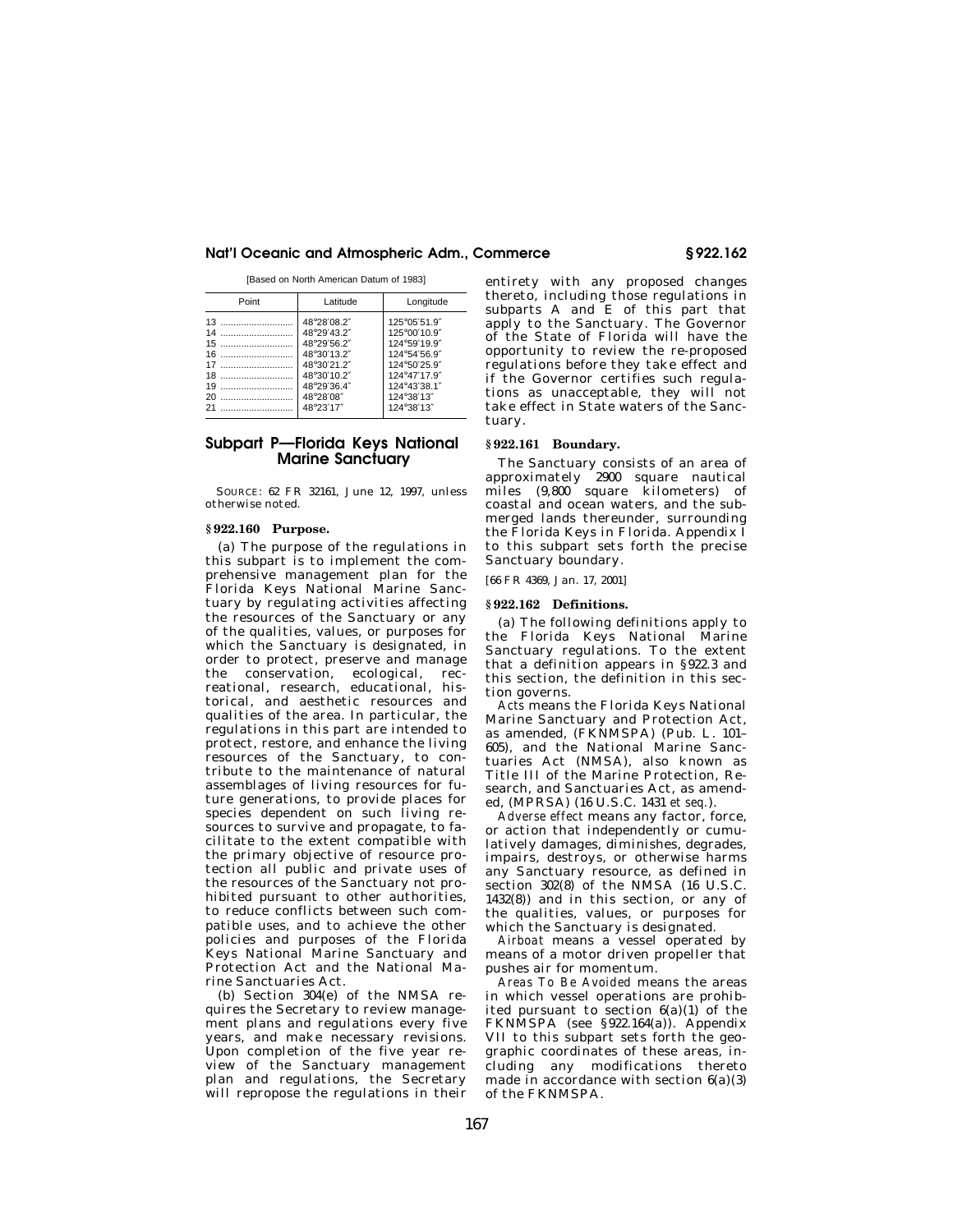**§ 922.162 15 CFR Ch. IX (1–1–08 Edition)** 

*Closed* means all entry or use is prohibited.

*Coral* means the corals of the Class Hydrozoa (stinging and hydrocorals); the Class Anthozoa, Hexacorallia, Order Scleractinia (stony corals) and Antipatharia (black corals).

*Coral area* means marine habitat where coral growth abounds including patch reefs, outer bank reefs, deepwater banks, and hardbottoms.

*Coral reefs* means the hard bottoms, deep-water banks, patch reefs, and outer bank reefs.

*Ecological Reserve* means an area of the Sanctuary consisting of contiguous, diverse habitats, within which uses are subject to conditions, restrictions and prohibitions, including access restrictions, intended to minimize human influences, to provide natural spawning, nursery, and permanent residence areas for the replenishment and genetic protection of marine life, and also to protect and preserve natural assemblages of habitats and species within areas representing a broad diversity of resources and habitats found within the Sanctuary. Appendix IV to this subpart sets forth the geographic coordinates of these areas.

*Existing Management Area* means an area of the Sanctuary that is within or is a resource management area established by NOAA or by another Federal authority of competent jurisdiction as of the effective date of these regulations where protections above and beyond those provided by Sanctuary-wide prohibitions and restrictions are needed to adequately protect resources. Appendix II to this subpart sets forth the geographic coordinates of these areas.

*Exotic species* means a species of plant, invertebrate, fish, amphibian, reptile or mammal whose natural zoogeographic range would not have included the waters of the Atlantic Ocean, Caribbean, or Gulf of Mexico without passive or active introduction to such area through anthropogenic means.

*Fish* means finfish, mollusks, crustaceans, and all forms of marine animal and plant life other than marine mammals and birds.

*Fishing* means:

(1) The catching, taking, or harvesting of fish; the attempted catching,

taking, or harvesting of fish; any other activity which can reasonably be expected to result in the catching, taking, or harvesting of fish; or any operation at sea in support of, or in preparation for, any activity described in this subparagraph (1).

(2) Such term does not include any scientific research activity which is conducted by a scientific research vessel.

*Hardbottom* means a submerged marine community comprised of organisms attached to exposed solid rock substrate. Hardbottom is the substrate to which corals may attach but does not include the corals themselves.

*Idle speed only/no-wake* means a speed at which a boat is operated that is no greater than 4 knots or does not produce a wake.

*Idle speed only/no-wake zone* means a portion of the Sanctuary where the speed at which a boat is operated may be no greater than 4 knots or may not produce a wake.

*Length overall (LOA)* or *length* means, as used in §922.167 with respect to a vessel, the horizontal distance, rounded to the nearest foot (with 0.5 ft and above rounded upward), between the foremost part of the stem and the aftermost part of the stern, excluding bowsprits, rudders, outboard motor brackets, and similar fittings or attachments.

*Live rock* means any living marine organism or an assemblage thereof attached to a hard substrate, including dead coral or rock but not individual mollusk shells (e.g., scallops, clams, oysters). Living marine organisms associated with hard bottoms, banks, reefs, and live rock may include, but are not limited to: sea anemones (Phylum Cnidaria: Class Anthozoa: Order Actinaria); sponges (Phylum Porifera); tube worms (Phylum Annelida), including fan worms, feather duster worms, and Christmas tree worms; bryozoans (Phylum Bryzoa); sea squirts (Phylum Chordata); and marine algae, including Mermaid's fan and cups (Udotea spp.), corraline algae, green feather, green grape algae (Caulerpa spp.) and watercress (Halimeda spp.).

*Marine life species* means any species of fish, invertebrate, or plant included in sections  $(2)$ ,  $(3)$ , or  $(4)$  of Rule 46-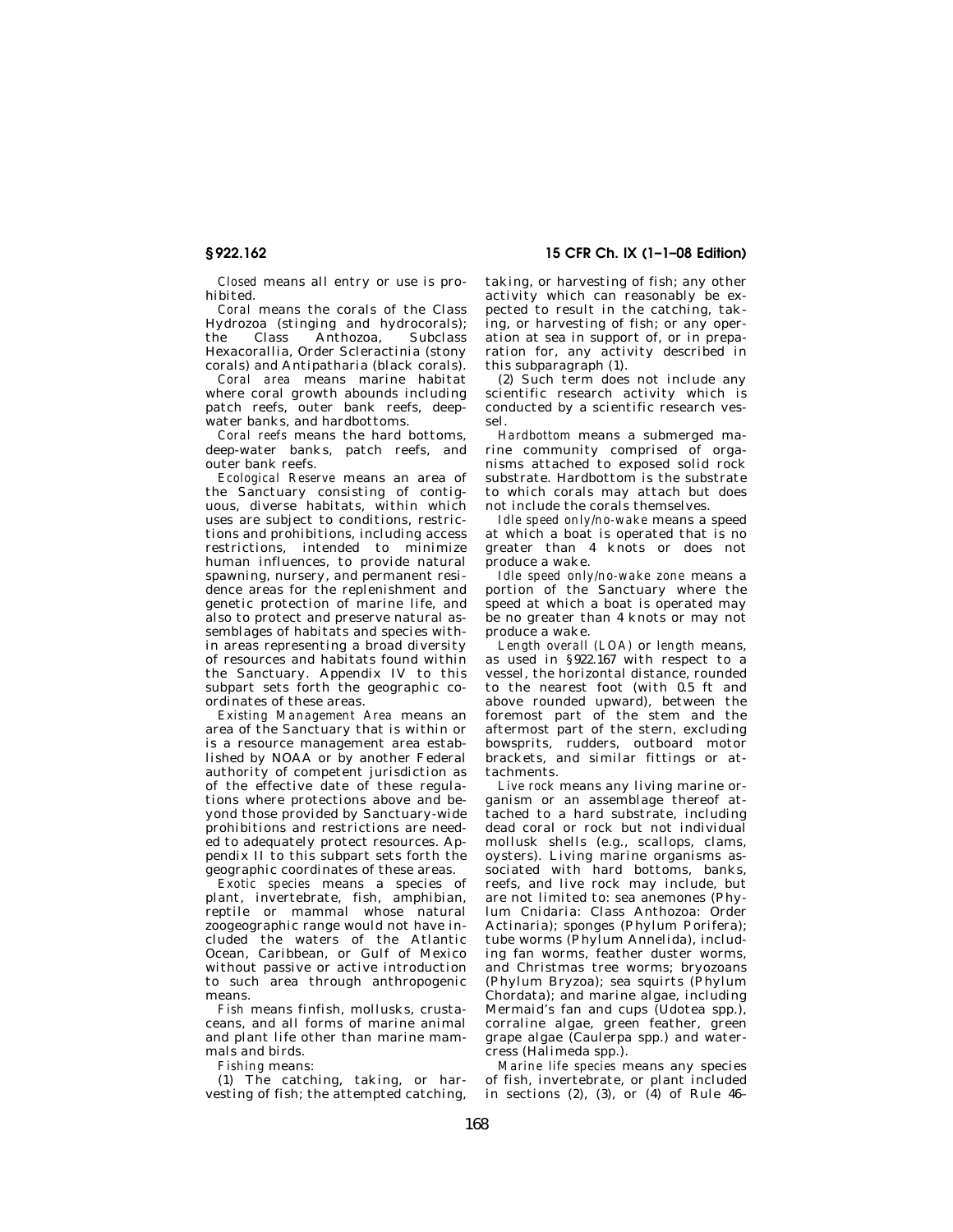42.001, Florida Administrative Code, reprinted in Appendix VIII to this subpart.

*Military activity* means an activity conducted by the Department of Defense with or without participation by foreign forces, other than civil engineering and other civil works projects conducted by the U.S. Army Corps of Engineers.

*No-access buffer zone* means a portion of the Sanctuary where vessels are prohibited from entering regardless of the method of propulsion.

*No motor zone* means an area of the Sanctuary where the use of internal combustion motors is prohibited. A vessel with an internal combustion motor may access a no motor zone only through the use of a push pole, paddle, sail, electric motor or similar means of operation but is prohibited from using it's internal combustion motor.

*Not available for immediate use* means not readily accessible for immediate use, e.g., by being stowed unbaited in a cabin, locker, rod holder, or similar storage area, or by being securely covered and lashed to a deck or bulkhead.

*Officially marked channel* means a channel marked by Federal, State of Florida, or Monroe County officials of competent jurisdiction with navigational aids except for channels marked idle speed only/no wake.

*Personal watercraft* means any jet or air-powered watercraft operated by standing, sitting, or kneeling on or behind the vessel, in contrast to a conventional boat, where the operator stands or sits inside the vessel, and that uses an inboard engine to power a water jet pump for propulsion, instead of a propeller as in a conventional boat.

*Prop dredging* means the use of a vessel's propulsion wash to dredge or otherwise alter the seabed of the Sanctuary. Prop dredging includes, but is not limited to, the use of propulsion wash deflectors or similar means of dredging or otherwise altering the seabed of the Sanctuary. Prop dredging does not include the disturbance to bottom sediments resulting from normal vessel propulsion.

*Prop scarring* means the injury to seagrasses or other immobile organisms attached to the seabed of the Sanctuary caused by operation of a vessel in a manner that allows its propeller or other running gear, or any part thereof, to cause such injury (e.g., cutting seagrass rhizomes). Prop scarring does not include minor disturbances to bottom sediments or seagrass blades resulting from normal vessel propulsion.

*Residential shoreline* means any manmade or natural:

(1) Shoreline,

(2) Canal mouth,

(3) Basin, or

(4) Cove adjacent to any residential land use district, including improved subdivision, suburban residential or suburban residential limited, sparsely settled, urban residential, and urban residential mobile home under the Monroe County land development regulations.

*Sanctuary* means the Florida Keys National Marine Sanctuary.

*Sanctuary Preservation Area* means an area of the Sanctuary that encompasses a discrete, biologically important area, within which uses are subject to conditions, restrictions and prohibitions, including access restrictions, to avoid concentrations of uses that could result in significant declines in species populations or habitat, to reduce conflicts between uses, to protect areas that are critical for sustaining important marine species or habitats, or to provide opportunities for scientific research. Appendix V to this subpart sets forth the geographic coordinates of these areas.

*Sanctuary wildlife* means any species of fauna, including avifauna, that occupy or utilize the submerged resources of the Sanctuary as nursery areas, feeding grounds, nesting sites, shelter, or other habitat during any portion of their life cycles.

*Seagrass* means any species of marine angiosperms (flowering plants) that inhabit portions of the seabed in the Sanctuary. Those species include, but are not limited to: Thalassia testudinum (turtle grass); Syringodium filiforme (manatee grass); Halodule wrightii (shoal grass); Halophila decipiens, H. engelmannii, H. johnsonii; and Ruppia maritima.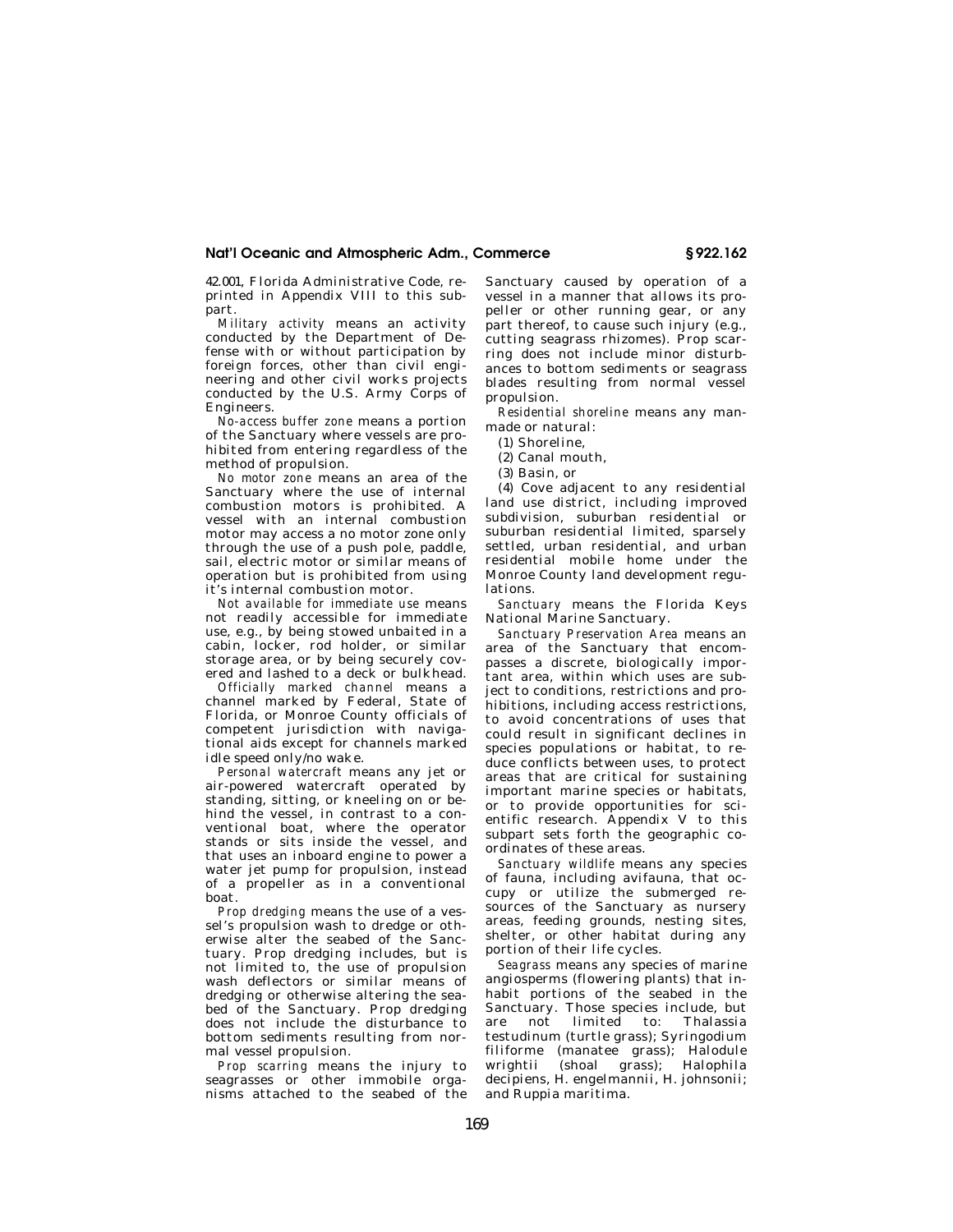*Special-use Area* means an area of the Sanctuary set aside for scientific research and educational purposes, recovery or restoration of Sanctuary resources, monitoring, to prevent use or user conflicts, to facilitate access and use, or to promote public use and understanding of Sanctuary resources. Appendix VI to this subpart sets forth the geographic coordinates of these areas.

*Stem* means the foremost part of a vessel, consisting of a section of timber or fiberglass, or cast, forged, or rolled metal, to which the sides of the vessel are united at the fore end, with the lower end united to the keel, and with the bowsprit, if one is present, resting on the upper end.

*Stern* means the aftermost part of the vessel.

*Tank vessel* means any vessel that is constructed or adapted to carry, or that carries, oil or hazardous material in bulk as cargo or cargo residue, and that—

(1) Is a United States flag vessel;

(2) Operates on the navigable waters of the United States; or

(3) Transfers oil or hazardous material in a port or place subject to the jurisdiction of the United States [46 U.S.C. 2101].

*Traditional fishing* means those commercial or recreational fishing activities that were customarily conducted within the Sanctuary prior to its designation as identified in the Environmental Impact Statement and Management Plan for this Sanctuary.

*Tropical fish* means any species included in section  $(2)$  of Rule  $46-42.001$ , Florida Administrative Code, reproduced in Appendix VIII to this subpart, or any part thereof.

*Vessel* means a watercraft of any description, including, but not limited to, non-motorized watercraft, personal watercraft, airboats, and float planes while maneuvering on the water, capable of being used as a means of transportation in/on the waters of the Sanctuary. For purposes of this part, the terms ''vessel,'' 'watercraft," and "boat" have the same meaning.

*Wildlife Management Area* means an area of the Sanctuary established for the management, protection, and pres-

# **§ 922.163 15 CFR Ch. IX (1–1–08 Edition)**

ervation of Sanctuary wildlife resources, including such an area established for the protection and preservation of endangered or threatened species or their habitats, within which access is restricted to minimize disturbances to Sanctuary wildlife; to ensure protection and preservation consistent with the Sanctuary designation and other applicable law governing the protection and preservation of wildlife resources in the Sanctuary. Appendix III to this subpart lists these areas and their access restrictions.

(b) Other terms appearing in the regulations in this part are defined at 15 CFR 922.3, and/or in the Marine Protection, Research, and Sanctuaries Act (MPRSA), as amended, 33 U.S.C. 1401 *et seq.* and 16 U.S.C. 1431 *et seq.* 

[62 FR 32161, June 12, 1997, as amended at 66 FR 4369, Jan. 17, 2001]

### **§ 922.163 Prohibited activities—Sanctuary-wide.**

(a) Except as specified in paragraph (b) through (e) of this section, the following activities are prohibited and thus are unlawful for any person to conduct or to cause to be conducted:

(1) *Mineral and hydrocarbon exploration, development and production.* Exploring for, developing, or producing minerals or hydrocarbons within the Sanctuary.

(2) *Removal of, injury to, or possession of coral or live rock.* (i) Moving, removing, taking, harvesting, damaging, disturbing, breaking, cutting, or otherwise injuring, or possessing (regardless of where taken from) any living or dead coral, or coral formation, or attempting any of these activities, except as permitted under 50 CFR part 638.

(ii) Harvesting, or attempting to harvest, any live rock from the Sanctuary, or possessing (regardless of where taken from) any live rock within the Sanctuary, except as authorized by a permit for the possession or harvest from aquaculture operations in the Exclusive Economic Zone, issued by the National Marine Fisheries Service pursuant to applicable regulations under the appropriate Fishery Management Plan, or as authorized by the applicable State authority of competent jurisdiction within the Sanctuary for live rock cultured on State submerged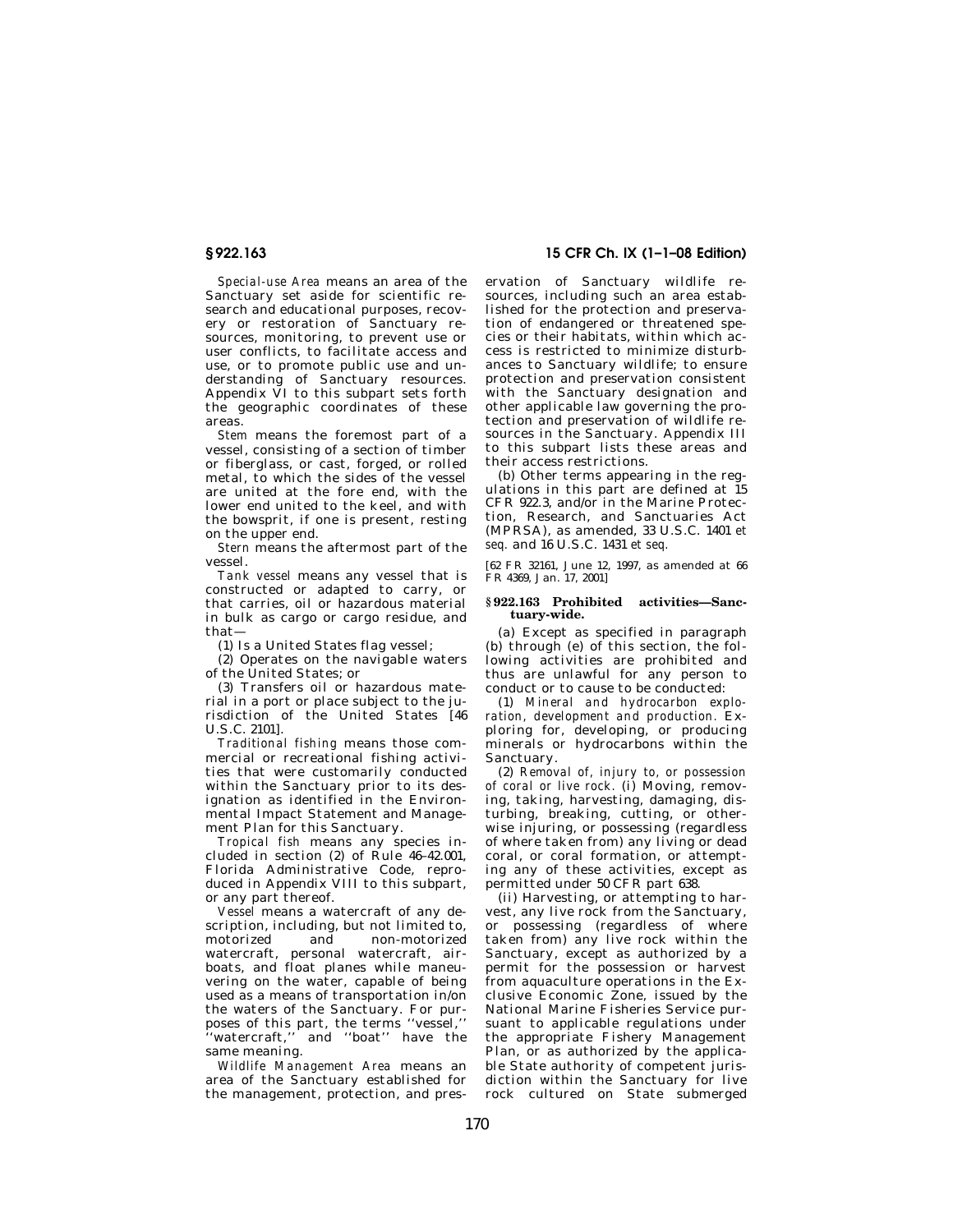lands leased from the State of Florida, pursuant to applicable State law. *See*  §370.027, Florida Statutes and implementing regulations.

(3) *Alteration of, or construction on, the seabed.* Drilling into, dredging, or otherwise altering the seabed of the Sanctuary, or engaging in prop-dredging; or constructing, placing or abandoning any structure, material, or other matter on the seabed of the Sanctuary, except as an incidental result of:

(i) Anchoring vessels in a manner not otherwise prohibited by this part (see  $\S$ §922.163(a)(5)(ii) and 922.164(d)(1)(v));

(ii) Traditional fishing activities not otherwise prohibited by this part;

(iii) Installation and maintenance of navigational aids by, or pursuant to valid authorization by, any Federal, State, or local authority of competent jurisdiction;

(iv) Harbor maintenance in areas necessarily associated with Federal water resource development projects in existence on July 1, 1997, including maintenance dredging of entrance channels and repair, replacement, or rehabilitation of breakwaters or jetties;

(v) Construction, repair, replacement, or rehabilitation of docks, seawalls, breakwaters, piers, or marinas with less than ten slips authorized by any valid lease, permit, license, approval, or other authorization issued by any Federal, State, or local authority of competent jurisdiction.

(4) *Discharge or deposit of materials or other matter.* (i) Discharging or depositing, from within the boundary of the Sanctuary, any material or other matter, except:

(A) Fish, fish parts, chumming materials, or bait used or produced incidental to and while conducting a traditional fishing activity in the Sanctuary;

(B) Biodegradable effluent incidental to vessel use and generated by a marine sanitation device approved in accordance with section 312 of the Federal Water Pollution Control Act, as amended, (FWPCA), 33 U.S.C. 1322 *et seq.*;

(C) Water generated by routine vessel operations (e.g., deck wash down and graywater as defined in section 312 of the FWPCA), excluding oily wastes from bilge pumping; or

(D) Cooling water from vessels or engine exhaust;

(ii) Discharging or depositing, from beyond the boundary of the Sanctuary, any material or other matter that subsequently enters the Sanctuary and injures a Sanctuary resource or quality, except those listed in paragraph  $(a)(4)(i)$  (A) through (D) of this section and those authorized under Monroe County land use permits or under State permits.

(5) *Operation of vessels.* (i) Operating a vessel in such a manner as to strike or otherwise injure coral, seagrass, or any other immobile organism attached to the seabed, including, but not limited to, operating a vessel in such a manner as to cause prop-scarring.

(ii) Having a vessel anchored on living coral other than hardbottom in water depths less than 40 feet when visibility is such that the seabed can be seen.

(iii) Except in officially marked channels, operating a vessel at a speed greater than 4 knots or in manner which creates a wake:

(A) Within an area designated idle speed only/no wake;

(B) Within 100 yards of navigational aids indicating emergent or shallow reefs (international diamond warning symbol);

(C) Within 100 feet of the red and white ''divers down'' flag (or the blue and white ''alpha'' flag in Federal waters);

(D) Within 100 yards of residential shorelines; or

(E) Within 100 yards of stationary vessels.

(iv) Operating a vessel in such a manner as to injure or take wading, roosting, or nesting birds or marine mammals.

(v) Operating a vessel in a manner which endangers life, limb, marine resources, or property.

(6) *Conduct of diving/snorkeling without flag.* Diving or snorkeling without flying in a conspicuous manner the red and white ''divers down'' flag (or the blue and white ''alpha'' flag in Federal waters).

(7) *Release of exotic species.* Introducing or releasing an exotic species of plant, invertebrate, fish, amphibian, or mammals into the Sanctuary.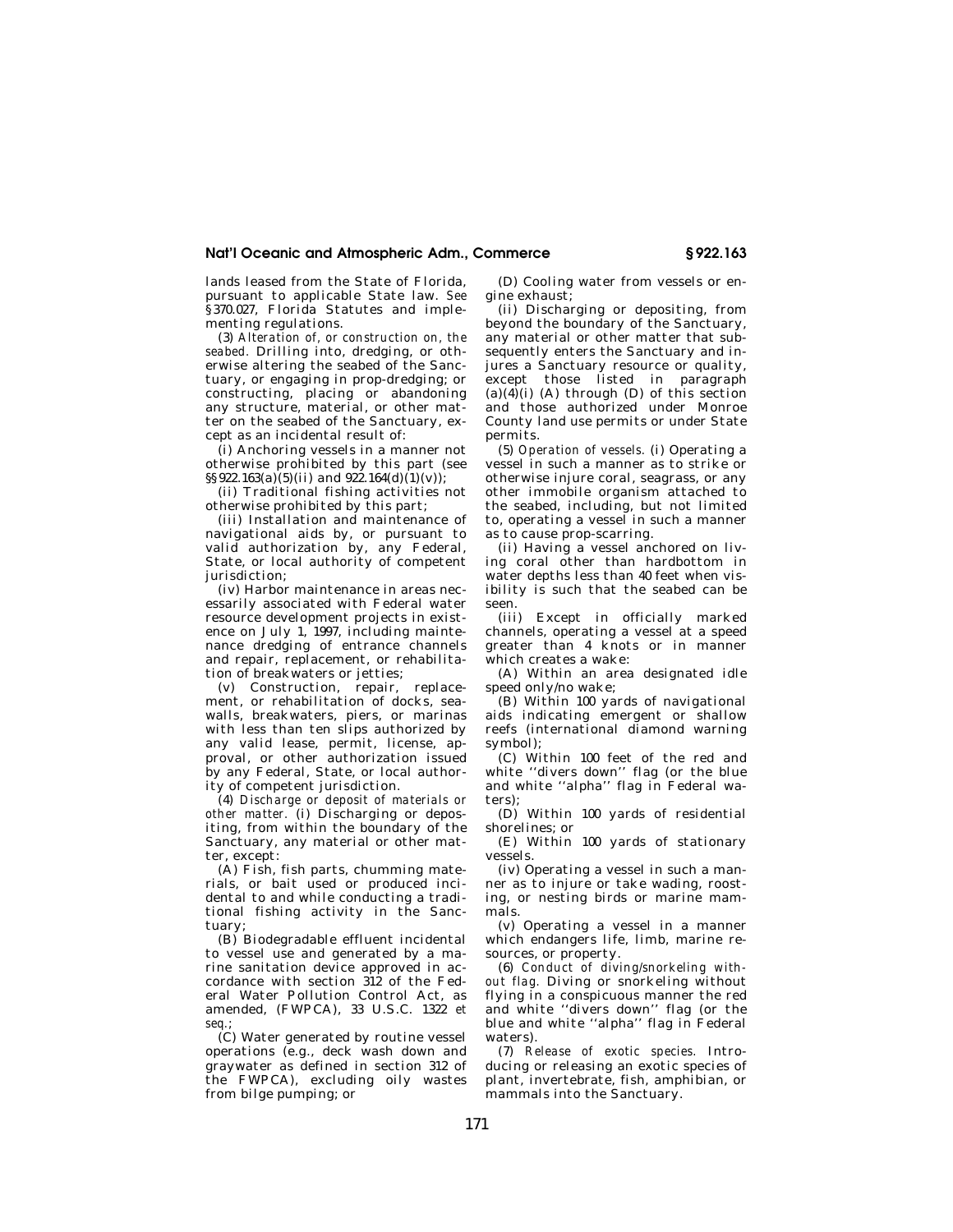(8) *Damage or removal of markers.*  Marking, defacing, or damaging in any way or displacing, removing, or tampering with any official signs, notices, or placards, whether temporary or permanent, or with any navigational aids, monuments, stakes, posts, mooring buoys, boundary buoys, trap buoys, or scientific equipment.

(9) *Movement of, removal of, injury to, or possession of Sanctuary historical resources.* Moving, removing, injuring, or possessing, or attempting to move, remove, injure, or possess, a Sanctuary historical resource.

(10) *Take or possession of protected wildlife*. Taking any marine mammal, sea turtle, or seabird in or above the Sanctuary, *except* as authorized by the Marine Mammal Protection Act, as amended, (MMPA), 16 U.S.C. 1361 *et seq.,* the Endangered Species Act, as amended, (ESA), 16 U.S.C. 1531 *et seq.,*  and the Migratory Bird Treaty Act, as amended, (MBTA) 16 U.S.C. 703 *et seq.* 

(11) *Possession or use of explosives or electrical charges.* Possessing, or using explosives, except powerheads, or releasing electrical charges within the Sanctuary.

(12) *Harvest or possession of marine life species.* Harvesting, possessing, or landing any marine life species, or part thereof, within the Sanctuary, except in accordance with rules 46–42.001 through 46–42.003, 46–42.0035, and 46– 42.004 through 46–42.007, and 46.42.009 of the Florida Administrative Code, reproduced in Appendix VIII to this subpart, and such rules shall apply mutatis mutandis (with necessary editorial changes) to all Federal and State waters within the Sanctuary.

(13) *Interference with law enforcement.*  Interfering with, obstructing, delaying or preventing an investigation, search, seizure, or disposition of seized property in connection with enforcement of the Acts or any regulation or permit issued under the Acts.

(b) Notwithstanding the prohibitions in this section and in §922.164, and any access and use restrictions imposed pursuant thereto, a person may conduct an activity specifically authorized by, and conducted in accordance with the scope, purpose, terms, and conditions of, a National Marine Sanctuary permit issued pursuant to §922.166.

# **§ 922.163 15 CFR Ch. IX (1–1–08 Edition)**

(c) Notwithstanding the prohibitions in this section and in §922.164, and any access and use restrictions imposed pursuant thereto, a person may conduct an activity specifically authorized by a valid Federal, State, or local lease, permit, license, approval, or other authorization in existence on the effective date of these regulations, or by any valid right of subsistence use or access in existence on the effective date of these regulations, provided that the holder of such authorization or right complies with §922.167 and with any terms and conditions on the exercise of such authorization or right imposed by the Director as a condition of certification as he or she deems reasonably necessary to achieve the purposes for which the Sanctuary was designated.

(d) Notwithstanding the prohibitions in this section and in §922.164, and any access and use restrictions imposed pursuant thereto, a person may conduct an activity specifically authorized by any valid Federal, State, or local lease, permit, license, approval, or other authorization issued after the effective date of these regulations, provided that the applicant complies with §922.168, the Director notifies the applicant and authorizing agency that he or she does not object to issuance of the authorization, and the applicant complies with any terms and conditions the Director deems reasonably necessary to protect Sanctuary resources and qualities. Amendments, renewals and extensions of authorizations in existence on the effective date of these regulations constitute authorizations issued after the effective date of these regulations.

(e)(1) All military activities shall be carried out in a manner that avoids to the maximum extent practical any adverse impacts on Sanctuary resources and qualities. The prohibitions in paragraph (a) of this section and §922.164 do not apply to existing classes of military activities which were conducted prior to the effective date of these regulations, as identified in the Environmental Impact Statement and Management Plan for the Sanctuary. New military activities in the Sanctuary are allowed and may be exempted from the prohibitions in paragraph (a) of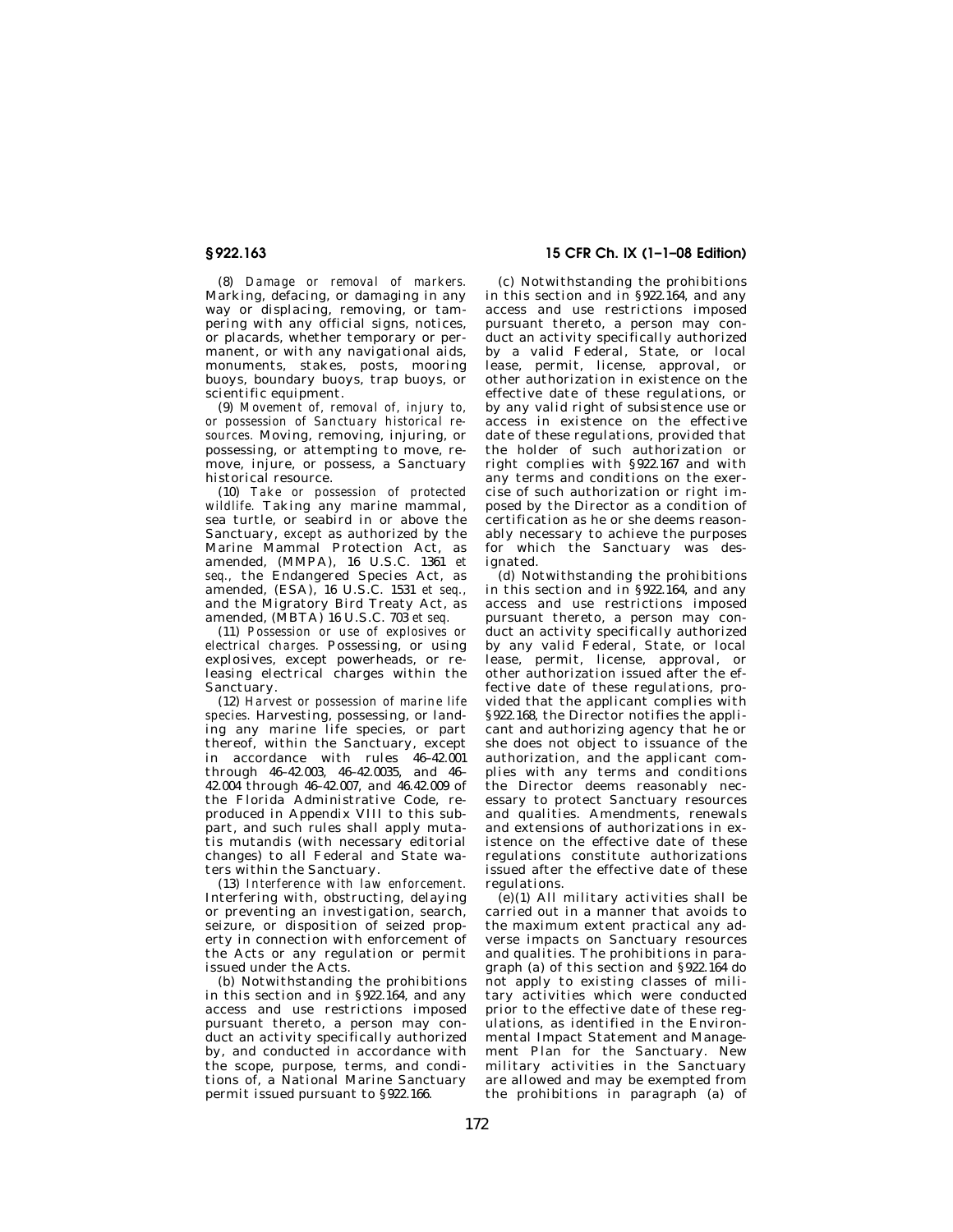this section and in §922.164 by the Director after consultation between the Director and the Department of Defense pursuant to section 304(d) of the NMSA. When a military activity is modified such that it is likely to destroy, cause the loss of, or injure a Sanctuary resource or quality in a manner significantly greater than was considered in a previous consultation under section 304(d) of the NMSA, or it is likely to destroy, cause the loss of, or injure a Sanctuary resource or quality not previously considered in a previous consultation under section 304(d) of the NMSA, the activity is considered a new activity for purposes of this paragraph. If it is determined that an activity may be carried out, such activity shall be carried out in a manner that avoids to the maximum extent practical any adverse impact on Sanctuary resources and qualities.

(2) In the event of threatened or actual destruction of, loss of, or injury to a Sanctuary resource or quality resulting from an untoward incident, including but not limited to spills and groundings caused by the Department of Defense, the cognizant component shall promptly coordinate with the Director for the purpose of taking appropriate actions to prevent, respond to or mitigate the harm and, if possible, restore or replace the Sanctuary resource or quality.

(f) The prohibitions contained in paragraph (a)(5) of this section do not apply to Federal, State and local officers while performing enforcement duties and/or responding to emergencies that threaten life, property, or the environment in their official capacity.

(g) Notwithstanding paragraph (b) of this section and paragraph (a) of §922.168, in no event may the Director issue a permit under  $\S$ 922.166 authorizing, or otherwise approve, the exploration for, leasing, development, or production of minerals or hydrocarbons within the Sanctuary, the disposal of dredged material within the Sanctuary other than in connection with beach renourishment or Sanctuary restoration projects, or the discharge of untreated or primary treated sewage (except by a certification, pursuant to §922.167, of a valid authorization in existence on the effective date of these

regulations), and any purported authorizations issued by other authorities after the effective date of these regulations for any of these activities within the Sanctuary shall be invalid.

(h) Any amendment to these regulations shall not take effect in Florida State waters until approved by the Board of Trustees of the Internal Improvement Trust Fund of the State of Florida. Any fishery regulations in the Sanctuary shall not take effect in Florida State waters until established by the Florida Marine Fisheries Commission.

# **§ 922.164 Additional activity regulations by Sanctuary area.**

In addition to the prohibitions set forth in §922.163, which apply throughout the Sanctuary, the following regulations apply with respect to activities conducted within the Sanctuary areas described in this section and in Appendix (II) through (VII) to this subpart. Activities located within two or more overlapping Sanctuary areas are concurrently subject to the regulations applicable to each overlapping area.

(a) *Areas to be avoided.* Operating a tank vessel or a vessel greater than 50 meters in registered length is prohibited in all areas to be avoided, except if such vessel is a public vessel and its operation is essential for national defense, law enforcement, or responses to emergencies that threaten life, property, or the environment. Appendix VII to this subpart sets forth the geographic coordinates of these areas.

(b) *Existing management areas*—(1) *Key Largo and Looe Key Management Areas.*  The following activities are prohibited within the Key Largo and Looe Key Management Areas (also known as the Key Largo and Looe Key National Marine Sanctuaries) described in Appendix II to this subpart:

(i) Removing, taking, damaging, harmfully disturbing, breaking, cutting, spearing or similarly injuring any coral or other marine invertebrate, or any plant, soil, rock, or other material, except commercial taking of spiny lobster and stone crab by trap and recreational taking of spiny lobster by hand or by hand gear which is consistent with these regulations and the applicable regulations implementing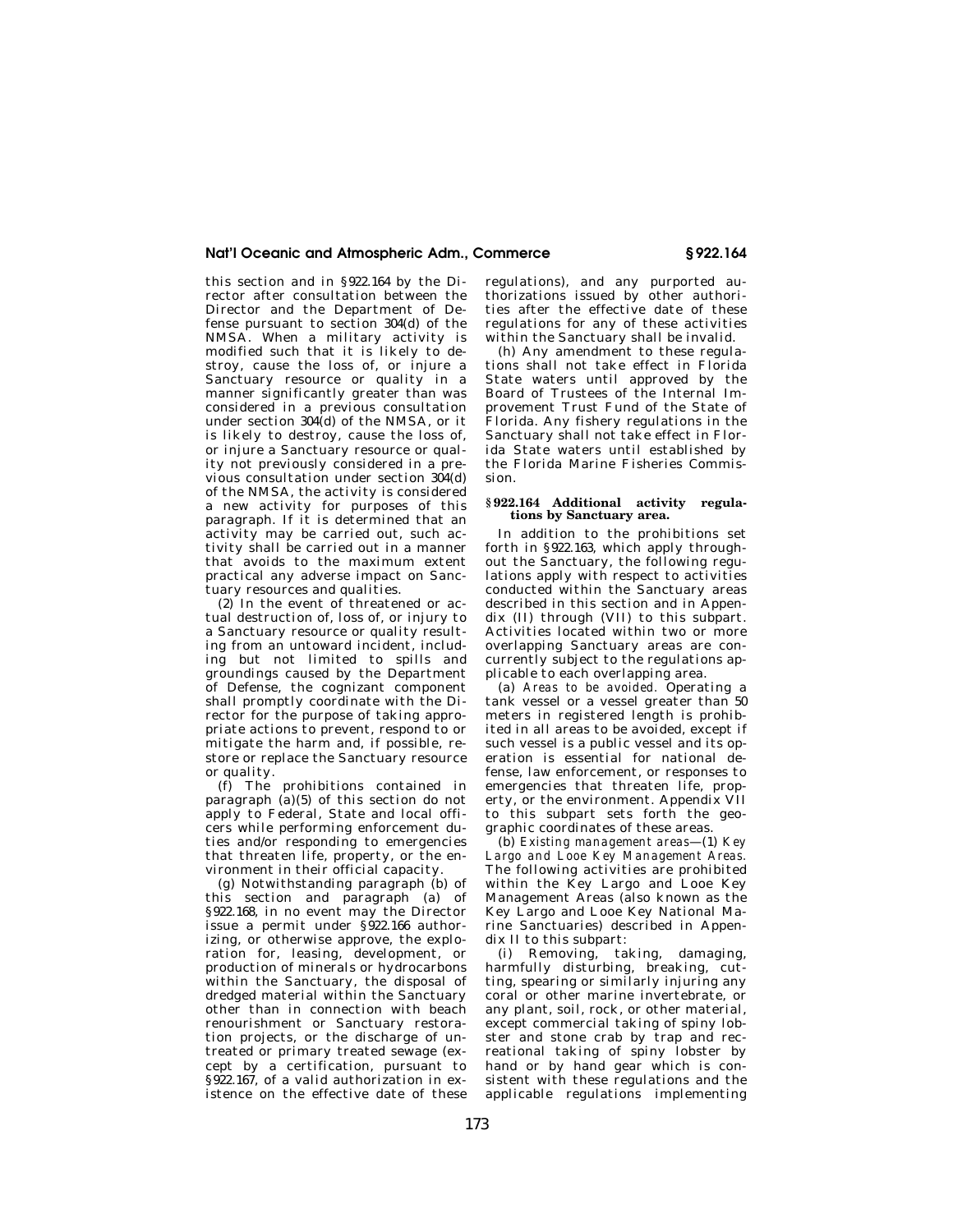**§ 922.164 15 CFR Ch. IX (1–1–08 Edition)** 

the applicable Fishery Management Plan.

(ii) Taking any tropical fish.

(iii) Fishing with wire fish traps, bottom trawls, dredges, fish sleds, or similar vessel-towed or anchored bottom fishing gear or nets.

(iv) Fishing with, carrying or possessing, except while passing through without interruption or for law enforcement purposes: pole spears, air rifles, bows and arrows, slings, Hawaiian slings, rubber powered arbaletes, pneumatic and spring-loaded guns or similar devices known as spearguns.

(2) *Great White Heron and Key West National Wildlife Refuge Management Areas.* Operating a personal watercraft, operating an airboat, or water skiing except within Township 66 South, Range 29 East, Sections 5, 11, 12 and 14; Township 66 South, Range 28 East, Section 2; Township 67 South, Range 26 East, Sections 16 and 20, all Tallahassee Meridian, are prohibited within the marine portions of the Great White Heron and Key West National Wildlife Refuge Management Areas described in Appendix II to this subpart.

(c) *Wildlife management areas.* (1) Marine portions of the Wildlife Management Areas listed in Appendix III to this subpart or portions thereof may be designated ''idle speed only/no-wake,'' ''no-motor'' or ''no-access buffer'' zones or ''closed''. The Director, in cooperation with other Federal, State, or local resource management authorities, as appropriate, shall post signs conspicuously, using mounting posts, buoys, or other means according to location and purpose, at appropriate intervals and locations, clearly delineating an area as an ''idle speed only/no wake'', a ''nomotor'', or a ''no-access buffer'' zone or as ''closed'', and allowing instant, longrange recognition by boaters. Such signs shall display the official logo of the Sanctuary.

(2) The following activities are prohibited within the marine portions of the Wildlife Management Areas listed in Appendix III to this subpart:

(i) In those marine portions of any Wildlife Management Area designated an ''idle speed only/no wake'' zone in Appendix III to this subpart, operating a vessel at a speed greater that idle speed only/no wake.

(ii) In those marine portions of any Wildlife Management Area designated a ''no-motor'' zone in Appendix III to this subpart, using internal combustion motors or engines for any purposes. A vessel with an internal combustion motor or engine may access a ''no-motor'' zone only through the use of a push pole, paddle, sail, electric motor or similar means of propulsion.

(iii) In those marine portions of any Wildlife Management Area designated a ''no-access buffer'' zone in Appendix III of this subpart, entering the area by vessel.

(iv) In those marine portions of any Wildlife Management Area designated as closed in Appendix III of this subpart, entering or using the area.

(3) The Director shall coordinate with other Federal, State, or local resource management authorities, as appropriate, in the establishment and enforcement of access restrictions described in paragraph (c)(2) (i)–(iv) of this section in the marine portions of Wildlife Management Areas.

(4) The Director may modify the number and location of access restrictions described in paragraph (c)(2) (i)– (iv) of this section within the marine portions of a Wildlife Management Area if the Director finds that such action is reasonably necessary to minimize disturbances to Sanctuary wildlife, or to ensure protection and preservation of Sanctuary wildlife consistent with the purposes of the Sanctuary designation and other applicable law governing the protection and preservation of wildlife resources in the Sanctuary. The Director will effect such modification by:

(i) Publishing in the FEDERAL REG-ISTER, after notice and an opportunity for public comments in accordance, an amendment to the list of such areas set forth in Appendix III to this subpart, and a notice regarding the time and place where maps depicting the precise locations of such restrictions will be made available for public inspection, and

(ii) Posting official signs delineating such restrictions in accordance with paragraph  $(c)(1)$  of this section.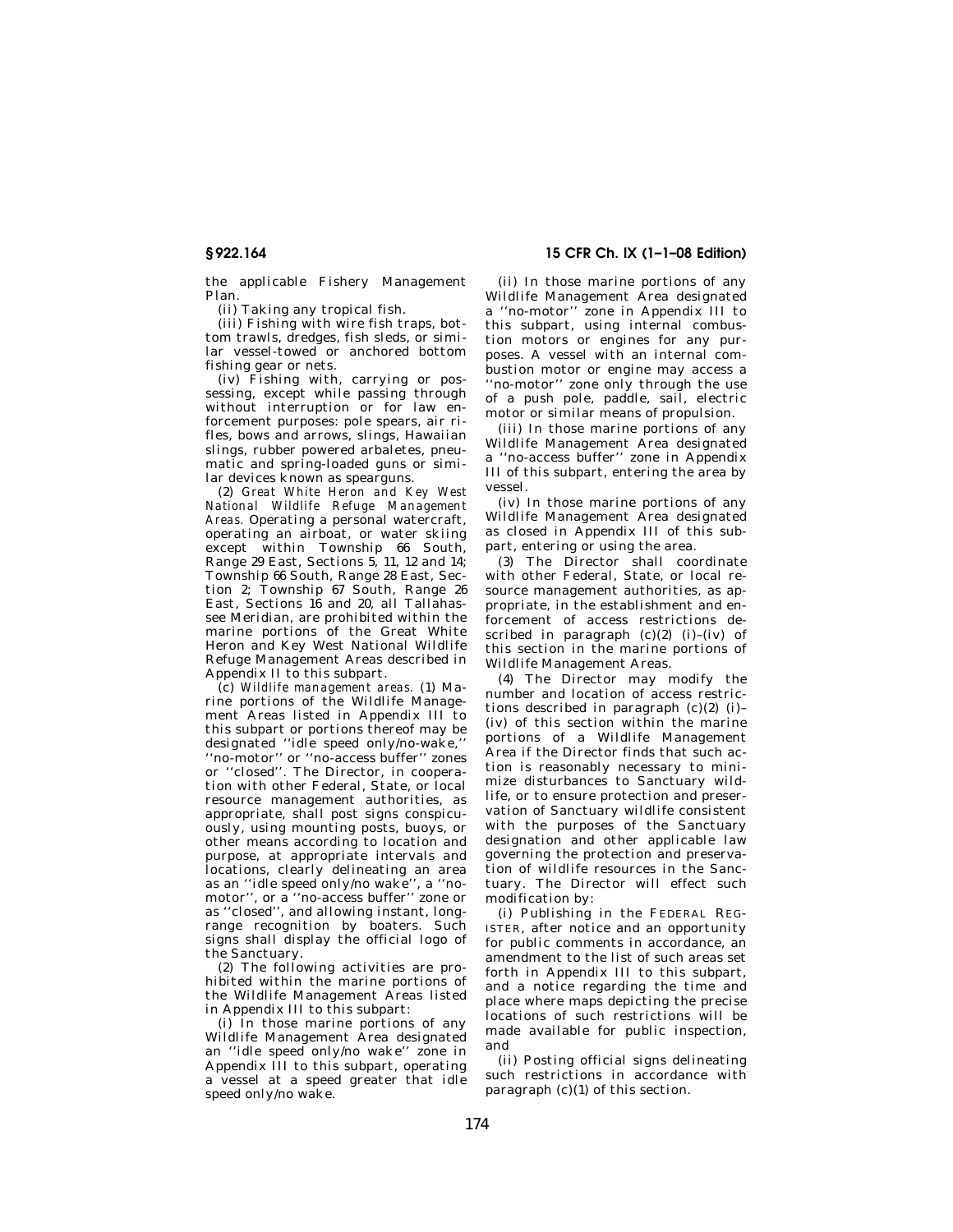(d) *Ecological Reserves and Sanctuary Preservation Areas.* (1) The following activities are prohibited within the Ecological Reserves described in Appendix IV to this subpart, and within the Sanctuary Preservation Areas, described in Appendix V to this subpart:

(i) Discharging or depositing any material or other matter except cooling water or engine exhaust.

(ii) Possessing, moving, harvesting, removing, taking, damaging, disturbing, breaking, cutting, spearing, or otherwise injuring any coral, marine invertebrate, fish, bottom formation, algae, seagrass or other living or dead organism, including shells, or attempting any of these activities. However, fish, invertebrates, and marine plants may be possessed aboard a vessel in an Ecological Reserve or Sanctuary Preservation Area, provided such resources can be shown not to have been harvested within, removed from, or taken within, the Ecological Reserve or Sanctuary Preservation Area, as applicable, by being stowed in a cabin, locker, or similar storage area prior to entering and during transit through such reserves or areas, provided further that in an Ecological Reserve or Sanctuary Preservation Area located in Florida State waters, such vessel is in continuous transit through the Ecological Reserve or Sanctuary Preservation Area.

(iii) Except for catch and release fishing by trolling in the Conch Reef, Alligator Reef, Sombrero Reef, and Sand Key SPAs, fishing by any means. However, gear capable of harvesting fish may be aboard a vessel in an Ecological Reserve or Sanctuary Preservation Area, provided such gear is not available for immediate use when entering and during transit through such Ecological Reserve or Sanctuary Preservation Area, and no presumption of fishing activity shall be drawn therefrom.

(iv) Touching living or dead coral, including but not limited to, standing on a living or dead coral formation.

(v) *Anchoring in the Tortugas Ecological Reserve.* In all other Ecological Reserves and Sanctuary Preservation Areas, placing any anchor in a way that allows the anchor or any portion of the anchor apparatus (including the anchor, chain or rope) to touch living

or dead coral, or any attached living organism. When anchoring dive boats, the first diver down must inspect the anchor to ensure that it is not touching living or dead coral, and will not shift in such a way as to touch such coral or other attached organism. No further diving shall take place until the anchor is placed in accordance with these requirements.

(vi) Except in the Tortugas Ecological Reserve where mooring buoys must be used, anchoring instead of mooring when a mooring buoy is available or anchoring in other than a designated anchoring area when such areas have been designated and are available.

(vii) Except for passage without interruption through the area, for law enforcement purposes, or for purposes of monitoring pursuant to paragraph  $(d)(2)$  of this section, violating a temporary access restriction imposed by the Director pursuant to paragraph (d)(2) of this section.

(viii) Except for passage without interruption through the area, for law enforcement purposes, or for purposes of monitoring pursuant to paragraph (d)(2) of this section: entering the Tortugas South area of the Tortugas Ecological Reserve; or entering the Tortugas North area of the Tortugas Ecological Reserve without a valid access permit issued pursuant to §922.167 or entering or leaving the Tortugas North area with a valid access permit issued pursuant to §922.167 without notifying FKNMS staff at the Dry Tortugas National Park office by telephone or radio no less than 30 minutes and no more than 6 hours, before entering and upon leaving the Tortugas Ecological Reserve.

(ix) Tying a vessel greater than 100 feet (30.48 meters) LOA, or tying more than one vessel (other than vessels carried on board a vessel) if the combined lengths would exceed 100 feet (30.48 meters) LOA, to a mooring buoy or to a vessel tied to a mooring buoy in the Tortugas Ecological Reserve.

(2) The Director may temporarily restrict access to any portion of any Sanctuary Preservation Area or Ecological Reserve if the Director, on the basis of the best available data, information and studies, determines that a concentration of use appears to be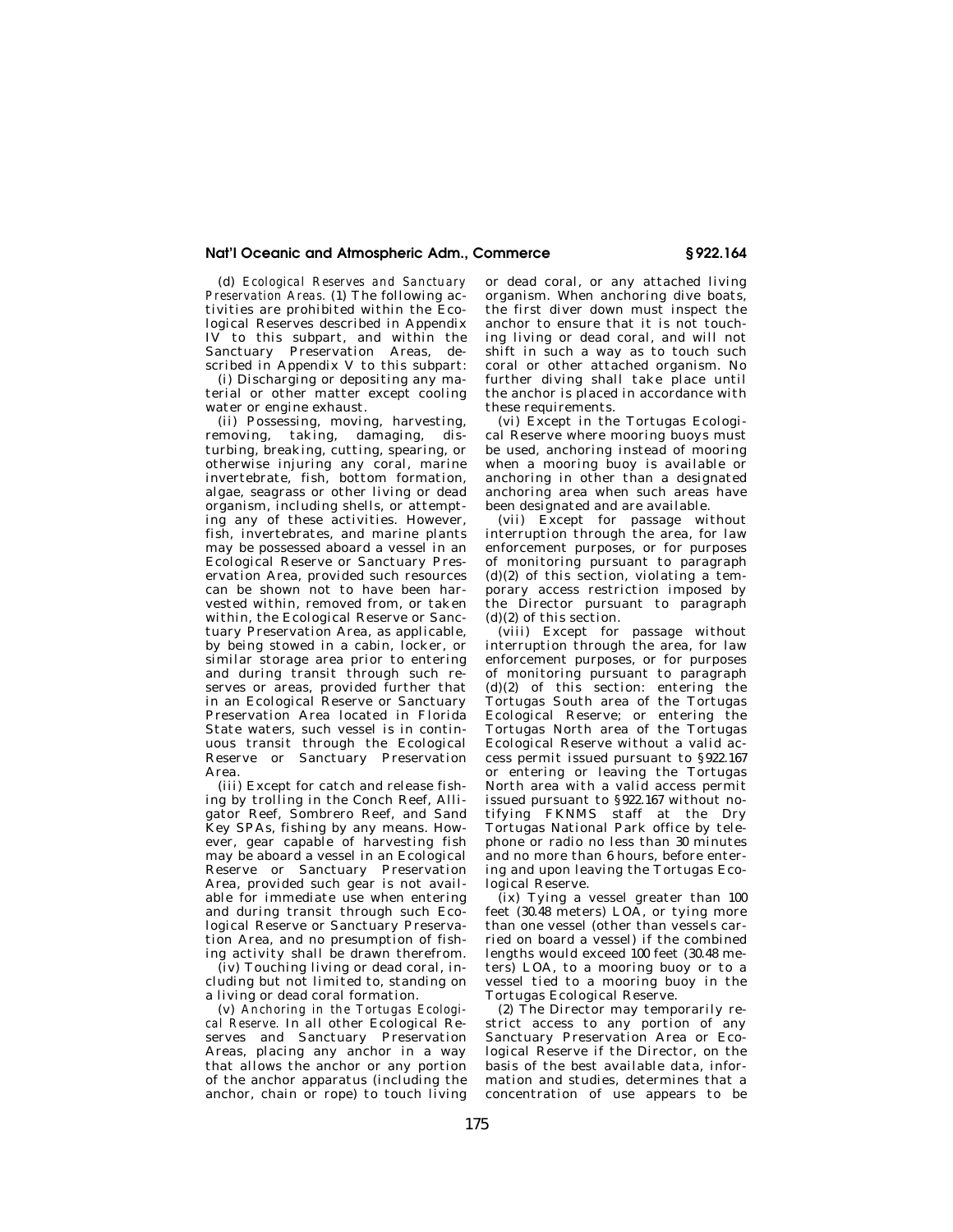causing or contributing to significant degradation of the living resources of the area and that such action is reasonably necessary to allow for recovery of the living resources of such area. The Director will provide for continuous monitoring of the area during the pendency of the restriction. The Director will provide public notice of the restriction by publishing a notice in the FEDERAL REGISTER, and by such other means as the Director may deem appropriate. The Director may only restrict access to an area for a period of 60 days, with one additional 60 day renewal. The Director may restrict access to an area for a longer period pursuant to a notice and opportunity for public comment rulemaking under the Administrative Procedure Act. Such restriction will be kept to the minimum amount of area necessary to achieve the purposes thereof.

(e) *Special-use Areas.* (1) The Director may set aside discrete areas of the Sanctuary as Special-use Areas, and, by designation pursuant to this paragraph, impose the access and use restrictions specified in paragraph (e)(3) of this section. Special-use Areas are described in Appendix VI to this subpart, in accordance with the following designations and corresponding objectives:

(i) ''Recovery area'' to provide for the recovery of Sanctuary resources from degradation or other injury attributable to human uses;

(ii) ''Restoration area'' to provide for restoration of degraded or otherwise injured Sanctuary resources;

(iii) ''Research-only area'' to provide for scientific research or education relating to protection and management, through the issuance of a Sanctuary General permit for research pursuant to §922.166 of these regulations; and

(iv) ''Facilitated-use area'' to provide for the prevention of use or user conflicts or the facilitation of access and use, or to promote public use and understanding, of Sanctuary resources through the issuance of special-use permits.

(2) A Special-use Area shall be no larger than the size the Director deems reasonably necessary to accomplish the applicable objective.

**§ 922.164 15 CFR Ch. IX (1–1–08 Edition)** 

(3) Persons conducting activities within any Special-use Area shall comply with the access and use restrictions specified in this paragraph and made applicable to such area by means of its designation as a ''recovery area,'' ''restoration area,'' ''research-only area,'' or ''facilitated-use area.'' Except for passage without interruption through the area or for law enforcement purposes, no person may enter a Special-use Area except to conduct or cause to be conducted the following activities:

(i) In such area designated as a ''recovery area'' or a ''restoration area'', habitat manipulation related to restoration of degraded or otherwise injured Sanctuary resources, or activities reasonably necessary to monitor recovery of degraded or otherwise injured Sanctuary resources;

(ii) In such area designated as a ''research only area'', scientific research or educational use specifically authorized by and conducted in accordance with the scope, purpose, terms and conditions of a valid National Marine Sanctuary General or Historical Resources permit, or

(iii) In such area designated as a ''facilitated-use area'', activities specified by the Director or specifically authorized by and conducted in accordance with the scope, purpose, terms, and conditions of a valid Special-use permit.

(4)(i) The Director may modify the number of, location of, or designations applicable to, Special-use Areas by publishing in the FEDERAL REGISTER, after notice and an opportunity for public comment in accordance with the Administrative Procedure Act, an amendment to Appendix VI to this subpart, except that, with respect to such areas designated as a ''recovery area,''

''restoration area,'' or ''research only area,'' the Director may modify the number of, location of, or designation applicable to, such areas by publishing a notice of such action in the FEDERAL REGISTER if the Director determines that immediate action is reasonably necessary to:

(A) Prevent significant injury to Sanctuary resources where circumstances create an imminent risk to such resources;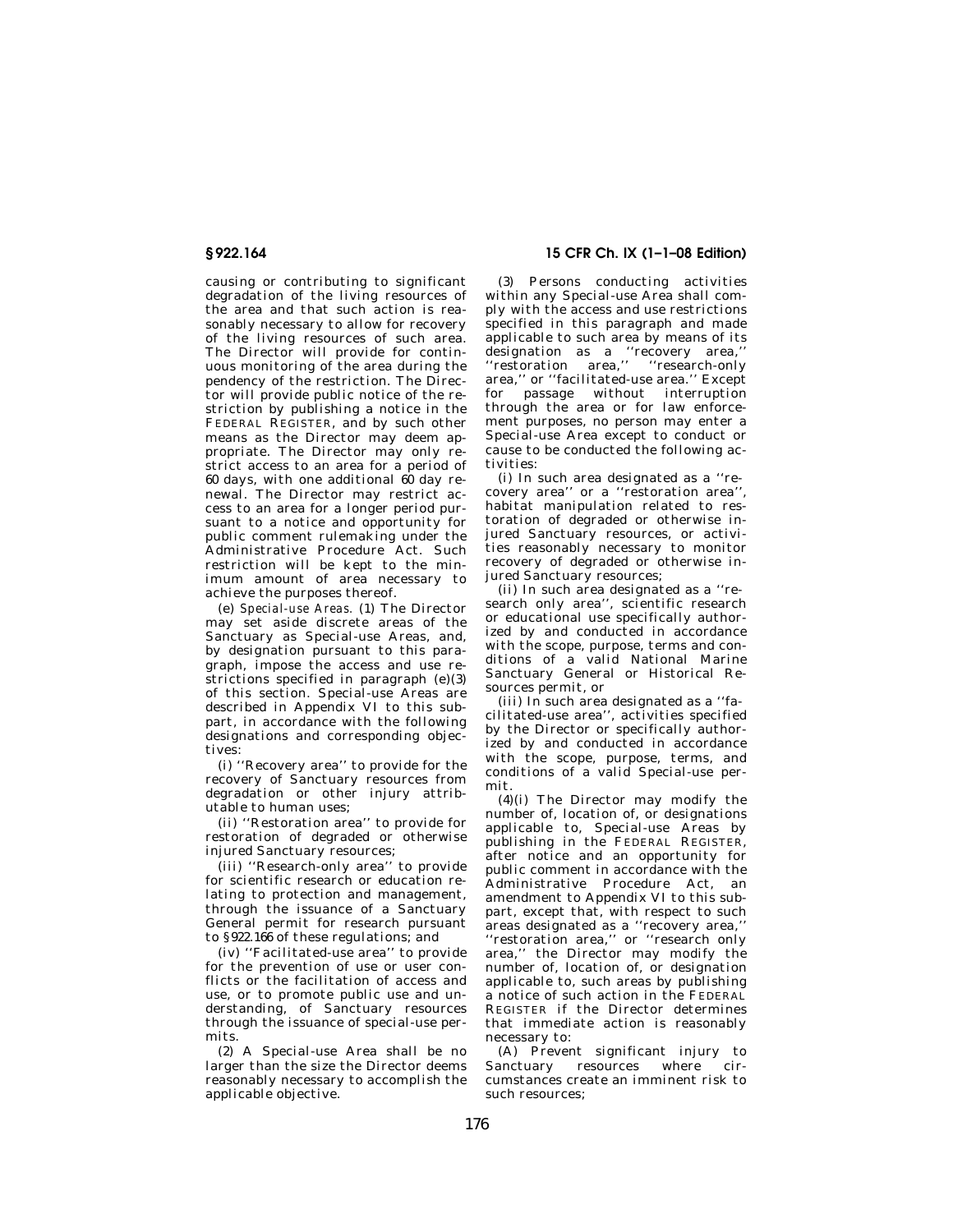(B) Initiate restoration activity where a delay in time would significantly impair the ability of such restoration activity to succeed;

(C) Initiate research activity where an unforeseen natural event produces an opportunity for scientific research that may be lost if research is not initiated immediately.

(ii) If the Director determines that a notice of modification must be promulgated immediately in accordance with paragraph  $(e)(4)(i)$  of this section, the Director will, as part of the same notice, invite public comment and specify that comments will be received for 15 days after the effective date of the notice. As soon as practicable after the end of the comment period, the Director will either rescind, modify or allow the modification to remain unchanged through notice in the FEDERAL REG-ISTER.

(f) Additional Wildlife Management Areas, Ecological Reserves, Sanctuary Preservation Areas, or Special-use Areas, and additional restrictions in such areas, shall not take effect in Florida State waters unless first approved by the Board of Trustees of the Internal Improvement Trust Fund of the State of Florida.

(g) *Anchoring on Tortugas Bank.* Vessels 50 meters or greater in registered length, are prohibited from anchoring on the portion of Tortugas Bank within the Florida Keys National Marine Sanctuary west of the Dry Tortugas National Park that is outside of the Tortugas Ecological Reserve. The boundary of the area closed to anchoring by vessels 50 meters or greater in registered length is formed by connecting in succession the points at the following coordinates (based on the North American Datum of 1983):

(1) 24 deg. 32.00′ N 83 deg. 00.05′ W (2) 24 deg. 37.00′ N 83 deg. 06.00′ W (3) 24 deg. 39.00′ N 83 deg. 06.00′ W

(4) 24 deg. 39.00′ N 83 deg. 00.05′ W

(5) 24 deg. 32.00′ N 83 deg. 00.05′ W

[62 FR 32161, June 12, 1997, as amended at 63 FR 43873, Aug. 17, 1998; 66 FR 4369, Jan. 17, 2001]

# **§ 922.165 Emergency regulations.**

Where necessary to prevent or minimize the destruction of, loss of, or injury to a Sanctuary resource or quality, or minimize the imminent risk of such destruction, loss, or injury, any and all activities are subject to immediate temporary regulation, including prohibition. Emergency regulations shall not take effect in Florida territorial waters until approved by the Governor of the State of Florida. Any temporary regulation may be in effect for up to 60 days, with one 60-day extension. Additional or extended action will require notice and comment rulemaking under the Administrative Procedure Act, notice in local newspapers, notice to Mariners, and press releases.

## **§ 922.166 Permits other than for access to the Tortugas Ecological Reserve—application procedures and issuance criteria.**

(a) *National Marine Sanctuary General Permit.* (1) A person may conduct an activity prohibited by §§922.163 or 922.164, other than an activity involving the survey/inventory, research/recovery, or deaccession/transfer of Sanctuary historical resources, if such activity is specifically authorized by, and provided such activity is conducted in accordance with the scope, purpose, terms and conditions of, a National Marine Sanctuary General permit issued under this paragraph (a).

(2) The Director, at his or her discretion, may issue a General permit under this paragraph (a), subject to such terms and conditions as he or she deems appropriate, if the Director finds that the activity will:

(i) Further research or monitoring related to Sanctuary resources and qualities;

(ii) Further the educational value of the Sanctuary;

(iii) Further the natural or historical resource value of the Sanctuary;

(iv) Further salvage or recovery operations in or near the Sanctuary in connection with a recent air or marine casualty;

(v) Assist in managing the Sanctuary; or

(vi) Otherwise further Sanctuary purposes, including facilitating multiple use of the Sanctuary, to the extent compatible with the primary objective of resource protection.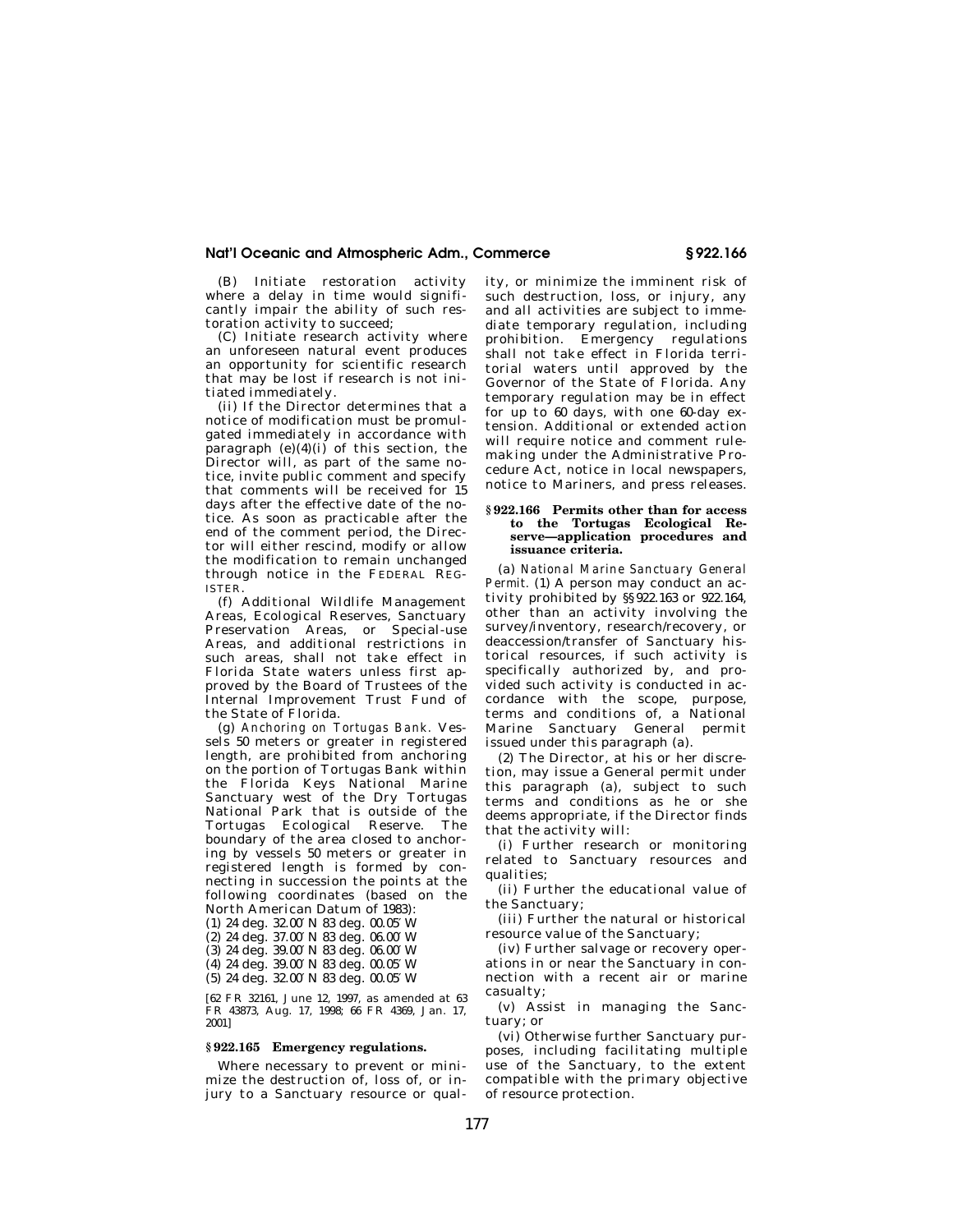(3) The Director shall not issue a General permit under this paragraph (a), unless the Director also finds that:

(i) The applicant is professionally qualified to conduct and complete the proposed activity;

(ii) The applicant has adequate financial resources available to conduct and complete the proposed activity;

(iii) The duration of the proposed activity is no longer than necessary to achieve its stated purpose;

(iv) The methods and procedures proposed by the applicant are appropriate to achieve the proposed activity's goals in relation to the activity's impacts on Sanctuary resources and qualities;

(v) The proposed activity will be conducted in a manner compatible with the primary objective of protection of Sanctuary resources and qualities, considering the extent to which the conduct of the activity may diminish or enhance Sanctuary resources and qualities, any indirect, secondary or cumulative effects of the activity, and the duration of such effects;

(vi) It is necessary to conduct the proposed activity within the Sanctuary to achieve its purposes; and

(vii) The reasonably expected end value of the activity to the furtherance of Sanctuary goals and purposes outweighs any potential adverse impacts on Sanctuary resources and qualities from the conduct of the activity.

(4) For activities proposed to be conducted within any of the areas described in  $§922.164$ <sup>(b)–(e)</sup>, the Director shall not issue a permit unless he or she further finds that such activities will further and are consistent with the purposes for which such area was established, as described in §§922.162 and 922.164 and in the management plan for the Sanctuary.

(b) *National Marine Sanctuary Survey/ Inventory of Historical Resources Permit.*  (1) A person may conduct an activity prohibited by §§922.163 or 922.164 involving the survey/inventory of Sanctuary historical resources if such activity is specifically authorized by, and is conducted in accordance with the scope. purpose, terms and conditions of, a .<br>Survey/Inventory of Historical Resources permit issued under this paragraph (b). Such permit is not required if such survey/inventory activity does

# **§ 922.166 15 CFR Ch. IX (1–1–08 Edition)**

not involve any activity prohibited by §§922.163 or 922.164. Thus, survey/inventory activities that are non-intrusive, do not include any excavation, removal, or recovery of historical resources, and do not result in destruction of, loss of, or injury to Sanctuary resources or qualities do not require a permit. However, if a survey/inventory activity will involve test excavations or removal of artifacts or materials for evaluative purposes, a Survey/Inventory of Historical Resources permit is required. Regardless of whether a Survey/Inventory permit is required, a person may request such permit. Persons who have demonstrated their professional abilities under a Survey/Inventory permit will be given preference over other persons in consideration of the issuance of a Research/Recovery permit. While a Survey/Inventory permit does not grant any rights with regards to areas subject to pre-existing rights of access which are still valid, once a permit is issued for an area, other survey/inventory permits will not be issued for the same area during the period for which the permit is valid.

(2) The Director, at his or her discretion, may issue a Survey/Inventory permit under this paragraph (b), subject to such terms and conditions as he or she deems appropriate, if the Director finds that such activity:

(i) Satisfies the requirements for a permit issued under paragraph (a)(3) of .<br>this section;

(ii) Either will be non-intrusive, not include any excavation, removal, or recovery of historical resources, and not result in destruction of, loss of, or injury to Sanctuary resources or qualities, or if intrusive, will involve no more than the minimum manual alteration of the seabed and/or the removal of artifacts or other material necessary for evaluative purposes and will cause no significant adverse impacts on Sanctuary resources or qualities; and

(iii) That such activity will be conducted in accordance with all requirements of the Programmatic Agreement for the Management of Submerged Cultural Resources in the Florida Keys National Marine Sanctuary among NOAA, the Advisory Council on Historic Preservation, and the State of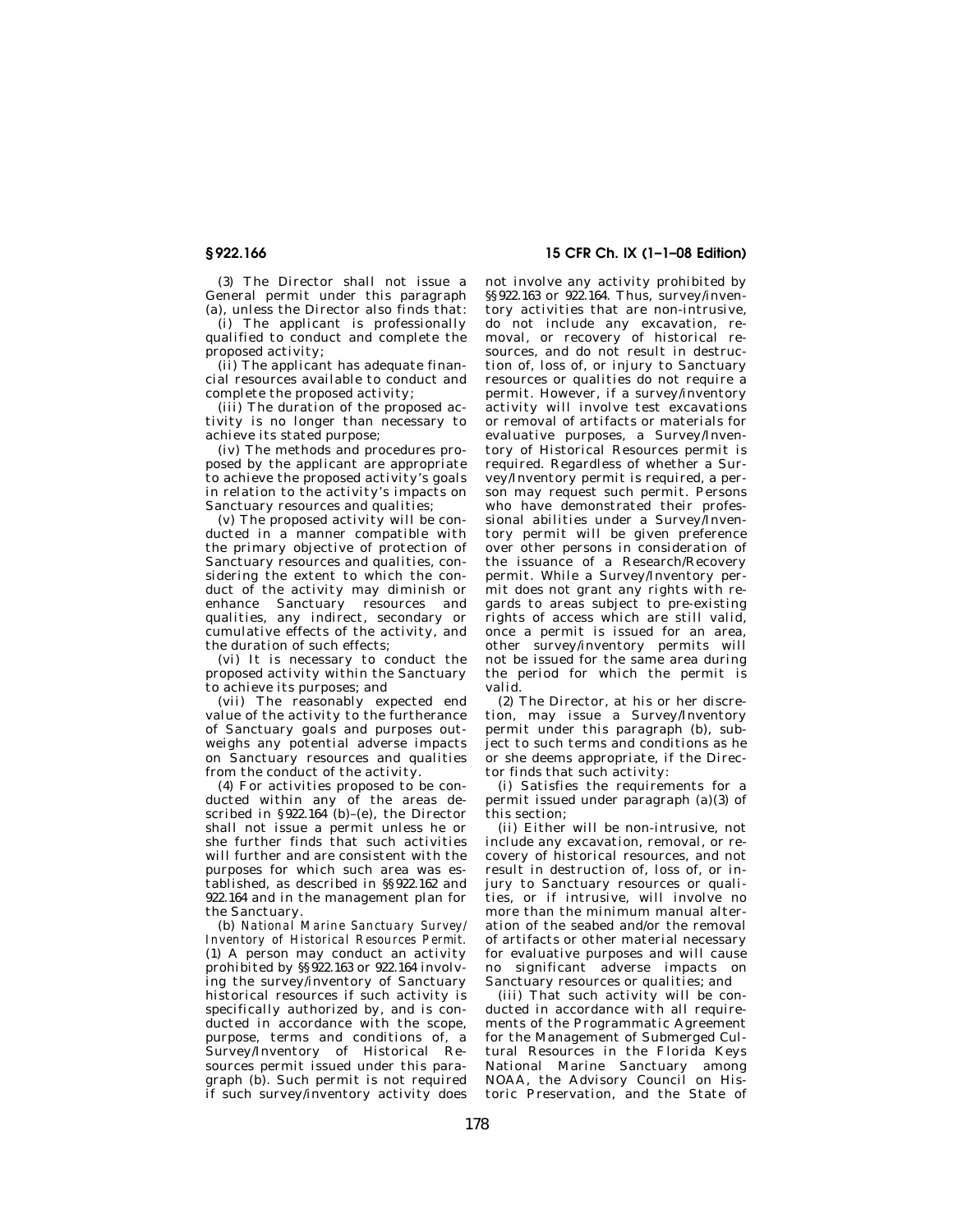Florida (hereinafter SCR Agreement), and that such permit issuance is in accordance with such SCR Agreement. Copies of the SCR Agreement may also be examined at, and obtained from, the Sanctuaries and Reserves Division, Office of Ocean and Coastal Resource Management, National Ocean Service, National Oceanic and Atmospheric Administration, 1305 East-West Highway, 12th floor, Silver Spring, MD 20910; or from the Florida Keys National Marine Sanctuary Office, P.O. Box 500368, Marathon, FL 33050.

(c) *National Marine Sanctuary Research/Recovery of Sanctuary Historical Resources Permit.* (1) A person may conduct any activity prohibited by §§922.163 or 922.164 involving the research/recovery of Sanctuary historical resources if such activity is specifically authorized by, and is conducted in accordance with the scope, purpose, terms and conditions of, a Research/Recovery of Historical Resources permit issued under this paragraph (c).

(2) The Director, at his or her discretion, may issue a Research/Recovery of Historical Resources permit, under this paragraph (c), and subject to such terms and conditions as he or she deems appropriate, if the Director finds that:

(i) Such activity satisfies the requirements for a permit issued under paragraph (a)(3) of this section;

(ii) The recovery of the resource is in the public interest as described in the SCR Agreement;

(iii) Recovery of the resource is part of research to preserve historic information for public use; and

(iv) Recovery of the resource is necessary or appropriate to protect the resource, preserve historical information, and/or further the policies and purposes of the NMSA and the FKNMSPA, and that such permit issuance is in accordance with, and that the activity will be conducted in accordance with, all requirements of the SCR Agreement.

(d) *National Marine Sanctuary Specialuse Permit.* (1) A person may conduct any commercial or concession-type activity prohibited by  $\S$ §922.163 or 922.164, if such activity is specifically authorized by, and is conducted in accordance with the scope, purpose, terms and con-

ditions of, a Special-use permit issued under this paragraph (d). A Special-use permit is required for the deaccession/ transfer of Sanctuary historical resources.

(2) The Director, at his or her discretion, may issue a Special-use permit in accordance with this paragraph (d), and subject to such terms and conditions as he or she deems appropriate and the mandatory terms and conditions of section 310 of the NMSA, if the Director finds that issuance of such permit is reasonably necessary to: establish conditions of access to and use of any Sanctuary resource; or promote public use and understanding of any Sanctuary resources. No permit may be issued unless the activity is compatible with the purposes for which the Sanctuary was designated and can be conducted in a manner that does not destroy, cause the loss of, or injure any Sanctuary resource, and if for the deaccession/transfer of Sanctuary Historical Resources, unless such permit issuance is in accordance with, and that the activity will be conducted in accordance with, all requirements of the SCR Agreement.

(3) The Director may assess and collect fees for the conduct of any activity authorized by a Special-use permit issued pursuant to this paragraph (d). No Special-use permit shall be effective until all assessed fees are paid, unless otherwise provided by the Director by a fee schedule set forth as a permit condition. In assessing a fee, the Director shall include:

(i) All costs incurred, or expected to be incurred, in reviewing and processing the permit application, including, but not limited to, costs for:

(A) Number of personnel;

(B) Personnel hours;

(C) Equipment;

(D) Biological assessments;

(E) Copying; and

(F) Overhead directly related to reviewing and processing the permit application;

(ii) All costs incurred, or expected to be incurred, as a direct result of the conduct of the activity for which the Special-use permit is being issued, including, but not limited to:

(A) The cost of monitoring the conduct both during the activity and after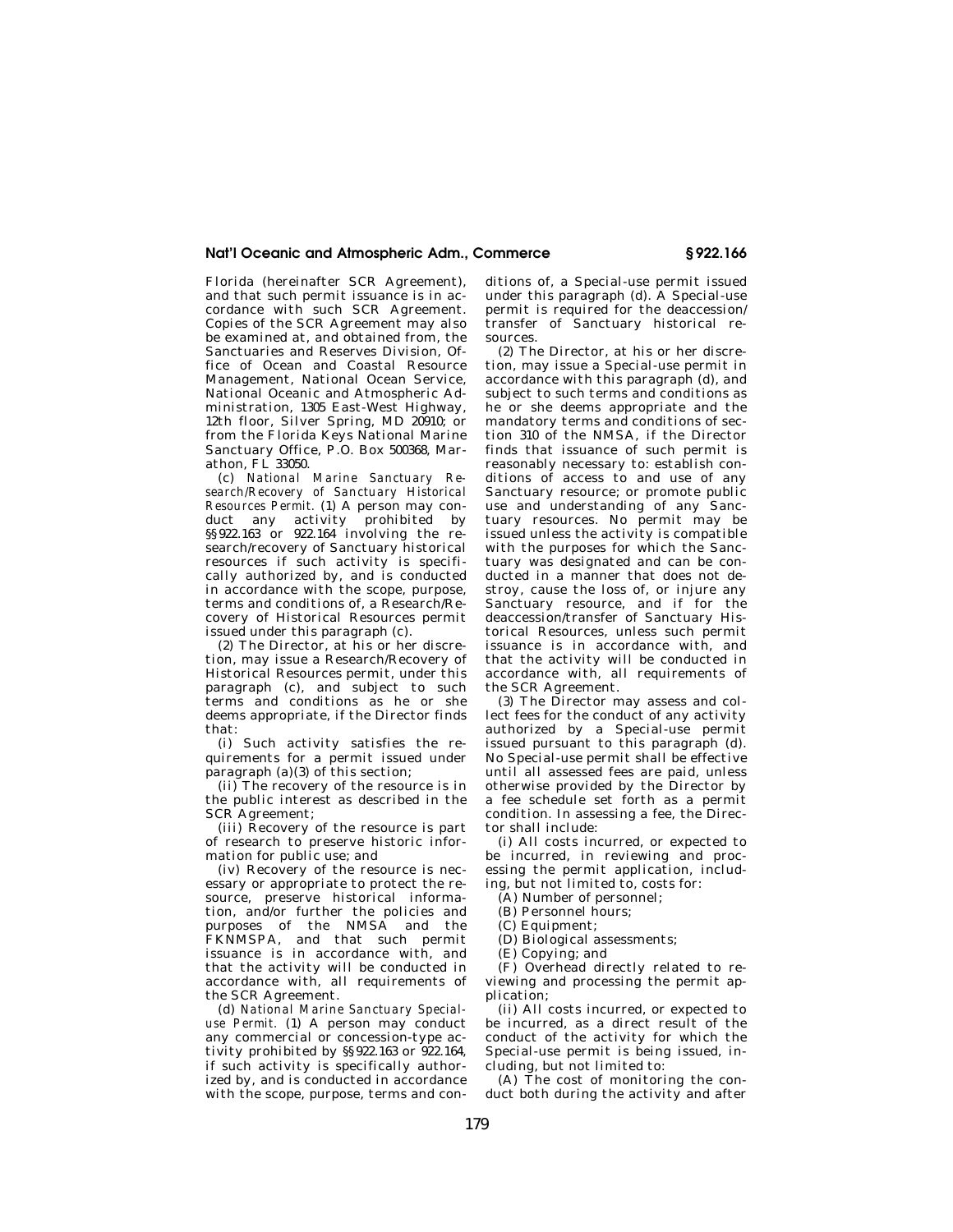the activity is completed in order to assess the impacts to Sanctuary resources and qualities;

(B) The use of an official NOAA observer, including travel and expenses and personnel hours; and

(C) Overhead costs directly related to the permitted activity; and

(iii) An amount which represents the fair market value of the use of the Sanctuary resource and a reasonable return to the United States Government.

(4) Nothing in this paragraph (d) shall be considered to require a person to obtain a permit under this paragraph for the conduct of any fishing activities within the Sanctuary.

(e) *Applications.* (1) Applications for permits should be addressed to the Director, Office of Ocean and Coastal Resource Management; ATTN: Sanctuary Superintendent, Florida Keys National Marine Sanctuary, P.O. Box 500368, Marathon, FL 33050. All applications must include:

(i) A detailed description of the proposed activity including a timetable for completion of the activity and the equipment, personnel and methodology to be employed;

(ii) The qualifications and experience of all personnel;

(iii) The financial resources available to the applicant to conduct and complete the proposed activity;

(iv) A statement as to why it is necessary to conduct the activity within the Sanctuary;

(v) The potential impacts of the activity, if any, on Sanctuary resources and qualities;

(vi) The benefit to be derived from the activity; and

(vii) Such other information as the Director may request depending on the type of activity. Copies of all other required licenses, permits, approvals, or other authorizations must be attached to the application.

(2) Upon receipt of an application, the Director may request such additional information from the applicant as he or she deems reasonably necessary to act on the application and may seek the views of any persons. The Director may require a site visit as part of the permit evaluation. Unless otherwise specified, the information re-

**§ 922.166 15 CFR Ch. IX (1–1–08 Edition)** 

quested must be received by the Director within 30 days of the postmark date of the request. Failure to provide such additional information on a timely basis may be deemed by the Director to constitute abandonment or withdrawal of the permit application.

(f) A permit may be issued for a period not exceeding five years. All permits will be reviewed annually to determine the permittee's compliance with permit scope, purpose, terms and conditions and progress toward reaching the stated goals and appropriate action taken under paragraph (g) of this section if warranted. A permittee may request permit renewal pursuant to the same procedures for applying for a new permit. Upon the permittee's request for renewal, the Director shall review all reports submitted by the permittee as required by the permit conditions. In order to renew the permit, the Director must find that the:

(1) Activity will continue to further the purposes for which the Sanctuary was designated in accordance with the criteria applicable to the initial issuance of the permit;

(2) Permittee has at no time violated the permit, or these regulations; and

(3) The activity has not resulted in any unforeseen adverse impacts to Sanctuary resources or qualities.

(g) The Director may amend, suspend, or revoke a permit for good cause. The Director may deny a permit application, in whole or in part, if it is determined that the permittee or applicant has acted in violation of a previous permit, of these regulations, of the NMSA or FKNMSPA, or for other good cause. Any such action shall be communicated in writing to the permittee or applicant by certified mail and shall set forth the reason(s) for the action taken. Procedures governing permit sanctions and denials for enforcement reasons are set forth in Subpart D of 15 CFR part 904.

(h) The applicant for or holder of a National Marine Sanctuary permit may appeal the denial, conditioning, amendment, suspension or revocation of the permit in accordance with the procedures set forth in §922.50.

(i) A permit issued pursuant to this section other than a Special-use permit is nontransferable. Special-use permits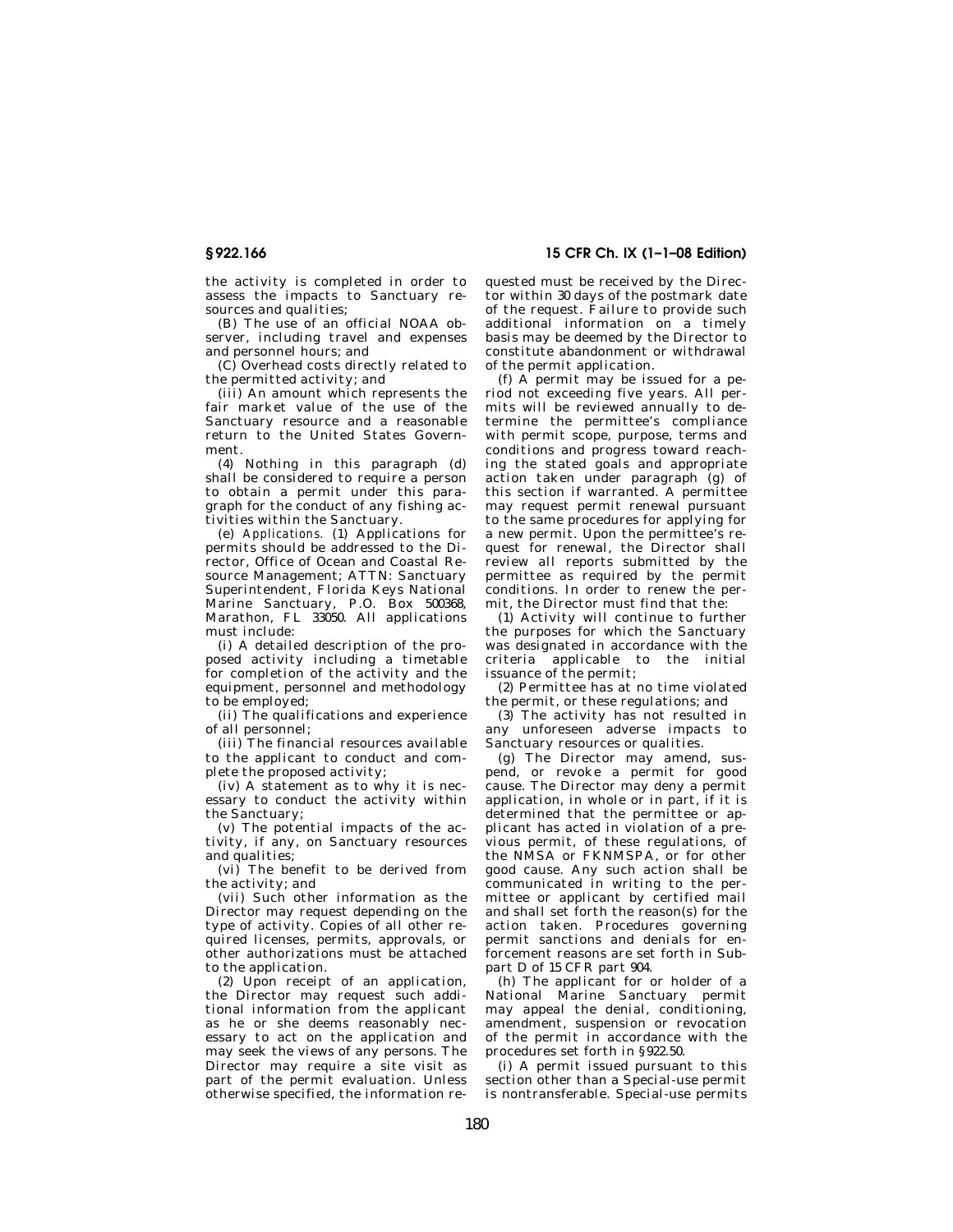may be transferred, sold, or assigned with the written approval of the Director. The permittee shall provide the Director with written notice of any proposed transfer, sale, or assignment no less than 30 days prior to its proposed consummation. Transfers, sales, or assignments consummated in violation of this requirement shall be considered a material breach of the Special-use permit, and the permit shall be considered void as of the consummation of any such transfer, sale, or assignment.

(j) The permit or a copy thereof shall be maintained in legible condition on board all vessels or aircraft used in the conduct of the permitted activity and be displayed for inspection upon the request of any authorized officer.

(k) Any permit issued pursuant to this section shall be subject to the following terms and conditions:

(1) All permitted activities shall be conducted in a manner that does not destroy, cause the loss of, or injure Sanctuary resources or qualities, except to the extent that such may be specifically authorized.

(2) The permittee agrees to hold the United States harmless against any claims arising out of the conduct of the permitted activities.

(3) All necessary Federal, State, and local permits from all agencies with jurisdiction over the proposed activities shall be secured before commencing field operations.

(l) In addition to the terms and conditions listed in paragraph (k) of this section, any permit authorizing the research/recovery of historical resources shall be subject to the following terms and conditions:

(1) A professional archaeologist shall be in charge of planning, field recovery operations, and research analysis.

(2) An agreement with a conservation laboratory shall be in place before field recovery operations are begun, and an approved nautical conservator shall be in charge of planning, conducting, and supervising the conservation of any artifacts and other materials recovered.

(3) A curation agreement with a museum or facility for curation, public access and periodic public display, and maintenance of the recovered historical resources shall be in place before commencing field operations (such agreement for the curation and display of recovered historical resources may provide for the release of public artifacts for deaccession/transfer if such deaccession/transfer is consistent with preservation, research, education, or other purposes of the designation and<br>management of the Sanctuary. management of the Deaccession/transfer of historical resources requires a Special-use permit issued pursuant to paragraph (d) and such deaccession/transfer shall be executed in accordance with the requirements of the SCR Agreement).

(4) The site's archaeological information is fully documented, including measured drawings, site maps drawn to professional standards, and photo-.<br>graphic records.

(m) In addition to the terms and conditions listed in paragraph (k) and (l) of this section, any permit issued pursuant to this section is subject to such other terms and conditions, including conditions governing access to, or use of, Sanctuary resources, as the Director deems reasonably necessary or appropriate and in furtherance of the purposes for which the Sanctuary is designated. Such terms and conditions may include, but are not limited to:

(1) Any data or information obtained under the permit shall be made available to the public.

(2) A NOAA official shall be allowed to observe any activity conducted under the permit.

(3) The permittee shall submit one or more reports on the status, progress, or results of any activity authorized by the permit.

(4) The permittee shall submit an annual report to the Director not later than December 31 of each year on activities conducted pursuant to the permit. The report shall describe all activities conducted under the permit and all revenues derived from such activities during the year and/or term of the permit.

(5) The permittee shall purchase and maintain general liability insurance or other acceptable security against potential claims for destruction, loss of, or injury to Sanctuary resources arising out of the permitted activities. The amount of insurance or security should be commensurate with an estimated value of the Sanctuary resources in the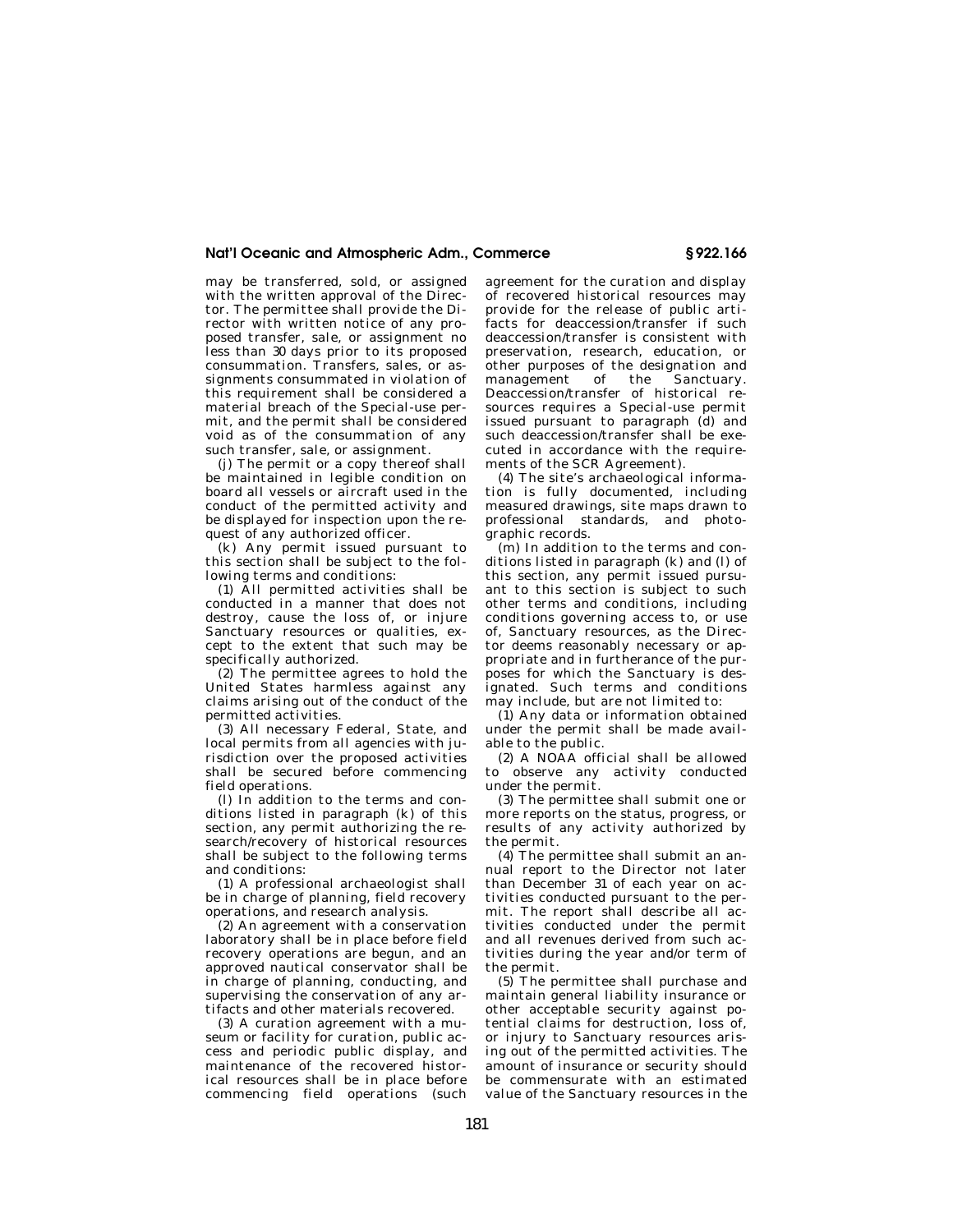permitted area. A copy of the insurance policy or security instrument shall be submitted to the Director.

### **§ 922.167 Permits for access to the Tortugas Ecological Reserve.**

(a) A person may enter the Tortugas North area of the Tortugas Ecological Reserve other than for passage without interruption through the reserve, for law enforcement purposes, or for purposes of monitoring pursuant to paragraph (d)(2) of §922.164 , if authorized by a valid access permit issued pursuant to §922.167.

(b)(1) Access permits must be requested at least 72 hours but no longer than one month before the date the permit is desired to be effective. Access permits do not require written applications or the payment of any fee. Permits may be requested via telephone or radio by contacting FKNMS at any of the following numbers:

Key West office: telephone: (305) 292–0311 Marathon office: telephone: (305) 743–2437

(2) The following information must be provided, as applicable:

(i) Vessel name.

(ii) Name, address, and telephone number of owner and operator.

(iii) Name, address, and telephone number of applicant.

(iv) USCG documentation, state license, or registration number.

(v) Home port.

(vi) Length of vessel and propulsion type (*i.e.,* motor or sail).

(vii) Number of divers.

(viii) Requested effective date and duration of permit (2 weeks, maximum).

(c) The Sanctuary Superintendent will issue a permit to the owner or to the owner's representative for the vessel when all applicable information has been provided. The Sanctuary Superintendent will provide a permit number to the applicant and confirm the effective date and duration period of the permit. Written confirmation of permit issuance will be provided upon request.

[66 FR 4370, Jan. 17, 2001]

# **§ 922.167 15 CFR Ch. IX (1–1–08 Edition)**

### **§ 922.168 Certification of preexisting leases, licenses, permits, approvals, other authorizations, or rights to conduct a prohibited activity.**

(a) A person may conduct an activity prohibited by §§922.163 or 922.164 if such activity is specifically authorized by a valid Federal, State, or local lease, permit, license, approval, or other authorization in existence on July 1, 1997, or by any valid right of subsistence use or access in existence on July 1, 1997, provided that:

(1) The holder of such authorization or right notifies the Director, in writing, within 90 days of July 1, 1997, of the existence of such authorization or right and requests certification of such authorization or right; for the area added to the Sanctuary by the boundary expansion for the Tortugas Ecological Reserve, the holder of such authorization or right notifies the Director, in writing, within 90 days of the effective date of the boundary expansion, of the existence of such authorization or right and requests certification of such authorization or right.

(2) The holder complies with the other provisions of this §922.168; and

(3) The holder complies with any terms and conditions on the exercise of such authorization or right imposed as a condition of certification, by the Director, to achieve the purposes for which the Sanctuary was designated.

(b) The holder of an authorization or right described in paragraph (a) of this section authorizing an activity prohibited by Secs. 922.163 or 922.164 may conduct the activity without being in violation of applicable provisions of Secs. 922.163 or 922.164, pending final agency action on his or her certification request, provided the holder is in compliance with this §922.168.

(c) Any holder of an authorization or right described in paragraph (a) of this section may request the Director to issue a finding as to whether the activity for which the authorization has been issued, or the right given, is prohibited by Secs. 922.163 or 922.164, thus requiring certification under this section.

(d) Requests for findings or certifications should be addressed to the Director, Office of Ocean and Coastal Resource Management; ATTN: Sanctuary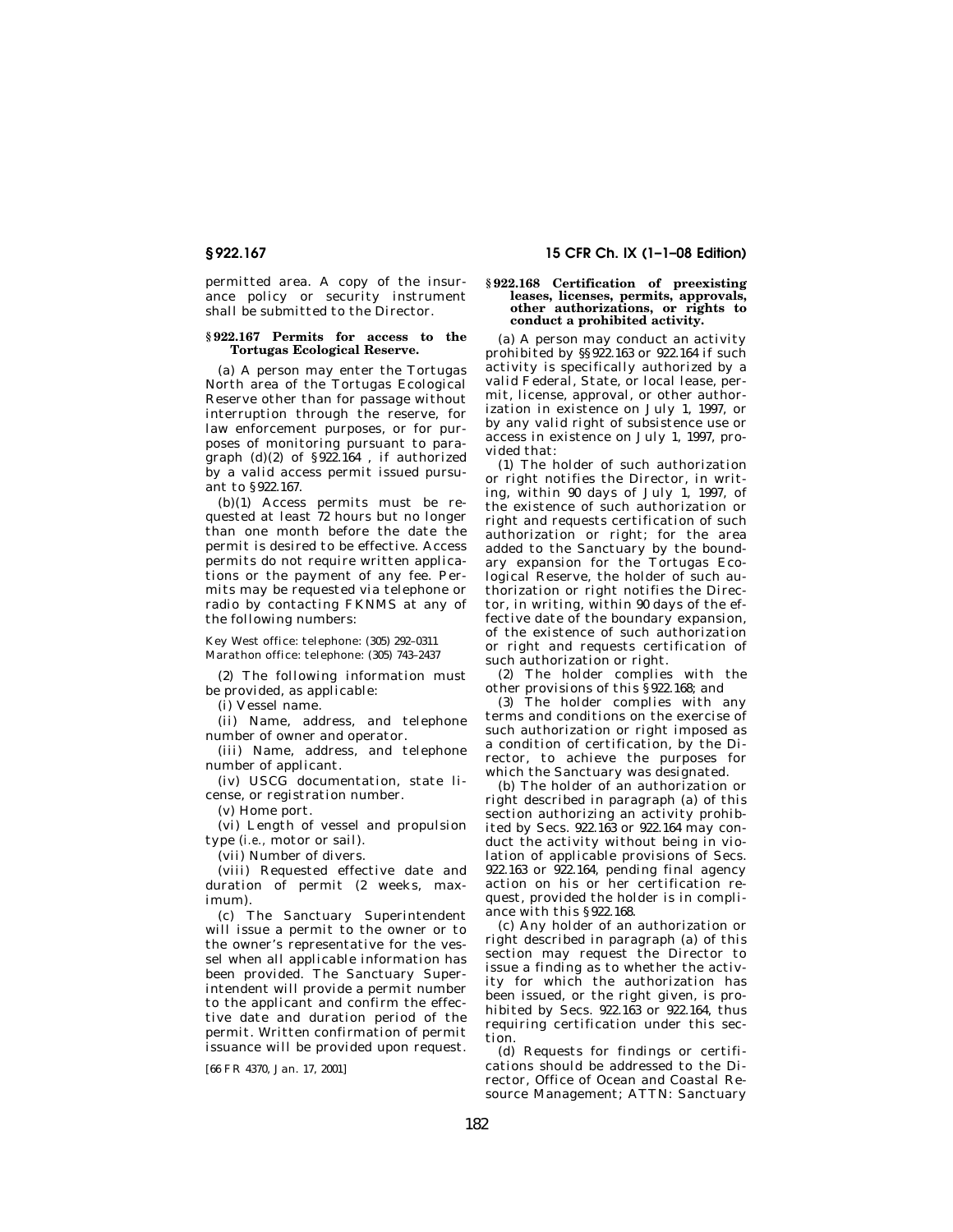Superintendent, Florida Keys National Marine Sanctuary, P.O. Box 500368, Marathon, FL 33050. A copy of the lease, permit, license, approval, or other authorization must accompany the request.

(e) The Director may request additional information from the certification requester as he or she deems reasonably necessary to condition appropriately the exercise of the certified authorization or right to achieve the purposes for which the Sanctuary was designated. The information requested must be received by the Director within 45 days of the postmark date of the request. The Director may seek the views of any persons on the certification request.

(f) The Director may amend any certification made under this §922.168 whenever additional information becomes available justifying such an amendment.

(g) Upon completion of review of the authorization or right and information received with respect thereto, the Director shall communicate, in writing, any decision on a certification request or any action taken with respect to any certification made under this §922.168, in writing, to both the holder of the certified lease, permit, license, approval, other authorization, or right, and the issuing agency, and shall set forth the reason(s) for the decision or action taken.

(h) Any time limit prescribed in or established under this §922.168 may be extended by the Director for good cause.

(i) The holder may appeal any action conditioning, amending, suspending, or revoking any certification in accordance with the procedures set forth in §922.50.

(j) Any amendment, renewal, or extension made after July 1, 1997, to a lease, permit, license, approval, other authorization or right is subject to the provisions of §922.49.

[66 FR 4369, Jan. 17, 2001]

APPENDIX I TO SUBPART P OF PART 922— FLORIDA KEYS NATIONAL MARINE SANCTUARY BOUNDARY COORDI-NATES

### (APPENDIX BASED ON NORTH AMERICAN DATUM OF 1983)

(1) The boundary of the Florida Keys National Marine Sanctuary—

(a) Begins at the northeasternmost point of Biscayne National Park located at approximately 25 degrees 39 minutes north latitude, 80 degrees 05 minutes west longitude, then runs eastward to the point at 25 degrees 39 minutes north latitude, 80 degrees 04 minutes west longitude; and

(b) Then runs southward and connects in succession the points at the following coordinates:

(i) 25 degrees 34 minutes north latitude, 80 degrees 04 minutes west longitude,

(ii) 25 degrees 28 minutes north latitude, 80 degrees 05 minutes west longitude, and

(iii) 25 degrees 21 minutes north latitude, 80 degrees 07 minutes west longitude;

(iv) 25 degrees 16 minutes north latitude, 80 degrees 08 minutes west longitude;

(c) Then runs southwesterly approximating the 300-foot isobath and connects in succession the points at the following coordinates:

(i) 25 degrees 07 minutes north latitude, 80 degrees 13 minutes west longitude,

(ii) 24 degrees 57 minutes north latitude, 80 degrees 21 minutes west longitude,

(iii) 24 degrees 39 minutes north latitude, 80 degrees 52 minutes west longitude,

(iv) 24 degrees 30 minutes north latitude, 81 degrees 23 minutes west longitude,

(v) 24 degrees 25 minutes north latitude, 81 degrees 50 minutes west longitude,

(vi) 24 degrees 22 minutes north latitude, 82 degrees 48 minutes west longitude,

(vii) 24 degrees 37 minutes north latitude, 83 degrees 06 minutes west longitude,

(viii) 24 degrees 46 minutes north latitude, 83 degrees 06 minutes west longitude,

(ix) 24 degrees 46 minutes north latitude, 82 degrees 54 minutes west longitude,

 $(x)$  24 degrees 44 minutes north latitude, 81 degrees 55 minutes west longitude,

(xi) 24 degrees 51 minutes north latitude, 81 degrees 26 minutes west longitude, and

(xii) 24 degrees 55 minutes north latitude, 80 degrees 56 minutes west longitude;

(d) Then follows the boundary of Everglades National Park in a southerly then northeasterly direction through Florida Bay, Buttonwood Sound, Tarpon Basin, and Blackwater Sound;

(e) After Division Point, then departs from the boundary of Everglades National Park and follows the western shoreline of Manatee Bay, Barnes Sound, and Card Sound;

(f) then follows the southern boundary of Biscayne National Park to the southeasternmost point of Biscayne National Park; and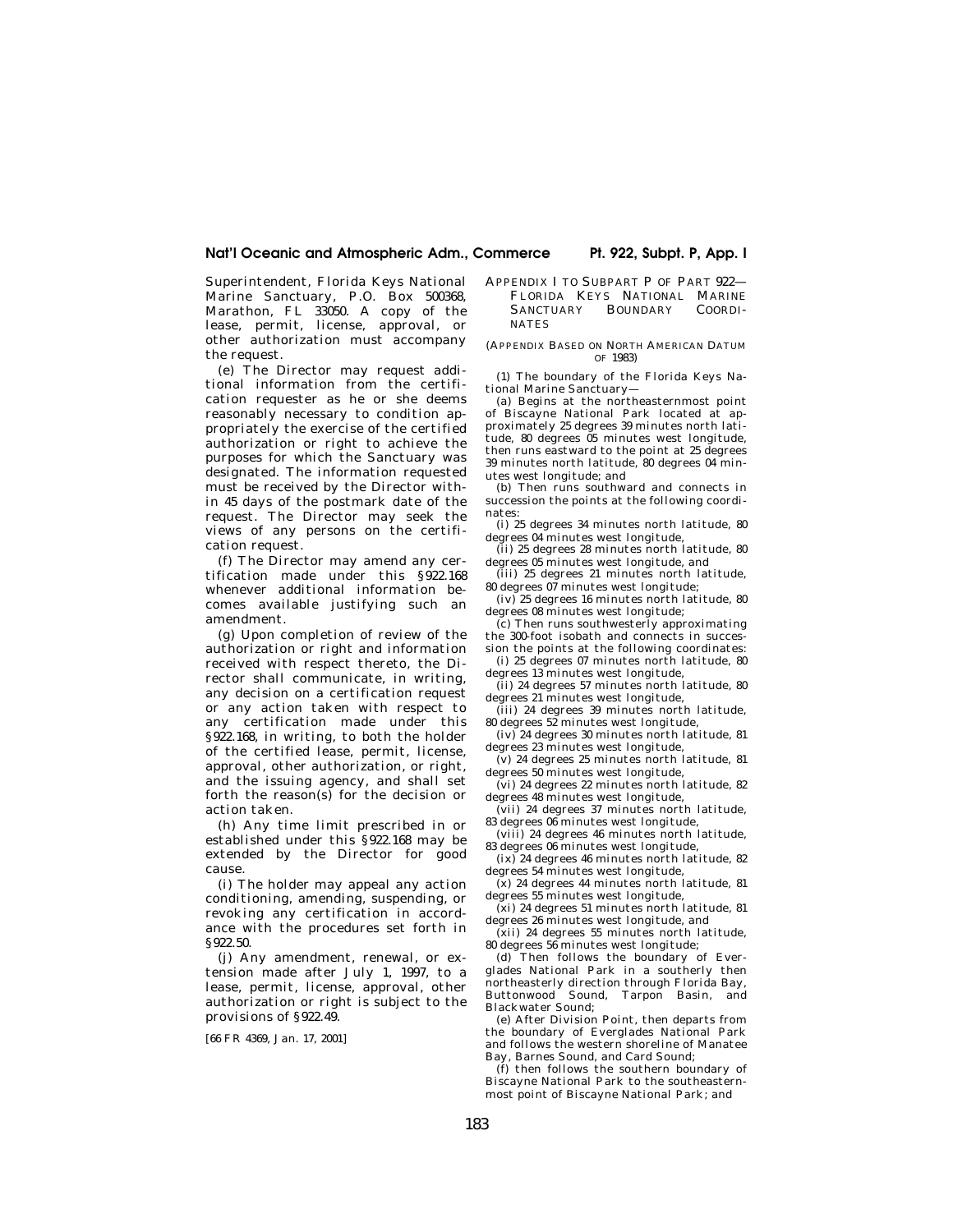(g) then follows the eastern boundary of Biscayne National Park to the beginning point specified in paragraph (a).

(2) The shoreward boundary of the Florida Keys National Marine Sanctuary is the mean high-water mark except around the Dry Tortugas where the boundary is coterminous with that of the Dry Tortugas National Park, formed by connecting in succession the points at the following coordinates:

(a) 24 degrees 34 minutes 0 seconds north latitude, 82 degrees 54 minutes 0 seconds west longitude;

(b) 24 degrees 34 minutes 0 seconds north latitude, 82 degrees 58 minutes 0 second west longitude;

(c) 24 degrees 39 minutes 0 seconds north latitude, 82 degrees 58 minutes 0 seconds west longitude;

(d) 24 degrees 43 minutes 0 seconds north latitude, 82 degrees 54 minutes 0 seconds west longitude;

(e) 24 degrees 43 minutes 32 seconds north latitude, 82 degrees 52 minutes 0 seconds west longitude;

(f) 24 degrees 43 minutes 32 seconds north latitude, 82 degrees 48 minutes 0 seconds west longitude;

(g) 24 degrees 42 minutes 0 seconds north latitude, 82 degrees 46 minutes, 0 seconds west longitude;

(h) 24 degrees 40 minutes 0 seconds north latitude, 82 degrees 46 minutes 0 seconds west longitude;

(i) 24 degrees 37 minutes 0 seconds north latitude, 82 degrees 48 minutes 0 seconds west longitude; and

(j) 24 degrees 34 minutes 0 seconds north latitude, 82 degrees 54 minutes 0 seconds west longitude.

(3) The Florida Keys National Marine Sanctuary also includes the area located within the boundary formed by connecting in succession the points at the following coordinates:

(a) 24 degrees 33 minutes north latitude, 83 degrees 09 minutes west longitude,

(b) 24 degrees 33 minutes north latitude, 83 degrees 05 minutes west longitude, and

(c) 24 degrees 18 minutes north latitude, 83 degrees 05 minutes west longitude;

(d) 24 degrees 18 minutes north latitude, 83 degrees 09 minutes west longitude; and

(e) 24 degrees 33 minutes north latitude, 83 degrees 09 minutes west longitude.

[66 FR 4370, Jan. 17, 2001]

# APPENDIX II TO SUBPART P OF PART 922—EXISTING MANAGEMENT AREAS BOUNDARY COORDINATES

(1) The boundary of each of the Existing Management Areas is formed by connecting in succession the points at the following coordinates:

# **Pt. 922, Subpt. P, App. II 15 CFR Ch. IX (1–1–08 Edition)**

### NATIONAL OCEANIC AND ATMOSPHERIC ADMINISTRATION

## KEY LARGO-MANAGEMENT AREA [Based on differential Global Positioning Systems data]

| Point | Latitude        | Longitude        |
|-------|-----------------|------------------|
|       | 25 deg.19'45" N | 80 deg.12'00" W. |
| 2     | 25 deg.16'02" N | 80 deg.08'07" W. |
| 3     | 25 deg.07'05" N | 80 deg.12'05" W. |
| 4     | 24 deg.58'03" N | 80 deg.19'08" W. |
| 5     | 25 deg.02'02" N | 80 deg.25'25" W. |
| 6     | 25 deg.19'45" N | 80 deg.12'00" W. |

LOOE KEY MANAGEMENT AREA

[Based on differential Global Positioning Systems data]

| Point | Latitude        | Longitude        |
|-------|-----------------|------------------|
|       | 24 deg.31'62" N | 81 deg.26'00" W. |
| 2     | 24 deg.33'57" N | 81 deg.26'00" W. |
| 3     | 24 deg.34'15" N | 81 deg.23'00" W. |
| 4     | 24 deg.32'20" N | 81 deg.23'00" W. |
| 5     | 24 deg.31'62" N | 81 deg.26'00" W. |

UNITED STATES FISH AND WILDLIFE SERVICE

### GREAT WHITE HERON NATIONAL WILDLIFE **REFUGE**

[Based on the North American Datum of 1983]

| Point | Latitude       | Longitude       |
|-------|----------------|-----------------|
|       | 24 deg.43.8' N | 81 deg.48.6' W. |
| 2     | 24 deg.43.8' N | 81 deg.37.2' W. |
| 3     | 24 deg.49.2' N | 81 deg.37.2' W. |
| 4     | 24 deg.49.2' N | 81 deg.19.8' W. |
| 5     | 24 deg.48.0' N | 81 deg.19.8' W. |
| 6     | 24 deg.48.0' N | 81 deg.14.4' W. |
| 7     | 24 deg.49.2' N | 81 deg.14.4' W. |
| 8     | 24 deg.49.2' N | 81 deg.08.4' W. |
| 9     | 24 deg.43.8' N | 81 deg.08.4' W. |
| 10    | 24 deg.43.8' N | 81 deg.14.4' W. |
| 11    | 24 deg.43.2' N | 81 deg.14.4' W. |
| 12    | 24 deg.43.2' N | 81 deg.16.2' W. |
| 13    | 24 deg.42.6' N | 81 deg.16.2' W. |
| 14    | 24 deg.42.6' N | 81 deg.21.0' W. |
| 15    | 24 deg.41.4' N | 81 deg.21.0' W. |
| 16    | 24 deg.41.4' N | 81 deg.22.2' W. |
| 17    | 24 deg.43.2' N | 81 deg.22.2' W. |
| 18    | 24 deg.43.2' N | 81 deg.22.8' W. |
| 19    | 24 deg.43.8' N | 81 deg.22.8' W. |
| 20    | 24 deg.43.8' N | 81 deg.24.0' W. |
| 21    | 24 deg.43.2' N | 81 deg.24.0' W. |
| 22    | 24 deg.43.2' N | 81 deg.26.4' W. |
| 23    | 24 deg.43.8' N | 81 deg.26.4' W. |
| 24    | 24 deg.43.8' N | 81 deg.27.0' W. |
| 25    | 24 deg.43.2' N | 81 deg.27.0' W. |
| 26    | 24 deg.43.2' N | 81 deg.29.4' W. |
| 27    | 24 deg.42.6' N | 81 deg.29.4' W. |
| 28    | 24 deg.42.6' N | 81 deg.30.6' W. |
| 29    | 24 deg.41.4' N | 81 deg.30.6' W. |
| 30    | 24 deg.41.4' N | 81 deg.31.2' W. |
| 31    | 24 deg.40.8' N | 81 deg.31.2' W. |
| 32    | 24 deg.40.8' N | 81 deg.32.4' W. |
| 33    | 24 deg.41.4' N | 81 deg.32.4' W. |
| 34    | 24 deg.41.4' N | 81 deg.34.2' W. |
| 35    | 24 deg.40.8' N | 81 deg.34.2' W. |
| 36    | 24 deg.48.0' N | 81 deg.35.4' W. |
| 37    | 24 deg.39.6' N | 81 deg.35.4' W. |
| 38    | 24 deg.39.6' N | 81 deg.36.0' W. |
| 39    | 24 deg.39.0' N | 81 deg.36.0' W. |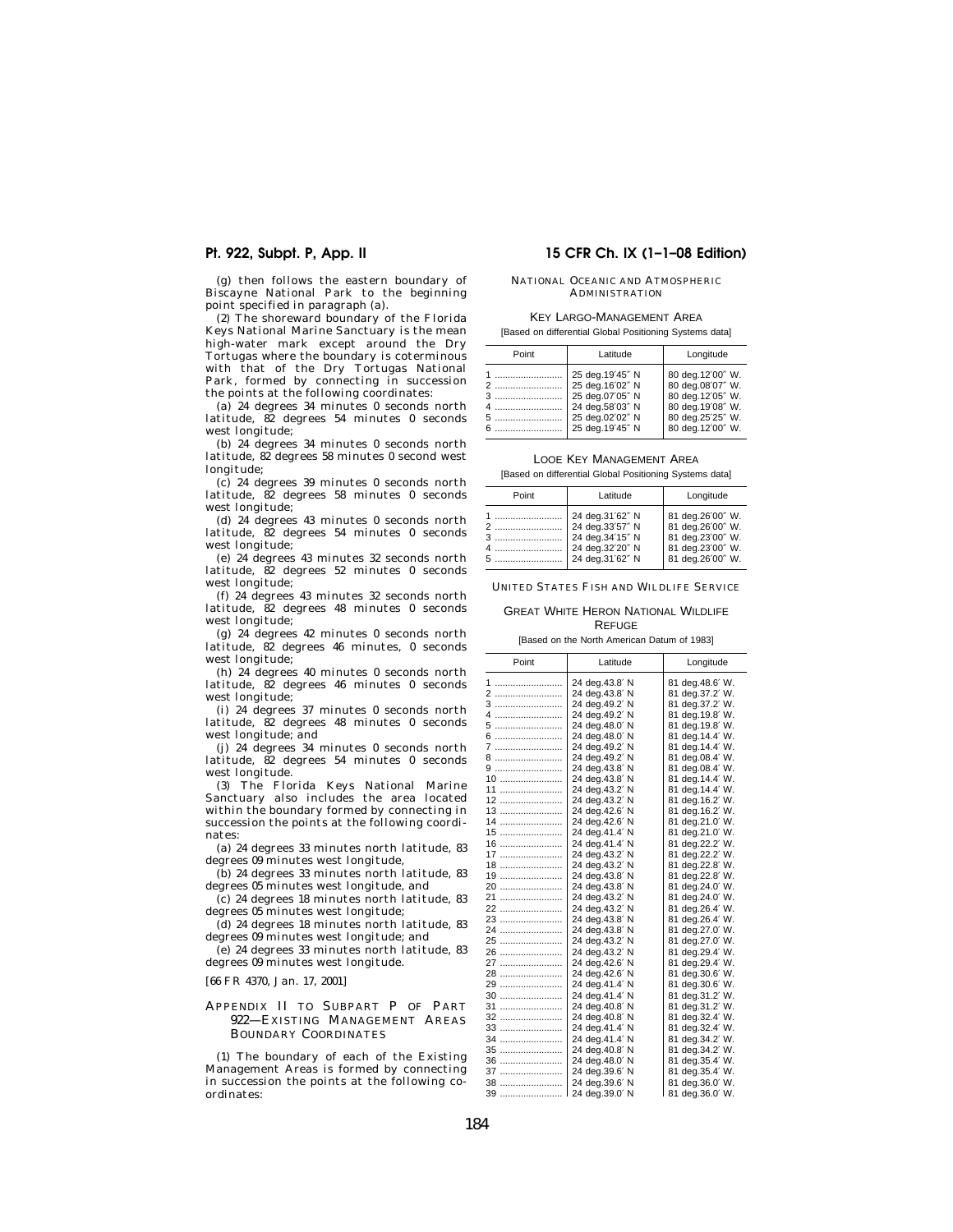# Nat'l Oceanic and Atmospheric Adm., Commerce Pt. 922, Subpt. P, App. IV

# GREAT WHITE HERON NATIONAL WILDLIFE REFUGE—Continued

[Based on the North American Datum of 1983]

| Point                                                                | Latitude                                                                                                                                                                                                             | Longitude                                                                                                                                                                                                                        |
|----------------------------------------------------------------------|----------------------------------------------------------------------------------------------------------------------------------------------------------------------------------------------------------------------|----------------------------------------------------------------------------------------------------------------------------------------------------------------------------------------------------------------------------------|
| 40<br>41<br>42<br>43<br>44<br>45<br>46<br>47<br>48<br>49<br>50<br>51 | 24 deg.39.0' N<br>24 deg.37.8' N<br>24 deg.37.8' N<br>24 deg.37.2' N<br>24 deg.37.2' N<br>24 deg.36.0' N<br>24 deg.36.0' N<br>24 deg.35.4' N<br>24 deg.35.4' N<br>24 deg.36.0' N<br>24 deg.36.0' N<br>24 deg.43.8' N | 81 deg.37.2' W.<br>81 deg.37.2' W.<br>81 deg.37.8' W.<br>81 deg.37.8' W.<br>81 deg.40.2' W.<br>81 deg.40.2' W.<br>81 deg.40.8' W.<br>81 deg.40.8' W.<br>81 deg.42.0' W.<br>81 deg.42.0' W.<br>81 deg.48.6' W.<br>81 deg.48.6' W. |
|                                                                      |                                                                                                                                                                                                                      |                                                                                                                                                                                                                                  |

# KEY WEST NATIONAL WILDLIFE REFUGE [Based on the North American Datum of 1983]

| Point | Latitude        | Longitude        |
|-------|-----------------|------------------|
|       | 24 deg. 40.0' N | 81 deg. 49.0' W. |
| 2     | 24 deg.40.0' N  | 82 deg.10.0' W.  |
|       | 24 deg.27.0' N  | 82 deg.10.0' W.  |
| 4     | 24 deg.27.0' N  | 81 deg.49.0' W.  |
| 5     | 24 deg. 40.0' N | 81 deg.49.0' W.  |

(2) When differential Global Positioning Systems data becomes available, these coordinates may be publication in the FEDERAL REGISTER to reflect the increased accuracy of such data.

[66 FR 4371, Jan. 17, 2001]

# APPENDIX III TO SUBPART P OF PART 922—WILDLIFE MANAGEMENT AREAS ACCESS RESTRICTIONS

| Area                           | Access restrictions                                                                                                                                                                                                                     |  |
|--------------------------------|-----------------------------------------------------------------------------------------------------------------------------------------------------------------------------------------------------------------------------------------|--|
|                                | No-motor zone (300 feet) around one key; idle speed only/no-wake zones in tidal creeks.                                                                                                                                                 |  |
| Boca Grande Key                | South one-half of beach closed (beach above mean high water closed by Department of<br>the Interior).                                                                                                                                   |  |
|                                | One-half of beach and sand spit on southeast side closed (beach and sand spit above<br>mean high water closed by Department of the Interior).                                                                                           |  |
| Cayo Agua Keys                 | Idle speed only/no-wake zones in all navigable tidal creeks.                                                                                                                                                                            |  |
|                                | No-motor zone on tidal flat.                                                                                                                                                                                                            |  |
|                                | No-motor zone on tidal flat.                                                                                                                                                                                                            |  |
|                                | No-motor zone (300 feet) around entire key.                                                                                                                                                                                             |  |
|                                | No-access buffer zone (300 feet) around entire key.                                                                                                                                                                                     |  |
|                                | No-motor zone (300 feet) around entire key.                                                                                                                                                                                             |  |
|                                | No-access buffer zone (100 feet) along shoreline between March 1 and October 1.                                                                                                                                                         |  |
|                                | No-access buffer zone (300 feet) around northernmost island.                                                                                                                                                                            |  |
| Lower Harbor Keys              | Idle speed only/no-wake zones in selected tidal creeks.                                                                                                                                                                                 |  |
| Eastern Lake Surprise          | Idle speed only/no-wake zone east of highway U.S. 1.                                                                                                                                                                                    |  |
|                                | No-access buffer zone (300 feet) around main island (main island closed by Department<br>of the Interior).                                                                                                                              |  |
| Marquesas Keys                 | (i) No-motor zones (300 feet) around three smallest keys on western side of chain; (ii)<br>no-access buffer zone (300 feet) around one island at western side of chain; (iii) idle<br>speed only/no-wake zone in southwest tidal creek. |  |
| Tidal flat south of Marvin Key | No-access buffer zone on tidal flat.                                                                                                                                                                                                    |  |
|                                | (i) Idle speed only/no-wake zones in the two main tidal creeks; (ii) two smaller creeks on                                                                                                                                              |  |
|                                | west side closed.                                                                                                                                                                                                                       |  |
|                                | No-access buffer zone out to 50 meters from shore between April 1 and August 31<br>(shoal closed by the Florida Game and Freshwater Fish Commission).                                                                                   |  |
|                                | No-motor zone on tidal flats.                                                                                                                                                                                                           |  |
|                                | No-motor zone on tidal flats; area around the two small islands closed.                                                                                                                                                                 |  |
|                                | No-motor zone on tidal flats.                                                                                                                                                                                                           |  |
|                                | Tidal creeks on south side closed.                                                                                                                                                                                                      |  |
|                                | (i) Idle speed only/no-wake zone in main tidal creek; (ii) no-motor zone in all other tidal<br>creeks.                                                                                                                                  |  |
| Upper Harbor Key               | No-access buffer zone (300 feet) around entire key.                                                                                                                                                                                     |  |
| East Content Keys              | Idle speed only/no-wake zones in tidal creeks between southwesternmost keys.                                                                                                                                                            |  |
| West Content Keys              | Idle speed only/no-wake zones in selected tidal creeks; no-access buffer zone in one<br>cove.                                                                                                                                           |  |
|                                | No-access buffer zone (300 feet) around entire key.                                                                                                                                                                                     |  |

APPENDIX IV TO SUBPART P OF PART 922—ECOLOGICAL RESERVES BOUNDARY

## Coordinates

(1) The boundary of the Western Sambo Ec-ological Reserve is formed by connecting in succession the points at the following coordinates:

# WESTERN SAMBO

[Based on differential Global Positioning Systems data]

| Point | Latitude | Longitude |
|-------|----------|-----------|
|       |          |           |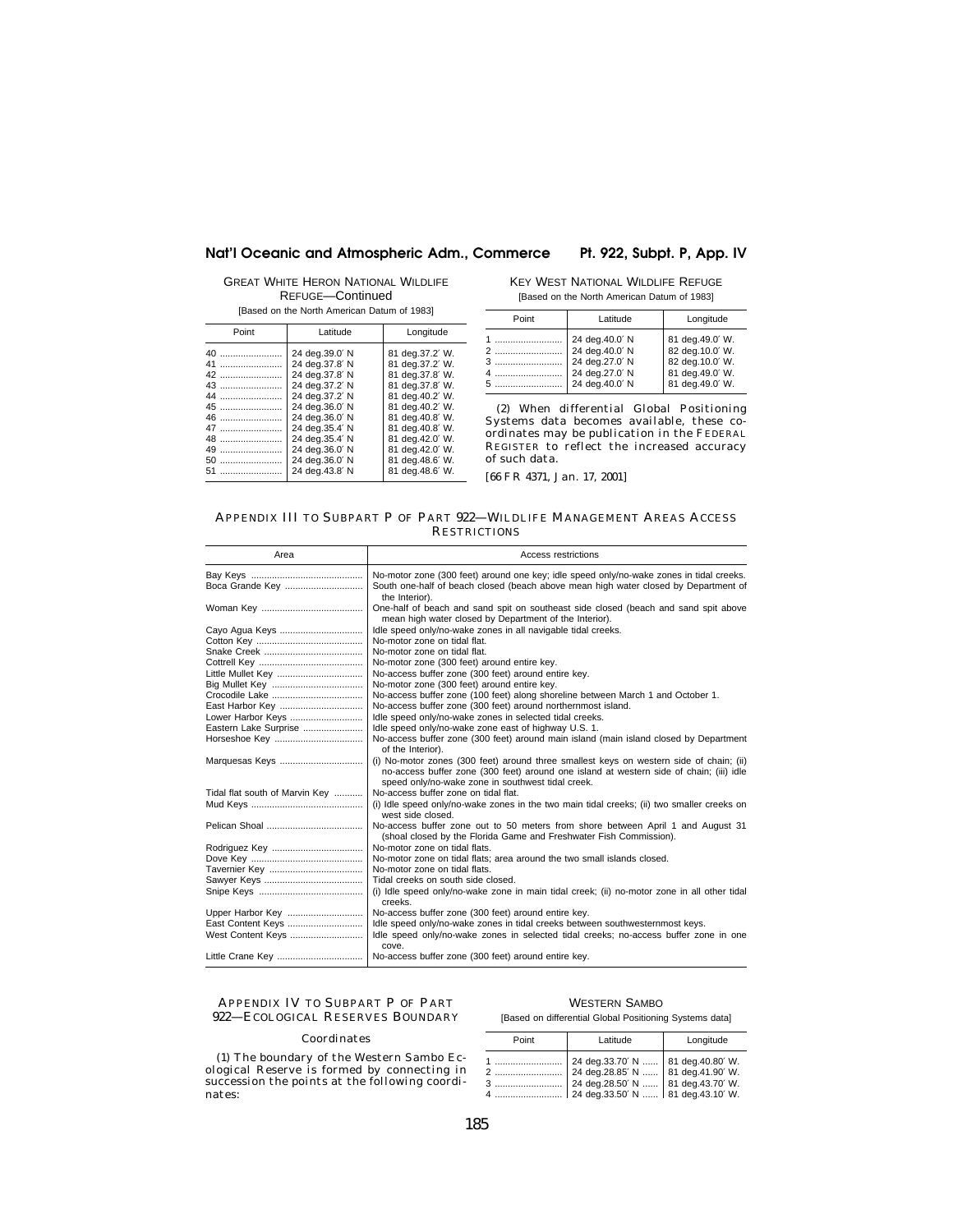WESTERN SAMBO—Continued [Based on differential Global Positioning Systems data]

| Point | Latitude                          | Longitude |
|-------|-----------------------------------|-----------|
|       | 24 deg.33.70' N  81 deg.40.80' W. |           |

(2) The Tortugas Ecological Reserve consists of two discrete areas, Tortugas North and Tortugas South.

(3) The boundary of Tortugas North is formed by connecting in succession the points at the following coordinates:

### TORTUGAS NORTH

| Point                             | Latitude                                                                                                                                             | Longitude                                                                                                                                                    |
|-----------------------------------|------------------------------------------------------------------------------------------------------------------------------------------------------|--------------------------------------------------------------------------------------------------------------------------------------------------------------|
| $1$<br>2<br>3<br>4<br>5<br>7<br>8 | 24 deg.46.00' N<br>24 deg.46.00' N<br>24 deg.45.80' N<br>24 deg.43.53' N<br>24 deg.43.53' N<br>24 deg.43.00' N<br>24 deg.39.00' N<br>24 deg.39.00' N | 83 deg.06.00' W.<br>82 deg.54.00' W.<br>82 deg.48.00' W.<br>82 deg.48.00' W.<br>82 deg.52.00' W.<br>82 deg.54.00' W.<br>82 deg.58.00' W.<br>83 deg.06.00' W. |
| 9                                 | 24 deg.46.00' N                                                                                                                                      | 83 deg.06.00' W.                                                                                                                                             |

(4) The boundary of Tortugas South is formed by connecting in succession the points at the following coordinates:

# TORTUGAS SOUTH

| Point | Latitude                                                                                                        | Longitude |
|-------|-----------------------------------------------------------------------------------------------------------------|-----------|
|       | 24 deg.33.00' N    83 deg.09.00' W.<br>24 deg.33.00' N  83 deg.05.00' W.<br>24 deg.18.00' N    83 deg.09.00' W. |           |

[66 FR 4372, Jan. 17, 2001]

# APPENDIX V TO SUBPART P OF PART 922—SANCTUARY PRESERVATION AREAS BOUNDARY COORDINATES

The boundary of each of the Sanctuary Preservation Areas (SPAs) is formed by connecting in succession the points at the following coordinates:

ALLIGATOR REEF [Based on differential Global Positioning Systems data]

| Point | Latitute        | Longitude        |
|-------|-----------------|------------------|
|       | 24 deg.50.98' N | 80 deg.36.84' W. |
| 2     | 24 deg.50.51' N | 80 deg.37.35' W. |
| 3     | 24 deg.50.81' N | 80 deg.37.63' W. |
| 4     | 24 deg.51.23' N | 80 deg.37.17' W. |
| 5     | 24 deg.50.98' N | 80 deg.36.84' W. |

Catch and release fishing by trolling only is allowed in this SPA.

# **Pt. 922, Subpt. P, App. V 15 CFR Ch. IX (1–1–08 Edition)**

# CARYSFORT/SOUTH CARYSFORT REEF

[Based on differential Global Positioning Systems data]

| Point | Latitude        | Longitude        |
|-------|-----------------|------------------|
|       | 25 deg.13.78' N | 80 deg.12.00' W. |
| 2     | 25 deg.12.03' N | 80 deg.12.98' W. |
| 3     | 25 deg.12.24' N | 80 deg.13.77' W. |
|       | 25 deg.14.13' N | 80 deg.12.78' W. |
|       | 25 deg.13.78' N | 80 deg.12.00' W. |

### CHEECA ROCKS

[Based on differential Global Positioning Systems data]

| Point                 | Latitude                                                                                    | Longitude                                                                                        |
|-----------------------|---------------------------------------------------------------------------------------------|--------------------------------------------------------------------------------------------------|
| 1<br>2<br>3<br>4<br>5 | 24 deg.54.42' N<br>24 deg.54.25' N<br>24 deg.54.10' N<br>24 deg.54.22' N<br>24 deg.54.42' N | 80 deg.36.91' W.<br>80 deg.36.77' W.<br>80 deg.37.00' W.<br>80 deg.37.15' W.<br>80 deg.36.91' W. |

# COFFINS PATCH

[Based on differential Global Positioning Systems data]

| Point | Latitude         | Longitude        |
|-------|------------------|------------------|
|       | 24 deg.41.47' N  | 80 deg.57.68' W. |
| 2     | 24 deg.41.12' N  | 80 deg.57.53' W. |
| 3     | 24 deg. 40.75' N | 80 deg.58.33' W. |
| 4     | 24 deg.41.06' N  | 80 deg.58.48' W. |
| 5     | 24 deg. 41.47' N | 80 deg.57.68' W. |

### CONCH REEF

[Based on differential Global Positioning Systems data]

| Point                 | Latitude                                                                                    | Longitude                                                                                        |
|-----------------------|---------------------------------------------------------------------------------------------|--------------------------------------------------------------------------------------------------|
| 1<br>2<br>3<br>4<br>5 | 24 deg.57.48' N<br>24 deg.57.34' N<br>24 deg.56.78' N<br>24 deg.56.96' N<br>24 deg.57.48' N | 80 deg.27.47' W.<br>80 deg.27.26' W.<br>80 deg.27.52' W.<br>80 deg.27.73' W.<br>80 deg.27.47' W. |

Catch and release fishing by trolling only is allowed in this SPA.

DAVIS REEF

[Based on differential Global Positioning Systems data]

| Point | Latitude                                                                                    | Longitude                                                                                        |
|-------|---------------------------------------------------------------------------------------------|--------------------------------------------------------------------------------------------------|
|       | 24 deg.55.61' N<br>24 deg.55.41' N<br>24 deg.55.11' N<br>24 deg.55.34' N<br>24 deg.55.61' N | 80 deg.30.27' W.<br>80 deg.30.05' W.<br>80 deg.30.35' W.<br>80 deg.30.52' W.<br>80 deg.30.27' W. |

# DRY ROCKS

[Based on differential Global Positioning Systems data]

| Point            | Latitude                                                                                    | Longitude                                                                                        |
|------------------|---------------------------------------------------------------------------------------------|--------------------------------------------------------------------------------------------------|
| 2<br>3<br>4<br>5 | 25 deg.07.59' N<br>25 deg.07.41' N<br>25 deg.07.25' N<br>25 deg.07.41' N<br>25 deg.07.59' N | 80 deg.17.91' W.<br>80 deg.17.70' W.<br>80 deg.17.82' W.<br>80 deg.18.09' W.<br>80 deg.17.91' W. |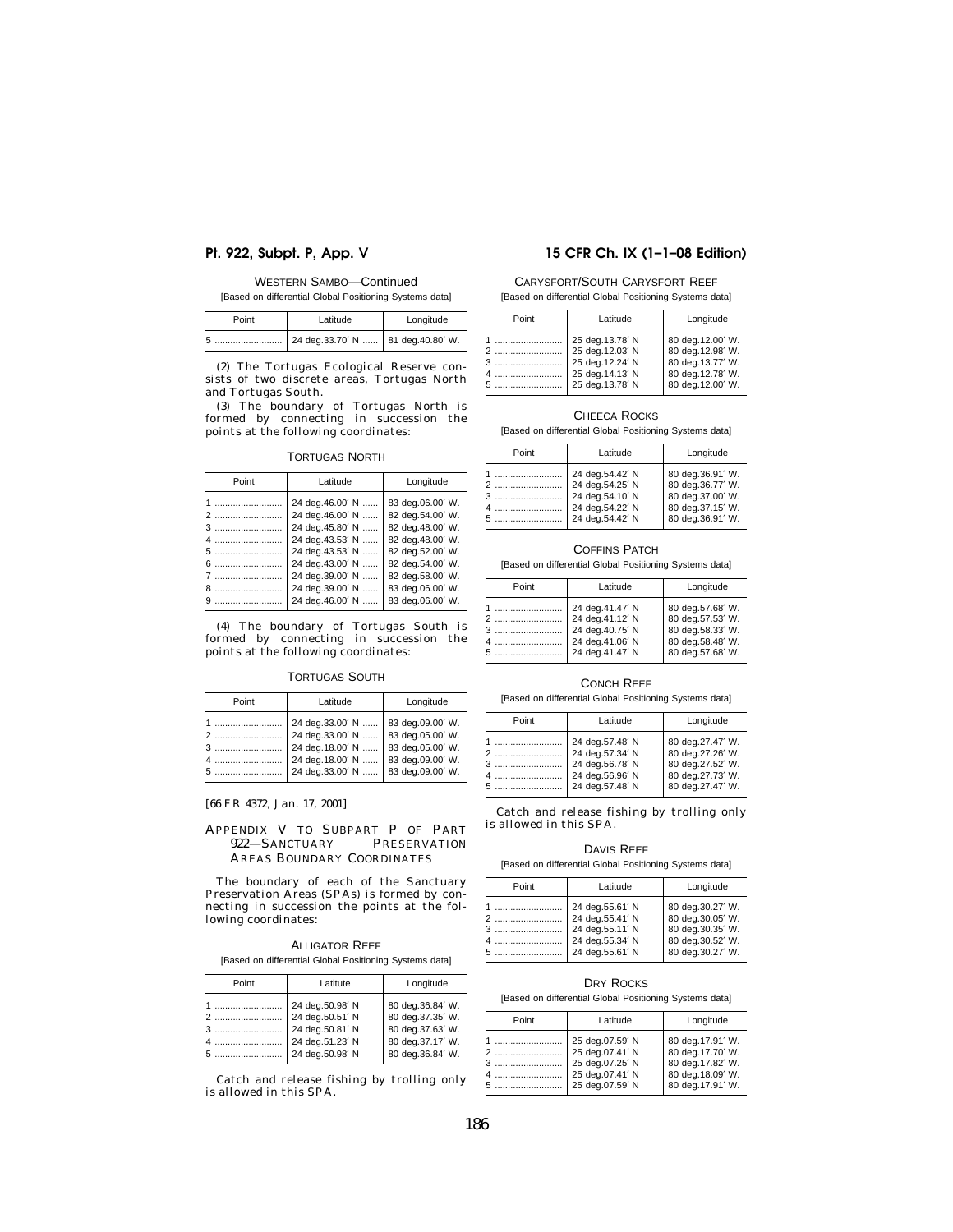# Nat'l Oceanic and Atmospheric Adm., Commerce Pt. 922, Subpt. P, App. VI

# GRECIAN ROCKS

[Based on differential Global Positioning Systems data]

# MOLASSES REEF

[Based on differential Global Positioning Systems data]

| Point                 | Latitude                                                                                                       | Longitude                                                                                                            |
|-----------------------|----------------------------------------------------------------------------------------------------------------|----------------------------------------------------------------------------------------------------------------------|
| 2<br>3<br>4<br>5<br>6 | 25 deg.06.91' N<br>25 deg.06.67' N<br>25 deg.06.39' N<br>25 deg.06.42' N<br>25 deg.06.81' N<br>25 deg.06.91' N | 80 deg.18.20' W.<br>80 deg.18.06' W.<br>80 deg.18.32' W.<br>80 deg.18.48' W.<br>80 deg.18.44' W.<br>80 deg.18.20' W. |

# EASTERN DRY ROCKS

[Based on differential Global Positioning Systems data]

| Point | Latitude        | Longitude        |
|-------|-----------------|------------------|
|       | 24 deg.27.92' N | 81 deg.50.55' W. |
| 2     | 24 deg.27.73' N | 81 deg.50.33' W. |
| 3     | 24 deg.27.47' N | 81 deg.50.80' W. |
| 4     | 24 deg.27.72' N | 81 deg.50.86' W. |
| 5     | 24 deg.27.92' N | 81 deg.50.55' W. |

# THE ELBOW

# [Based on differential Global Positioning Systems data]

| Point | Latitude        | Longitude        |
|-------|-----------------|------------------|
| 1     | 25 deg.08.97' N | 80 deg.15.63' W. |
| 2     | 25 deg.08.95' N | 80 deg.15.22' W. |
| 3     | 25 deg.08.18' N | 80 deg.15.64' W. |
| 4     | 25 deg.08.50' N | 80 deg.16.07' W. |
| 5     | 25 deg.08.97' N | 80 deg.15.63' W. |

# FRENCH REEF

[Based on differential Global Positioning Systems data]

| Point | Latitude        | Longitude        |
|-------|-----------------|------------------|
|       | 25 deg.02.20' N | 80 deg.20.63' W. |
|       | 25 deg.01.81' N | 80 deg.21.02' W. |
|       | 25 deg.02.36' N | 80 deg.21.27' W. |
|       | 25 deg.02.20' N | 80 deg.20.63' W. |

# HEN AND CHICKENS

[Based on differential Global Positioning Systems data]

| 2<br>4<br>5<br> | 24 deg.56.38' N<br>24 deg.56.21' N<br>24 deg.55.86' N<br>24 deg.56.04' N<br>24 deg.56.38' N | 80 deg.32.86' W.<br>80 deg.32.63' W.<br>80 deg.32.95' W.<br>80 deg.33.19' W.<br>80 deg.32.86' W. |
|-----------------|---------------------------------------------------------------------------------------------|--------------------------------------------------------------------------------------------------|

### LOOE KEY

[Based on differential Global Positioning Systems data]

| Point | Latitude        | Longitude        |
|-------|-----------------|------------------|
|       | 24 deg.33.24' N | 81 deg.24.03' W. |
| 2     | 24 deg.32.70' N | 81 deg.23.85' W. |
| 3     | 24 deg.32.52' N | 81 deg.24.70' W. |
| 4     | 24 deg.33.12' N | 81 deg.24.81' W. |
| 5     | 24 deg.33.24' N | 81 deg.24.03' W. |

| Point       | Latitude                                                                                    | Longitude                                                                                        |
|-------------|---------------------------------------------------------------------------------------------|--------------------------------------------------------------------------------------------------|
| 3<br>4<br>5 | 25 deg.01.00' N<br>25 deg.01.06' N<br>25 deg.00.29' N<br>25 deg.00.72' N<br>25 deg.01.00' N | 80 deg.22.53' W.<br>80 deg.21.84' W.<br>80 deg.22.70' W.<br>80 deg.22.83' W.<br>80 deg.22.53' W. |

# NEWFOUND HARBOR KEY

[Based on differential Global Positioning Systems data]

| Point             | Latitude                                                                                    | Longitude                                                                                        |
|-------------------|---------------------------------------------------------------------------------------------|--------------------------------------------------------------------------------------------------|
| 2<br>3<br>$5 - 1$ | 24 deg.37.10' N<br>24 deg.36.85' N<br>24 deg.36.74' N<br>24 deg.37.00' N<br>24 deg.37.10' N | 81 deg.23.34' W.<br>81 deg.23.28' W.<br>81 deg.23.80' W.<br>81 deg.23.86' W.<br>81 deg.23.34' W. |

ROCK KEY

[Based on differential Global Positioning Systems data]

| Point            | Latitude                                                                                    | Longitude                                                                                        |
|------------------|---------------------------------------------------------------------------------------------|--------------------------------------------------------------------------------------------------|
| 2<br>3<br>4<br>5 | 24 deg.27.48' N<br>24 deg.27.30' N<br>24 deg.27.21' N<br>24 deg.27.45' N<br>24 deg.27.48' N | 81 deg.51.35' W.<br>81 deg.51.15' W.<br>81 deg.51.60' W.<br>81 deg.51.65' W.<br>81 deg.51.35' W. |

# SAND KEY

# [Based on differential Global Positioning Systems data]

| Point                          | Latitude        | Longitude        |
|--------------------------------|-----------------|------------------|
|                                | 24 deg.27.58' N | 81 deg.52.29' W. |
|                                | 24 deg.27.01' N | 81 deg.52.32' W. |
| 3                              | 24 deg.27.02' N | 81 deg.52.95' W. |
| 4                              | 24 deg.27.61' N | 81 deg.52.94' W. |
| $5$ ,,,,,,,,,,,,,,,,,,,,,,,,,, | 24 deg.27.58' N | 81 deg.52.29' W. |

Catch and release fishing by trolling only is allowed in this SPA.

SOMBRERO KEY

[Based on differential Global Positioning Systems data]

| Point | Latitude                                                                   | Longitude                                                                    |
|-------|----------------------------------------------------------------------------|------------------------------------------------------------------------------|
|       | 24 deg.37.91' N<br>24 deg.37.50' N<br>24 deg. 37.25' N<br>24 deg. 37.91' N | 81 deg.06.78' W.<br>81 deg.06.19' W.<br>81 deg.06.89' W.<br>81 deg.06.78' W. |

Catch and release fishing by trolling only is allowed in this SPA.

[66 FR 4373, Jan. 17, 2001]

APPENDIX VI TO SUBPART P OF PART 922—SPECIAL-USE AREAS BOUNDARY COORDINATES AND USE DESIGNA-TIONS

The boundary of each of the Special-Use is formed by connecting in succession the points at the following coordinates: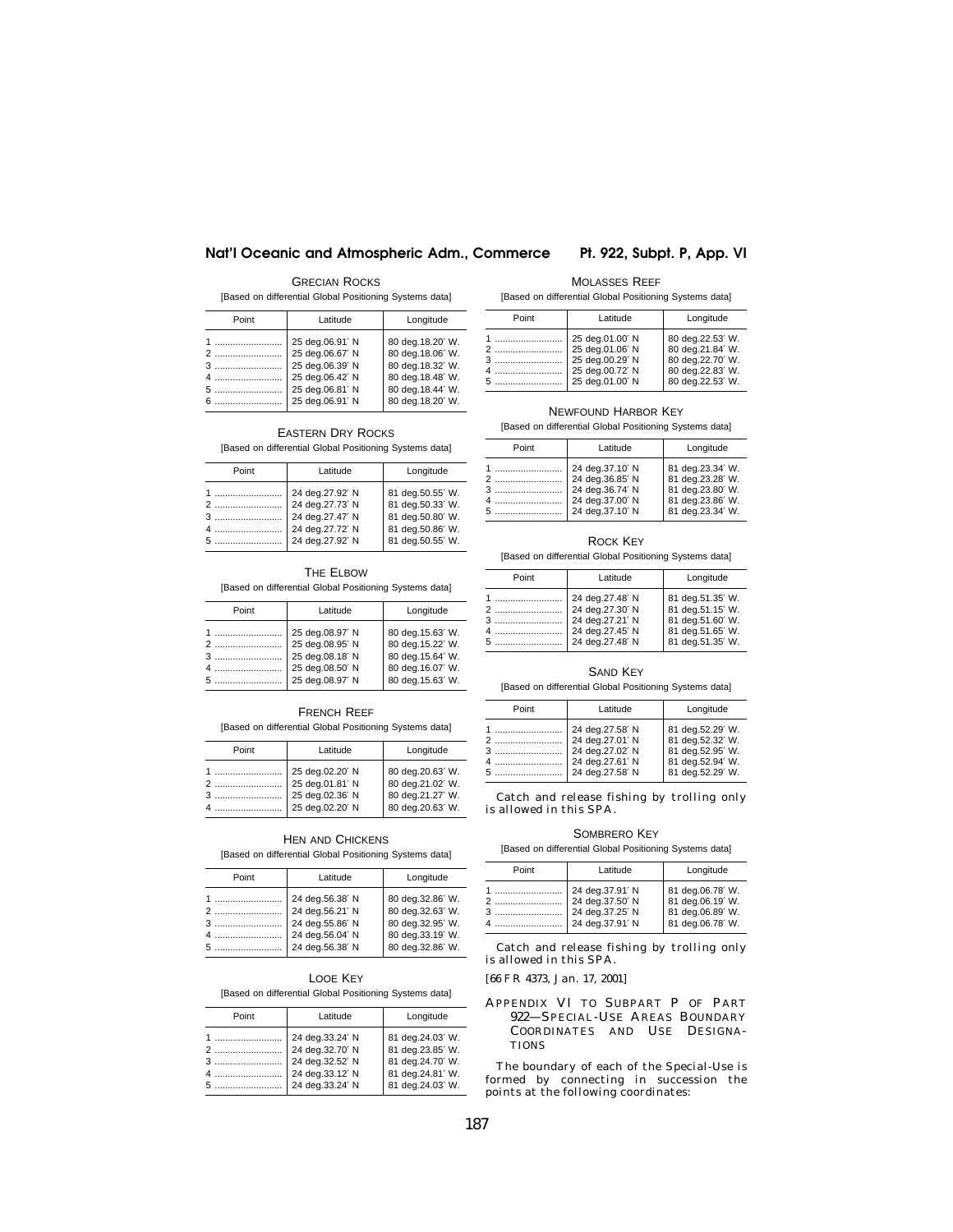# CONCH REEF

(Research Only)—[Based on differential Global Positioning Systems data]

| Point            | Latitude                                                                                    | Longitude                                                                                        |
|------------------|---------------------------------------------------------------------------------------------|--------------------------------------------------------------------------------------------------|
| 2<br>3<br>4<br>5 | 24 deg.56.83' N<br>24 deg.57.10' N<br>24 deg.56.99' N<br>24 deg.57.34' N<br>24 deg.56.83' N | 80 deg.27.26' W.<br>80 deg.26.93' W.<br>80 deg.27.42' W.<br>80 deg.27.26' W.<br>80 deg.27.26' W. |

### EASTERN SAMBO

(Research Only)—[Based on differential Global Positioning Systems data]

| Point       | Latitude                                                                                    | Longitude                                                                                        |
|-------------|---------------------------------------------------------------------------------------------|--------------------------------------------------------------------------------------------------|
| 3<br>4<br>5 | 24 deg.29.84' N<br>24 deg.29.55' N<br>24 deg.29.37' N<br>24 deg.29.77' N<br>24 deg.29.84' N | 81 deg.39.59' W.<br>81 deg.39.35' W.<br>81 deg.39.96' W.<br>81 deg.40.03' W.<br>81 deg.39.59' W. |

### LOOE KEY

(Research Only)—[Based on differential Global Positioning Systems data]

| Point              | Latitude                                                                                    | Longitude                                                                                        |
|--------------------|---------------------------------------------------------------------------------------------|--------------------------------------------------------------------------------------------------|
| 2<br>3<br>4<br>$5$ | 24 deg.34.17' N<br>24 deg.33.98' N<br>24 deg.33.84' N<br>24 deg.34.23' N<br>24 deg.34.17' N | 81 deg.23.01' W.<br>81 deg.22.96' W.<br>81 deg.23.60' W.<br>81 deg.23.68' W.<br>81 deg.23.01' W. |

# TENNESSEE REEF

(Research Only)—[Based on differential Global Positioning Systems data]

| Point | Latitude        | Longitude         |
|-------|-----------------|-------------------|
|       | 24 deg.44.77' N | 80 deg.47.12' W.  |
| 2     | 24 deg.44.57' N | 80 deg.46.98' W.  |
| 3     | 24 deg.44.68' N | 80 deg.46.59' W.  |
| 4     | 24 deg.44.95' N | 80 deg.46.74' W.  |
| 5     | 24 deg.44.77' N | 80 deg. 47.12' W. |

[66 FR 4376, Jan. 17, 2001]

# APPENDIX VII TO SUBPART P OF PART 922—AREAS TO BE AVOIDED BOUND-ARY COORDINATES

IN THE VICINITY OF THE FLORIDA KEYS [Reference Charts: United States 11466, 27th Edition—Sep-tember 1, 1990 and United States 11450, 4th Edition—Au-gust 11, 1990]

| Point             | Latitude                                                                     | Longitude                                                          |
|-------------------|------------------------------------------------------------------------------|--------------------------------------------------------------------|
| 3<br>5            | 25°45.00'N<br>25°38.70'N<br>25°22.00'N<br>$25^{\circ}$ 06.38'N<br>24°56.37'N | 80°06.10'W<br>80°02.70'W<br>80°03.00'W<br>80°10.48'W<br>80°19.26'W |
| 6<br>8<br>9<br>10 | 24°37.90'N<br>24°29.20'N<br>24°22.30'N<br>24°28.00'N<br>24°28.70'N           | 80°47.30'W<br>81°17.30'W<br>81°43.17'W<br>81°43.17'W<br>81°43.50'W |

# **Pt. 922, Subpt. P, App. VII 15 CFR Ch. IX (1-1-08 Edition)**

# IN THE VICINITY OF THE FLORIDA KEYS-**Continued**

[Reference Charts: United States 11466, 27th Edition—Sep-tember 1, 1990 and United States 11450, 4th Edition—Au-gust 11, 1990]

| Point  | Latitude   | Longitude  |
|--------|------------|------------|
| 11     | 24°29.80'N | 81°43.17'W |
| $12$   | 24°33.10'N | 81°35.15'W |
| 13     | 24°33.60'N | 81°26.00'W |
| 14     | 24°38.20'N | 81°07.00'W |
| $15$   | 24°43.20'N | 80°53.20'W |
| $16$   | 24°46.10'N | 80°46.15'W |
| 17     | 24°51.10'N | 80°37.10'W |
| 18     | 24°57.50'N | 80°27.50'W |
| 19<br> | 25°09.90'N | 80°16.20'W |
| 20     | 25°24.00'N | 80°09.10'W |
| 21     | 25°31.50'N | 80°07.00'W |
|        | 25°39.70'N | 80°06.85'W |
| 23     | 25°45.00'N | 80°06.10'W |
|        |            |            |

# IN THE VICINITY OF KEY WEST HARBOR [Reference Chart: United States 11434, 21st Edition—August 11, 1990]

| Point                            | Latitude                                                                                                                          | Longitude                                                                                                                                 |
|----------------------------------|-----------------------------------------------------------------------------------------------------------------------------------|-------------------------------------------------------------------------------------------------------------------------------------------|
| 24<br>25<br>26<br>27<br>28<br>29 | 24 deg.27.95' N<br>24 deg.23.00' N<br>24 deg.26.60' N<br>24 deg.27.75' N<br>24 deg.29.35' N<br>24 deg.29.35' N<br>24 deg.27.95' N | 81 deg. 48.65' W.<br>81 deg.53.50' W.<br>81 deg.58.50' W.<br>81 deg.55.70' W.<br>81 deg.53.40' W.<br>81 deg.50.00' W.<br>81 deg.48.65' W. |

# AREA SURROUNDING THE MARQUESAS KEYS

[Reference Chart: United States 11434, 21st Edition—August 11, 1990]

| Point | Latitude        | Longitude        |
|-------|-----------------|------------------|
| 31    | 24 deg.26.60' N | 81 deg.59.55' W. |
| 32    | 24 deg.23.00' N | 82 deg.03.50' W. |
| 33    | 24 deg.23.60' N | 82 deg.27.80' W. |
| 34    | 24 deg.34.50' N | 82 deg.37.50' W. |
| 35    | 24 deg.43.00' N | 82 deg.26.50' W. |
| 36    | 24 deg.38.31' N | 81 deg.54.06' W. |
| 37    | 24 deg.37.91' N | 81 deg.53.40' W. |
| 38    | 24 deg.36.15' N | 81 deg.51.78' W. |
| $39$  | 24 deg.34.40' N | 81 deg.50.60' W. |
| 40    | 24 deg.33.44' N | 81 deg.49.73' W. |
| 41    | 24 deg.31.20' N | 81 deg.52.10' W. |
| 42    | 24 deg.28.70' N | 81 deg.56.80' W. |
| 43    | 24 deg.26.60' N | 81 deg.59.55' W. |

## AREA SURROUNDING THE DRY TORTUGAS ISLANDS

[Reference Chart: United States 11434, 21st Edition—August 11, 1990]

| Point                            | Latitude                                                                                                                                                                | Longitude                                                                                                                                                                        |
|----------------------------------|-------------------------------------------------------------------------------------------------------------------------------------------------------------------------|----------------------------------------------------------------------------------------------------------------------------------------------------------------------------------|
| 45<br>46<br>48<br>50<br>51<br>52 | 24 deg.32.00' N<br>24 deg.32.00' N<br>24 deg.39.70' N<br>24 deg.45.60' N<br>24 deg.45.60' N<br>24 deg.42.80' N<br>24 deg.39.50' N<br>24 deg.35.60' N<br>24 deg.32.00' N | 82 deg.53.50' W.<br>83 deg.00.05' W.<br>83 deg.00.05' W.<br>82 deg.54.40' W.<br>82 deg.47.02' W.<br>82 deg.43.90' W.<br>82 deg.43.90' W.<br>82 deg.46.40' W.<br>82 deg.53.50' W. |
|                                  |                                                                                                                                                                         |                                                                                                                                                                                  |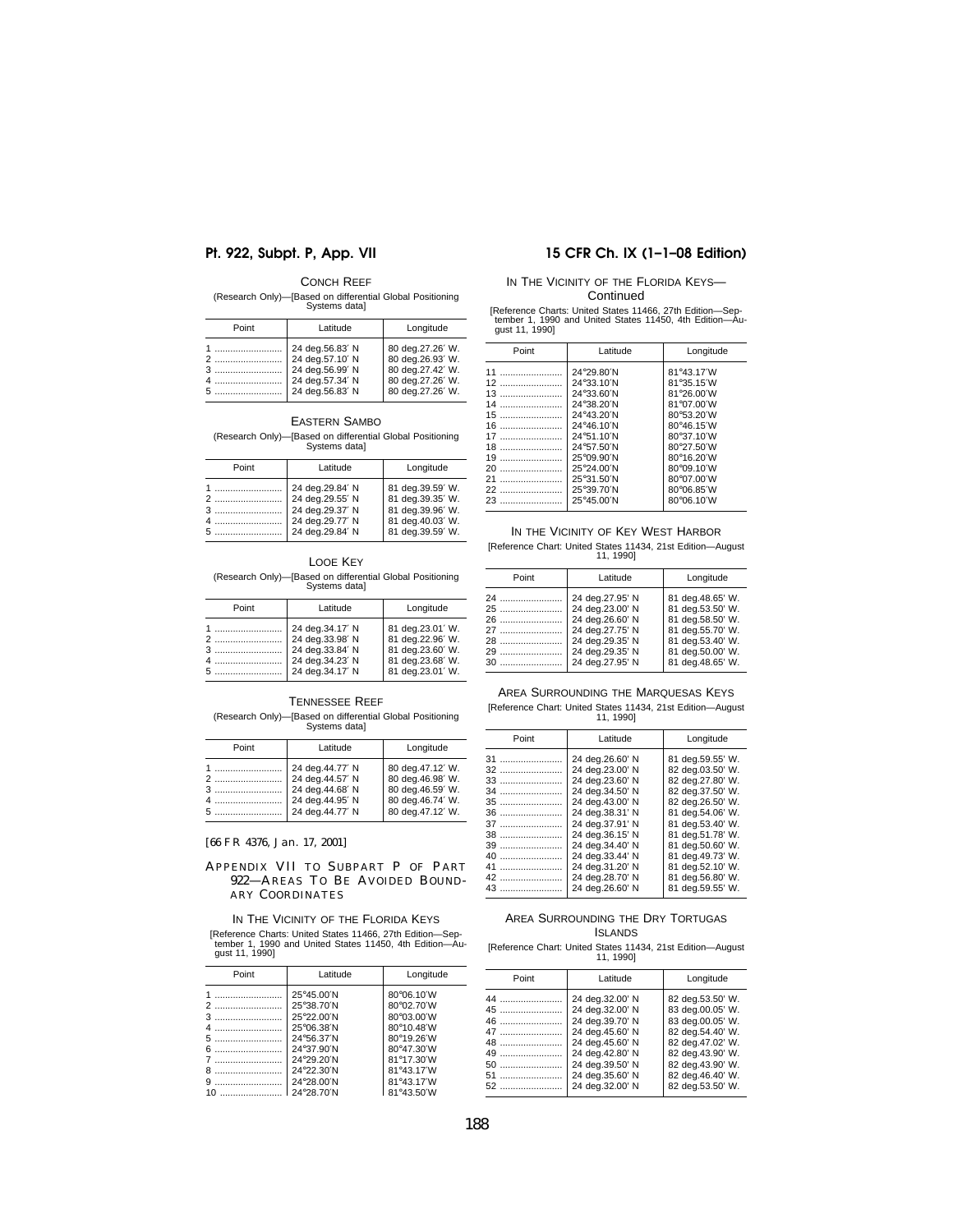## **Nat'l Oceanic and Atmospheric Adm., Commerce Pt. 922, Subpt. P, App. VIII**

[66 FR 4377, Jan. 17, 2001, as amended at 66 FR 34534, June 29, 2001]

- APPENDIX VIII TO SUBPART P OF PART 922—MARINE LIFE RULE [AS EX-CERPTED FROM CHAPTER 46–42 OF THE FLORIDA ADMINISTRATIVE CODE]
- 46–42.001 Purpose and Intent; Designation of Restricted Species; Definition of ''Marine Life Species.
- 46–42.002 Definitions.
- 46–42.003 Prohibition of Harvest: Longspine Urchin, Bahama Starfish.
- 46–42.0035 Live Landing and Live Well Requirements.
- 46–42.0036 Harvest in Biscayne National Park.\*
- 46–42.004 Size Limits.
- 46–42.005 Bag Limits.
- 46–42.006 Commercial Season, Harvest Limits.
- 46–42.007 Gear Specifications and Prohibited Gear.
- 46–42.008 Live Rock.\*
- 46–42.009 Prohibition on the Taking, Destruction, or Sale of Marine Corals and Sea Fans.

\*—Part 42.0036 was not reproduced because it does not apply to the Sanctuary.

\*—Part 42.008 was not reproduced because it is regulated pursuant to this Part 922.163(2)(ii).

46–42.001 Purpose and Intent; Designation of Restricted Species; Definition of ''Marine Life Species'

(1)(a) The purpose and intent of this chapter are to protect and conserve Florida's tropical marine life resources and assure the continuing health and abundance of these species. The further intent of this chapter is to assure that harvesters in this fishery use nonlethal methods of harvest and that the fish, invertebrates, and plants so harvested be maintained alive for the maximum possible conservation and economic benefits.

(b) It is the express intent of the Marine Fisheries Commission that landing of live rock propagated through aquaculture will be allowed pursuant to the provisions of this chapter.

(2) The following fish species, as they occur in waters of the state and in federal Exclusive Economic Zone (EEZ) waters adjacent to state waters, are hereby designated as restricted species pursuant to Section species pursuant 370.01(20), Florida Statutes:

(a) Moray eels—Any species of the Family Muraenidae.

(b) Snake eels—Any species of the Genera Myrichthys and Myrophis of the Family Ophichthidae.

(c) Toadfish—Any species of the Family Batrachoididae.

(d) Frogfish—Any species of the Family Antennariidae. (e) Batfish—Any species of the Family

- Ogcocephalidae. (f) Clingfish—Any species of the Family
- Gobiesocidae. (g) Trumpetfish—Any species of the Fam-
- ily Aulostomidae. (h) Cornetfish—Any species of the Family Fistulariidae.
- (i) Pipefish/seahorses—Any species of the Family Syngnathidae.

(j) Hamlet/seabass—Any species of the Family Serranidae, except groupers of the genera Epinephalus and Mycteroperca, and seabass of the genus Centropristis.

(k) Basslets—Any species of the Family Grammistidae.

(l) Cardinalfish—Any species of the Family Apogonidae.

High-hat, Jackknife-fish, Spotted drum, Cubbyu—Any species of the genus Equetus of the Family Sciaenidae.

- (n) Reef Croakers—Any of the species Odontocion dentex.
- (o) Sweepers—Any species of the Family Pempherididae.
- (p) Butterflyfish—Any species of the Family Chaetodontidae. (q) Angelfish—Any species of the Family
- Pomacanthidae. (r) Damselfish—Any species of the Family
- Pomacentridae. (s) Hawkfish—Any species of the Family
- Cirrhitidae. (t) Wrasse/hogfish/razorfish—Any species of
- the Family Labridae, except hogfish, Lachnolaimus maximus.
- (u) Parrotfish—Any species of the Family Scaridae.
- (v) Jawfish—Any species of the Family Opistognathidae.
- (w) Blennies—Any species of the Families Clinidae or Blenniidae.
- (x) Sleepers—Any species of the Family Eleotrididae.
- (y) Gobies—Any species of the Family Gobiidae.

(z) Tangs and surgeonfish—Any species of the Family Acanthuridae.

(aa) Filefish/triggerfish—Any species of the Family Balistes, except gray triggerfish, Balistidae capriscus.

(bb) Trunkfish/cowfish—Any species of the Family Ostraciidae.

(cc) Pufferfish/burrfish/balloonfish—Any of the following species:

1. Balloonfish—Diodon holocanthus.

2. Sharpnose puffer—Canthigaster rostrata. 3. Striped burrfish—Chilomycterus schoepfi.

(3) The following invertebrate species, as they occur in waters of the state and in federal Exclusive Economic Zone (EEZ) waters adjacent to state waters, are hereby designated as restricted species pursuant to Section 370.01(20), Florida Statutes: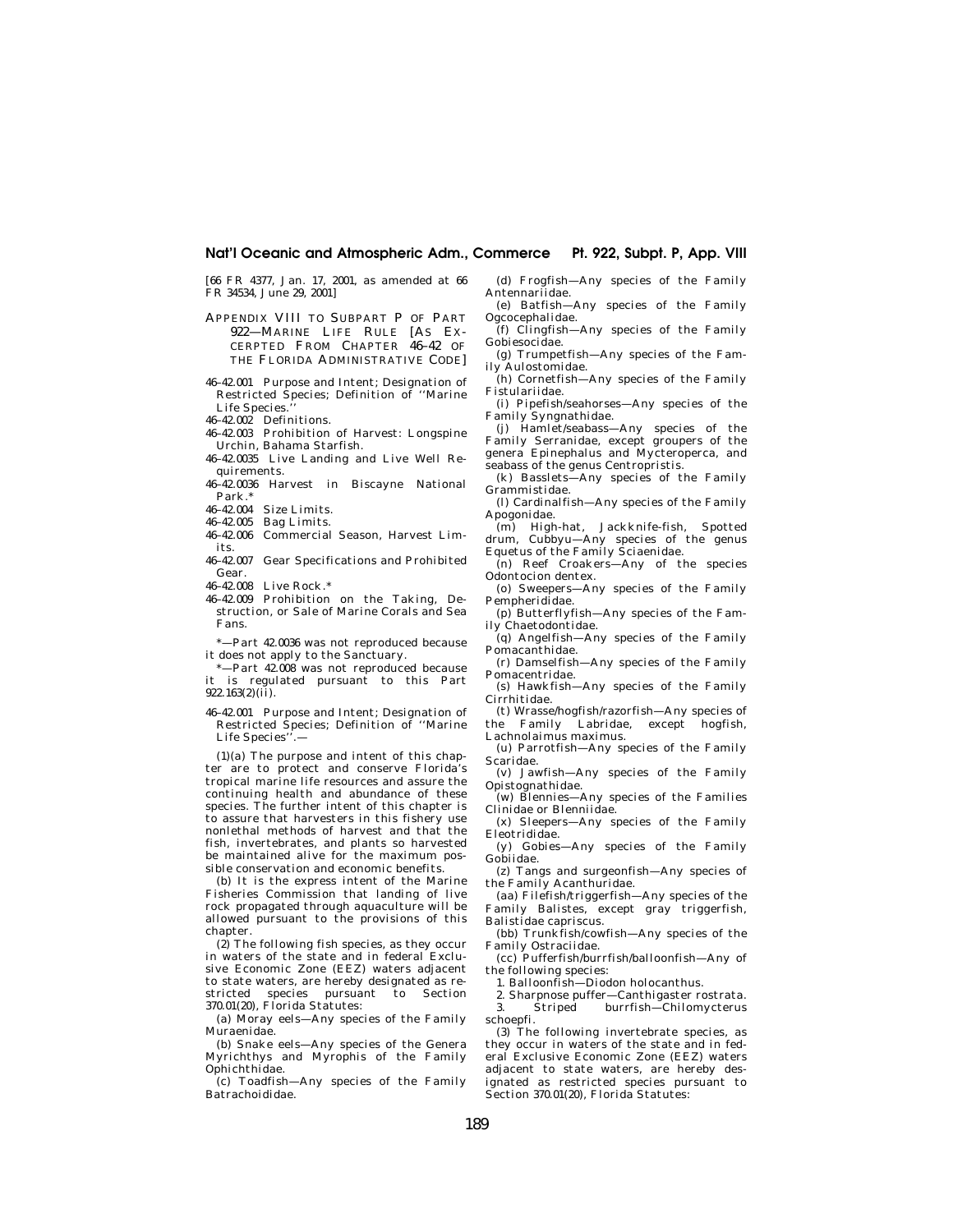**Pt. 922, Subpt. P, App. VIII 15 CFR Ch. IX (1–1–08 Edition)** 

(a) Sponges—Any species of the Class Demospongia, except sheepswool, yellow, grass, glove, finger, wire, reef, and velvet sponges, Order Dictyoceratida.

(b) Upside-down jellyfish—Any species of the Genus Cassiopeia.

(c) Siphonophores/hydroids—Any species of the Class Hydrozoa, except fire corals, Order Milleporina.

(d) Soft corals—Any species of the Subclass Octocorallia, except sea fans Gorgonia flabellum and Gorgonia ventalina.

(e) Sea anemones—Any species of the Orders Actinaria, Zoanthidea, Corallimorpharia, and Ceriantharia.

(f) Featherduster worms/calcareous tubeworms—Any species of the Families Sabellidae and Serpulidae.

(g) Star-shells—Any of the species Astraea americana or Astraea phoebia.

(h) Nudibranchs/sea slugs—Any species of the Subclass Opisthobranchia.

(i) Fileclams—Any species of the Genus Lima.

(j) Octopods—Any species of the Order Octopoda, except the common octopus, Octopodus vulgaris.

(k) Shrimp—Any of the following species:

1. Cleaner shrimp and peppermint shrimp— Any species of the Genera Periclimenes or Lysmata.

2. Coral shrimp—Any species of the Genus Stenopus.

3. Snapping shrimp—Any species of the Genus Alpheus.

(l) Crabs—Any of the following species:

1. Yellowline arrow crab—Stenorhynchus seticornis.

2. Furcate spider or decorator crab— Stenocionops furcata.

3. Thinstripe hermit crab—Clibanarius vittatus.

4. Polkadotted hermit crab—Phimochirus operculatus.

5. Spotted porcelain crab—Porcellana sayana.

6. Nimble spray or urchin crab—Percnon gibbesi.<br>7. False

arrow crab—Metoporhaphis calcarata.

(m) Starfish—Any species of the Class Asteroidea, except the Bahama starfish, Oreaster reticulatus.

(n) Brittlestars—Any species of the Class Ophiuroidea.

(o) Sea urchins—Any species of the Class except longspine urchin, Diadema antillarum, and sand dollars and sea biscuits, Order Clypeasteroida.

(p) Sea cucumbers—Any species of the Class Holothuroidea.

(q) Sea lillies—Any species of the Class Crinoidea.

(4) The following species of plants, as they occur in waters of the state and in federal Exclusive Economic Zone (EEZ) waters adjacent to state waters, are hereby designated

as restricted species pursuant to Section 370.01(20), Florida Statutes:

(a) Caulerpa—Any species of the Family Caulerpaceae.

(b) Halimeda/mermaid's fan/mermaid's shaving brush—Any species of the Family Halimedaceae.

(c) Coralline red algae—Any species of the Family Corallinaceae.

(5) For the purposes of Section  $370.06(2)(d)$ , Florida Statutes, the term ''marine life species'' is defined to mean those species designated as restricted species in subsections  $(2)$ ,  $(3)$ , and  $(4)$  of this rule.

Specific Authority 370.01(20), 370.027(2), 370.06(2)(d), F.S. Law Implemented 370.01(20), 370.025, 370.027, 370.06(2)(d), F.S. History—New 1–1–91, Amended 7–1–92, 1–1–95.

46–42.002 Definitions.—As used in this rule chapter:

(1) ''Barrier net,'' also known as a ''fence net,'' means a seine used beneath the surface of the water by a diver to enclose and concentrate tropical fish and which may be made of either nylon or monofilament.

(2) ''Drop net'' means a small, usually circular, net with weights attached along the outer edge and a single float in the center, used by a diver to enclose and concentrate tropical fish.

(3) ''Hand held net'' means a landing or dip net as defined in Rule 46–4.002(4), except that a portion of the bag may be constructed of clear plastic material, rather than mesh.

(4) ''Harvest'' means the catching or taking of a marine organism by any means whatsoever, followed by a reduction of such organism to possession. Marine organisms that are caught but immediately returned to the water free, alive, and unharmed are not harvested. In addition, temporary possession of a marine animal for the purpose of measuring it to determine compliance with the minimum or maximum size requirements of this chapter shall not constitute harvesting such animal, provided that it is measured immediately after taking, and immediately returned to the water free, alive, and unharmed if undersize or oversize.

(5) ''Harvest for commercial purposes'' means the taking or harvesting of any tropical ornamental marine life species or tropical ornamental marine plant for purposes of sale or with intent to sell. The harvest of tropical ornamental marine life species or tropical ornamental marine plants in excess of the bag limit shall constitute prima facie evidence of intent to sell.

(6) ''Land,'' when used in connection with the harvest of marine organisms, means the physical act of bringing the harvested organism ashore.

(7) ''Live rock'' means rock with living marine organisms attached to it.

(8) ''Octocoral'' means any erect, nonencrusting species of the Subclass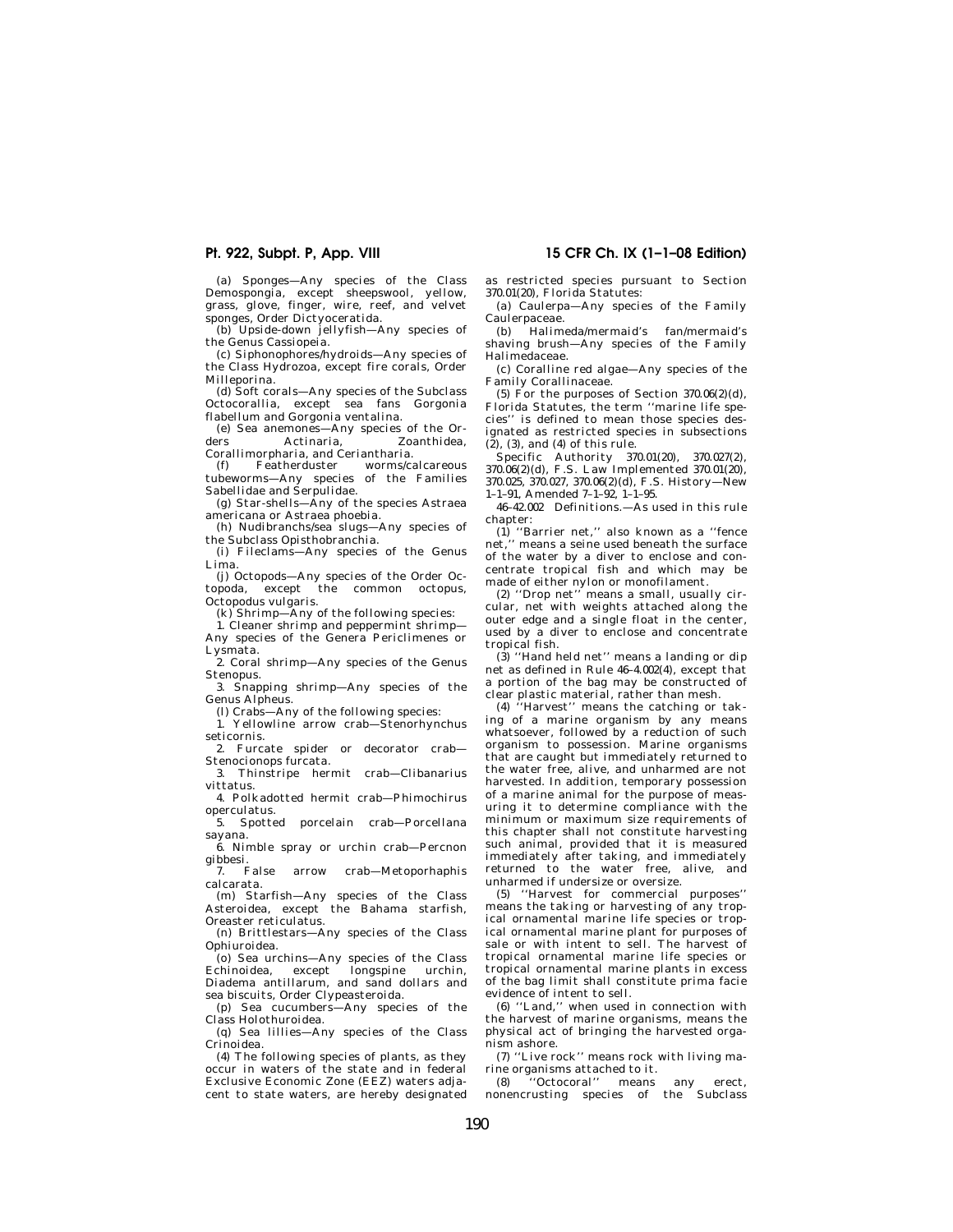# **Nat'l Oceanic and Atmospheric Adm., Commerce Pt. 922, Subpt. P, App. VIII**

Octocorallia, except the species Gorgonia flabellum and Gorgonia ventalina.

(9) ''Slurp gun'' means a self-contained, handheld device that captures tropical fish by rapidly drawing seawater containing such fish into a closed chamber.

(10) ''Total length'' means the length of a fish as measured from the tip of the snout to the tip of the tail. (11) ''Trawl'' means a net in the form of an

elongated bag with the mouth kept open by various means and fished by being towed or dragged on the bottom. ''Roller frame trawl'' means a trawl with all of the following features and specifications:

(a) A rectangular rigid frame to keep the mouth of the trawl open while being towed.

(b) The lower horizontal beam of the frame has rollers to allow the trawl to roll over the bottom and any obstructions while being towed.

(c) The trawl opening is shielded by a grid of vertical bars spaced no more than 3 inches apart.

(d) The trawl is towed by attaching a line or towing cable to a tongue located above yor at the center of the upper horizontal beam of the frame.

(e) The trawl has no doors attached to keep the mouth of the trawl open.

(12) ''Tropical fish'' means any species included in subsection (2) of Rule 46–42.001, or any part thereof.

(13) ''Tropical ornamental marine life species'' means any species included in subsections (2) or (3) of Rule 46–42.001, or any part thereof.

(14) ''Tropical ornamental marine plant'' means any species included in subsection (4) of Rule 46–42.001.

Specific Authority 370.027(2), F.S. Law Implemented 370.025, 370.027, F.S. History—New 1–1–91, Amended 7–1–92, 1–1–95.

46–42.003 Prohibition of Harvest: Longspine Urchin, Bahama Starfish.—No person shall harvest, possess while in or on the waters of the state, or land any of the following species:

(1) Longspine urchin, Diadema antillarum. (2) Bahama starfish, Oreaster reticulatus.

Specific Authority 370.027(2), F.S. Law Implemented 370.025, 370.027, F.S. History—New 1–1–91, Amended 7–1–92.

46–42.0035 Live Landing and Live Well Requirements.—

(1) Each person harvesting any tropical ornamental marine life species or any tropical ornamental marine plant shall land such marine organism alive.

(2) Each person harvesting any tropical ornamental marine life species or any tropical ornamental marine plant shall have aboard the vessel being used for such harvest a continuously circulating live well or aeration or oxygenation system of adequate size and capacity to maintain such harvested marine organisms in a healthy condition.

Specific Authority 370.027(2), F.S. Law Implemented 370.025, 370.027, F.S. History—New  $7 - 1 - 92$ .

46–42.004 Size Limits.—

(1) Angelfishes.—

(a) No person harvesting for commercial purposes shall harvest, possess while in or on the waters of the state, or land any of the following species of angelfish, of total length less than that set forth below:

1. One-and-one-half (1 1/2) inches for:

a. Gray angelfish (Pomacanthus arcuatus). b. French angelfish (Pomacanthus paru).

2. One-and-three-quarters (1<sup>3</sup>/<sub>4</sub>) inches for:<br>a. Blue angelfish (Holacanthi a. Blue angelfish (Holacanthus bermudensis).

b. Queen angelfish (Holacanthus ciliaris). 3. Two (2) inches for rock beauty

(Holacanthus tricolor).

(b) No person shall harvest, possess while in or on the waters of the state, or land any angelfish (Family Pomacanthidae), of total length greater than that specified below:

1. Eight (8) inches for angelfish, except rock beauty (Holacanthus tricolor).

2. Five (5) inches for rock beauty.

(c) Except as provided herein, no person shall purchase, sell, or exchange any angelfish smaller than the limits specified in paragraph (a) or larger than the limits specified in paragraph (b). This prohibition shall not apply to angelfish legally harvested outside of state waters or federal Exclusive Economic Zone (EEZ) waters adjacent to state waters, which angelfish are entering Florida in interstate or international commerce. The burden shall be upon any person possessing such angelfish for sale or exchange to establish the chain of possession from the initial transaction after harvest, by appropriate re $c$ eipt(s), bill(s) of sale, or bill(s) of lading, and any customs receipts, and to show that such angelfish originated from a point outside the waters of the State of Florida or federal Exclusive Economic Zone (EEZ) waters adjacent to Florida waters and entered the state in interstate or international commerce. Failure to maintain such documentation or to promptly produce same at the request of any duly authorized law enforcement officer shall constitute prima facie evidence that such angelfish were harvested from Florida waters or adjacent EEZ waters for purposes of this paragraph.

(2) Butterflyfishes.—

(a) No person harvesting for commercial purposes shall harvest, possess while in or on the waters of the state, or land any butterflyfish (Family Chaetodontidae) of total length less than one (1) inch.

(b) No person shall harvest, possess while in or on the waters of the state, or land any butterflyfish of total length greater than 4 inches.

(3) Gobies—No person shall harvest, possess while in or on the waters of the state, or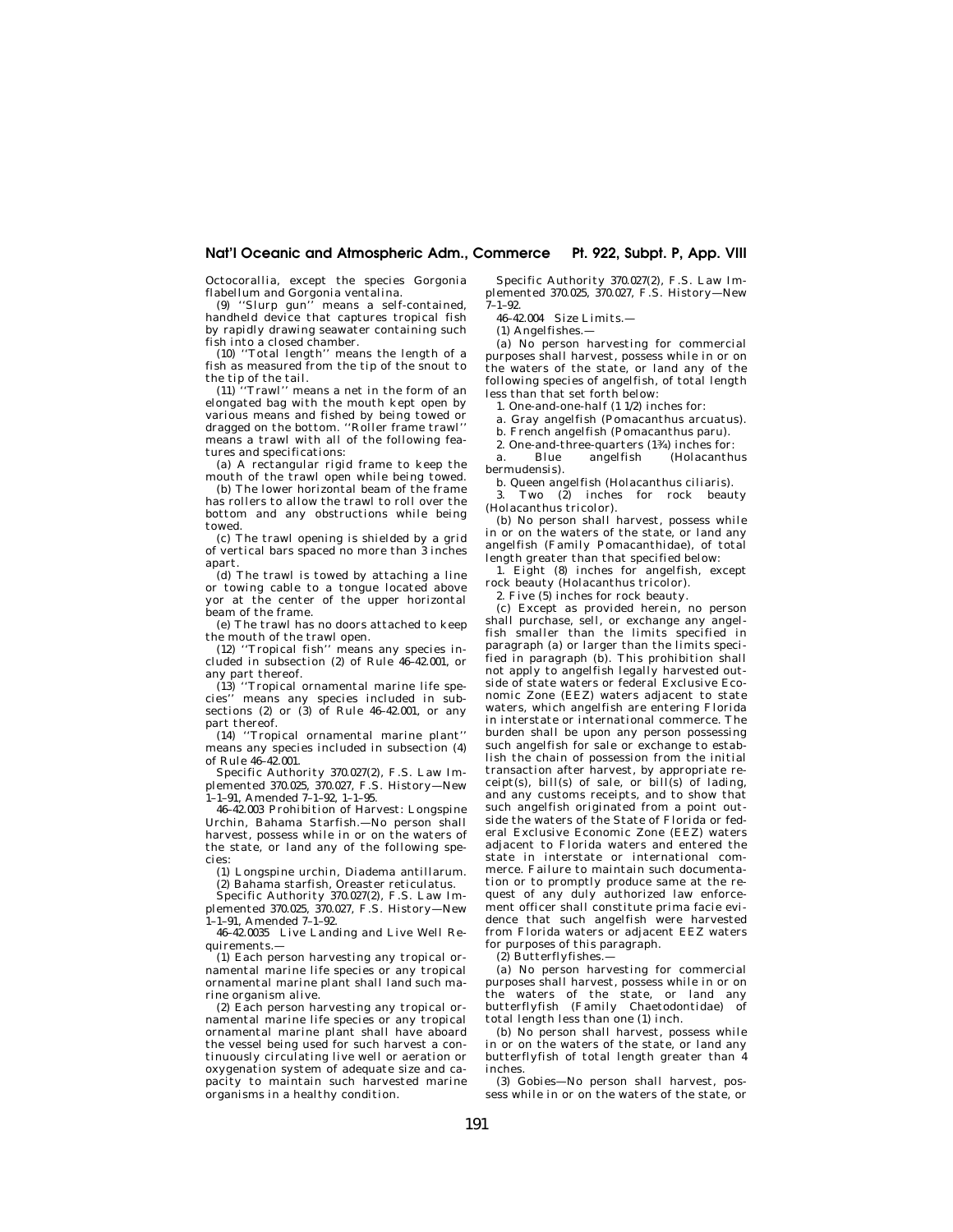**Pt. 922, Subpt. P, App. VIII 15 CFR Ch. IX (1–1–08 Edition)** 

land any gobie (Family Gobiidae) of total length greater than 2 inches.

(4) Jawfishes—No person shall harvest, pos-sess while in or on the waters of the state, or land any jawfish (Family Opistognathidae) of total length greater than 4 inches.

(5) Spotfin and Spanish hogfish—

(a) No person shall harvest, possess while in or on the waters of this state, or land any Spanish hogfish (Bodianus rufus) of total length less than 2 inches.

(b) No person shall harvest, possess while in or on the waters of this state, or land any Spanish hogfish (Bodianus rufus) or spotfin hogfish (Bodianus pulchellus) of total length greater than 8 inches.

Specific Authority 370.027(2), F.S. Law Implemented 370.025, 370.027, F.S. History—New 1–1–91, Amended 7–1–92, 1–1–95.

46–42.005 Bag limit.—

(1) Except as provided in Rule 46–42.006 or subsections (3) or (4) of this rule, no person shall harvest, possess while in or on the waters of the state, or land more than 20 individuals per day of tropical ornamental marine life species, in any combination.

(2) Except as provided in Rule 46–42.006, no person shall harvest, possess while in or on the waters of the state, or land more than one (1) gallon per day of tropical ornamental marine plants, in any combination of species.

(3) Except as provided in Rule 46–42.006, no person shall harvest, possess while in or on the waters of the state, or land more than 5 angelfishes (Family Pomacanthidae) per day. Each angelfish shall be counted for purposes of the 20 individual bag limit specified in subsection (1) of this rule.

(4)(a) Unless the season is closed pursuant to paragraph (b), no person shall harvest, possess while in or on the waters of the state, or land more than 6 colonies per day of octocorals. Each colony of octocoral or part thereof shall be considered an individual of the species for purposes of subsection (1) of this rule and shall be counted for purposes of the 20 individual bag limit specified therein. Each person harvesting any octocoral as authorized by this rule may also harvest substrate within 1 inch of the perimeter of the holdfast at the base of the octocoral, provided that such substrate remains attached to the octocoral.

(b) If the harvest of octocorals in federal Exclusive Economic Zone (EEZ) waters adjacent to state waters is closed to all harvesters prior to September 30 of any year, the season for harvest of octocorals in state waters shall also close until the following October 1, upon notice given by the Secretary of the Department of Environmental Protection, in the manner provided in s.120.52(16)(d), Florida Statutes.

Specific Authority 370.027(2), F.S. Law Implemented 370.025, 370.027, F.S. History—New 1–1–91, Amended 1–1–95.

46–42.006 Commercial Season, Harvest Limits.

(1) Except as provided in Rule 46–42.008(7), no person shall harvest, possess while in or on the waters of the state, or land quantities of tropical ornamental marine life species or tropical ornamental marine plants in excess of the bag limits established in Rule 46–42.005 unless such person possesses a valid saltwater products license with both a marine life fishery endorsement and a restricted species endorsement issued by the Department of Environmental Protection.

(2) Persons harvesting tropical ornamental marine life species or tropical ornamental marine plants for commercial purposes shall have a season that begins on October 1 of each year and continues through September 30 of the following year. These persons shall not harvest, possess while in or on the waters of the state, or land tropical ornamental marine life species in excess of the following  $\lim$ its:<br>(a) A

limit of 75 angelfish (Family Pomacanthidae) per person per day or 150 angelfish per vessel per day, whichever is less. (b) A limit of 75 butterflyfishes (Family Chaetodontidae) per vessel per day.

(c) There shall be no limits on the harvest for commercial purposes of octocorals unless and until the season for all harvest of octocorals in federal Exclusive Economic Zone (EEZ) waters adjacent to state waters is closed. At such time, the season for harvest of octocorals in state waters shall also close until the following October 1, upon notice given by the Secretary of the Department of Environmental Protection, in the manner provided in Section 120.52(16)(d), Florida Statutes. Each person harvesting any octocoral as authorized by this rule may also harvest substrate within 1 inch of the perimeter of the holdfast at the base of the octocoral, provided that such substrate remains attached to the octocoral.

(d) A limit of 400 giant Caribbean or ''pinktipped'' anemones (Genus Condylactus) per vessel per day.

Specific Authority 370.027(2), F.S. Law Implemented 370.025, 370.027, F.S. History—New 1–1–91, Amended 7–1–92, 1–1–95.

46–42.007 Gear Specifications and Prohibited Gear.—

(1) The following types of gear shall be the only types allowed for the harvest of any tropical fish, whether from state waters or from federal Exclusive Economic Zone (EEZ) waters adjacent to state waters: (a) Hand held net.

(b) Barrier net, with a mesh size not exceeding 3⁄4 inch stretched mesh.

(c) Drop net, with a mesh size not exceeding 3⁄4 inch stretched mesh.

(d) Slurp gun.

(e) Quinaldine may be used for the harvest of tropical fish if the person using the chemical or possessing the chemical in or on the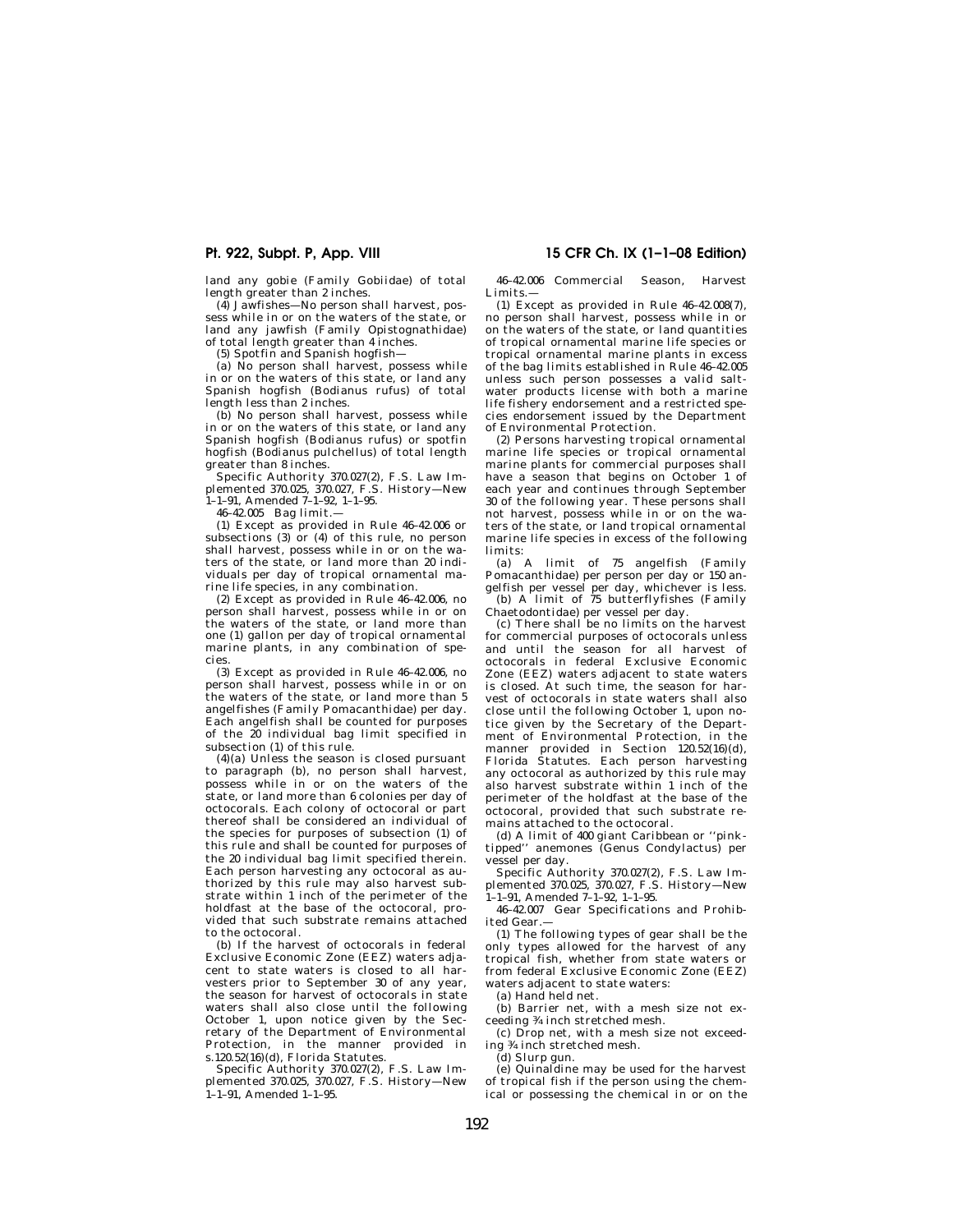# **Nat'l Oceanic and Atmospheric Adm., Commerce Pt. 922, Subpt. P, App. VIII**

waters of the state meets each of the following conditions:

1. The person also possesses and maintains aboard any vessel used in the harvest of tropical fish with quinaldine a special activity license authorizing the use of quinaldine, issued by the Division of Marine Resources of the Department of Environmental Protection pursuant to Section 370.08(8), Florida Statutes.

2. The quinaldine possessed or applied while in or on the waters of the state is in a diluted form of no more than 2% concentration in solution with seawater. Prior to dilution in seawater, quinaldine shall only be mixed with isopropyl alcohol or ethanol.

(f) A roller frame trawl operated by a person possessing a valid live bait shrimping license issued by the Department of Environmental Protection pursuant to Section 370.15, Florida Statutes, if such tropical fish are taken as an incidental bycatch of shrimp lawfully harvested with such trawl.

(g)  $A$  trawl meeting the following specifications used to collect live specimens of the dwarf seahorse, Hippocampus zosterae, if towed by a vessel no greater than 15 feet in length at no greater than idle speed:

1. The trawl opening shall be no larger than 12 inches by 48 inches.

2. The trawl shall weigh no more than 5 pounds wet when weighed out of the water.

(2) This rule shall not be construed to prohibit the use of any bag or container used solely for storing collected specimens or the use of a single blunt rod in conjunction with any allowable gear, which rod meets each of

the following specifications: (a) The rod shall be made of nonferrous metal, fiberglass, or wood.

(b) The rod shall be no longer than 36 inches and have a diameter no greater than 3⁄4 inch at any point.

(3) No person shall harvest in or from state waters any tropical fish by or with the use of any gear other than those types specified in subsection (1); provided, however, that tropical fish harvested as an incidental bycatch of other species lawfully harvested for commercial purposes with other types of gear shall not be deemed to be harvested in violation of this rule, if the quantity of tropical fish so harvested does not exceed the bag limits established in Rule 46–42.005.

Specific Authority 370.027(2), F.S. Law Implemented 370.025, 370.027, F.S. History—New 1–1–91, Amended 7–1–92, 1–1–95.

46–42.009 Prohibition on the Taking, Destruction, or Sale of Marine Corals and Sea Fans; Exception; Repeal of Section 370.114, Florida Statutes.—

(1) Except as provided in subsection (2), no person shall take, attempt to take, or otherwise destroy, or sell, or attempt to sell, any sea fan of the species Gorgonia flabellum or of the species Gorgonia ventalina, or any hard or stony coral (Order Scleractinia) or any fire coral (Genus Millepora). No person shall possess any such fresh, uncleaned, or uncured sea fan, hard or stony coral, or fire coral.

(2) Subsection (1) shall not apply to:

(a) Any sea fan, hard or stony coral, or fire coral legally harvested outside of state waters or federal Exclusive Economic Zone (EEZ) waters adjacent to state waters and entering Florida in interstate or inter-national commerce. The burden shall be upon any person possessing such species to establish the chain of possession from the initial transaction after harvest, by appropriate receipt(s), bill(s) of sale, or  $\text{bill}(\mathbf{s})$  of lading, and any customs receipts, and to show that such species originated from a point outside the waters of the State of Florida or federal Exclusive Economic Zone (EEZ) adjacent to state waters and entered the state in interstate or international commerce. Failure to maintain such documentation or to promptly produce same at the request of any duly authorized law enforcement officer shall constitute prima facie evidence that such species were harvested from Florida waters in violation of this rule.

(b) Any sea fan, hard or stony coral, or fire coral harvested and possessed pursuant to permit issued by the Department of Environmental Protection for scientific or educational purposes as authorized in Section 370.10(2), Florida Statutes.

(c) Any sea fan, hard or stony coral, or fire coral harvested and possessed pursuant to the aquacultured live rock provisions of Rule  $46-42.008(3)(a)$  or pursuant to a Live Rock Aquaculture Permit issued by the National Marine Fisheries Service under 50 CFR Part 638 and meeting the following requirements:

(1) Persons possessing these species in or on the waters of the state shall also possess a state submerged lands lease for live rock aquaculture and a Department of Environmental Protection permit for live rock culture deposition and removal or a federal Live Rock Aquaculture Permit. If the person possessing these species is not the person named in the documents required herein, then the person in such possession shall also possess written permission from the person so named to transport aquacultured live rock pursuant to this exception.

(2) The nearest office of the Florida Marine Patrol shall be notified at least 24 hours in advance of any transport in or on state waters of aquacultured live rock pursuant to this exception.

(3) Persons possessing these species off the water shall maintain and produce upon the request of any duly authorized law enforcement officer sufficient documentation to establish the chain of possession from harvest on a state submerged land lease for live rock aquaculture or in adjacent Exclusive Economic Zone (EEZ) waters pursuant to a federal Live Rock Aquaculture Permit.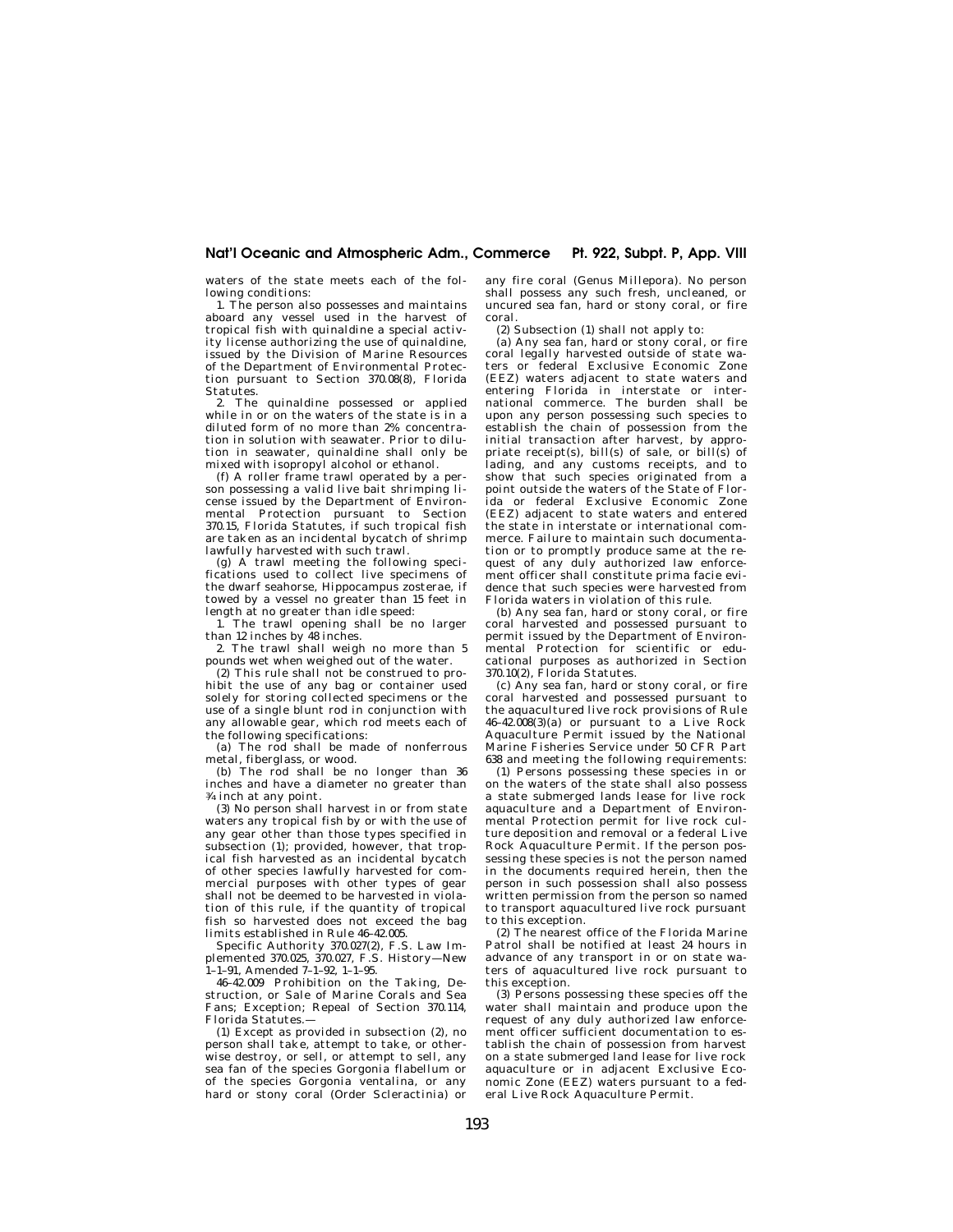(4) Any sea fan, hard or stony coral, or fire coral harvested pursuant to Rule 46– 42.008(3)(a) shall remain attached to the cultured rock.

Specific Authority 370.027(2), F.S.; Section 6, Chapter 83–134, Laws of Florida, as amended by Chapter 84–121, Laws of Florida. Law Implemented 370.025, 370.027, F.S.; Section 6, Chapter 83–134, Laws of Florida, as amended by Chapter 84–121, Laws of Florida. History— New 1–1–95.2222

# **Subpart Q—Hawaiian Islands Humpback Whale Marine Sanctuary**

AUTHORITY: 16 U.S.C. 1431 *et seq.* and subtitle C, title II, Pub. L. 102–587, 106 Stat. 5055.

SOURCE: 64 FR 66570, Nov. 29, 1999, unless otherwise noted.

# **§ 922.180 Purpose.**

(a) The purpose of the regulations in this subpart is to implement the designation of the Hawaiian Islands Humpback Whale National Marine Sanctuary by regulating activities affecting the resources of the Sanctuary or any of the qualities, values, or purposes for which the Sanctuary was designated, in order to protect, preserve, and manage the conservation, ecological, recreational, research, educational, historical, cultural, and aesthetic resources and qualities of the area. The regulations are intended to supplement and complement existing regulatory authorities; to facilitate to the extent compatible with the primary objective of protecting the humpback whale and its habitat, all public and private uses of the Sanctuary, including uses of Hawaiian natives customarily and traditionally exercised for subsistence, cultural, and religious purposes, as well as education, research, recreation, commercial and military activities; to reduce conflicts between compatible uses; to maintain, restore, and enhance the humpback whale and its habitat; to contribute to the maintenance of natural assemblages of humpback whales for future generations; to provide a place for humpback whales that are dependent on their Hawaiian Islands wintering habitat for reproductive activities, including breeding, calving, and nursing, and for the long-term survival of their species; and to achieve the other pur-

# **§ 922.180 15 CFR Ch. IX (1–1–08 Edition)**

poses and policies of the HINMSA and NMSA.

(b) These regulations may be modified to fulfill the Secretary's responsibilities for the Sanctuary, including the provision of additional protections for humpback whales and their habitat, if reasonably necessary, and the conservation and management of other marine resources, qualities and ecosystems of the Sanctuary determined to be of national significance. The Secretary shall consult with the Governor of the State of Hawaii on any modification to the regulations contained in this part. For any modification of the regulations contained in this part that would constitute a change in a term of the designation, as contained in the Designation Document for the Sanctuary, the Secretary shall follow the applicable requirements of sections 303 and 304 of the NMSA, and sections 2305 and 2306 of the HINMSA.

(c) Section 304(e) of the NMSA requires the Secretary to review management plans and regulations every five years, and make necessary revisions. Upon completion of the five year review of the Sanctuary management plan and regulations, the Secretary will repropose the Sanctuary management plan and regulations in their entirety with any proposed changes thereto. The Governor of the State of Hawaii will have the opportunity to review the re-proposed management plan and regulations before they take effect and if the Governor certifies any term or terms of such management plan or regulations as unacceptable, the unacceptable term or terms will not take effect in State waters of the Sanctuary.

## **§ 922.181 Boundary.**

(a) Except for excluded areas described in paragraph (b) of this section, the Hawaiian Islands Humpback Whale National Marine Sanctuary consists of the submerged lands and waters off the coast of the Hawaiian Islands seaward from the shoreline, cutting across the mouths of rivers and streams:

(1) To the 100-fathom (183 meter) isobath from Kailiu Point eastward to Mokolea Point, Kauai;

(2) To the 100-fathom (183 meter) isobath from Puaena Point eastward to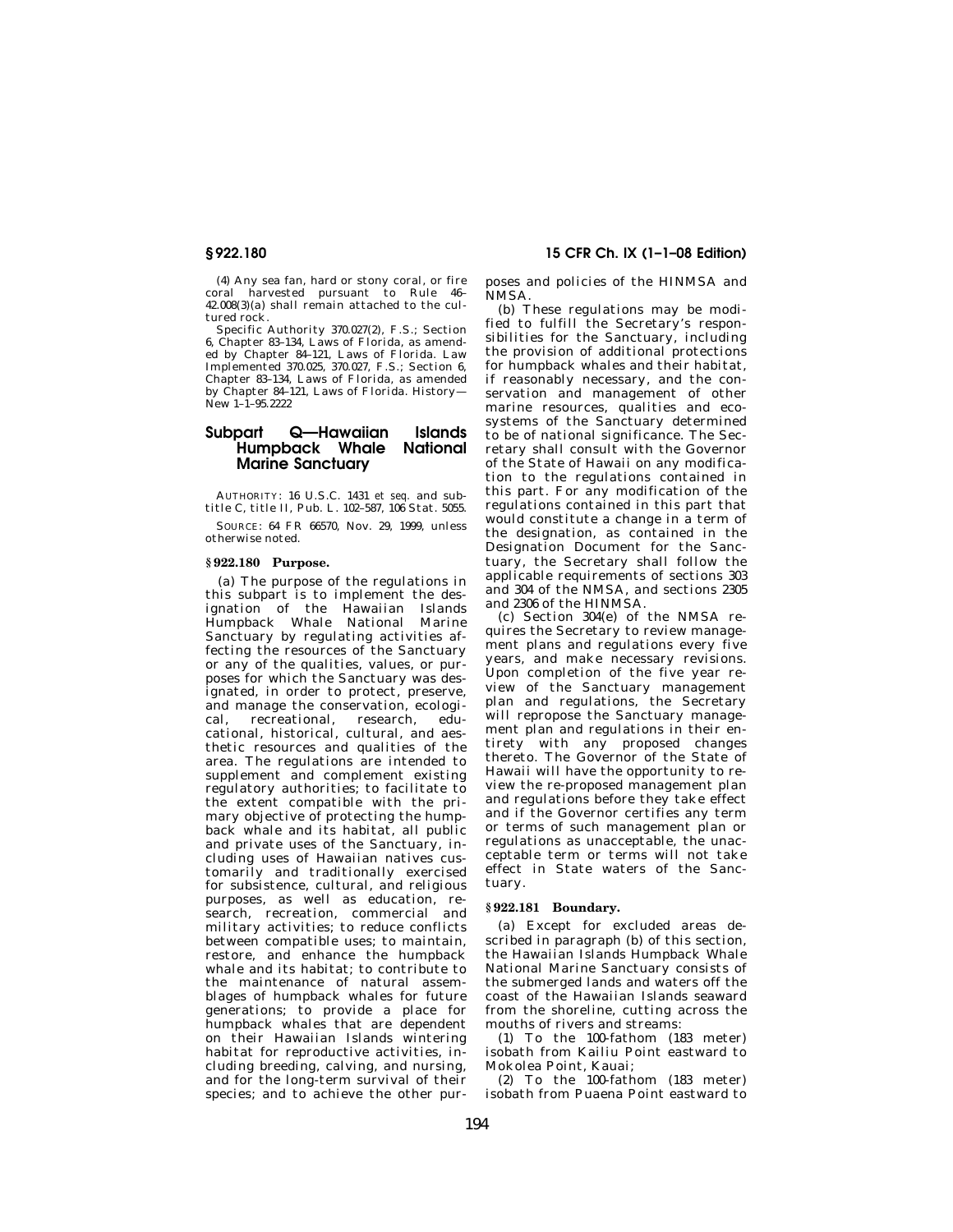Mahie Point, and from the Kapahulu Groin in Waikiki eastward to Makapuu Point, Oahu;

(3) To the 100-fathom (183 meter) isobath from Cape Halawa, Molokai, south and westward to Ilio Point, Molokai; southwestward to include Penguin Banks; eastward along the east side of Lanai; to the waters seaward of the three nautical mile limit north of Kahoolawe, to the Hanamanoia Lighthouse on Maui, and northward along the shoreline to Lipoa Point, Maui;

(4) To the deep water area of Pailolo Channel from Cape Halawa, Molokai, to Lipoa Point, Maui, and southward;

(5) To the 100-fathom (183 meter) isobath from Upolu Point southward to Keahole Point, Hawaii.

(b) Excluded from the Sanctuary boundary are the following commercial ports and small boat harbors:

### HAWAII (BIG ISLAND)

# Kawaihae Boat Harbor & Small Boat Basin

### LANAI

Kaumalapau Harbor, Manele Harbor

### MAUI

Lahaina Boat Harbor

### Maalaea Boat Harbor

MOLOKAI

### Hale o Lono Harbor

Kaunakakai Harbor

### **OAHU**

Kuapa Pond (Hawaii Kai)

(c) The coordinates of the lateral extents of each boundary area within the Sanctuary boundary appear in Appendix A of this subpart Q.

### **§ 922.182 Definitions.**

(a) *Acts* means the Hawaiian Islands National Marine Sanctuary Act (HINMSA; sections 2301–2307 of Pub. L. 102–587), and the National Marine Sanctuaries Act (NMSA; also known as Title III of the Marine Protection, Research, and Sanctuaries Act (MPRSA), as amended, 16 U.S.C. 1431 *et seq.*).

*Adverse impact* means an impact that independently or cumulatively damages, diminishes, degrades, impairs, destroys, or otherwise harms.

*Alteration of the seabed* means drilling into, dredging, or otherwise altering a

natural physical characteristic of the seabed of the Sanctuary; or constructing, placing, or abandoning any structure, material, or other matter on the seabed of the Sanctuary.

*Habitat* means those areas that provide space for individual and population growth and normal behavior of humpback whales, and include sites used for reproductive activities, including breeding, calving and nursing.

*Military activities* means those military activities conducted by or under the auspices of the Department of Defense and any combined military activities carried out by the Department of Defense and the military forces of a foreign nation.

*Sanctuary* means the Hawaiian Islands Humpback Whale National Marine Sanctuary.

*Sanctuary resource* means any humpback whale, or the humpback whale's habitat within the Sanctuary.

*Shoreline* means the upper reaches of the wash of the waves, other than storm or seismic waves, at high tide during the season of the year in which the highest wash of the waves occurs, usually evidenced by the edge of vegetation growth, or the upper limit of debris left by the wash of the waves.

*Take or taking a humpback whale*  means to harass, harm, pursue, hunt, shoot, wound, kill, trap, capture, collect or injure a humpback whale, or to attempt to engage in any such conduct. The term includes, but is not limited to, any of the following activities: collecting any dead or injured humpback whale, or any part thereof; restraining or detaining any humpback whale, or any part thereof, no matter how temporarily; tagging any humpback whale: operating a vessel or aircraft or doing any other act that results in the disturbing or molesting of any humpback whale.

(b) Other terms appearing in the regulations in this subpart are defined at 15 CFR 922.3, and/or in the Marine Protection, Research, and Sanctuaries Act, as amended, 33 U.S.C. 1401 *et seq.,*  and 16 U.S.C. 1431 *et seq.* 

## **§ 922.183 Allowed activities.**

(a) All activities except those prohibited by §922.184 may be undertaken in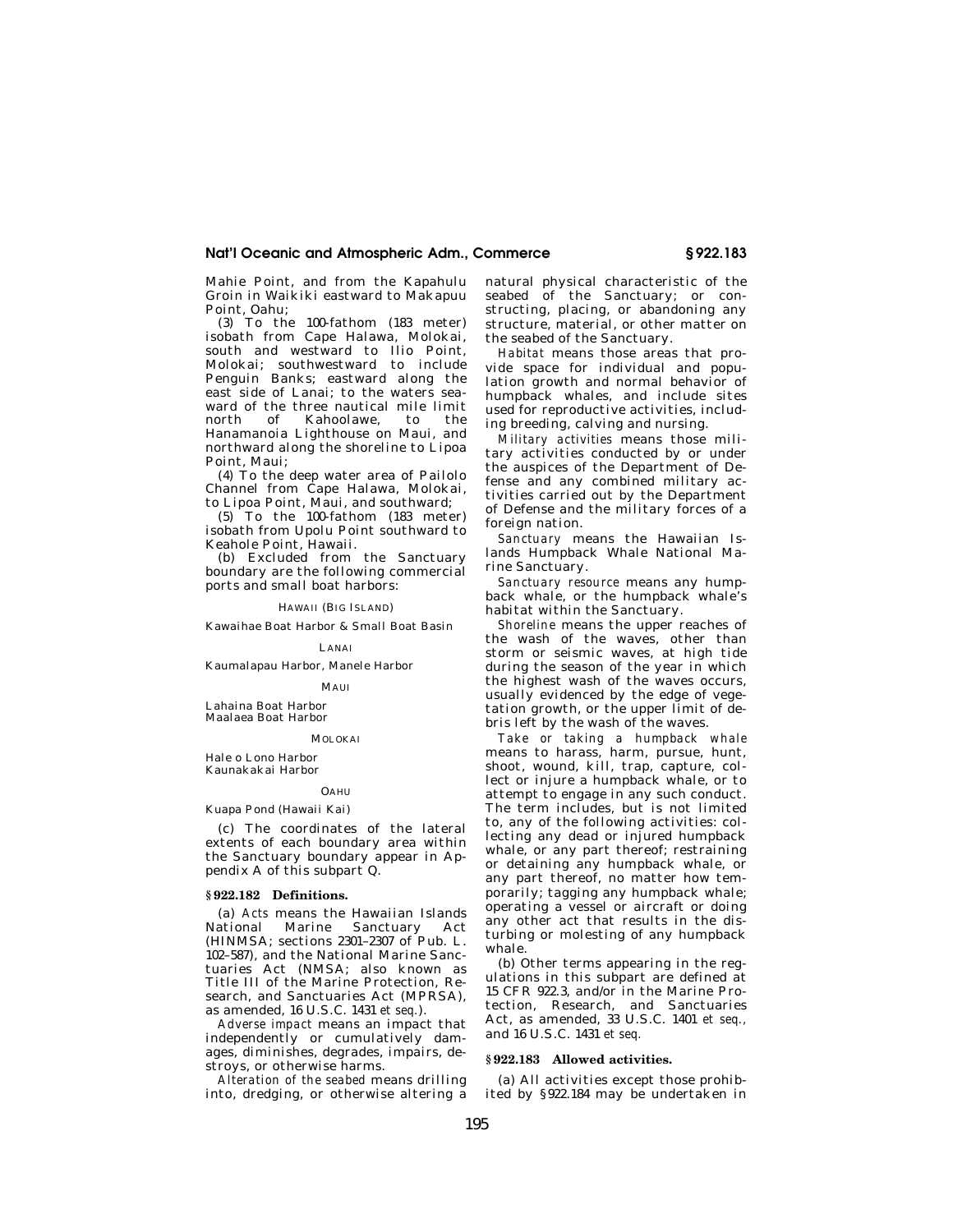the Sanctuary subject to any emergency regulations promulgated pursuant to §922.185, subject to the interagency cooperation provisions of section 304(d) of the NMSA [16 U.S.C. 1434(d)] and §922.187 of this subpart, and subject to the liability established by section 312 of the NMSA and §922.46 of this part. All activities are also subject to all prohibitions, restrictions, and conditions validly imposed by any other Federal, State, or county authority of competent jurisdiction.

(b) Included as activities allowed under the first sentence of paragraph (a) of this §922.183 are all classes of military activities, internal or external to the Sanctuary, that are being or have been conducted before the effective date of these regulations, as identified in the Final Environmental Impact Statement/Management Plan. Paragraphs (a)(1) through (a)(5) of §922.184 do not apply to these classes of activities, nor are these activities subject to further consultation under section 304(d) of the NMSA.

(c) Military activities proposed after the effective date of these regulations are also included as allowed activities under the first sentence of paragraph (a) of this §922.183. Paragraphs  $(a)(1)$ through (a)(5) of  $\S 922.184$  apply to these classes of activities unless—

(1) They are not subject to consultation under section 304(d) of the NMSA and §922.187 of this subpart, or

(2) Upon consultation under section 304(d) of the NMSA and §922.187 of this subpart, NOAA's findings and recommendations include a statement that paragraphs  $(a)(1)$  through  $(a)(5)$  of §922.184 do not apply to the military activity.

(d) If a military activity described in paragraphs (b) or (c)(2) of this §922.183 is modified such that it is likely to destroy, cause the loss of, or injure a Sanctuary resource in a manner significantly greater than was considered in a previous consultation under section 304(d) of the NMSA and §922.187 of this subpart, or if the modified activity is likely to destroy, cause the loss of, or injure any Sanctuary resource not considered in a previous consultation under section 304(d) of the NMSA and §922.187 of this subpart, the modified activity will be treated as a new mili-

**§ 922.184 15 CFR Ch. IX (1–1–08 Edition)** 

tary activity under paragraph (c) of this section.

(e) If a proposed military activity subject to section 304(d) of the NMSA and §922.187 of this subpart is necessary to respond to an emergency situation and the Secretary of Defense determines in writing that failure to undertake the proposed activity during the period of consultation would impair the national defense, the Secretary of the military department concerned may request the Director that the activity proceed during consultation. If the Director denies such a request, the Secretary of the military department concerned may decide to proceed with the activity. In such case, the Secretary of the military department concerned shall provide the Director with a written statement describing the effects of the activity on Sanctuary resources once the activity is completed.

## **§ 922.184 Prohibited activities.**

(a) The following activities are prohibited and thus unlawful for any person to conduct or cause to be conducted.

(1) Approaching, or causing a vessel or other object to approach, within the Sanctuary, by any means, within 100 yards of any humpback whale except as authorized under the Marine Mammal Protection Act, as amended (MMPA), 16 U.S.C. 1361 *et seq.,* and the Endangered Species Act, as amended (ESA), 16 U.S.C. 1531 *et seq.*;

(2) Operating any aircraft above the Sanctuary within 1,000 feet of any humpback whale except as necessary for takeoff or landing from an airport or runway, or as authorized under the MMPA and the ESA;

(3) Taking any humpback whale in the Sanctuary except as authorized under the MMPA and the ESA;

(4) Possessing within the Sanctuary (regardless of where taken) any living or dead humpback whale or part thereof taken in violation of the MMPA or the  $ESA$ 

(5) Discharging or depositing any material or other matter in the Sanctuary; altering the seabed of the Sanctuary; or discharging or depositing any material or other matter outside the Sanctuary if the discharge or deposit subsequently enters and injures a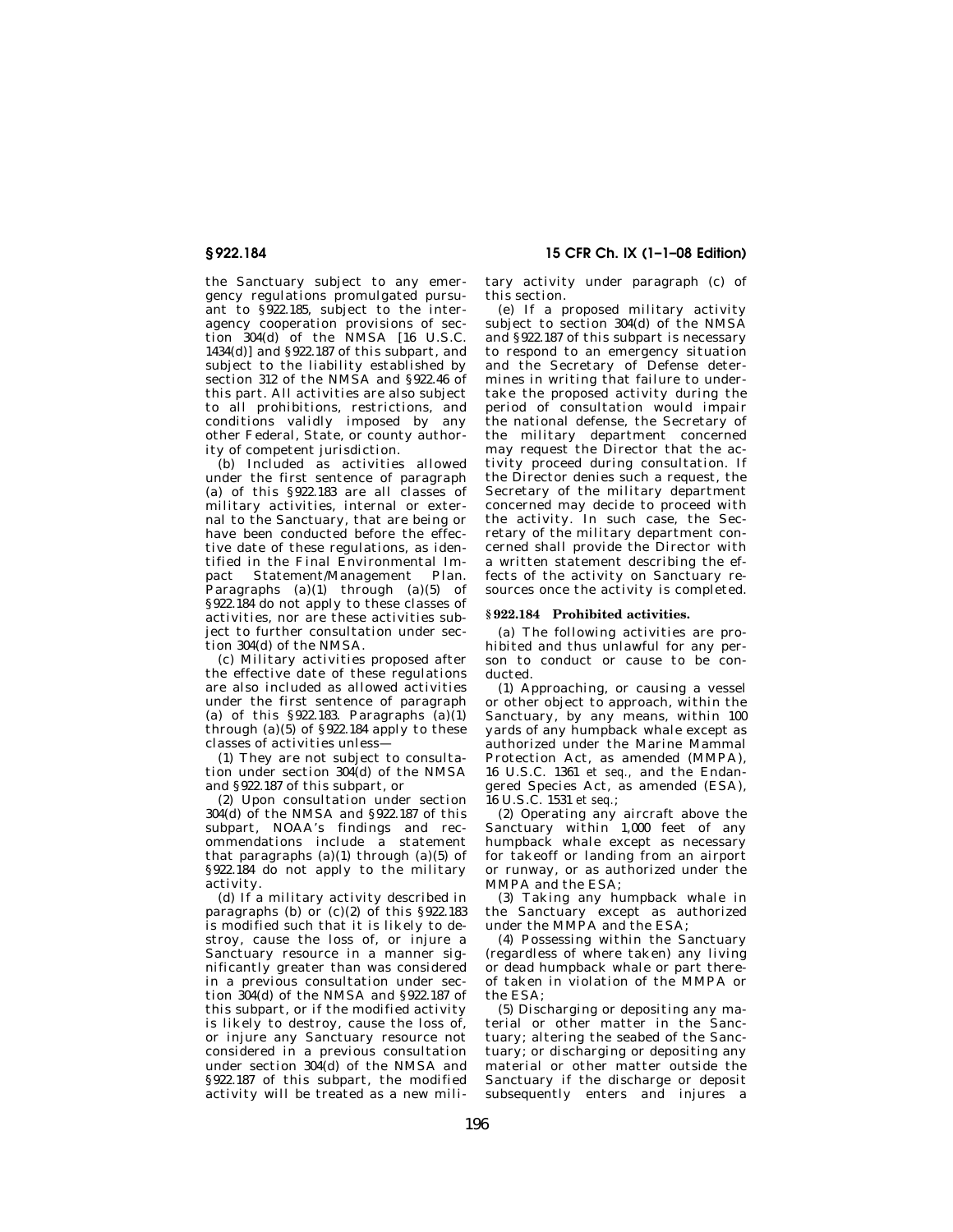## Nat'l Oceanic and Atmospheric Adm., Commerce Pt. 922, Subpt. Q, App. A

humpback whale or humpback whale habitat, provided that such activity:

(i) Requires a Federal or State permit, license, lease, or other authorization; and

(ii) Is conducted:

(A) Without such permit, license, lease, or other authorization, or

(B) not in compliance with the terms or conditions of such permit, license, lease, or other authorization.

(6) Interfering with, obstructing, delaying or preventing an investigation, search, seizure or disposition of seized property in connection with enforcement of either of the Acts or any regulations issued under either of the Acts.

(b) The prohibitions in paragraphs (a)(1) through (a)(5) of this §922.184 do not apply to activities necessary to respond to emergencies threatening life, property or the environment; or to activities necessary for valid law enforcement purposes. However, while such activities are not subject to paragraphs (a)(1) through (a)(5) of this  $\S 922.184$ , this paragraph (b) does not exempt the activity from the underlying prohibition or restriction under other applicable laws and regulations (e.g., MMPA, ESA, and CWA).

(c) Any Sanctuary fishery regulations shall not take effect in Hawaii State waters until established by the State Board of Land and Natural Resources.

## **§ 922.185 Emergency regulations.**

Where necessary to prevent or minimize the destruction of, loss of, or injury to a Sanctuary resource, or to minimize the imminent risk of such destruction, loss, or injury, any and all activities are subject to immediate temporary regulation, including prohibition. Before issuance of such regulations the Director shall consult to the extent practicable with any relevant Federal agency and the Governor of the State of Hawaii. Emergency regulations shall not take effect in State waters of the Sanctuary until approved by the Governor of Hawaii.

## **§ 922.186 Penalties; appeals.**

(a) Pursuant to section 307 of the NMSA, each violation of either of the Acts, or any regulation in this subpart is subject to a civil penalty of not more than \$100,000. Each such violation is subject to forfeiture of property or Sanctuary resources seized in accordance with section 307 of the NMSA. Each day of a continuing violation constitutes a separate violation.

(b) Regulations setting forth the procedures governing the administrative proceedings for assessment of civil penalties for enforcement reasons, issuance and use of written warnings, and release or forfeiture of seized property appear at 15 CFR Part 904.

(c) A person subject to an action taken for enforcement reasons for violation of these regulations or either of the Acts may appeal pursuant to the applicable procedures in 15 CFR Part 904.

## **§ 922.187 Interagency Cooperation.**

Under section 304(d) of the NMSA, Federal agency actions internal or external to a national marine sanctuary, including private activities authorized by licenses, leases, or permits, that are likely to destroy, cause the loss of, or injure any sanctuary resource are subject to consultation with the Director. The Federal agency proposing an action shall determine whether the activity is likely to destroy, cause the loss of, or injure a Sanctuary resource. To the extent practicable, consultation procedures under section 304(d) of the NMSA may be consolidated with interagency cooperation procedures required by other statutes, such as the ESA. The Director will attempt to provide coordinated review and analysis of all environmental requirements.

APPENDIX A TO SUBPART Q OF PART 922—HAWAIIAN ISLANDS HUMPBACK WHALE, NATIONAL MARINE SANC-TUARY BOUNDARY DESCRIPTION AND COORDINATES OF THE LATERAL BOUNDARY CLOSURES AND EXCLUDED AREAS.

Appendix A provides a text and pictoral (see Figures 1–3) description of the Sanctuary boundary with specific lateral closure points and exclusion areas. The lateral extents (bounds) of each boundary area are closed by straight lines defined by at least two points. It may be necessary to extend these lines beyond the defining points to intersect the actual 100 fathom contour or the shoreline. Each point corresponds to a bounds number indicated in Figure 2. Digital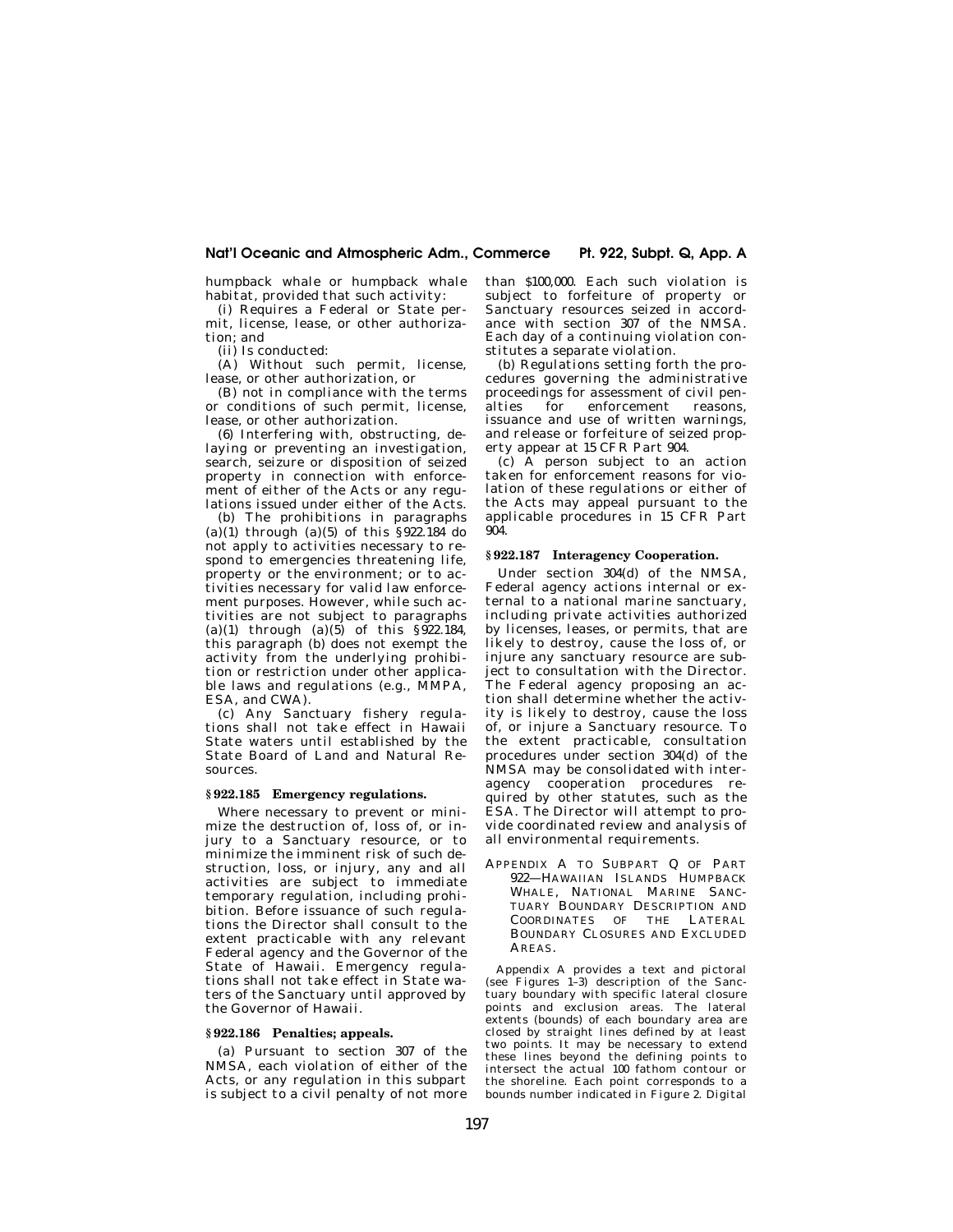files of the Sanctuary boundary (available in three common formats, ESRI Shape File, MapInfo Table, and an ASCII Exchange Format) are available from the Sanctuary office in Kihei, Maui, at the address listed above or by calling (808) 879–2818. These digital geographies are the best available representation of the verbal legal delineation and were derived from: the Hawaiian shoreline as supplied by State of Hawaii through the Office of Planning GIS Office, the NOAA and State of Hawaii agreed upon lateral boundary and exclusion areas, and the 100 fathom isobath digitized from the following 1:80,000 scale NOAA nautical charts-19327—West Coast of Hawaii (9th ED, 4/29/89),

19347—Channels between Molokai, Maui, Lanai, and Kahoolawe (17th ED, 12/13/97),

19351—Channels between Oahu, Molokai, and Lanai (8th ED, 7/01/1989),

19357—Island of Oahu (20th ED, 9/21/1996), and 19381—Island of Kauai (8th ED, 7/17/1993)].

For the portion of the Lanai region of the HIHWNMS west of Chart 19351,[157°42.8′ west] the 100 fathom contour was derived from the 1:250,000 chart 19340—Hawaii to Oahu (24th ED, 1/09/1993).

All digital geography data have been referenced to WGS84 (NAD83) and have been converted to geographic (latitude and longitude) coordinates.

## **Pt. 922, Subpt. Q, App. A 15 CFR Ch. IX (1–1–08 Edition)**

#### SANCTUARY BOUNDARY

A. As defined by the specific lateral boundaries in B, and except for excluded areas described in paragraph C of this section, the Hawaiian Islands Humpback Whale National Marine Sanctuary consists of the submerged lands and waters off the coast of the Hawaiian Islands seaward from the shoreline, cutting across the mouths of rivers and streams (see Figure 1):

1. To the 100-fathom (183 meter) isobath from Kailiu Point eastward to Mokolea Point, Kauai;

2. To the 100-fathom (183 meter) isobath from Puaena Point eastward to Mahie Point, and from the Kapahulu Groin in Waikiki eastward to Makapuu Point, Oahu;

3. To the 100-fathom (183 meter) isobath from Cape Halawa, Molokai, south and westward to Ilio Point, Molokai; southwestward to include Penguin Banks; eastward along the east side of Lanai; to the waters seaward of the three nautical mile limit north of Kahoolawe, to the Hanamanoia Lighthouse on Maui, and northward along the shoreline to Lipoa Point, Maui;

4. To the deep water area of Pailolo Channel from Cape Halawa, Molokai, to Lipoa Point, Maui, and southward;

5. To the 100-fathom (183 meter) isobath from Upolu Point southward to Keahole Point, Hawaii.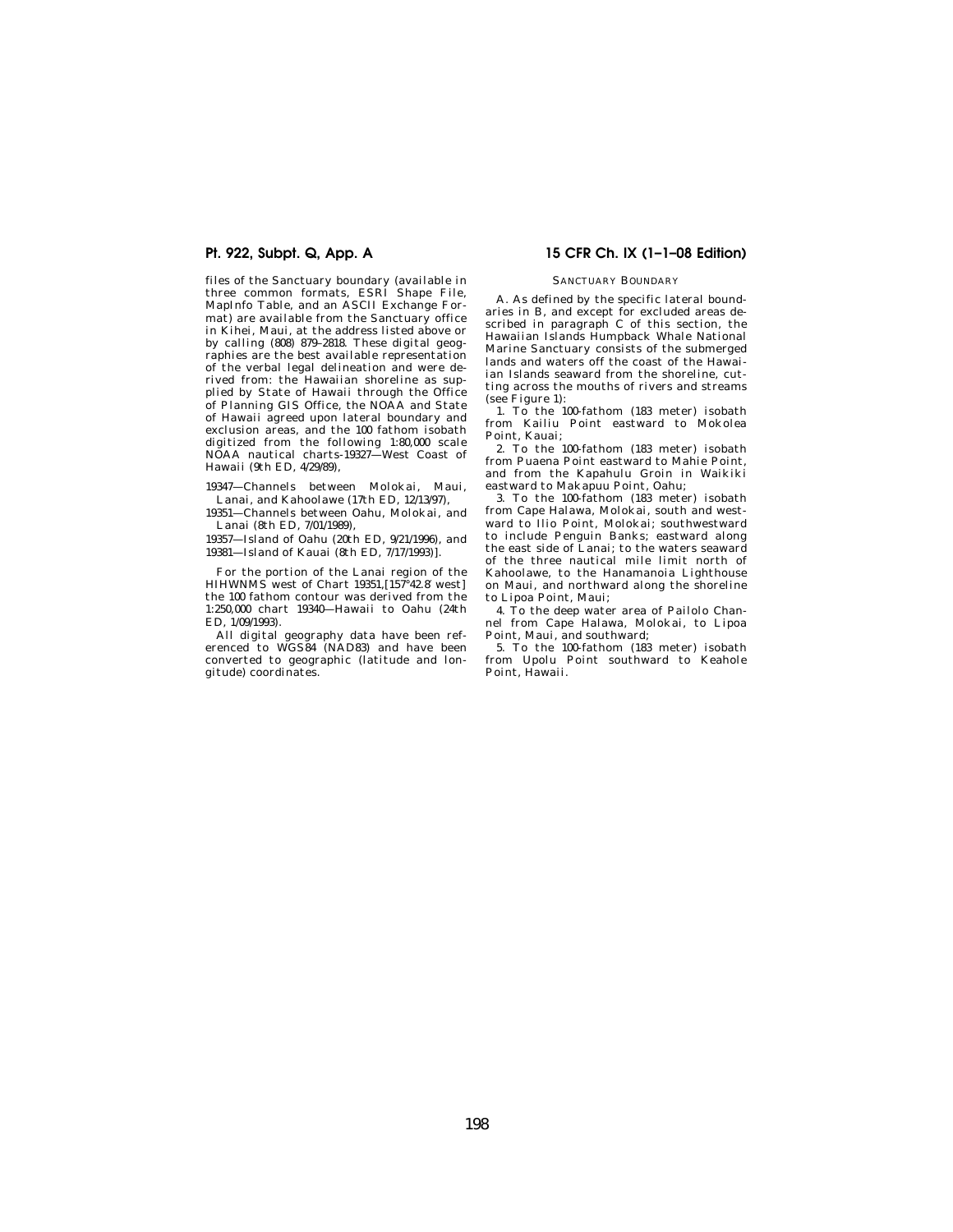

# Nat'l Oceanic and Atmospheric Adm., Commerce Pt. 922, Subpt. Q, App. A

B. Lateral Closure Bounds for the Hawai-ian Islands Humpback Whale National Ma-rine Sanctuary Boundary (see Figure 2).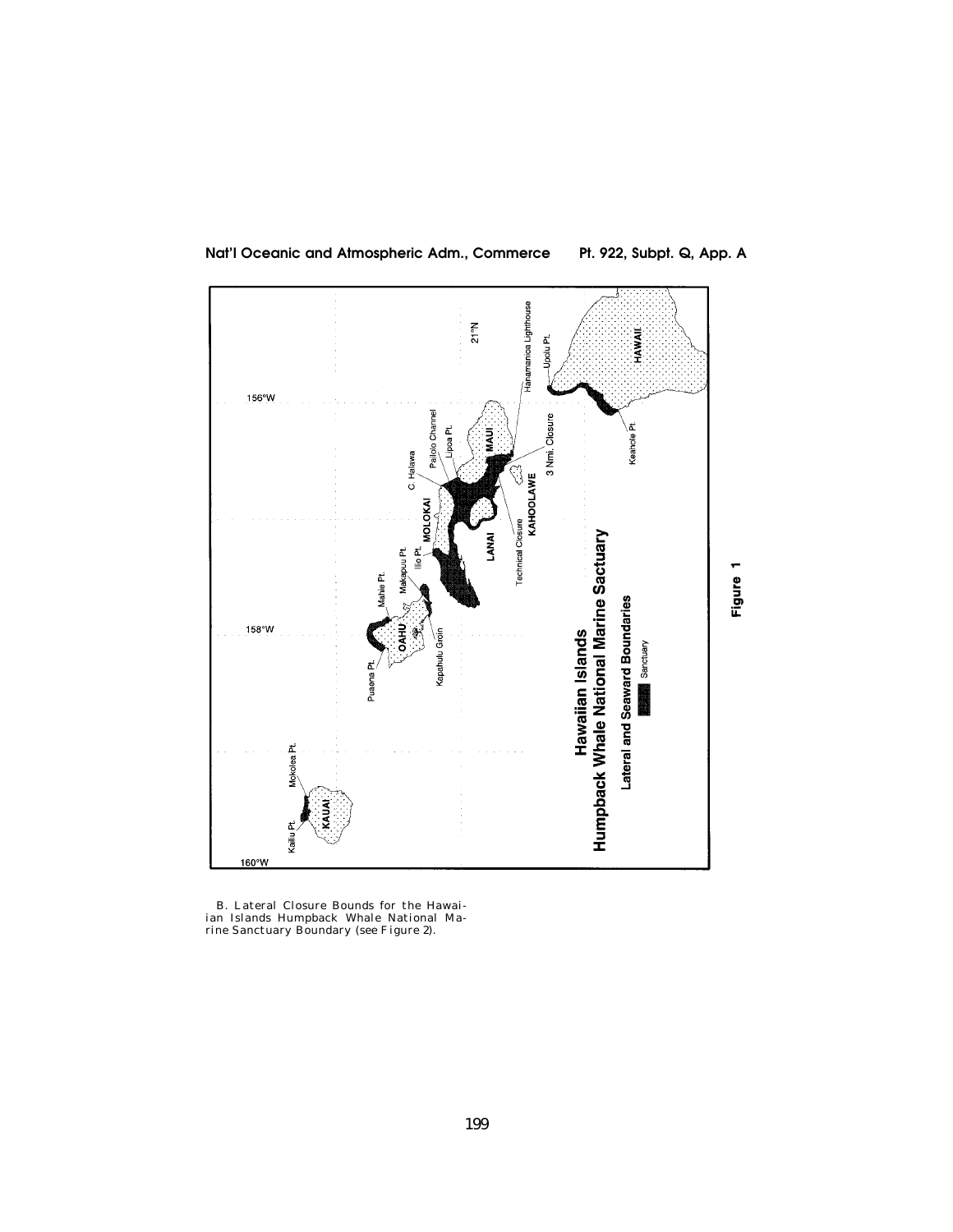

**Pt. 922, Subpt. Q, App. A 15 CFR Ch. IX (1–1–08 Edition)**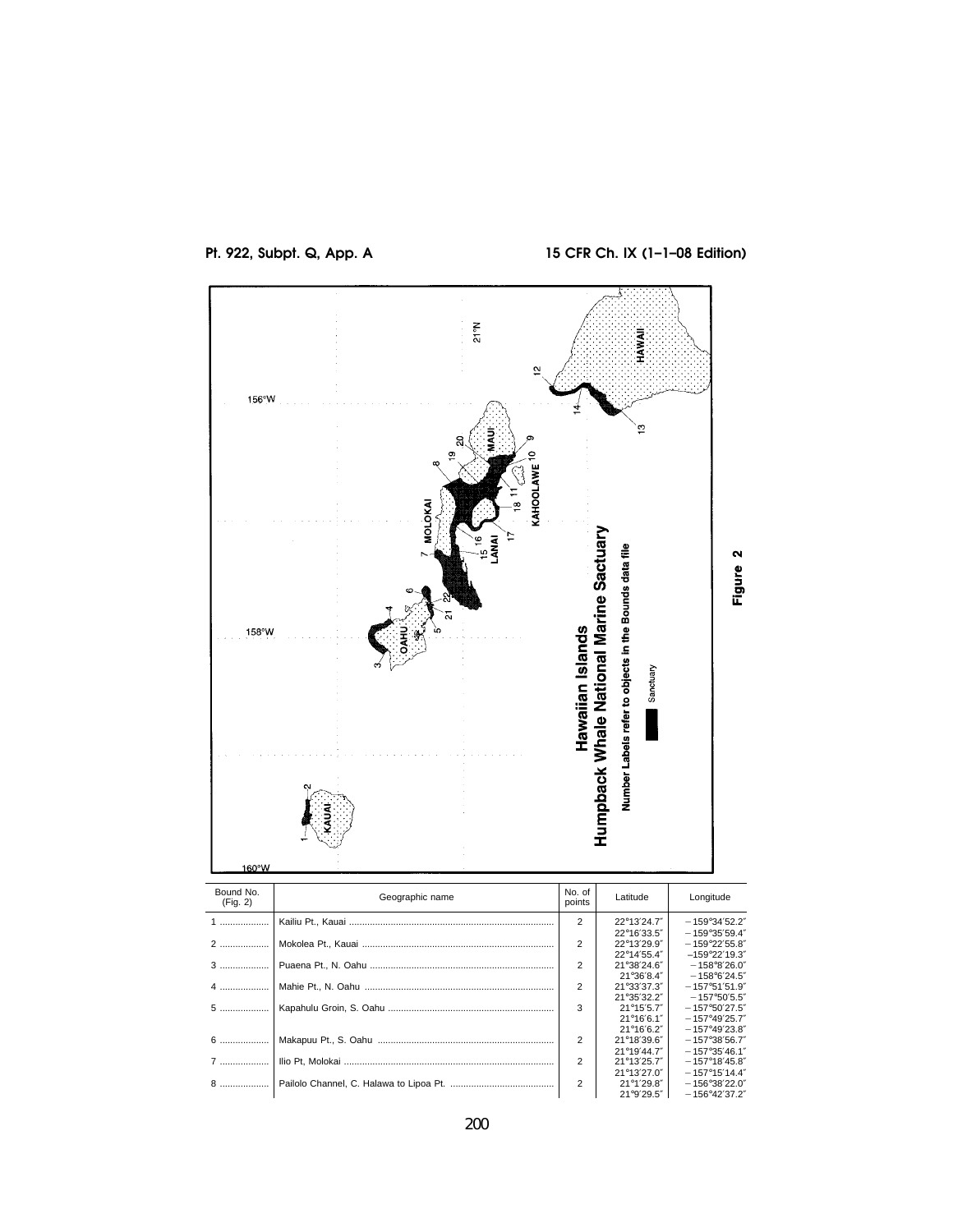| Bound No.<br>(Fig. 2) | Geographic name     | No. of<br>points | Latitude                   | Longitude                                                               |
|-----------------------|---------------------|------------------|----------------------------|-------------------------------------------------------------------------|
| 9                     |                     | 2                | 20°34′21.8″<br>20°34'58.4" | $-156^{\circ}26'51.1''$<br>$-156^{\circ}24'45.2''$                      |
| 10                    |                     | 51               | 20°35'58.1"<br>20°35'59.9" | $-156^{\circ}29'32.0''$<br>$-$ 156°29′33.0″                             |
|                       |                     |                  | 20°36'3.9"                 | $-156^{\circ}29'35.5''$                                                 |
|                       |                     |                  | $20^{\circ}36'6.6''$       | $-$ 156°29′36.9″                                                        |
|                       |                     |                  | 20°36'16.3"                | $-$ 156°29′43.1″                                                        |
|                       |                     |                  | 20°36′25.7″                | $-156^{\circ}29'49.9''$                                                 |
|                       |                     |                  | 20°36'34.6"                | $-156^{\circ}29'57.3''$                                                 |
|                       |                     |                  | 20°36′39.9″                | $-156^{\circ}30^{\prime}2.2^{\prime\prime}$                             |
|                       |                     |                  | 20°36'43.8"                | $-156^{\circ}30^{\prime}5.5^{\prime\prime}$                             |
|                       |                     |                  | 20°36'50.8"                | $-156^{\circ}30'12.1''$                                                 |
|                       |                     |                  | 20°36'59.0"                | $-156^{\circ}30'16.5''$                                                 |
|                       |                     |                  | 20°37'58.7"                | $-156^{\circ}30^{\prime}22.7^{\prime\prime}$                            |
|                       |                     |                  | 20°37'18.1"                | $-$ 156°30′29.5″                                                        |
|                       |                     |                  | 20°37'27.0"                | $-156^{\circ}30'36.8''$                                                 |
|                       |                     |                  | 20°37'35.5"                | $-156^{\circ}30'44.8''$                                                 |
|                       |                     |                  | 20°37'43.4"                | $-156^{\circ}30'53.4''$                                                 |
|                       |                     |                  | 20°37'50.9"                | $-156^\circ31^\prime2.4^{\prime\prime}$                                 |
|                       |                     |                  | 20°37'56.4"                | $-156^\circ31'10.0''$                                                   |
|                       |                     |                  | 20°37'59.0"<br>20°38'6.0"  | $-156^{\circ}31'13.2''$<br>$-156^{\circ}31^{\prime}22.7^{\prime\prime}$ |
|                       |                     |                  | 20°38'8.6"                 | $-$ 156°31′26.8″                                                        |
|                       |                     |                  | 20°38'10.8"                | $-156^{\circ}31^{\prime}29.9^{\prime\prime}$                            |
|                       |                     |                  | 20°38′17.2″                | – 156°31′39.9″                                                          |
|                       |                     |                  | 20°38′18.9″                | $-156^\circ31^\prime43.0^{\prime\prime}$                                |
|                       |                     |                  | 20°38'23.4"                | $-156^{\circ}31'48.4''$                                                 |
|                       |                     |                  | 20°38'30.3"                | $-156^{\circ}31'58.0''$                                                 |
|                       |                     |                  | 20°38'36.6"                | $-156^{\circ}32'7.9''$                                                  |
|                       |                     |                  | 20°38'42.4"                | $-$ 156°32′18.3″                                                        |
|                       |                     |                  | 20°38'43.4"                | $-156^\circ32^\prime20.5^{\prime\prime}$                                |
|                       |                     |                  | 20°38'46.4"                | $-156^{\circ}32^{\prime}25.9^{\prime\prime}$                            |
|                       |                     |                  | 20°38'51.5"                | $-156^{\circ}32'36.7''$                                                 |
|                       |                     |                  | 20°38'56.0"                | $-156^{\circ}32'47.7''$                                                 |
|                       |                     |                  | 20°38'59.8"                | $-156^\circ$ 32′59.1″                                                   |
|                       |                     |                  | 20°39'3.0"                 | $-156^\circ33'10.7''$                                                   |
|                       |                     |                  | 20°39'4.0"<br>20°39'4.4"   | $-156^{\circ}33'15.7''$<br>$-156^{\circ}33'17.0''$                      |
|                       |                     |                  | 20°39'5.3"                 | $-156^\circ33^\prime21.1^{\prime\prime}$                                |
|                       |                     |                  | 20°39'6.8"                 | $-156^{\circ}33'28.7''$                                                 |
|                       |                     |                  | 20°39'8.6"                 | $-156^{\circ}33'40.7''$                                                 |
|                       |                     |                  | 20°39'8.9"                 | $-156^{\circ}33'44.4''$                                                 |
|                       |                     |                  | 20°39'9.7"                 | $-156^{\circ}33'49.6''$                                                 |
|                       |                     |                  | 20°39'10.1″                | $-156^{\circ}33'53.8''$                                                 |
|                       |                     |                  | 20°39′11.0″                | $-156^\circ34^\prime0.3^{\prime\prime}$                                 |
|                       |                     |                  | 20°39'12.1"                | $-156^{\circ}34'12.4''$                                                 |
|                       |                     |                  | 20°39'12.5"                | – 156°34′24.4″                                                          |
|                       |                     |                  | 20°39'12.4"                | $-156^{\circ}34^{\prime}25.4^{\prime\prime}$                            |
|                       |                     |                  | 20°39'12.6"                | $-156^{\circ}34'30.5''$                                                 |
|                       |                     |                  | 20°39′12.2″                | – 156°34′42.6″                                                          |
|                       |                     |                  | 20°39'11.8"<br>20°39'11.7" | $-156^{\circ}34'47.7''$<br>$-156^{\circ}34'48.9''$                      |
|                       |                     |                  | 20°39'11.3"                | $-156^{\circ}34'55.8''$                                                 |
| 11                    |                     | 2                | 20°41'39.2"                | $-156^{\circ}37'7.5''$                                                  |
|                       |                     |                  | 20°41'45.0"                | $-$ 156°38′3.6″                                                         |
| 12                    | North of Kahoolawe. | 2                | 20°16'5.3"                 | $-155^{\circ}51'0.5''$                                                  |
|                       |                     |                  | 20°17′59.9″                | $-$ 155°51′17.2″                                                        |
| 13                    |                     | $\overline{2}$   | 19°43'39.6"                | $-156'3'42.7''$                                                         |
|                       |                     |                  | 19°43'41.5"                | $-156^{\circ}4'14.5''$                                                  |

# Nat'l Oceanic and Atmospheric Adm., Commerce Pt. 922, Subpt. Q, App. A

C. Excluded Ports and Harbors Bounds (see Figure 3).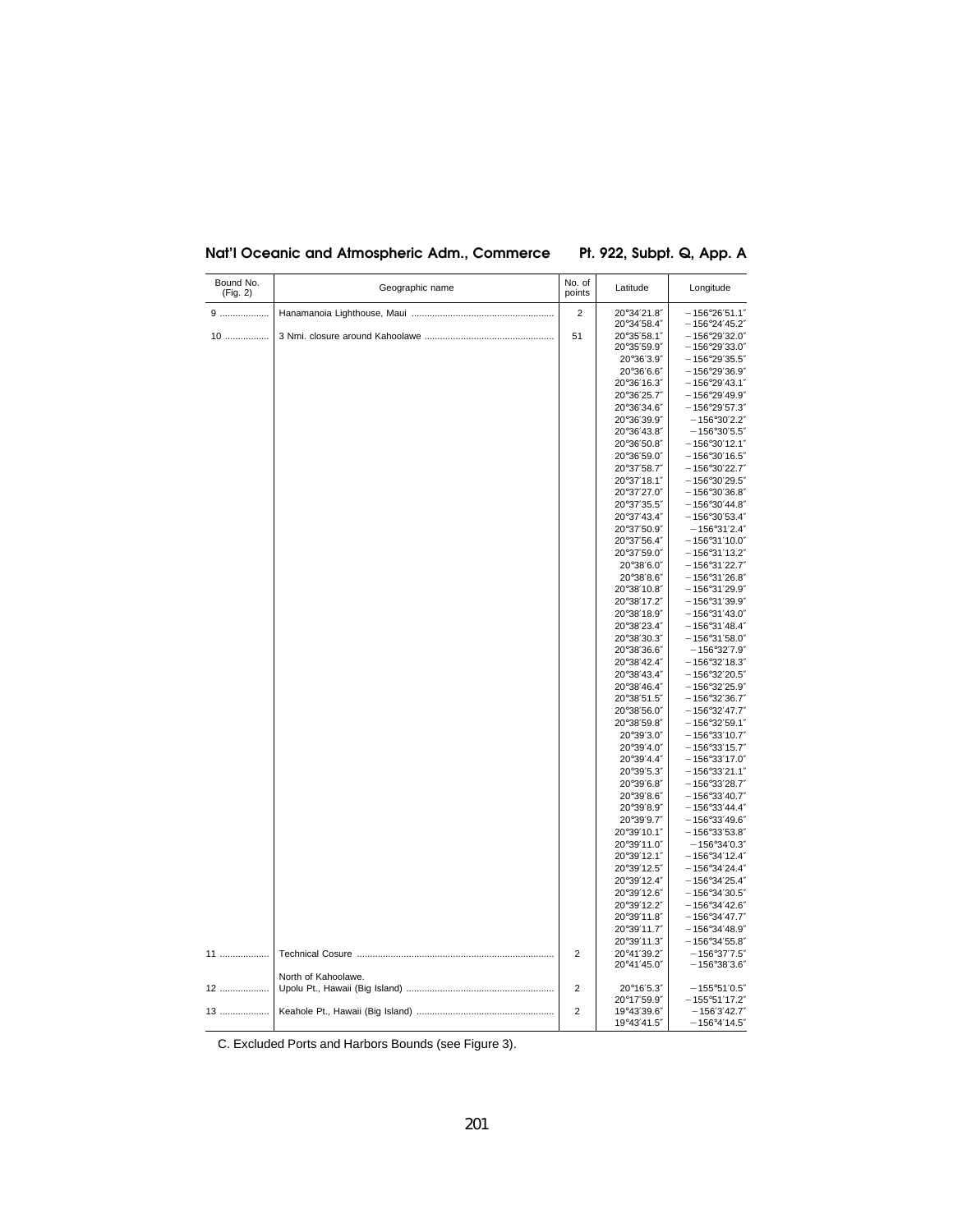

**Pt. 922, Subpt. Q, App. A 15 CFR Ch. IX (1–1–08 Edition)** 

21°4′49.2″ 21°4′38.5″ 21°5′7.4″

 $20^{\circ}47'9.2''$ <br> $20^{\circ}47'1.1''$ 

20°44'33.2"<br>20°44'35.2"<br>20°52'18.3"

20°52′18.8″

20°47'32.1"<br>20°47'24.8"

 $-156^{\circ}59'32.2''$  $-156^{\circ}59'31.3''$ <br>-156°53′12.9″<br>-156°53′14.1″

 $-156^{\circ}40'45.0''$  $-156^{\circ}40'44.0''$ 

 $-156^{\circ}30^{\prime}35.0^{\prime\prime}$ <br>-156°30'39.6″

17 ................... Kaumalapau Harbor, Lanai exclusion ............................................. 2 20°47′9.2″

18 ................... Manele Harbor, Lanai exclusion ..................................................... 2 20°44′33.2″

19 ................... Lahaina Harbor, Maui exclusion ..................................................... 2 20°52′18.3″

20 ................... Maalaea Harbor, Maui exclusion .................................................... 2 20°47′32.1″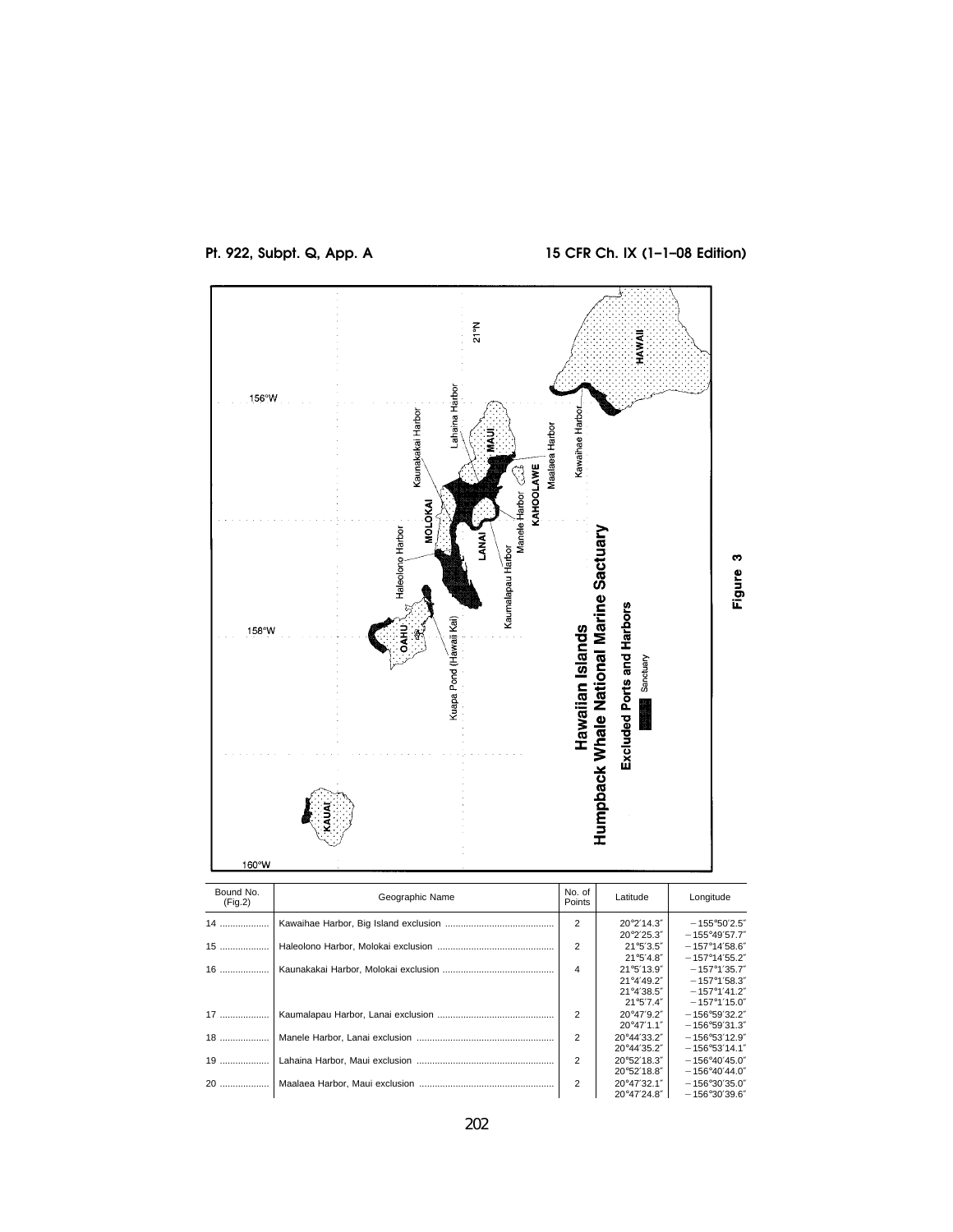## **Nat'l Oceanic and Atmospheric Adm., Commerce § 922.191**

| Bound No.<br>(Fig.2) | Geographic Name | No. of<br>Points | Latitude                           | Longitude                                          |
|----------------------|-----------------|------------------|------------------------------------|----------------------------------------------------|
| 21                   |                 |                  | 21°17'7.0"<br>$21^{\circ}17'6.5''$ | $-157^{\circ}43'7.7''$<br>$-157^{\circ}43'7.0''$   |
| 22                   |                 |                  | 21°16'53.3"<br>21°16'51.9"         | $-157^{\circ}42'42.7''$<br>$-157^{\circ}42'40.3''$ |

## **Subpart R—Thunder Bay National Marine Sanctuary and Underwater Preserve**

SOURCE: 65 FR 39056, June 22, 2000, unless otherwise noted.

## **§ 922.190 Boundary.**

The Thunder Bay National Marine Sanctuary and Underwater Preserve (Sanctuary) consists of an area of approximately 448 square miles (1169 square kilometers) of waters of Lake Huron and the submerged lands thereunder, over, around, and under the underwater cultural resources in Thunder Bay. The boundary forms an approximately rectangular area by extending along the ordinary high water mark between the northern and southern boundaries of Alpena County, cutting across the mouths of rivers and streams, and lakeward from those points along latitude lines to longitude 83 degrees west. The coordinates of the boundary are set forth in Appendix A to this Subpart.

## **§ 922.191 Definitions.**

(a) The following terms are defined for purposes of Subpart R:

*Minor project* means any project listed in Appendix B to this Subpart.

*Programmatic Agreement* means the agreement among NOAA, the Federal Advisory Council on Historic Preservation, and the State of Michigan, developed pursuant to the National Marine Sanctuaries Act (NMSA), 16 U.S.C. 1431 *et seq.* and section 106 of the National Historic Preservation Act of 1966 as amended, 16 U.S.C. 470 *et seq.,* which, in part, sets forth the procedures for review and approval of State Permits that authorize activities prohibited by the Sanctuary regulations.

*State Archaeologist* means the State Archaeologist, Michigan Historical Center, Michigan Department of State.

*State Permit* means any lease, permit, license, approval, or other authorization issued by the State of Michigan for the conduct of activities or projects within the Thunder Bay National Marine Sanctuary and Underwater Preserve that are prohibited by the regulations at §922.193.

*Traditional fishing* means those commercial, recreational, and subsistence fishing activities that were customarily conducted within the Sanctuary prior to its designation, as identified in the Final Environmental Impact Statement and Management Plan for this Sanctuary. Copies of the Final Environmental Impact Statement/Management Plan (FEIS/MP) are available upon request to the Marine Sanctuaries Division, Office of Ocean and Coastal Resource Management, National Ocean Service, National Oceanic and Atmospheric Administration, 1305 East-West Highway, 11th Floor, Silver Spring, MD 20910, (301) 713–3125.

Traditional fishing includes tribal fishing rights as provided for in the 1836 Treaty of Washington and subsequent court decisions related to the Treaty.

*Underwater cultural resource* means:

(1) Any sunken watercraft, including a ship, boat, canoe, skiff, raft, or barge; the rigging, gear, fittings, trappings, and equipment of any sunken watercraft; the personal property of the officers, crew, and passengers of any sunken watercraft; and the cargo of any sunken watercraft, that sank prior to the effective date of Sanctuary designation; and

(2) Any of the above that sinks on or after the date of Sanctuary designation determined to be an underwater cultural resource by the Director pursuant to §922.198. Underwater cultural resource also means any historical remnant of docks or piers or associated material, or materials resulting from activities of historic and prehistoric Native Americans.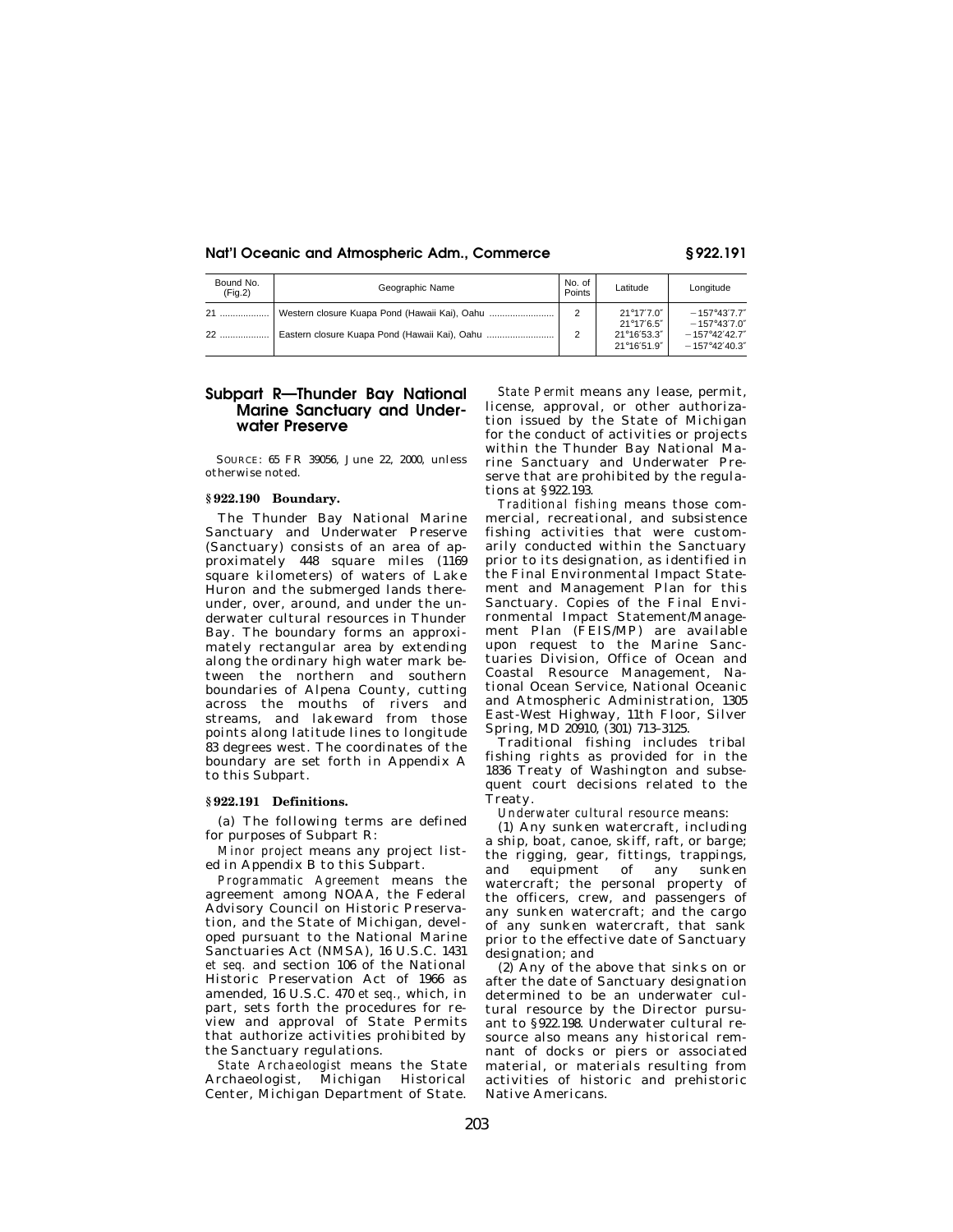(b) Other terms appearing in the regulations are defined at 15 CFR part 922 subpart A, and/or in the National Marine Sanctuaries Act, as amended, 16 U.S.C. 1431 *et seq.* 

### **§ 922.192 Joint Management Committee.**

(a) A state/federal Joint Management Committee shall be established to oversee and engage in decision-making authority for the Thunder Bay National Marine Sanctuary and Underwater Preserve.

(b) The Joint Management Committee shall be comprised of one Federal employee named by the NOAA Administrator and one state employee named by the Governor of Michigan. The Federal employee cannot be the sanctuary manager (the individual who exercises day-to-day management over the Sanctuary) and must have a civil service grade higher than that of the sanctuary manager.

(c) The Joint Management Committee shall:

(1) Develop a position description for, recruit prospective candidates for the position of, interview candidates for the position of, and take part in the annual performance evaluation of, the sanctuary manager;

(2) Approve revisions to the Management Plan;

(3) Approve annual work plans;

(4) Approve, on an annual basis, the expenditure of allocated state and federal funds and other sources of revenue for the Thunder Bay National Marine Sanctuary and Underwater Preserve, in accordance with the Management Plan and the annual work plans; and

(5) Make decisions on other key issues related to management of the Thunder Bay National Marine Sanctuary and Underwater Preserve.

(d) The Joint Management Committee shall meet as agreed to by the members but not less than once annually.

(e) If the Joint Management Committee is unable to reach agreement on an issue, the members shall follow the ''Consultation and Conflict Resolution'' procedures set forth in the Interlocal Agreement between NOAA and the State of Michigan.

## **§ 922.192 15 CFR Ch. IX (1–1–08 Edition)**

(f) The Joint Management Committee may invite affected public parties to participate in selected aspects of Sanctuary management as:

(1) Parties to the Interlocal Agreement pursuant to the Michigan Urban Cooperation Act of 1967, MCL 124.501 *et seq.*; and/or

(2) Pursuant to the NMSA.

## **§ 922.193 Prohibited or otherwise regulated activities.**

(a) Except as specified in paragraphs (b) through (d) of this section, the following activities are prohibited and thus are unlawful for any person to conduct or to cause to be conducted:

(1) Recovering, altering, destroying, possessing, or attempting to recover, alter, destroy, or possess an underwater cultural resource.

(2) Drilling into, dredging or otherwise altering the lakebottom associated with underwater cultural resources, including contextual information; or constructing, placing or abandoning any structure, material or other matter on the lakebottom associated with underwater cultural resources, except as an incidental result of:

(i) Anchoring vessels;

(ii) Traditional fishing operations; or (iii) Minor projects (as defined in Appendix B of this subpart) that do not adversely affect underwater cultural resources.

(3) Using grappling hooks or other anchoring devices on underwater cultural resource sites that are marked with a mooring buoy.

(4) Interfering with, obstructing, delaying or preventing an investigation, search, seizure or disposition of seized property in connection with enforcement of the Act or any regulations issued under the Act.

(b) Members of a federally-recognized Indian tribe may exercise treaty-secured rights, subject to the requirements of other applicable law, without regard to the requirements of this subpart. The Director may consult with the governing body of a tribe regarding ways the tribe may exercise such rights consistent with the purposes of the Sanctuary, provided that the rights are authorized by the tribe by regulation, license, or permit.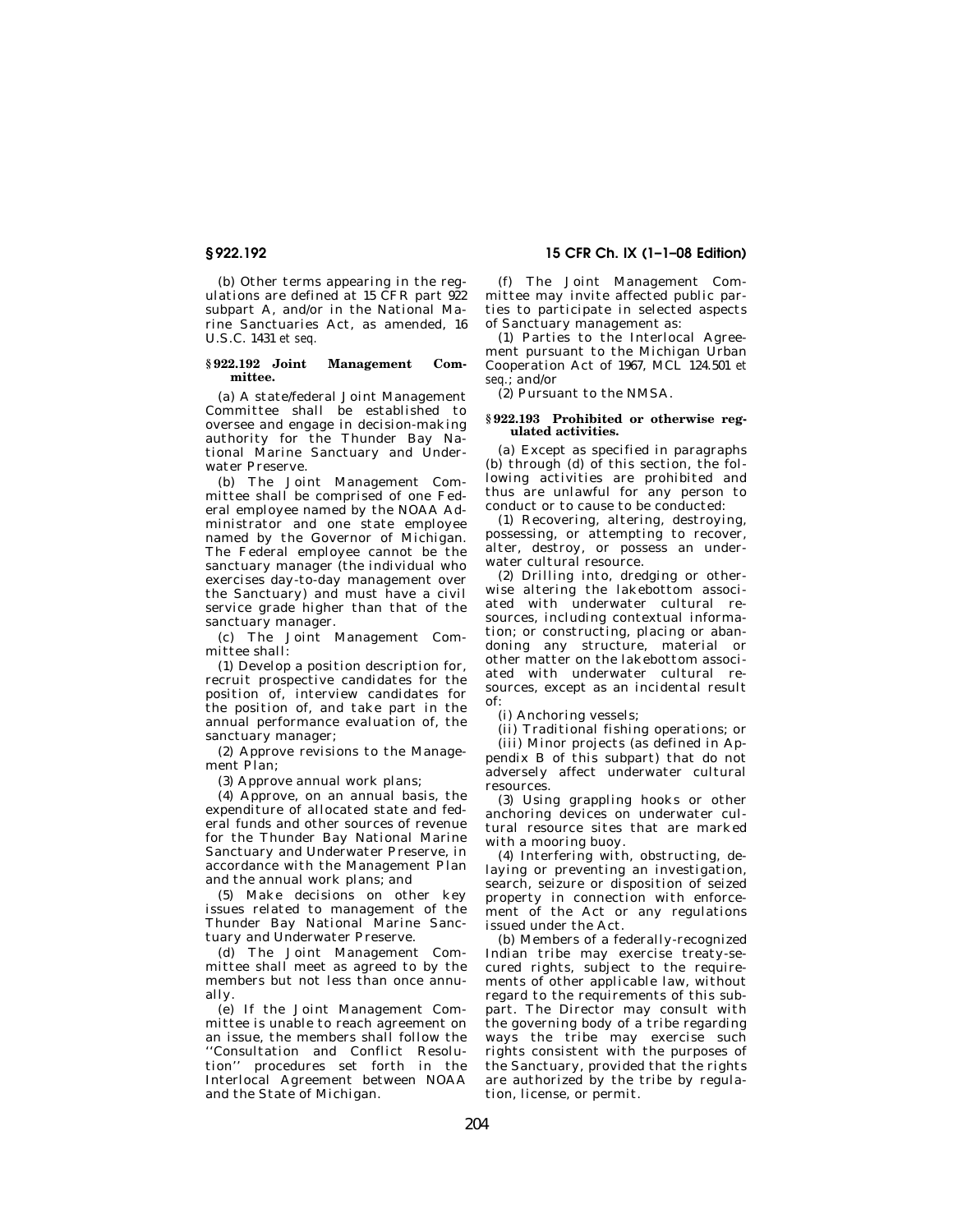## **Nat'l Oceanic and Atmospheric Adm., Commerce § 922.194**

(c) The prohibitions in paragraphs  $(a)(1)$  through  $(3)$  of this section do not apply to valid law enforcement activities, or any activity necessary to respond to an emergency threatening life or the environment.

(d) The prohibitions in paragraphs (a) (1) through (3) of this section do not apply to any activity:

(1) Specifically authorized by, and conducted in accordance with the scope, purpose, terms and conditions of, a permit issued pursuant to §922.195 or a Special Use Permit issued pursuant to section 310 of the NMSA.

(2) Specifically authorized by any valid Federal, State, or local lease, permit, license, approval, or other authorization in existence on the effective date of these regulations, or by any valid right of subsistence use or access in existence on the effective date of these regulations, provided that the holder of such authorization or right complies with §922.194 and §922.47 and with any terms and conditions for the exercise of such authorization or right imposed by the Director as a condition of certification as he or she deems reasonably necessary to achieve the purposes for which the Sanctuary was designated.

#### **§ 922.194 Certification of preexisting leases, licenses, permits, approvals, other authorizations, or rights to conduct a prohibited activity.**

(a) A person may conduct an activity prohibited by  $\S 922.193$  (a)(1) through (3) if such activity is specifically authorized by a valid Federal, State, or local lease, permit, license, approval, or other authorization in existence on the effective date of Sanctuary designation, or by any valid right of subsistence use or access in existence on the effective date of Sanctuary designation, *provided that:* 

(1) for any State or local lease, permit, license, approval, or other authorization, or any right of subsistence use, the State Archaeologist certifies to the Director, within 90 days of the effective date of designation, that the activity authorized under the State or local lease, permit, license, approval, or other authorization, or any right of subsistence use, is being conducted consistent with the Programmatic Agreement, in which case such activity shall be deemed to have met the requirements of this section and §922.47; or

(2) In the case where either:

(i) The State Archaeologist does not certify that the activity authorized under a State or local lease, permit, license, approval, or other authorization, or right of subsistence use is being conducted consistent with the Programmatic Agreement; or

(ii) The activity is conducted pursuant only to a Federal permit, the holder of the authorization or right complies with paragraphs (b) through (k) of this section.

(b) For an activity described in paragraph  $(a)(2)$  of this section, the holder of the authorization or right may conduct the activity prohibited by §922.193 (a)(1) through (3) *provided that:* 

(1) The holder of such authorization or right notifies the Director, in writing, within 90 days of the effective date of Sanctuary designation, of the existence of such authorization or right and requests certification of such authorization or right;

(2) The holder complies with the other provisions of §922.194; and

(3) The holder complies with any terms and conditions on the exercise of such authorization or right imposed as a condition of certification, by the Director, to achieve the purposes for which the Sanctuary was designated.

(c) The holder of an authorization or right described in paragraph (a)(2) of this section authorizing an activity prohibited by §922.193 may conduct the activity without being in violation of applicable provisions of §922.193, pending final agency action on his or her certification request, provided the holder is in compliance with this §922.194.

(d) Any holder of an authorization or right described in paragraph (a)(2) of this section may request the Director to issue a finding as to whether the activity for which the authorization has been issued, or the right given, is prohibited by §922.193, thus requiring certification under this section.

(e) Requests for findings or certifications should be addressed to the Director, Office of Ocean and Coastal Resource Management; ATTN: Sanctuary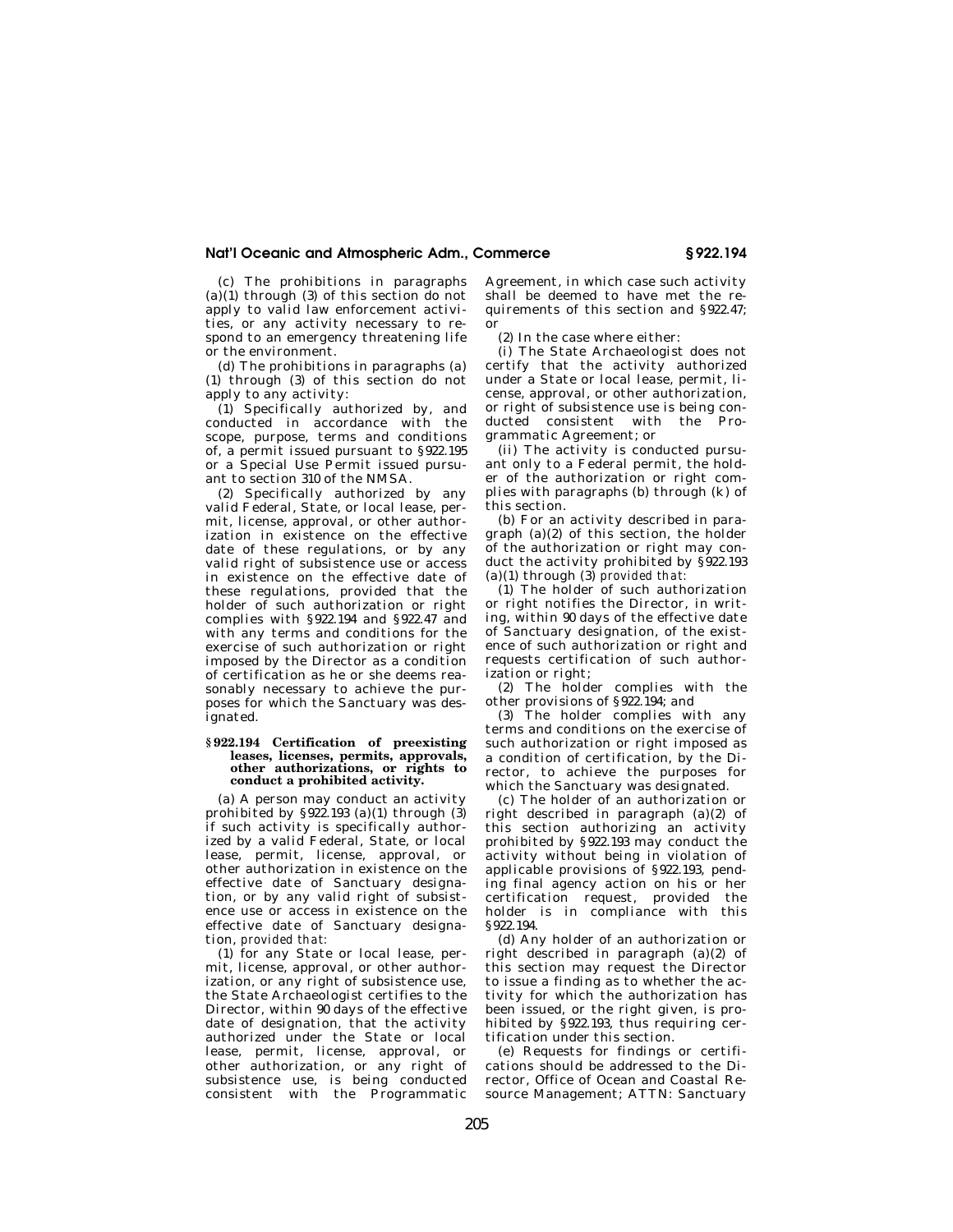Manager, Thunder Bay National Marine Sanctuary and Underwater Preserve, 1305 East-West Highway, N/ORM, Silver Spring, Maryland, 20910. A copy of the lease, permit, license, approval, or other authorization must accompany the request.

(f) The Director may request additional information from the certification requester as he or she deems reasonably necessary to condition appropriately the exercise of the certified authorization or right to achieve the purposes for which the Sanctuary was designated. The Director must receive the information requested within 45 days of the postmark date of the request. The Director may seek the views of any persons on the certification request.

(g) The Director may amend any certification made under this §922.194 whenever additional information becomes available justifying such an amendment.

(h) Upon completion of review of the authorization or right and information received with respect thereto, the Director shall communicate, in writing, any decision on a certification request or any action taken with respect to any certification made under this §922.194, in writing, to both the holder of the certified lease, permit, license, approval, other authorization, or right, and the issuing agency, and shall set forth the reason(s) for the decision or action taken.

(i) Any time limit prescribed in or established under this §922.194 may be extended by the Director for good cause.

(j) The holder may appeal any action conditioning, amending, suspending, or revoking any certification in accordance with the procedures set forth in §922.50.

(k) Any amendment, renewal, or extension made after the effective date of Sanctuary designation, to a lease, permit, license, approval, other authorization or right is subject to the provisions of §922.195 and §922.49.

(l) For any activity authorized pursuant to §922.193 (b), the holder of such license or permit shall notify the Director, in writing, within 90 days of the effective date of Sanctuary designation, of the existence of such authorization or right.

## **§ 922.195 Permit procedures and criteria.**

(a) A person may conduct an activity prohibited by  $\S 922.193$  (a)(1) through (3), if conducted in accordance with the scope, purpose, terms and conditions of a State Permit *provided that*:

(1) The State Archaeologist certifies to NOAA that the activity authorized under the State Permit will be conducted consistent with the Programmatic Agreement, in which case such State Permit shall be deemed to have met the requirements of §922.49; or

(2) In the case where the State Archaeologist does not certify that the activity to be authorized under a State Permit will be conducted consistent with the Programmatic Agreement, the person complies with the requirements of §922.49 of this part.

(b) If no State Permit is required to conduct an activity prohibited by §922.193 (a)(1) through (3) of this subpart, a person may conduct such activity if it is conducted in accordance with the scope, purpose, terms and conditions of a Federal permit, *provided that* the person complies with the provisions of §922.49 of this part.

(c) In instances where the conduct of an activity is prohibited by §922.193 (a)(1) through  $(3)$  of this subpart is not addressed under a State or other Federal lease, license, permit or other authorization, a person must obtain a Sanctuary permit from NOAA pursuant to §922.48 (c) through (f) of this part and the Programmatic Agreement in order to conduct the activity.

(d) A permit for recovery of an underwater cultural resource may be issued if:

(1) The proposed activity satisfies the requirements for permits described under paragraphs (a) through (c) of this section;

(2) The recovery of the underwater cultural resource is in the public interest;

(3) Recovery of the underwater cultural resource is part of research to preserve historic information for public use; and

(4) Recovery of the underwater cultural resource is necessary or appropriate to protect the resource, preserve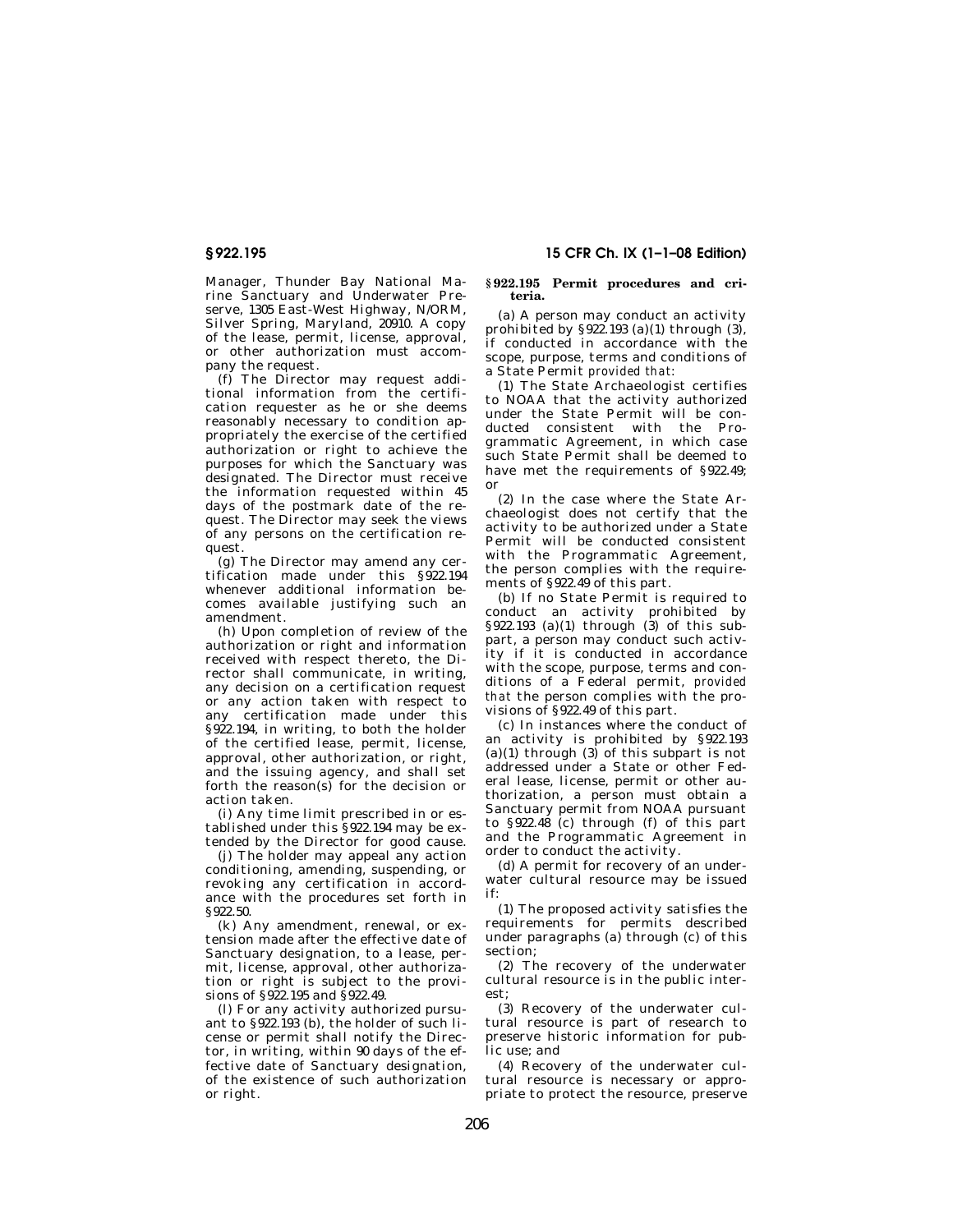## **Nat'l Oceanic and Atmospheric Adm., Commerce § 922.197**

historical information, or further the policies of the Sanctuary.

(e) A person shall file an application for a permit with the Michigan Department of Environmental Quality, Land and Water Management Division, P.O. Box 30458, Lansing, MI, 48909-7958. The application shall contain all of the following information:

(1) The name and address of the applicant;

(2) Research plan that describes in detail the specific research objectives and previous work done at the site. An archaeological survey must be conducted on a site before an archaeological permit allowing excavation can be issued;

(3) Description of significant previous work in the area of interest, how the proposed effort would enhance or contribute to improving the state of knowledge, why the proposed effort should be performed in the Sanctuary, and its potential benefits to the Sanctuary;

(4) An operational plan that describes the tasks required to accomplish the project's objectives and the professional qualifications of those conducting and supervising those tasks (see  $\S 922.195(e)(9)$  of this section). The plan must provide adequate description of methods to be used for excavation, recovery and the storage of artifacts and related materials on site, and describe the rationale for selecting the proposed methods over any alternative methods;

(5) Archaeological recording, including site maps, feature maps, scaled photographs, and field notes;

(6) An excavation plan describing the excavation, recovery and handling of artifacts;

(7)(i) A conservation plan documenting:

(A) The conservation facility's equipment;

(B) Ventilation temperature and humidity control; and

(C) storage space.

(ii) Documentation of intended conservation methods and processes must also be included;

(8) A curation and display plan for the curation of the conserved artifacts to ensure the maintenance and safety of the artifacts in keeping with the Sanctuary's federal stewardship responsibilities under the Federal Archaeology Program (36 CFR Part 79, Curation of Federally-Owned and Administered Archaeological Collections); and

(9) Documentation of the professional standards of an archaeologist supervising the archaeological recovery of historical artifacts. The minimum professional qualifications in archaeology are a graduate degree in archaeology, anthropology, or closely related field plus:

(i) At least one year of full-time professional experience or equivalent specialized training in archeological research, administration or management;

(ii) At least four months of supervised field and analytic experience in general North American archaeology;

(iii) Demonstrated ability to carry research to completion; and

(iv) At least one year of full-time professional experience at a supervisory level in the study of archeological resources in the underwater environment.

### **§ 922.196 Emergency regulations.**

(a) Where necessary to prevent or minimize the destruction of, loss of, or injury to an underwater cultural resource, or to minimize the imminent risk of such destruction, loss, or injury, any and all activities are subject to immediate temporary regulation, including prohibition. An emergency regulation shall not take effect without the approval of the Governor of Michigan.

(b) Emergency regulations remain in effect until a date fixed in the rule or six months after the effective date, whichever is earlier. The rule may be extended once for not more than six months.

## **§ 922.197 Consultation with affected federally-recognized Indian tribes.**

The Director shall regularly consult with the governing bodies of affected federally-recognized Indian tribes regarding areas of mutual concern.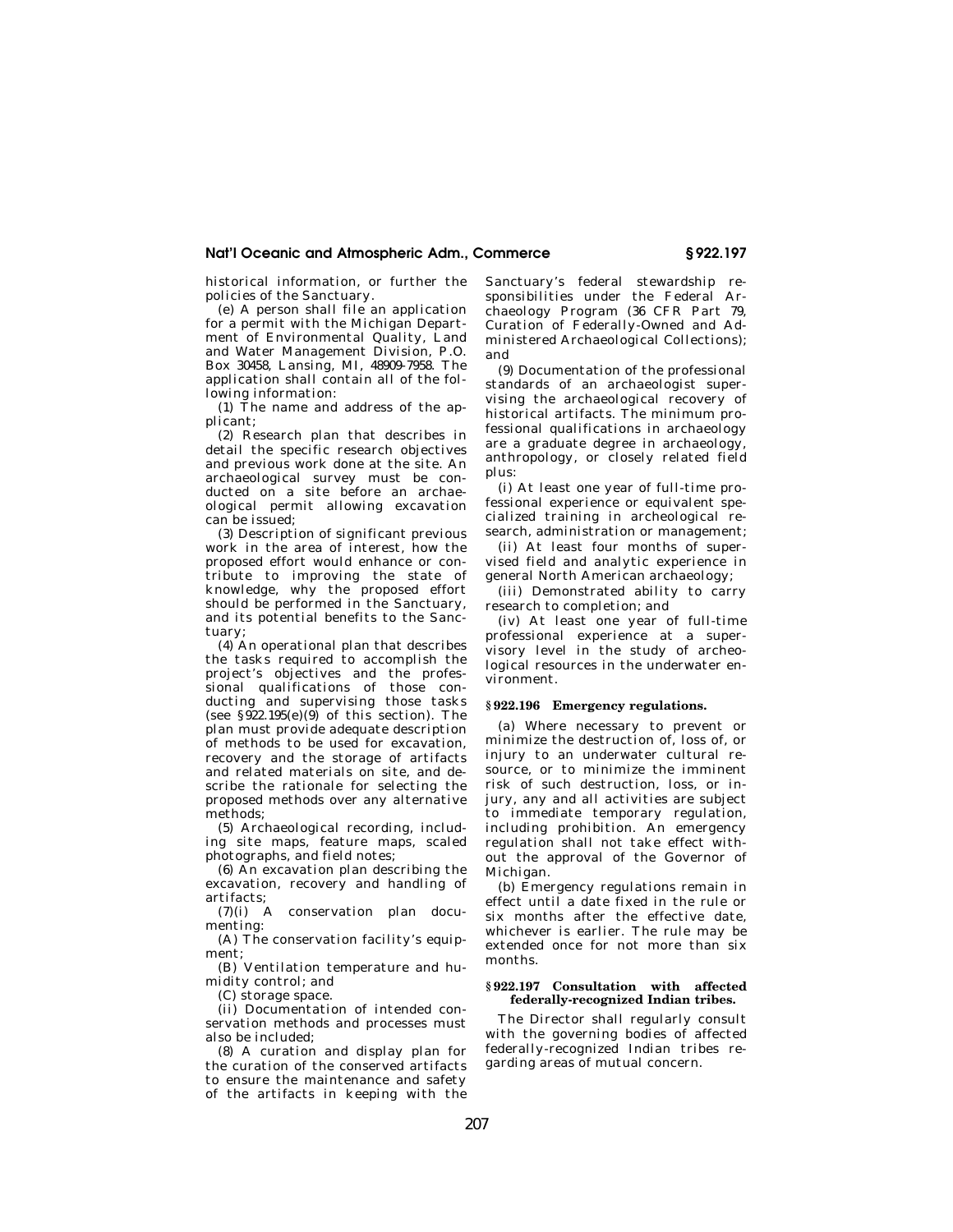### **§ 922.198 Procedures for determining watercraft and related items which sink on or after the date of Sanctuary designation to be an underwater cultural resource.**

The Director, in consultation with the State of Michigan, appropriate federal agencies, and the governing body of any affected federally-recognized tribe, may determine, after providing 45 days for public comment, that any sunken watercraft, including a ship, boat, canoe, skiff, raft, or barge; the rigging, gear, fittings, trappings, and equipment of any sunken watercraft; the personal property of the officers, crew, and passengers of any sunken watercraft; and the cargo of any sunken watercraft, that sinks on or after the date of Sanctuary designation, to be an underwater cultural resource if such is determined by the Director to be 50 years or older and of special national significance due to architectural significance or association with individuals or events that are significant to local or national history.

APPENDIX A TO SUBPART R OF PART 922—THUNDER BAY NATIONAL MA-RINE SANCTUARY AND UNDERWATER PRESERVE BOUNDARY COORDINATES

[Based on North American Datum of 1983]

| Point | Latitude    | Longitude   |
|-------|-------------|-------------|
|       | 45°12'25.5" | 83°23'18.6" |
|       | 45°12'25.5" | 83°00'00"   |
|       | 44°51'30.5" | 83°00'00"   |
|       | 44°51'30.5" | 83°19'17.3" |

## APPENDIX B TO SUBPART R OF PART 922—MINOR PROJECTS FOR PURPOSES OF §922.193(A)(2)(III)

Pursuant to Michigan State Administrative Rule R 322.1013 of Part 325, Great Lakes Submerged Lands of Public Act 451 (Michigan State Statute), the Michigan Department of Environmental Quality (Department) issues permits for projects that are of a minor nature which are not controversial, which have minimal adverse environmental impact, which will be constructed of clean, non-polluting materials, which do not impair the use of the adjacent bottomlands by the public, and which do not adversely affect riparian interests of adjacent owners. The following projects are minor projects:

(a) Noncommercial single piers, docks, and boat hoists which meet the following design criteria:

## **§ 922.198 15 CFR Ch. IX (1–1–08 Edition)**

(i) are of a length or size not greater than the length or size of similar structures in the vicinity and on the watercourse involved; and

(ii) provide for the free littoral flow of water and drift material.

(b) Spring piles and pile clusters when their design and purpose is usual for such projects in the vicinity and on the watercourse involved.

(c) Seawalls, bulkheads, and other permanent revetment structures which meet all of the following purpose and design criteria:

(i) the proposed structure fulfills an identifiable need for erosion protection, bank sta-bilization, protection of uplands, or improvements on uplands;

(ii) the structure will be constructed of suitable materials free from pollutants, waste metal products, debris, or organic materials;

(iii) the structure is not more than 300 feet in length and is located in an area on the body of water where other similar structures already exist;

(iv) the placement of backfill or other fill associated with the construction does not exceed an average of 3 cubic yards per running foot along the shoreline and a maximum of 300 cubic yards; and

(v) the structure or any associated fill will not be placed in a wetland area or placed in any manner that impairs surface water flow into or out of any wetland area.

(d) Groins 50 feet or less in length, as measures from the toe to bluff, which meet all of the following criteria:

(i) the groin is low profile, with the lakeward end not more than 1 foot above the existing water level; and

(ii) the groin is placed at least  $\frac{1}{2}$  of the groin length from the adjacent property line or closer with written approval of the adjacent riparian.

(e) Filling for restoration of existing permitted fill, fills placed incidental to construction of other structures, and fills that do not exceed 300 cubic yards as a single and complete project, where the fill is of suitable material free from pollutants, waste metal products, debris, or organic materials.

(f) Dredging for the maintenance of previously dredged areas or dredging of not more than 300 cubic yards as a single and complete project when both of the following criteria are met:

(i) No reasonable expectation exists that the materials to be dredged are polluted; and (ii) All dredging materials will be removed

to an upland site exclusive of wetland areas. (g) Structural repair of man-made structures, except as exempted by Michigan State Administrative Rule  $\dot{R}$  322.1008(3), when their design and purpose meet both of the following criteria:

(i) The repair does not alter the original use of a recently serviceable structure; and